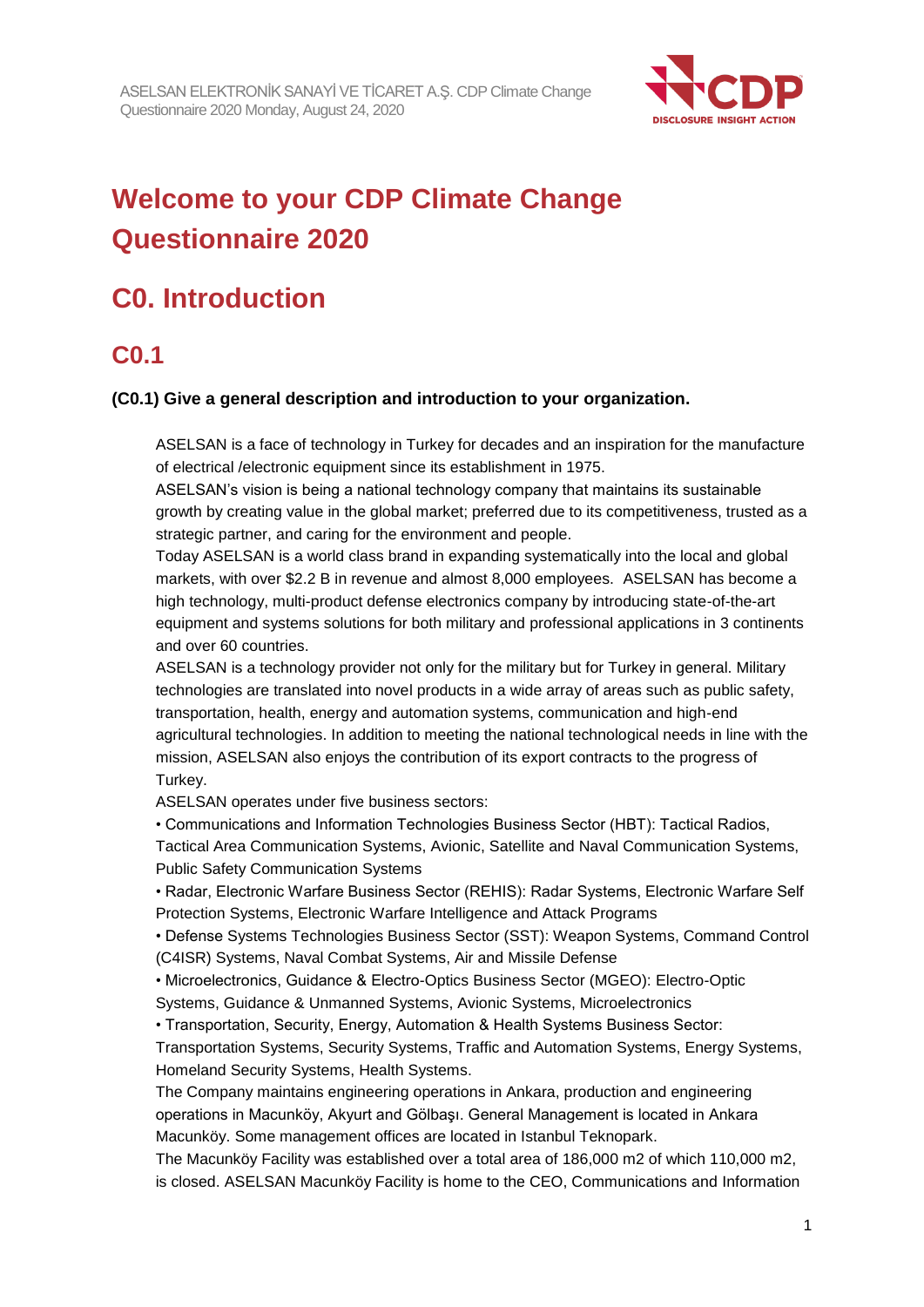

Technologies Business Sector and Defense System Technologies Business Sector and Transportation, Security Energy Automation and Health Business Sector.

The Akyurt Facility was established on a total area of 231,000 m2 of which 54,000 m2 is closed. The Microelectronics Guidance and Electro-Optic Business Sector is located in the ASELSAN Akyurt Facility.

The Gölbaşı Facility was established in the Gölbaşı district of Ankara, and houses production plants for radar and electronic warfare systems for land, air, sea, space and unmanned platforms. This Facility was established on a total area of 350,000 m2, of which 75,000 m2 is closed. The Facility, the construction of which began in

2013, was inaugurated in 2015. In the reporting year two new office buildings Teknokent (Hacettepe) and Teknopark (İvedik) were included in the boundaries.

In ASELSAN, where decreasing carbon emission is one of the strategic goals, carbon emission is monitored since 2009. In 2018 ASELSAN was ranked in A (-) band, she is the first and only company that is ranked with the highest initial score among Defense Industry firms in Turkey and in the Region, participating in CDP survey. ASELSAN has decreased carbon emission significantly through its efforts, and continues its operations by increasing momentum in the fields of increasing energy efficiency in production, giving priority to production technologies that decrease carbon emission, switching to use of energy that does not cause carbon emission. Having certifications for ISO 14001 EMS and ISO 45001 WHS-IMS System; ASELSAN proceeds to take part in pioneer applications through actualization of national and international initiatives. In 2019, ASELSAN was the first company to initiate the zero-waste project in Turkey.

The evaluation of corporate governance rating performed by SAHA Corporate Governance and Credit Rating Services were concluded during the last quarter of 2019. According to the review, the score of 12.12.2018, 9,20 was updated as 9,29 out of 10 on 12.12.2019. ASELSAN is among the 15 firms that were approved to be included in BIST Sustainability Index back in 2014, and preserved its place in the index since then.

# **C0.2**

## **(C0.2) State the start and end date of the year for which you are reporting data.**

|           | <b>Start date</b> | End date     | Indicate if you are providing emissions data for<br>past reporting years |
|-----------|-------------------|--------------|--------------------------------------------------------------------------|
| Reporting | January 1,        | December 31, | <b>No</b>                                                                |
| year      | 2019              | 2019         |                                                                          |

## **C0.3**

## **(C0.3) Select the countries/areas for which you will be supplying data.**

**Turkey** 

# **C0.4**

**(C0.4) Select the currency used for all financial information disclosed throughout your response.**

**TRY**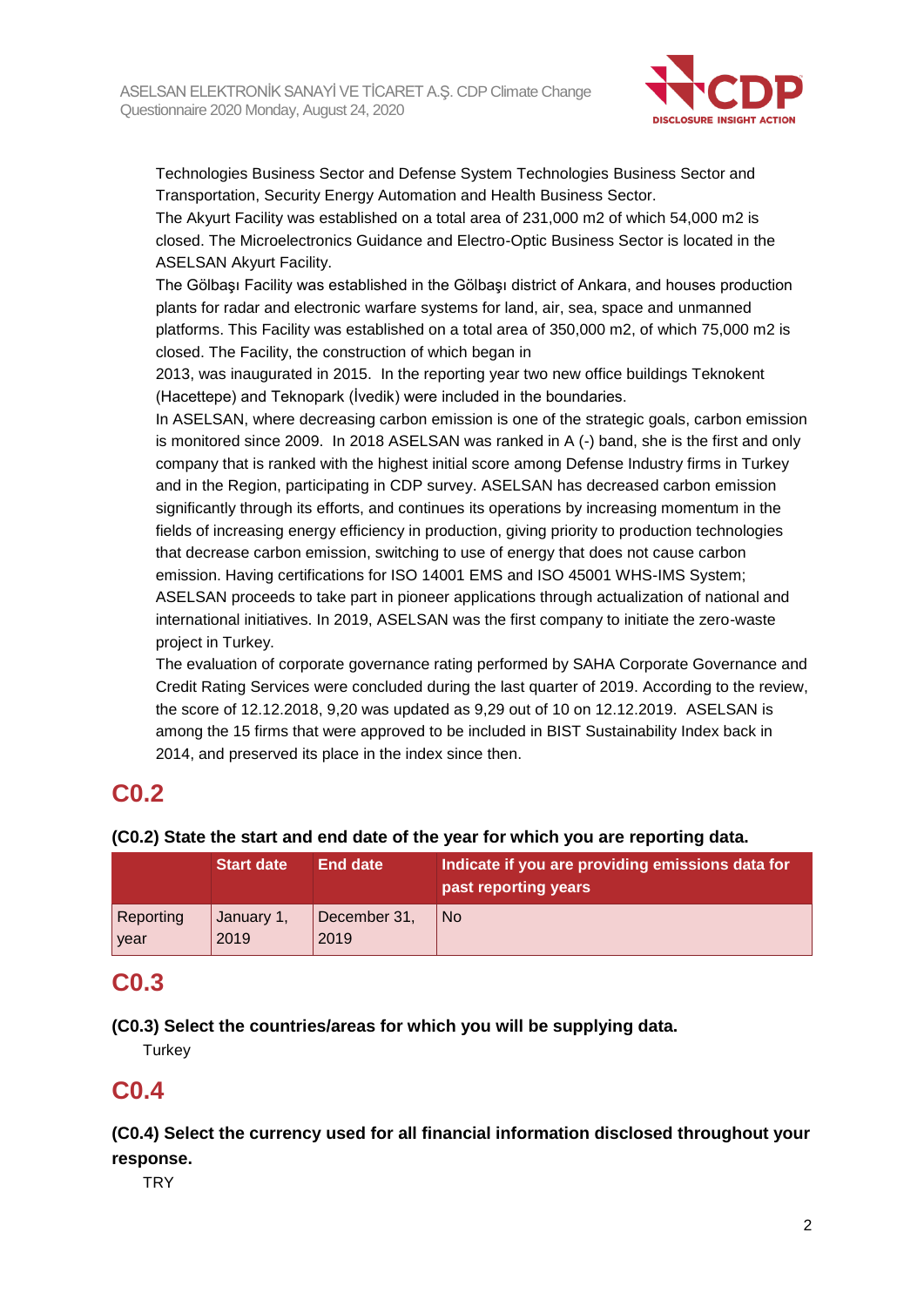

# **C0.5**

**(C0.5) Select the option that describes the reporting boundary for which climaterelated impacts on your business are being reported. Note that this option should align with your chosen approach for consolidating your GHG inventory.**

Operational control

# **C1. Governance**

# **C1.1**

**(C1.1) Is there board-level oversight of climate-related issues within your organization?**

Yes

## **C1.1a**

**(C1.1a) Identify the position(s) (do not include any names) of the individual(s) on the board with responsibility for climate-related issues.**

| <b>Position of</b><br>individual(s)     | <b>Please explain</b>                                                                                                                                                                                                                                                                                                                                                                                                                                                                                                                                                                                                                                                                                                                                                                                                                                                                                                                                                                                                                                                                                                                                                                                                                                                                                                                                                                                                                                                                                                                                                                                                                                                                                                                                 |
|-----------------------------------------|-------------------------------------------------------------------------------------------------------------------------------------------------------------------------------------------------------------------------------------------------------------------------------------------------------------------------------------------------------------------------------------------------------------------------------------------------------------------------------------------------------------------------------------------------------------------------------------------------------------------------------------------------------------------------------------------------------------------------------------------------------------------------------------------------------------------------------------------------------------------------------------------------------------------------------------------------------------------------------------------------------------------------------------------------------------------------------------------------------------------------------------------------------------------------------------------------------------------------------------------------------------------------------------------------------------------------------------------------------------------------------------------------------------------------------------------------------------------------------------------------------------------------------------------------------------------------------------------------------------------------------------------------------------------------------------------------------------------------------------------------------|
| <b>Chief Executive</b><br>Officer (CEO) | The Board Chair who has been assigned as CEO as of April 27, 2018 has a direct<br>responsibility for climate related issues on behalf of the Board and EC. The CEO<br>also has an execution responsibility in the field of social responsibility and<br>environment. All members of the Board are responsible from the economic<br>performance of the Company.<br>The board consider climate-related issues when reviewing and guiding their<br>business strategy. Following the Strategic Plan, the Board carry out oversight<br>power on Sustainability Committee's Program integrated with climate related<br>issues impacting economic, social and environmental performance of the<br>company. In order to conduct its responsibilities ASELSAN's Board of Directors<br>formed three committees:<br>Audit Committee, Corporate Governance Committee, Early Detection and<br>Management of Risk Committee. The 3rd one is comprised of two Board members<br>who ensure the determination of the operational, strategic, financial and other<br>climate related R&Os.<br>ASELSAN CDP Execution Group was established in 2019. This group is working<br>under the presidency of Corporate Management Vice President who is a member<br>of Executive Board. The group's goal is to carry out science-based target studies<br>and strategy review with scenario-base analyses. In this group there is one<br>representative from each sector chair, including financial affairs and strategy<br>department. Energy reduction projects that will serve as a basis for setting targets<br>are also reported to the same group. In the reporting year, the Corporate<br>Management Vice President started to assist the Board of Directors in fulfilling |
|                                         |                                                                                                                                                                                                                                                                                                                                                                                                                                                                                                                                                                                                                                                                                                                                                                                                                                                                                                                                                                                                                                                                                                                                                                                                                                                                                                                                                                                                                                                                                                                                                                                                                                                                                                                                                       |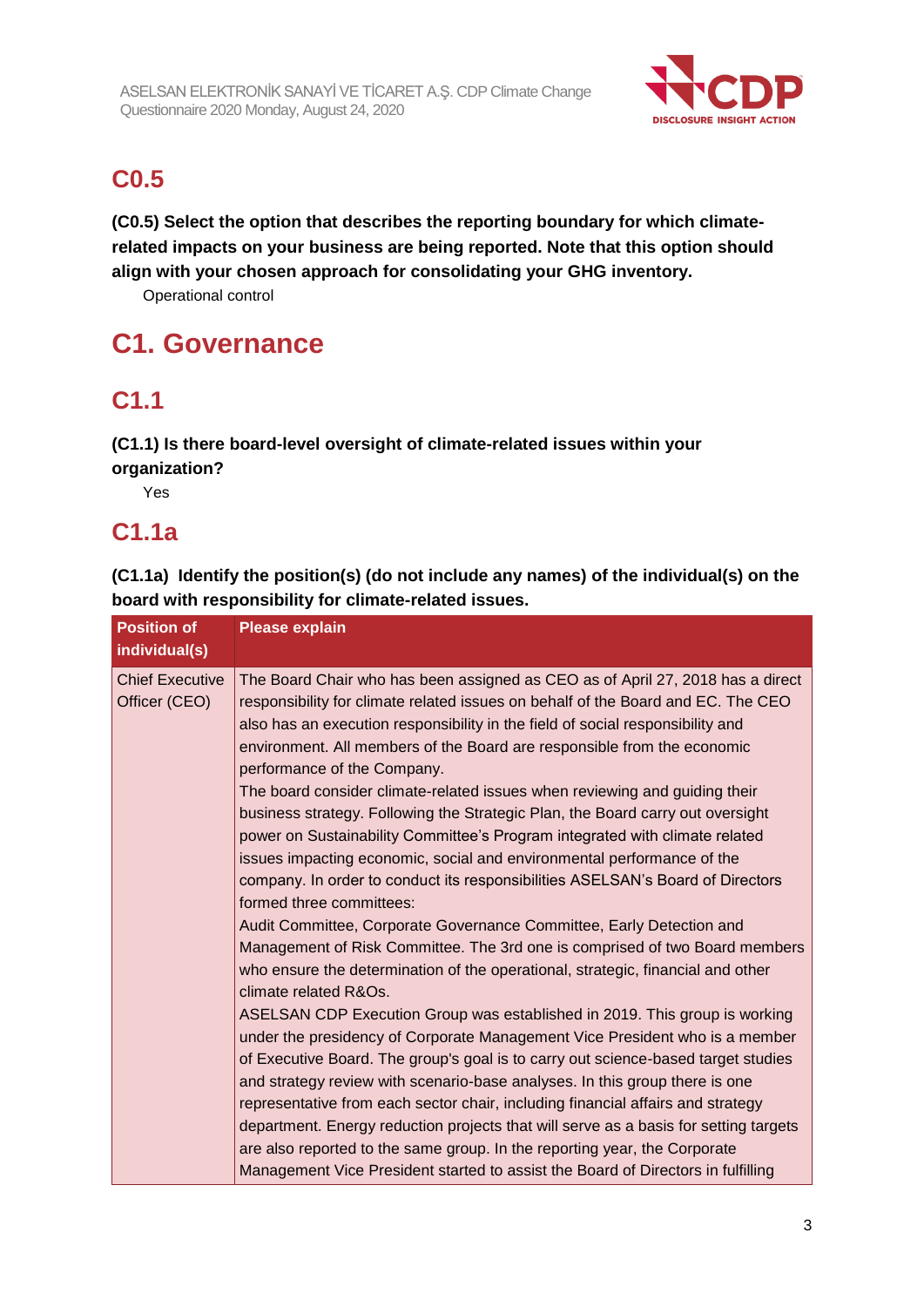

| oversight of CDP related issues with the collaboration of ERM within the |
|--------------------------------------------------------------------------|
| organization.                                                            |

# **C1.1b**

## **(C1.1b) Provide further details on the board's oversight of climate-related issues.**

| <b>Frequency with</b><br>which climate-<br>a scheduled<br>agenda item | <b>Governance</b><br>mechanisms into<br>related issues are which climate-related<br>issues are integrated                                                                                                                                                                                                                                                                                                                                                                                                                                     | <b>Please explain</b>                                                                                                                                                                                                                                                                                                                                                                                                                                                                                                                                                                                                                                                                                                                                                                                                                                                                                                                                                                                                                                                                                                                                                                                                                                                                                                                                                                                                                                                                                                                                                                                                                                                                                                                                                                                                    |
|-----------------------------------------------------------------------|-----------------------------------------------------------------------------------------------------------------------------------------------------------------------------------------------------------------------------------------------------------------------------------------------------------------------------------------------------------------------------------------------------------------------------------------------------------------------------------------------------------------------------------------------|--------------------------------------------------------------------------------------------------------------------------------------------------------------------------------------------------------------------------------------------------------------------------------------------------------------------------------------------------------------------------------------------------------------------------------------------------------------------------------------------------------------------------------------------------------------------------------------------------------------------------------------------------------------------------------------------------------------------------------------------------------------------------------------------------------------------------------------------------------------------------------------------------------------------------------------------------------------------------------------------------------------------------------------------------------------------------------------------------------------------------------------------------------------------------------------------------------------------------------------------------------------------------------------------------------------------------------------------------------------------------------------------------------------------------------------------------------------------------------------------------------------------------------------------------------------------------------------------------------------------------------------------------------------------------------------------------------------------------------------------------------------------------------------------------------------------------|
| Scheduled - all<br>meetings                                           | Reviewing and guiding<br>strategy<br>Reviewing and guiding<br>major plans of action<br>Reviewing and guiding<br>risk management<br>policies<br>Reviewing and guiding<br>annual budgets<br>Reviewing and guiding<br>business plans<br>Setting performance<br>objectives<br>Monitoring<br>implementation and<br>performance of<br>objectives<br>Overseeing major<br>capital expenditures,<br>acquisitions and<br>divestitures<br>Monitoring and<br>overseeing progress<br>against goals and<br>targets for addressing<br>climate-related issues | The Board review and guide climate related risk<br>management policies as scheduled. The Corporate<br>Management Vice President who leads the<br>Sustainability Committee, briefs the executive<br>committee (EC) of ASELSAN about climate related<br>developments and practices by bringing the attention<br>of the EC to social, legal and environmental R&O's<br>that may have an impact on the Risk Management<br>Policy of the Company. The CEO and the Board of<br>Directors oversee policy by considering global climate<br>related issues, government relations and corporate<br>responsibility including reviewing and providing<br>oversight of the Company's Environmental<br>Sustainability Program. The board consider also<br>climate-related issues when reviewing and guiding the<br>whole business strategy, plans, risk management<br>policies, budget plans as well as, setting<br>organizational performance objectives, monitoring<br>implementation and performance, and overseeing<br>major capital expenditures, acquisitions and<br>divestitures. In 2019 the following decisions were<br>carried out for addressing climate-related risks and<br>opportunities. As a smooth transition to the new ISO<br>14064: 2018 Standard and also in order to<br>understand and manage the financial and temporal<br>burdens of the supply chain management, it was<br>necessary to step into the process more quickly.<br>Adhering to the agenda; First, key personnel were<br>trained. Then, workshops were executed, and in the<br>4th quarter of 2019, the procurement management<br>process was initiated with internal and external<br>communication activities. This process will be<br>effective at the first quarter of 2021. At the end of<br>these activities; The accurate risk detection and |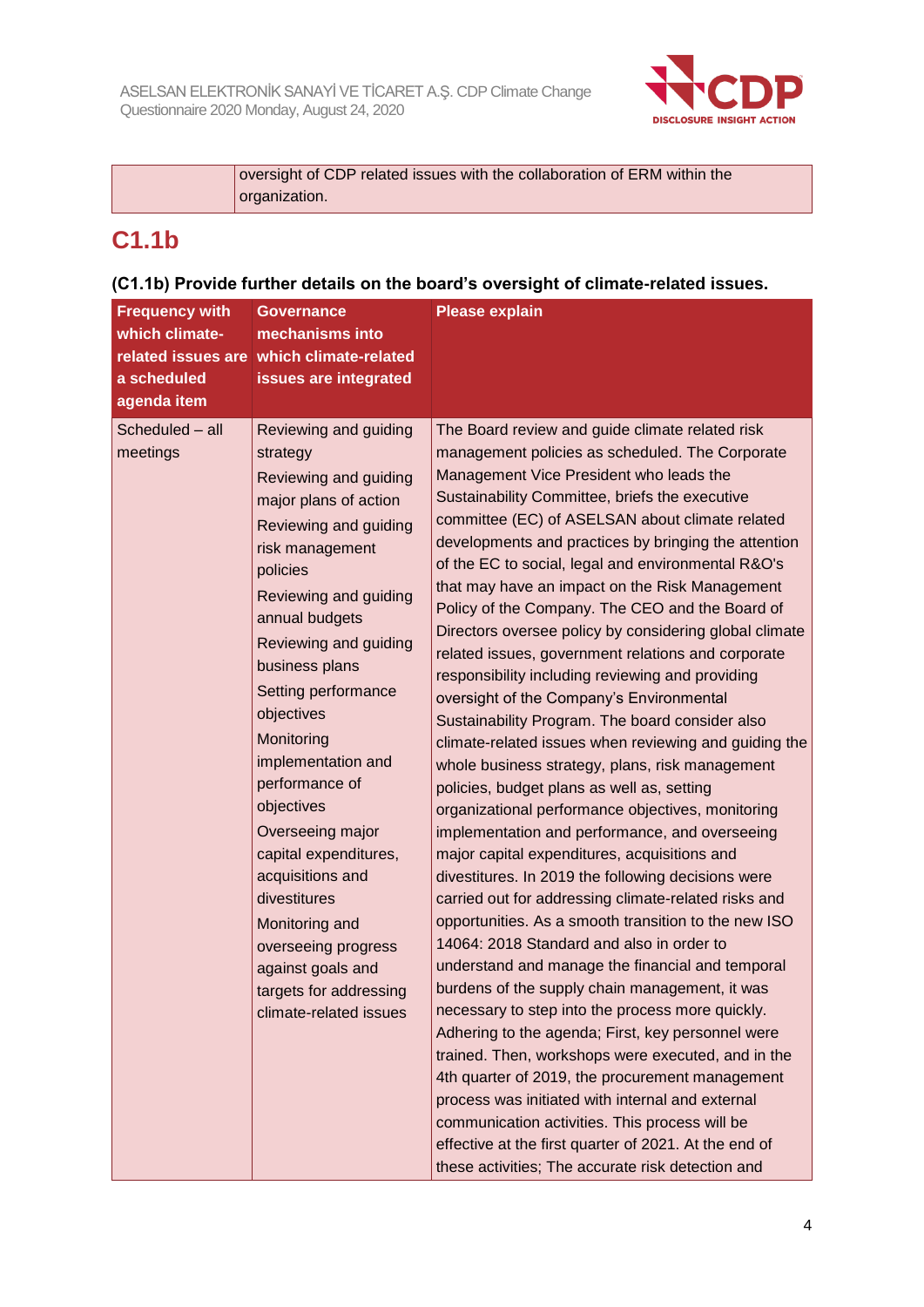

|  | assessment of our global suppliers located in               |
|--|-------------------------------------------------------------|
|  | vulnerable regions will be specified.                       |
|  | And also, the criteria to evaluate the significant          |
|  | indirect emissions with their justification will be set-up. |
|  | The boundary setting and assumptions related to             |
|  | supply and value chain emissions will be accurate,          |
|  | leading us to set a clear-cut new base year. With           |
|  | these efforts, a transition to LCA activities will be       |
|  | provided while strong and stable data source will be        |
|  | ready for Science Based Target setting.                     |
|  | The second decision taken by the Board is as follows:       |
|  | ISO 50001:2018 Energy Management System                     |
|  | preparations will be completed by 2020 and the              |
|  | certification will be provided in 2021.                     |
|  | Another decision was to construct a new Leeds               |
|  | certified administrative building in Macunköy where         |
|  | emissions are at the highest rate. With this decision,      |
|  | future reduction targets will be met depending on the       |
|  | emission reduction project, in two years.                   |

# **C1.2**

## **(C1.2) Provide the highest management-level position(s) or committee(s) with responsibility for climate-related issues.**

| Name of the position(s)<br>and/or committee(s) | <b>Responsibility</b>                                                     | Frequency of reporting to the<br>board on climate-related<br><b>issues</b> |
|------------------------------------------------|---------------------------------------------------------------------------|----------------------------------------------------------------------------|
| <b>Chief Executive Officer</b><br>(CEO)        | Both assessing and managing<br>climate-related risks and<br>opportunities | More frequently than quarterly                                             |

# **C1.2a**

## **(C1.2a) Describe where in the organizational structure this/these position(s) and/or committees lie, what their associated responsibilities are, and how climate-related issues are monitored (do not include the names of individuals).**

The direct responsibility for climate change within ASELSAN lies with Executive Committee headed by the CEO representing also the Board Chair.

The CEO informs the board of directors who oversight the company performance on climate related issues. The Board assign strategic and program management responsibility to applicable board committees. In order to conduct its duties and responsibilities in a healthy manner, ASELSAN's Board of Directors formed following committees to ensure the communication based integrated management of risks & opportunities.

**Early Detection and Management of Risk Committee** is comprised of two Board members. It is chaired by an independent Board member. Committee ensures the determination of the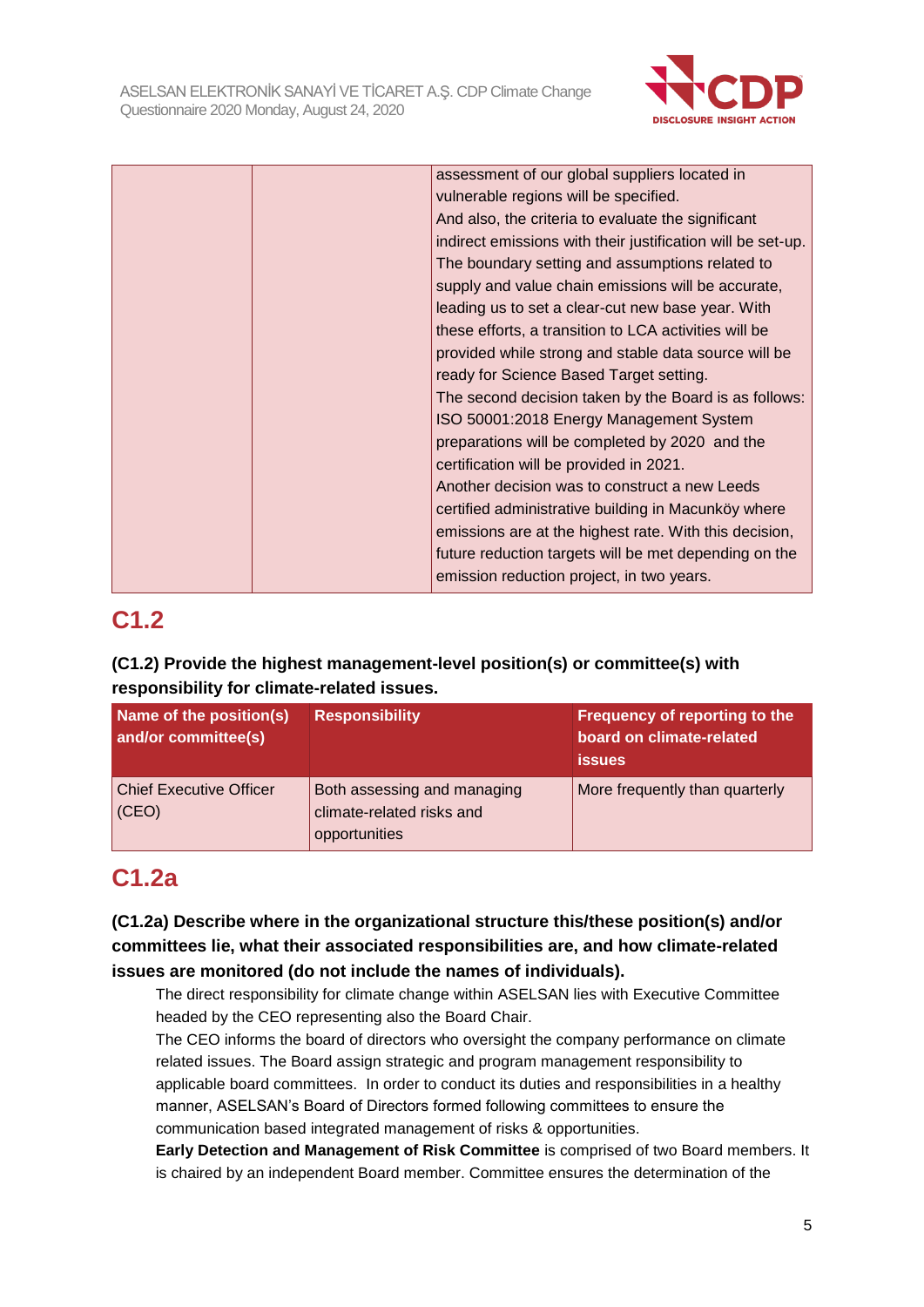

operational, strategic, financial and other climate related risks and those risks are managed in compliance with company's enterprise risk-taking profile. The Committee assembles at least six times a year. It oversees the performance of the enterprise risk management system. **Audit Committee** is comprised of three independent Board members. Its main duties are to ensure disclosure of the financial data and to oversee the functioning and effectiveness of the accounting, independent audit, internal audit and internal control systems of ASELSAN. **Internal Audit Presidency's** main duties are to ensure the follow-up of enterprise risk management system aligned with ASELSAN's strategy, politics and other process. It oversees the functioning and effectiveness of the risk management system processes. Internal Audit Presidency reports directly to Audit Committee and Board of Directors. The committee assembles at least four times a year

**Enterprise Risk Management Coordination Committee,** is responsible to assign a risk representative who has the duties to prepare risk detection and management documents and to make the coordination of related activities which are reported to Early Detection and Management of Risk Committee. ASELSAN's vision is to be the national defense industry company by maintaining its sustainable growth with creating value in the global market and to be preferred due to its competitiveness, to be trusted as a strategic partner, and to care for the environment and people. In line with this vision, the Company prepare five-year strategic plans that are updated every year, as well as operational plans and three-year budgets. Through this method, the Company's short- and mid-term targets are determined by taking long-term targets into account with resource planning, process improvement and other development activities. One of the EC core members who is the Vice President of Shared Services presides the Sustainability Committee for sustainability and climate related actions. Vice Presidencies carry out the necessary activities in line with the targets, while their performances are evaluated through the Balanced Scorecard Method.

The Sustainability Committee develops and implements economic, environmental and social sustainability strategies focusing on responsible consumption and production by setting targets to reduce the impact of identified risks and making performance reviews. The seize of identified opportunities are also discussed in this committee.

The Corporate Management Vice President is the authorized person who drives and adapts climate related decisions of the company. The activities are executed by the following positions in the Sustainability Committee: Management Director of Infrastructure and Facilities who performs energy related legal and operational issues in the operational field.

Finance Director, Strategy Management Director, Investors Relations Manager, Enterprise Risk and Process Manager, Supply Chain Management Manager provide all guidance on their own expertise about climate management issues by reporting to Vice President.

The Integrated Management Systems (IMS) Manager works with all facilities' leaders to drive an integrated, enterprise-wide management that includes the products, services, processes, operations, contractors and employees. IMS ensures to drive the calculation of carbon footprint value of the facilities annually in compliance with ISO 14064 International Standard for Greenhouse Gases Emissions Inventories and Verification, making notifications to national/international initiatives in connection therewith. ASELSAN's objective "to minimize the impact on global climate change by monitoring and reporting of greenhouse gas emissions in a transparent approach" was included in the Environmental Management System Policy by the top management of ASELSAN, with the guidance of IMS. The information forming base on climate related R&Os are updated first by the IMS position. With the collaboration of internal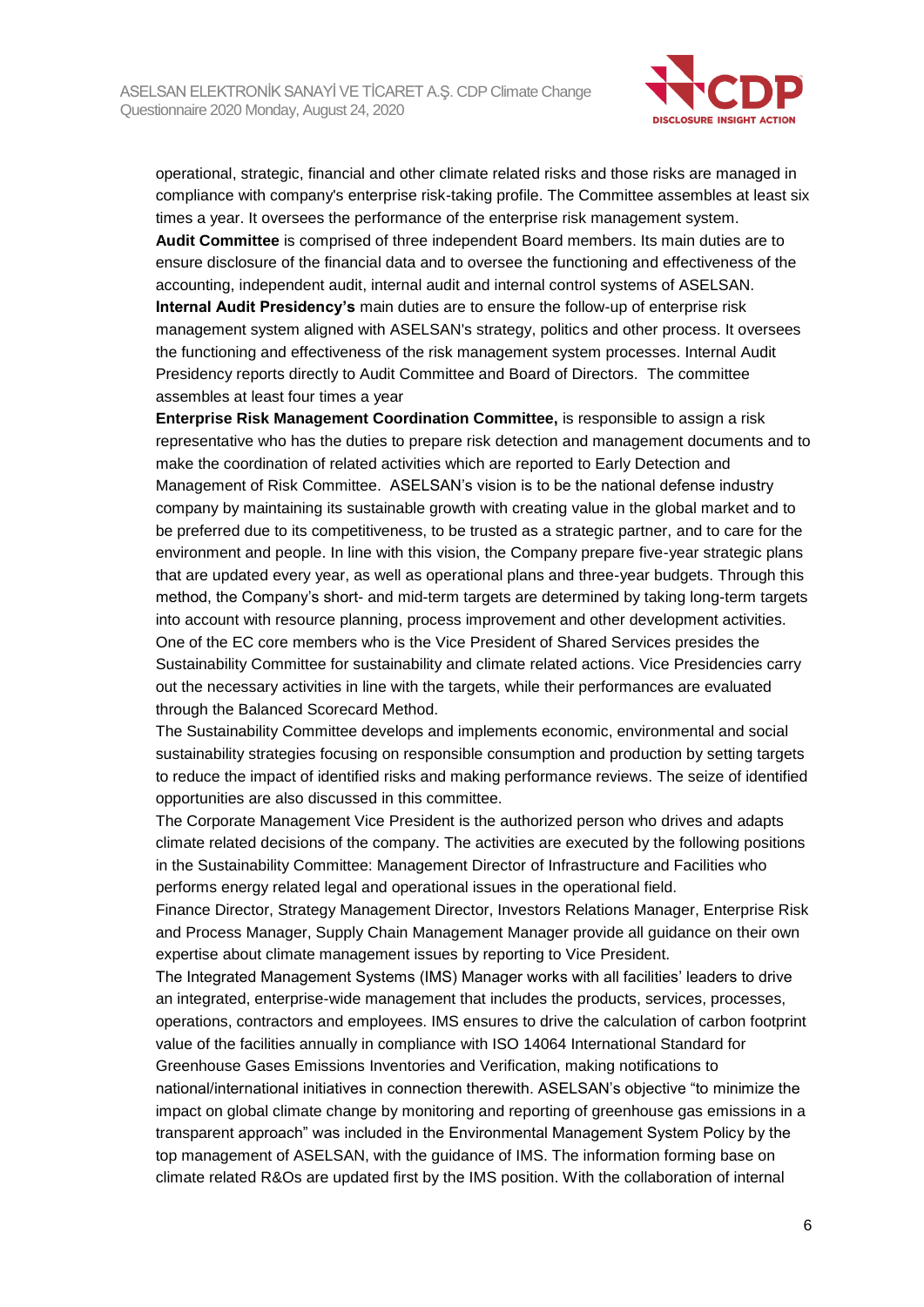

control manager, the risk mapping is updated for identifying the potential risks of flooding and storms, but also the consequences of these events: environmental, property damage, impact on the business, etc.

# **C1.3**

## **(C1.3) Do you provide incentives for the management of climate-related issues, including the attainment of targets?**

|     | <b>Provide incentives for the</b><br>management of climate-related<br><b>issues</b> | <b>Comment</b>                                                                          |
|-----|-------------------------------------------------------------------------------------|-----------------------------------------------------------------------------------------|
| Row | Yes                                                                                 | ASELSAN incentives certain behaviors and<br>performances for responsible production and |
|     |                                                                                     | consumption.                                                                            |

# **C1.3a**

**(C1.3a) Provide further details on the incentives provided for the management of climate-related issues (do not include the names of individuals).**

| <b>Entitled to incentive</b>            | <b>Type of</b><br>incentive | <b>Activity</b><br>inventivized         | <b>Comment</b>                                                                                                                                                                                                                                                                                                                                |
|-----------------------------------------|-----------------------------|-----------------------------------------|-----------------------------------------------------------------------------------------------------------------------------------------------------------------------------------------------------------------------------------------------------------------------------------------------------------------------------------------------|
| <b>Chief Executive Officer</b><br>(CEO) | Monetary<br>reward          | <b>Emissions</b><br>reduction<br>target | The CEO carries out performance<br>assessments and decisions in line with<br>support to Sustainability and CDP<br>Reporting. Performance of the activities'<br>incentive metrics is reported to the Board of<br>Directors and factor into executive<br>compensation through the Balanced<br>Scorecard Method.                                 |
| Other C-Suite Officer                   | Monetary<br>reward          | Emissions<br>reduction<br>project       | The Corporate Management Vice President<br>carries out performance assessments and<br>decisions in line with support to<br>Sustainability and CDP Reporting.<br>Performance of the activities' incentive<br>metrics is reported to the Board of Directors<br>and factor into executive compensation<br>through the Balanced Scorecard Method. |
| Environment/Sustainability<br>manager   | Monetary<br>reward          | Emissions<br>reduction<br>project       | Performance indicators cover CO2 emission<br>reduction, energy and natural resources<br>consumption reduction, support for<br>Sustainability and CDP reporting. And these<br>indicators find place as a target in the<br><b>Balanced Score Card Method. The</b>                                                                               |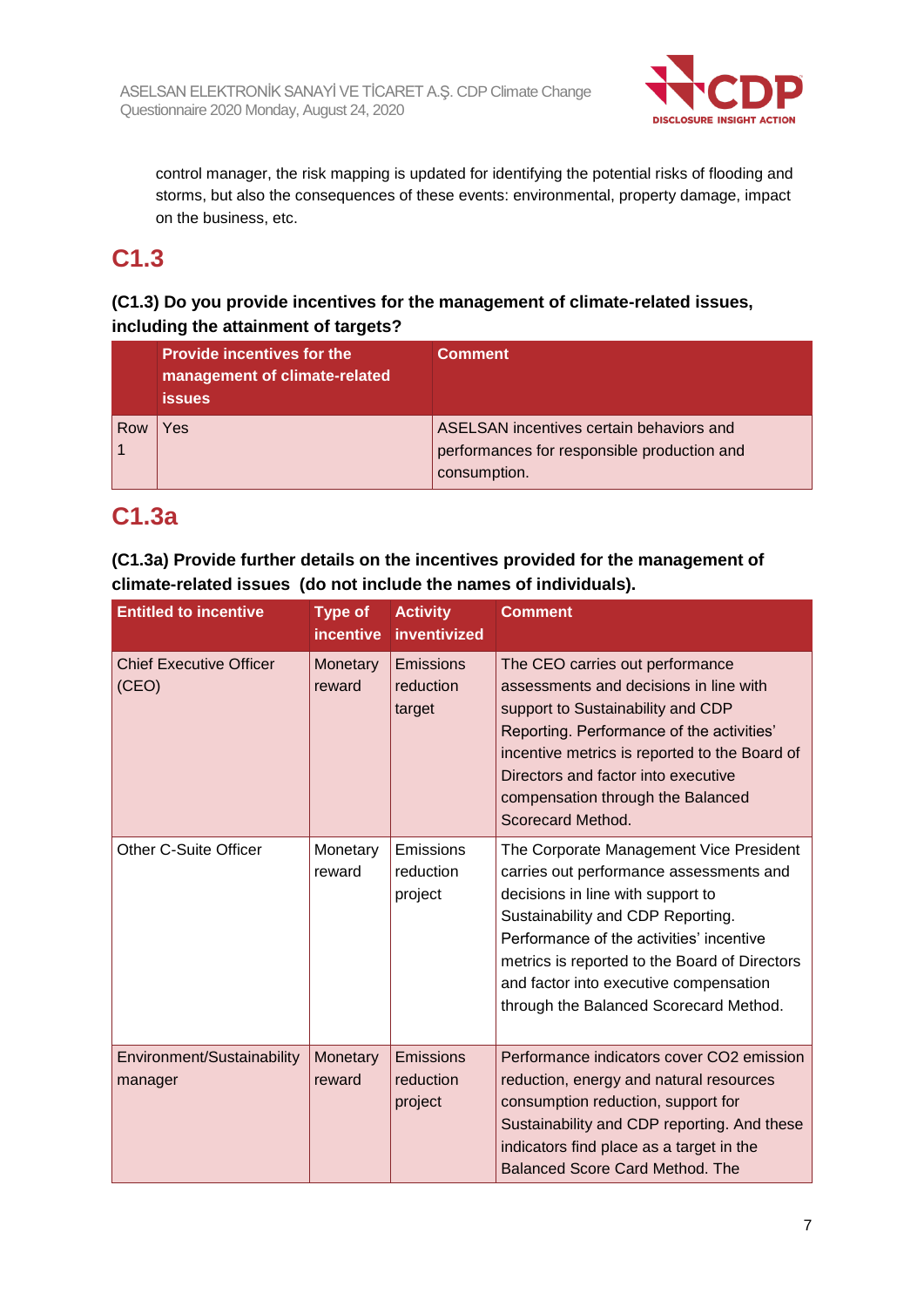

|               |                    |                      | corporate and personal performance is<br>evaluated through the Balanced Scorecard<br>Method and the realization scores has a<br>direct impact on the salary increase.                                                                                                                                                                                                                                                                                                                                                                                                                                                                                                                                                                                                                                                                                                                                                                                                                                                                                                                                                                                                                                                                                                                                                                                                                                                                                                                                                                                                                                                                                                                     |
|---------------|--------------------|----------------------|-------------------------------------------------------------------------------------------------------------------------------------------------------------------------------------------------------------------------------------------------------------------------------------------------------------------------------------------------------------------------------------------------------------------------------------------------------------------------------------------------------------------------------------------------------------------------------------------------------------------------------------------------------------------------------------------------------------------------------------------------------------------------------------------------------------------------------------------------------------------------------------------------------------------------------------------------------------------------------------------------------------------------------------------------------------------------------------------------------------------------------------------------------------------------------------------------------------------------------------------------------------------------------------------------------------------------------------------------------------------------------------------------------------------------------------------------------------------------------------------------------------------------------------------------------------------------------------------------------------------------------------------------------------------------------------------|
| All employees | Monetary<br>reward | Efficiency<br>target | In ASELSAN, there is suggestion system<br>called "Idea Management System" in the<br>intranet since 2013. This system is<br>accessible for all employees. An employee<br>who has an innovative idea on climate<br>change, energy efficiency or improvement<br>on any other topic can send his/her idea<br>note to the Strategy Department through this<br>suggestion system.<br>The Strategy Department evaluates the idea<br>and if it is feasible, the idea note is shared<br>with the related department. The employee<br>is entitled with a monetary reward if the idea<br>is assessed to be applicable and profitable<br>for the company.<br>If the proposal results with an emission<br>reduction the reward is 3 gold coins.<br>Other rewards:<br>1-In the districts designated in Ankara,<br>together with the Ministry of National<br>Education, we are organizing an<br>environment, energy and climate change<br>painting competition (classes 5.6.7.8). Some<br>gold coin rewards are given to the top three.<br>2. We hold a Question Cube competition<br>every 3 months among ASELSAN<br>employees. In the Question Cube<br>competition, we ask to the staff 6 questions<br>about climate change and the environment.<br>We reward 3 people chosen by lot from<br>among those who answer the questions<br>correctly.<br>3. The Information Cube is published<br>quarterly. Here we deal with issues such as<br>climate change, cardboard cup reduction,<br>energy reduction<br>4. We added environmental clauses to the<br>competition held every year among the<br>Sector Presidencies. Thus, we try to<br>improve the employee knowledge in terms<br>of raising awareness. |
|               |                    |                      |                                                                                                                                                                                                                                                                                                                                                                                                                                                                                                                                                                                                                                                                                                                                                                                                                                                                                                                                                                                                                                                                                                                                                                                                                                                                                                                                                                                                                                                                                                                                                                                                                                                                                           |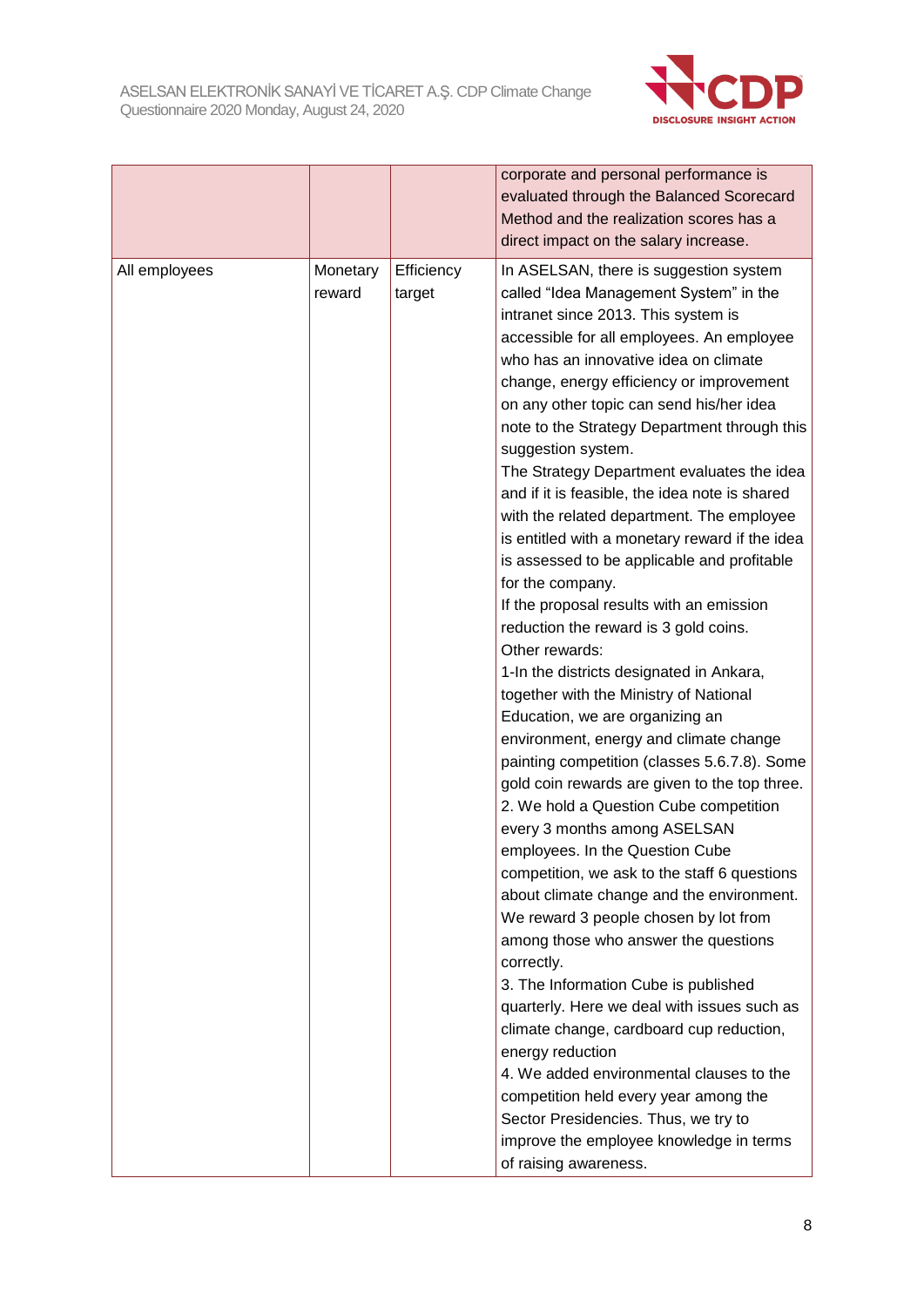

|  | The zero- waste project behavior change        |
|--|------------------------------------------------|
|  | pursuance with training was the first topic of |
|  | the reporting year.                            |

# **C2. Risks and opportunities**

# **C2.1**

**(C2.1) Does your organization have a process for identifying, assessing, and responding to climate-related risks and opportunities?**

Yes

# **C2.1a**

**(C2.1a) How does your organization define short-, medium- and long-term time horizons?**

|                 | <b>From</b><br>(years) | То<br>(years) | <b>Comment</b>                                                                                                                                                                                                                                                                     |
|-----------------|------------------------|---------------|------------------------------------------------------------------------------------------------------------------------------------------------------------------------------------------------------------------------------------------------------------------------------------|
| Short-<br>term  | $\Omega$               | 1             | Major global, national and enterprise risks and opportunities which<br>have potential impacts on our operations and life of our assets<br>according to the profile of the climate related risks that we may face<br>are considered in 1 year period for short-term time horizon.   |
| Medium-<br>term | 1                      | 3             | Major global, national and enterprise risks and opportunities which<br>have potential impacts on our operations and life of our assets<br>according to the profile of the climate related risks that we may face<br>are considered in 3 years period for medium-term time horizon. |
| Long-<br>term   | 3                      | 5             | Major global, national and enterprise risks and opportunities which<br>have potential impacts on our operations and life of our assets<br>according to the profile of the climate related risks that we may face<br>are considered in 5 years period for long-term time horizon.   |

# **C2.1b**

## **(C2.1b) How does your organization define substantive financial or strategic impact on your business?**

At ASELSAN's practice; there is a great bonding between Corporate Strategy and Enterprise Risk Management system. We believe this understanding contributes positively on ASELSAN's sustainability. In this approach; every risk factor that could be an obstacle by meaning of achieving ASELSAN's goals, are being defined. In risk assessment phase ASELSAN applies a risk matrix where risks are placed by their impact and likelihood. This is a 5x5 matrix and the impact degree is ranged from Very Low to Very High. Furthermore; to evaluate, to monitor and to diversify the risks better, every risk is categorized under 4 components (Financial, Operational, Compliance and Strategic).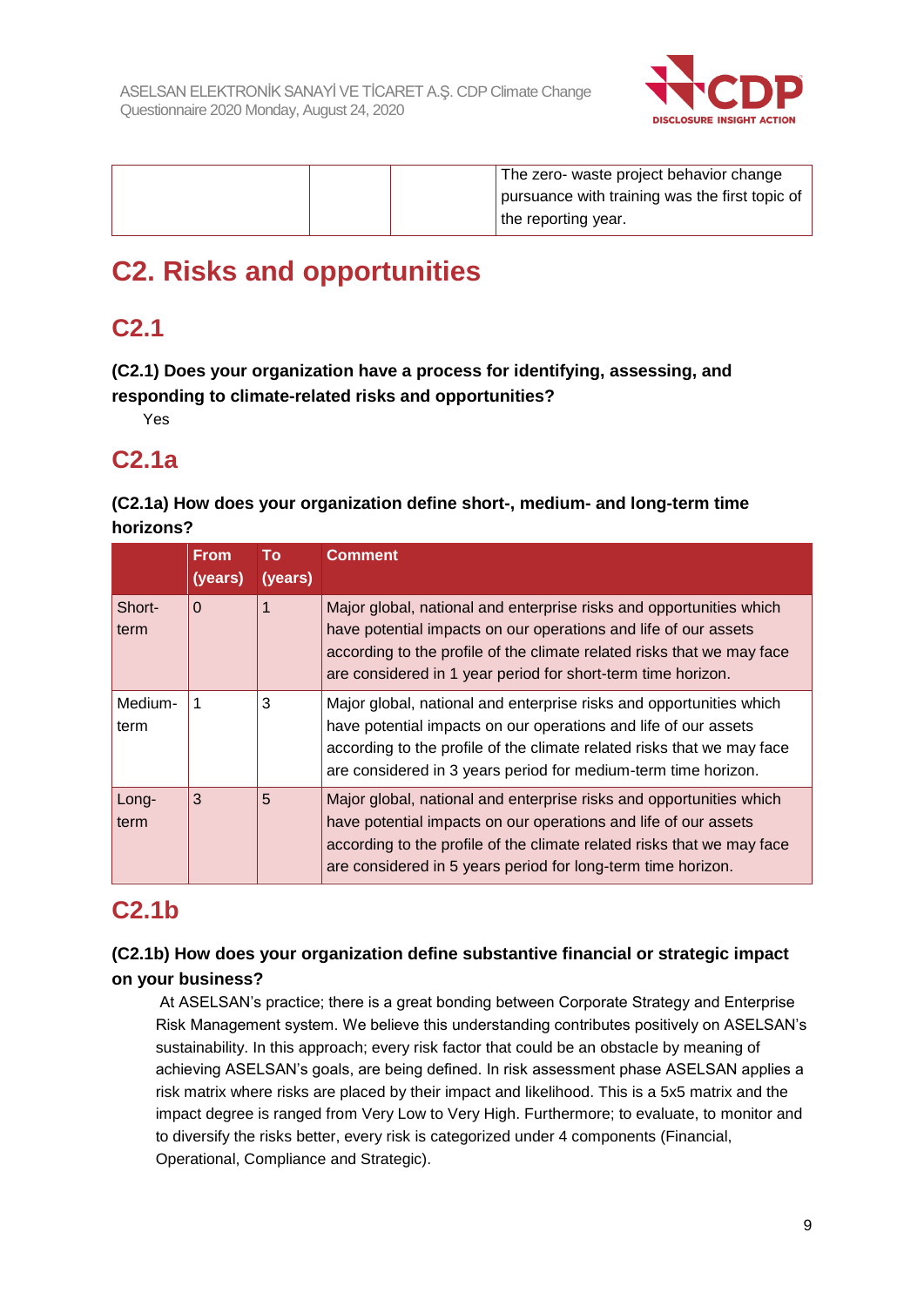

In order to minimize and prevent from the impacts of climate change; yearly a very comprehensive insurance policy is being taken by ASELSAN. Risks such as; snowstorm, tornado, flood (increase in severity and frequency of extreme weather events) are some of the subjects of this policy, moreover every employee and ASELSAN's all four facilities are fully covered.

Financial risks and non-financial risks that can significantly have an impact on our business objectives or financial condition vary in different conditions. Based on our context of risk assessment procedure, the substantive risks can be measured depending on assessment factors; impact of occurrence and size of potential impact. In case to find out whether the issue is a significant risk or not, we conduct a risk assessment according to these criteria to prioritize the risk. The assessment method is applicable for every risk.

ASELSAN defines substantive potential impact on its business as the change to operations and cost and considers reputation risks having negative impact on company's own business, operations, revenue, profitability and overall market value in Borsa Istanbul.

## **On the financial side, an impact which results >3% decrease in revenues is defined as a substantive impact.**

Sustainability and environment friendly practices are gaining more and more importance all around the globe. The investors' approach to companies' such practices is also evolving accordingly. As days pass by, the number of corporate funds which are including sustainability as a separate parameter to their evaluation criteria and even investing only to firms with high ESG scores are increasing. Our efforts on climate change mitigation will help ASELSAN positively differ from other publicly traded companies on the eye of current and prospective investors.Taking these concerns into account, we consider the most important aspect of climate change that influences the strategy as the opportunity to develop a green business. **From this point of view, ASELSAN foresees climate change not only as a risk factor but also as an opportunity for widening its environment friendly solutions, as ASELSAN is a technology company.**

We define substantive financial impact; as risks ending with a daily production disruption in our main facilities.

The risks are identified and assessed based on their potential impact to cause a facility shut-off. In the reporting period, the substantive impact of a daily shut-off of our production facilities was around 57 mio TRY.

# **C2.2**

**(C2.2) Describe your process(es) for identifying, assessing and responding to climaterelated risks and opportunities.**

**Value chain stage(s) covered** Direct operations Upstream Downstream

#### **Risk management process**

Integrated into multi-disciplinary company-wide risk management process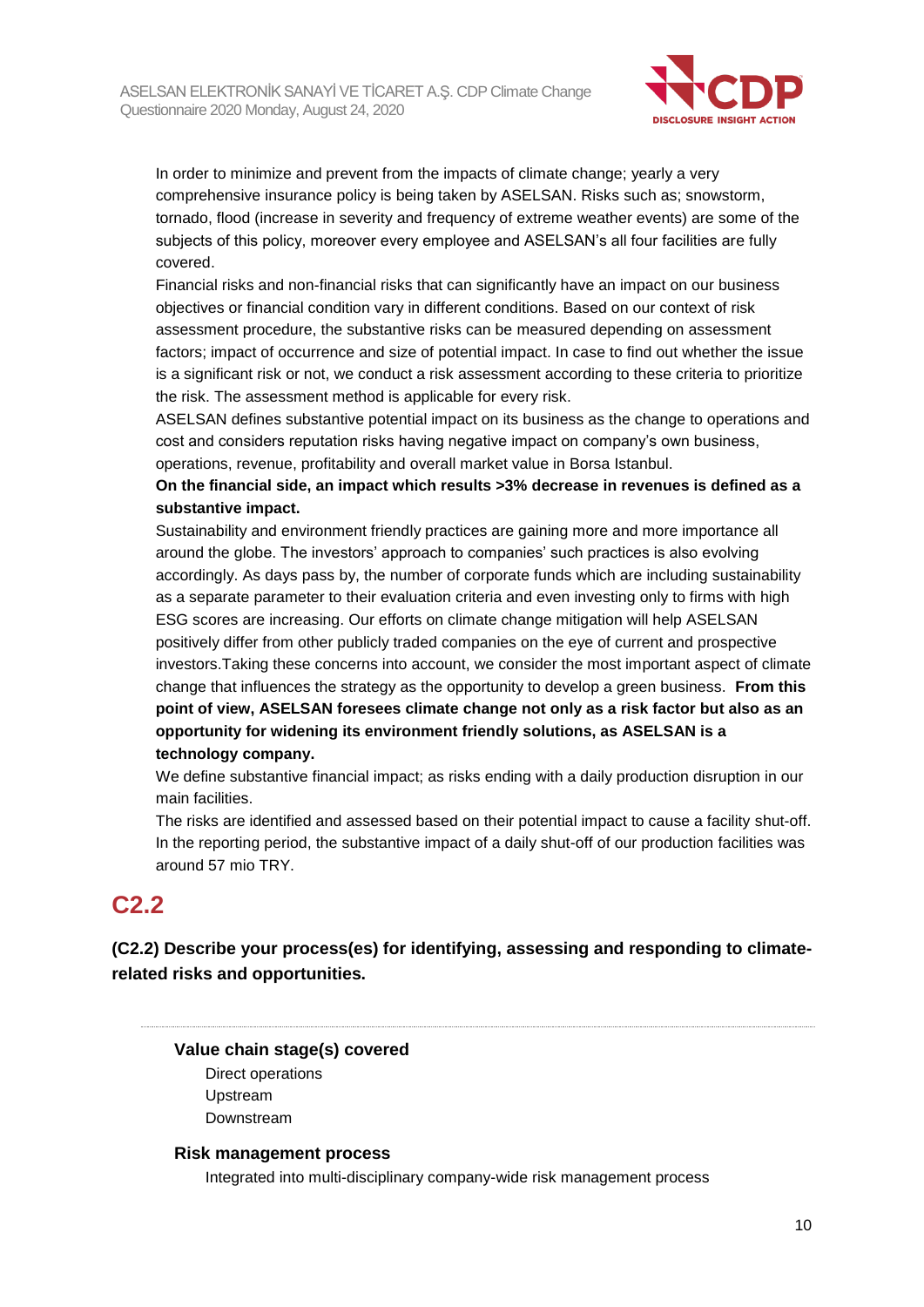

#### **Frequency of assessment**

More than once a year

#### **Time horizon(s) covered**

Short-term Medium-term Long-term

#### **Description of process**

At both company and asset levels, climate change related risks and opportunities include, changes in fuel and energy prices, climate related laws and regulations, global competitiveness, changing customer needs and suppliers' profile, potential threats of national security and employee related issues. The climate related risks and opportunities at the company level are assessed by the Sustainability Committee. Risks and opportunities associated with the environment or climate change are often coupled with energy-related activity and are subject to our Risk & Opportunity Evaluation Process. The Strategy Department in coordination with the Sustainability Committee is responsible of setting targets to reduce the impact of identified risks and making performance reviews to assess whether the climate related targets are met and also decides on how and when the identified opportunities can be seized. Sustainability Committee and the Early Detection and Management of Risk Committee review and finalize all climate related risk analysis and present the critical risks that are assessed to be of "High" importance to the Board of Directors according to the scoring methodology defined below. They also present a report to Board of Directors about the financial and operational measures that need to be taken by ASELSAN to prevent the occurrence of the identified risks. The Board of Directors decides which measures shall be applied and the evaluations are then reported to the Early Detection and Management of Risk Committee to be monitored and brought into action.

Additionally, when the relative significance of climate-related risks is determined by the strategic decision makers after a comparable structured review, they are itemized as implementation plan within the scope of ISO 14001:2015 for a detailed assessment and planning.

The risks are first analysed at the facility and activity level as project risks, operational risks, management and adaptation risks. These are assessed according to the methodology given as process(es) for managing climate-related risks and opportunities. The identified risks are then classified to be; very low, low, medium, high and very high (critical). The results of the evaluation are reported to the EC, which in turn makes decisions. ASELSAN's overall risk management objective is to reduce controllable risk impacts and minimize the impact of the ones that cannot be controlled. We analyse short, med and long-term risks and opportunities having the potential of substantive strategic and financial impact on the organization.

On the financial side, an impact which results >3% decrease in revenues is defined as a substantive impact. We define substantive financial impact; as risks ending with a daily production disruption in our main facilities.

The risks are identified and assessed based on their potential impact to cause a facility shut-off. In the reporting period, the substantive impact of a daily shut-off of our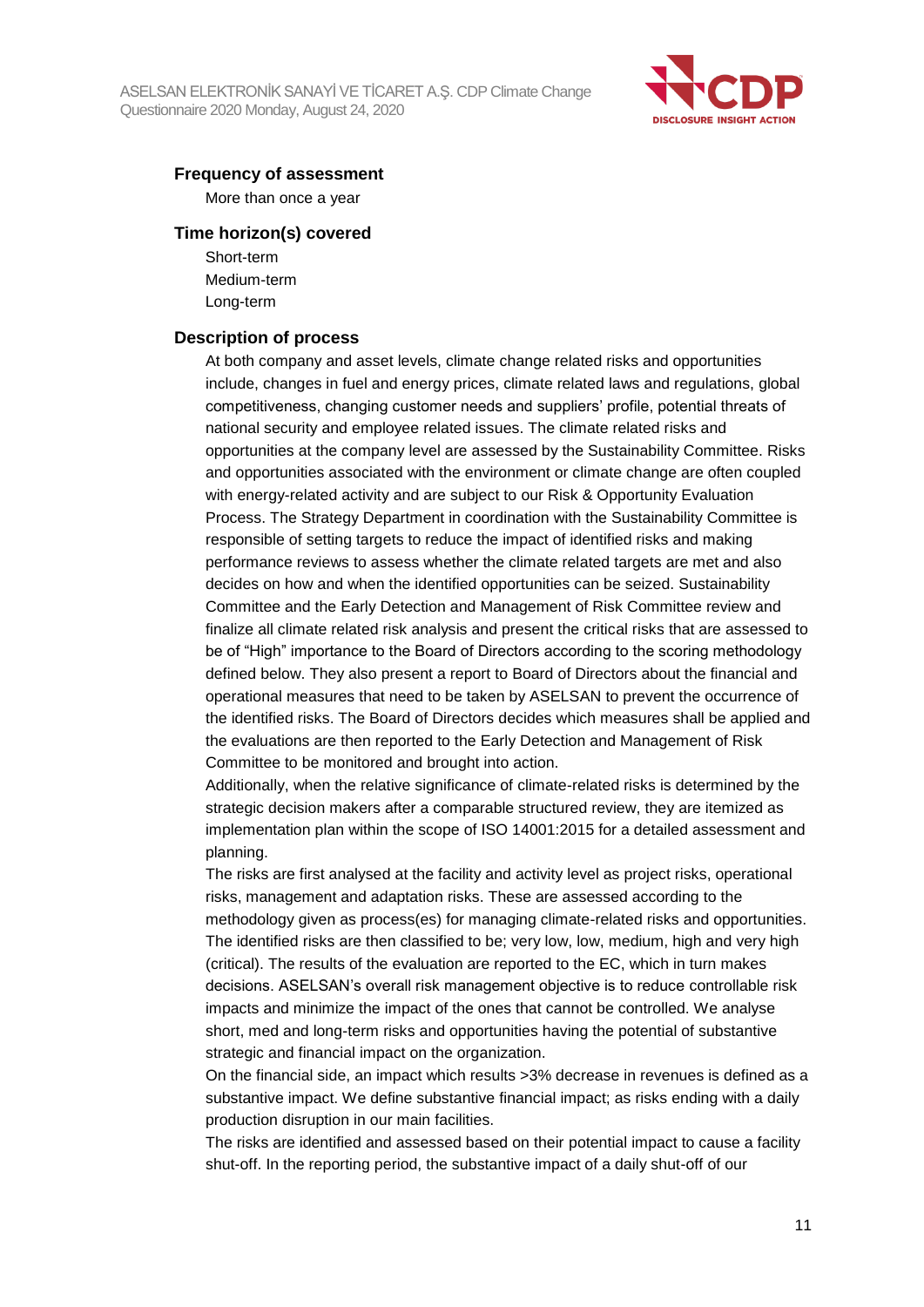

production facilities was around 57 mio TRY.

Process(es) for managing climate-related risks and opportunities: The major climate related risks and opportunities at the asset level are the events that may have a major impact on the GHG emissions of ASELSAN.

These events usually are related to energy and fossil fuel consumption.

Renovations in product design enabling less energy consumption are assessed as an opportunity, and increased consumption of fossil fuel during production is assessed as a major climate related risk. The process is described as follows:

First, the probability of occurrence of the identified risk is scored as given below:

1. Very low: 0%-10% occurrence 2. Low: 11% - 30% occurrence 3. Medium: 31% - 70% occurrence

4. High: 71% - 90% occurrence 5. Very high: 91% - 100% occurrence Then, the impact of the identified risk event is determined:

1. Not important: Financial and reputation impact is negligible

2. Low: Reasonable financial and reputation impact

3. Medium: Likely to have moderate financial and reputation impact

4. Important: Material financial and reputation impact

5. Critical: Crucial financial and reputation threat for ASELSAN

The risk rating matrix is compiled according to the combined score (risk level) as shown below.

According to this final score the risks and opportunities are prioritized:

0-2 Very low: No immediate action

3-4 Low: No immediate action but the risk event needs to be monitored annually 5-12 Medium: Actions need to be planned

13-16 High: Poses a threat and shall be dealt with. The risk event and the measures to be applied are reported to the Board of Directors

17-25: Critical: Immediate actions need to be planned.

The opportunities are evaluated by related department and reported to the Board of Directors. If there are new opportunities detected for med-term and long-term time horizon, they are integrated in the annual budget planning.

Loss of productive labor force as a consequence of health problems caused by environment and climate related problems ending by facility shut-off, is an example of physical risk assessment realized by ASELSAN's OHS department.

In 2023, zero waste project will be implemented in Turkey. With zero waste application, it is aimed to earn 20 million dollars annually and employ 100 thousand people in the country, the date on which all regulations will come into full force.

Zero-waste transition base R&O assessment was put into practice by Integrated Management Department in 2019. As the best proof of emission mitigation opportunity coupled from upstream and downstream activities, within the framework of ASELSAN's waste management; By mitigating 137 tons of waste starting from the second quarter of 2019; 3 tonnes of

CO2-e was reduced, and 72.000 TL was saved. These figures will increase further depending on the number of employees and expansion activities for every reporting year.

Another example of transition risk is to make some additional modifications in the performance parameters of designed products as a consequence of climate related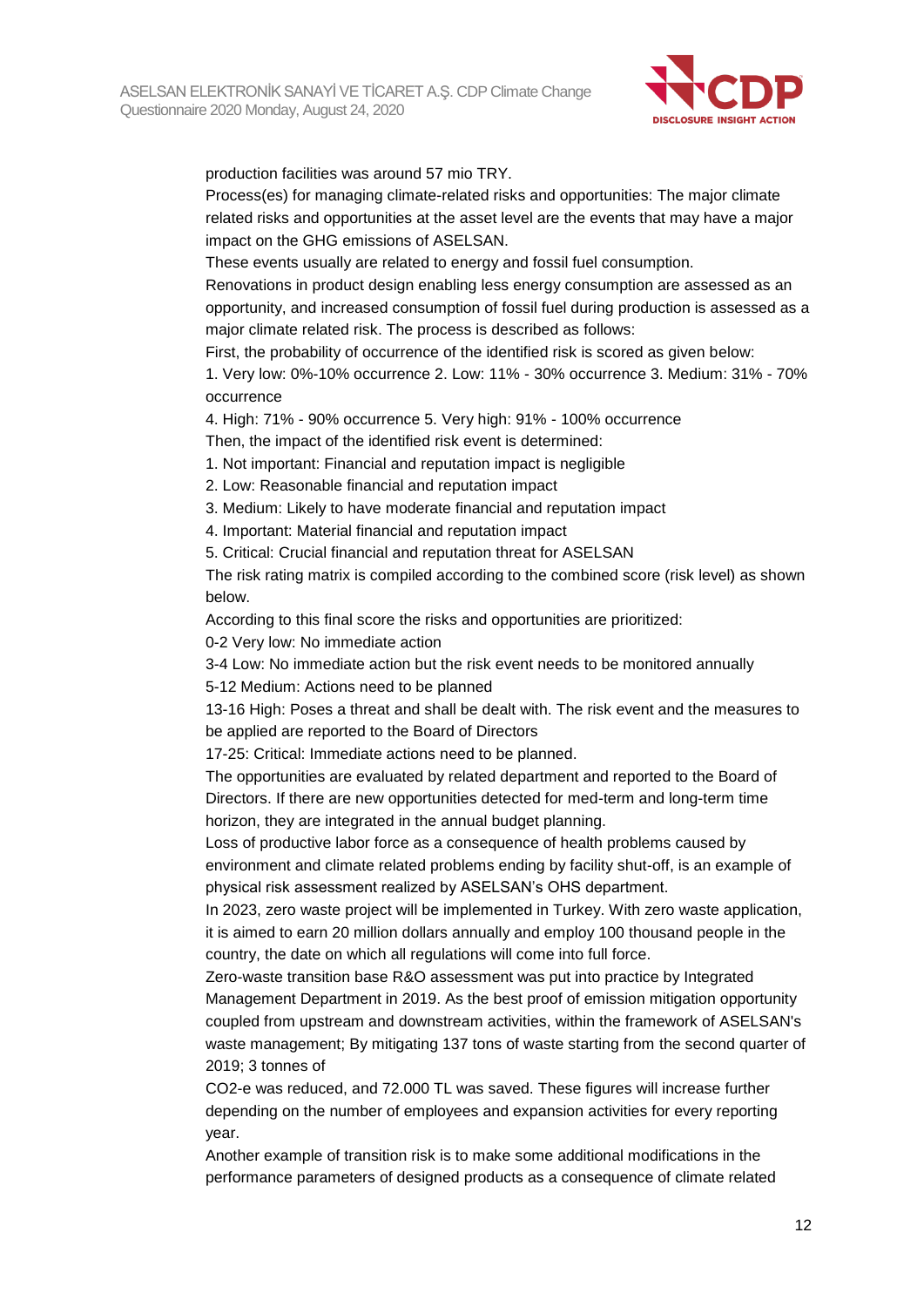

conditions. (Specific confidentiality constraints prohibiting the disclosure) ASELSAN has been in BIST-50 Index of Borsa Istanbul as well as Corporate Governance Index since 2012 and Sustainability Index since its inception and has also been in BIST-30 Index since April 2017. Corporate governance rating is a prerequisite for presence in Corporate Governance Index of BIST and with the latest revisions in Corporate Governance Principles; sustainability has become a new dimension for corporate governance rating of companies. Thus, climate change aspect is now embedded in the corporate governance rating. The evaluation of corporate governance rating performed by SAHA Corporate Governance and Credit Rating Services were concluded during the last quarter of 2019. According to the review, the score of 12.12.2018, 9,20 was updated to 9,29 out of 10 on 12.12.2019.

# **C2.2a**

## **(C2.2a) Which risk types are considered in your organization's climate-related risk assessments?**

|                       | <b>inclusion</b>                | Relevance & Please explain                                                                                                                                                                                                                                                                                                                                                                                                                                                                                                                                                                                                                                                                                                                                                                                                                                                                                                                                                                                                                                                                                                                                                                                                                                                                                                                                                                                                                                                                                                                                                                                                                                                                                                                                                                                                                    |
|-----------------------|---------------------------------|-----------------------------------------------------------------------------------------------------------------------------------------------------------------------------------------------------------------------------------------------------------------------------------------------------------------------------------------------------------------------------------------------------------------------------------------------------------------------------------------------------------------------------------------------------------------------------------------------------------------------------------------------------------------------------------------------------------------------------------------------------------------------------------------------------------------------------------------------------------------------------------------------------------------------------------------------------------------------------------------------------------------------------------------------------------------------------------------------------------------------------------------------------------------------------------------------------------------------------------------------------------------------------------------------------------------------------------------------------------------------------------------------------------------------------------------------------------------------------------------------------------------------------------------------------------------------------------------------------------------------------------------------------------------------------------------------------------------------------------------------------------------------------------------------------------------------------------------------|
| Current<br>regulation | Relevant,<br>always<br>included | ASELSAN is always in compliance with current regulation, when a<br>current regulation- based climate related potential risk is detected, it is<br>forwarded to Enterprise Risk Management Coordination Committee<br>Representative via "Risk Cards". ASELSAN management identified<br>with a form the risks and opportunities which have impact on Integrated<br>Management Systems' performance (IMS). This form is called AS-F-<br>81-Environmental Risk and Opportunities Assessment Form. The<br>climate related detailed R&Os (e.g. MRV, PMR activities etc.) are<br>assessed based on the context of the company.<br>Although ASELSAN is not in the scope of MRV; in 2019, Current<br>National MRV regulation was reviewed with an approach of detecting<br>potential risks that our industry may face in mid-term period referring<br>PMR project of the Ministry.<br>Sustainability Committee and the Early Detection and Management of<br>Risk Committee reviews and finalizes all climate related risk analysis,<br>and presents the critical risks that are assessed to be of high<br>importance to the Board of Directors, according to process and the<br>scoring methodology defined in C 2.2 They also present a report to<br>Board of Directors about the financial and operational measures that<br>need to be taken by ASELSAN to prevent the occurrence of the<br>identified risks. The Board of Directors decides which measures shall<br>be applied and the evaluations are then reported to the Early Detection<br>and Management of Risk Committee to be monitored and brought into<br>action.<br>Additionally when the relative significance of current regulation risks<br>are identified and assessed by the strategic decision makers after a<br>comparable structured review, they are itemized as implementation |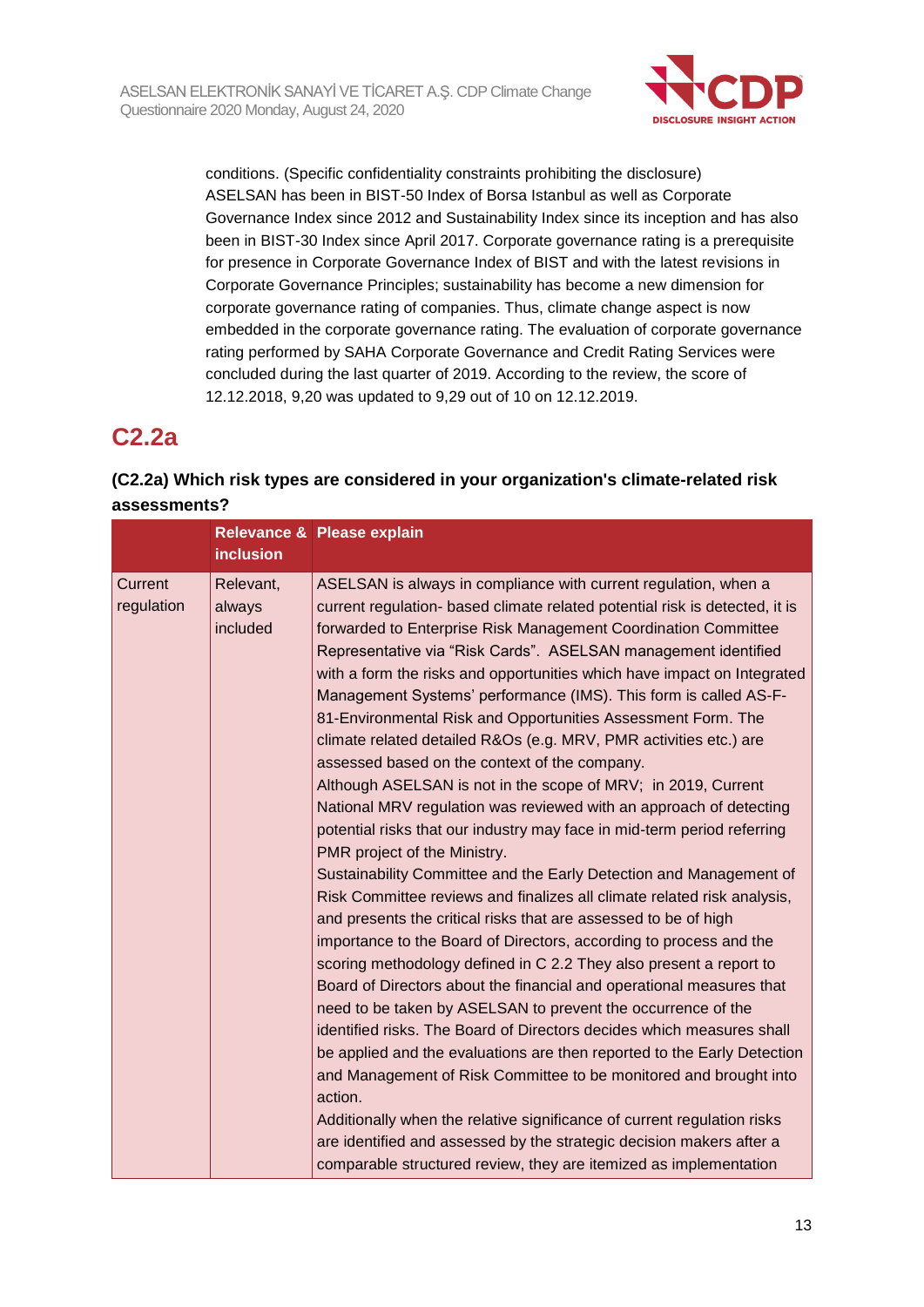

|                        |                                 | plan within the scope of ISO 14001:2015 for a detailed management.<br>Risk rating is classified as low- medium and high rate. When high rated<br>climate related risks are identified, the action planning commence with<br>the initiation of IMS department. Risks and Opportunities document is<br>annually updated and reviewed with the collaboration of IMS<br>Department and Enterprise Risk Management Coordination Committee<br>Representative.                                                                                                                                                                                                                                                                                                                                                                                                                                                                                                                                                                                                                                                                                                                                                                                                                                                                                                                                                                                                                                                                                                                                                                                                                                                                                                                                                                                                                                                                                                                                                                                                                                                                                                                                                                                                                                                                                                                                                                                                                                                      |
|------------------------|---------------------------------|--------------------------------------------------------------------------------------------------------------------------------------------------------------------------------------------------------------------------------------------------------------------------------------------------------------------------------------------------------------------------------------------------------------------------------------------------------------------------------------------------------------------------------------------------------------------------------------------------------------------------------------------------------------------------------------------------------------------------------------------------------------------------------------------------------------------------------------------------------------------------------------------------------------------------------------------------------------------------------------------------------------------------------------------------------------------------------------------------------------------------------------------------------------------------------------------------------------------------------------------------------------------------------------------------------------------------------------------------------------------------------------------------------------------------------------------------------------------------------------------------------------------------------------------------------------------------------------------------------------------------------------------------------------------------------------------------------------------------------------------------------------------------------------------------------------------------------------------------------------------------------------------------------------------------------------------------------------------------------------------------------------------------------------------------------------------------------------------------------------------------------------------------------------------------------------------------------------------------------------------------------------------------------------------------------------------------------------------------------------------------------------------------------------------------------------------------------------------------------------------------------------|
| Emerging<br>regulation | Relevant,<br>always<br>included | Emerging Regulatory risks indicate the potential increase in costs<br>(carbon taxes related with energy and raw material or future cap &<br>trade implementation plans) and the discouragement for the<br>establishment of new production facilities. These potential threats are<br>always assessed by the Sustainability Committee who is responsible of<br>bringing attention to these potential impacts. When an emerging<br>regulation-based climate related potential risk is detected, it is<br>forwarded to Enterprise Risk Management Coordination Committee<br>Representative via "Risk Cards". ASELSAN management identified<br>with a form the R&O's which have impact on Integrated Management<br>Systems' performance. (IMS). This form is called AS-F-81-<br>Environmental Risks and Opportunities Assessment Form. The climate<br>related detailed R and O's are assessed based on the context of the<br>company. In 2019, Draft National Climate Change Law and By Law on<br>Greenhouse Emission Trading were studied covering mid-term time<br>period. The Sustainability Committee and the Early Detection and<br>Management of Risk Committee reviews and finalizes all climate<br>related risk analysis, and presents the critical risks that are assessed to<br>be of high importance to the Board of Directors according to process<br>and the scoring methodology defined in C 2.2 They also present a<br>report to Board of Directors about the financial and operational<br>measures that need to be taken by ASELSAN to prevent the<br>occurrence of the identified risks. The Board of Directors decides which<br>measures shall be applied and the evaluations are then reported to the<br>Early Detection and Management of Risk Committee to be monitored<br>and brought into action.<br>Additionally when the relative significance of emerging regulation risks<br>are identified and assessed by the strategic decision makers after a<br>comparable structured review, they are itemized also as<br>implementation plan within the scope of ISO 14001:2015 for a detailed<br>management. Risk rating is classified as low, medium and high rate.<br>When high rated climate related risks are identified, the action planning<br>commence with the initiation of IMS department. Risk and<br>Opportunities document is annually updated and reviewed with the<br>collaboration of IMS Department and Enterprise Risk Management<br>Coordination Committee Representative. |
| Technology             | Not relevant,<br>included       | Substitution of existing products with lower emission options will not<br>cause technology-based climate related risks for ASELSAN. There is a                                                                                                                                                                                                                                                                                                                                                                                                                                                                                                                                                                                                                                                                                                                                                                                                                                                                                                                                                                                                                                                                                                                                                                                                                                                                                                                                                                                                                                                                                                                                                                                                                                                                                                                                                                                                                                                                                                                                                                                                                                                                                                                                                                                                                                                                                                                                                               |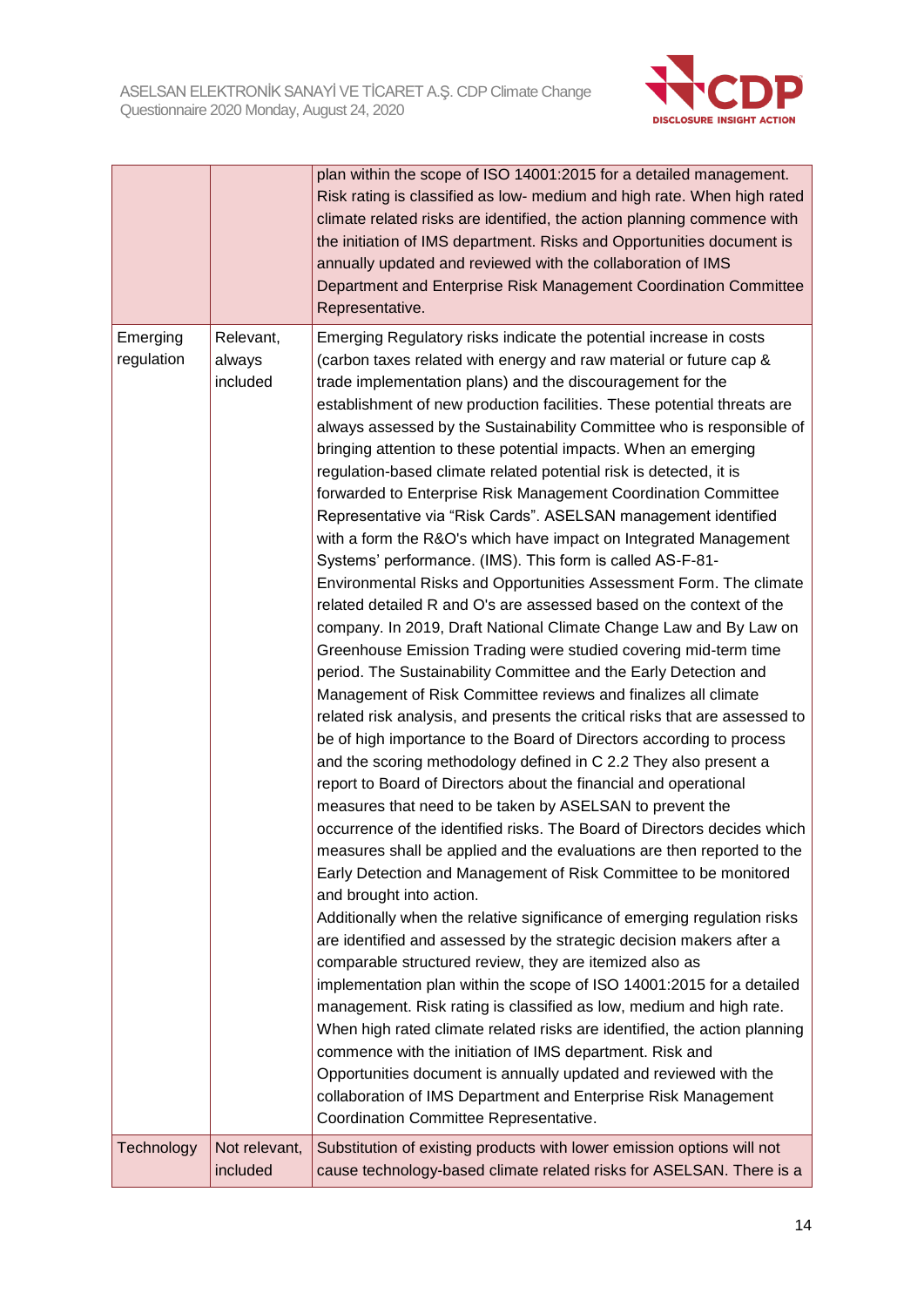

|               |                                 | growing potential for low carbon technologies, like smart digital<br>solutions, smart mobility, solar cells, insulation etc. for different sectors.<br>Producing such technologies will enable ASELSAN to differentiate. In<br>ASELSAN, every technologically developed product or service also<br>serves an environmental and energy based transitional improvement<br>and innovation. The Midas project is an example of this category and it<br>is explained in opportunity 2.<br>The potential is always assessed by the Sustainability Committee who<br>is responsible of bringing attention to these potential impacts with the<br>collaboration of research and development, production and other<br>related departments. At company level major global and national risks<br>that meet ASELSAN's risk management criteria are included in annual<br>risk assessment reports. The Strategy Department in coordination with<br>the Sustainability Committee is responsible of setting targets to reduce<br>the impact of identified risks and making performance reviews. The<br>Committee decides which risks and opportunities shall be reported to<br>the Board of Directors according to process and the scoring<br>methodology defined in C 2.2 These reports are presented to senior<br>executives for subsequent follow-up. |
|---------------|---------------------------------|------------------------------------------------------------------------------------------------------------------------------------------------------------------------------------------------------------------------------------------------------------------------------------------------------------------------------------------------------------------------------------------------------------------------------------------------------------------------------------------------------------------------------------------------------------------------------------------------------------------------------------------------------------------------------------------------------------------------------------------------------------------------------------------------------------------------------------------------------------------------------------------------------------------------------------------------------------------------------------------------------------------------------------------------------------------------------------------------------------------------------------------------------------------------------------------------------------------------------------------------------------------------------------------------------------------------------------------|
| Legal         | Relevant,<br>always<br>included | Legal risks indicate increasing pricing of GHG emissions which could<br>result in increased product prices. These potential threats are always<br>assessed by the Sustainability Committee who is responsible of<br>bringing attention to these potential impacts with the collaboration of<br>production and other related departments. At company level low carbon<br>products become more attractive for customers. This is an opportunity<br>for ASELSAN who has the ability to produce technologies for low<br>carbon products. The Strategy Department in coordination with the<br>Sustainability Committee is responsible of setting targets to reduce the<br>impact of identified risks and making performance reviews. The<br>Committee decides which risks and opportunities shall be reported to<br>the Board of Directors according to process and the scoring<br>methodology defined in C2.2 These reports are presented to senior<br>executives for subsequent follow-up.                                                                                                                                                                                                                                                                                                                                                  |
| <b>Market</b> | Relevant,<br>always<br>included | Market risks indicate increasing production costs due to changing input<br>prices like materials, water, energy, etc. ASELSAN elaborates digital<br>solutions for major defense industry companies in Europe and US. As a<br>sub-contractor ASELSAN realizes the assessments about the effects of<br>the products on climate change in order to be able to compete with the<br>sector peers.<br>These potential threats or opportunities are always assessed by the<br>Sustainability Committee who is responsible of bringing attention to<br>these potential impacts with the collaboration of production,<br>purchasing, marketing and other related departments. At company<br>level low carbon products become more attractive for customers. This<br>is an opportunity for ASELSAN who has the ability to produce                                                                                                                                                                                                                                                                                                                                                                                                                                                                                                                  |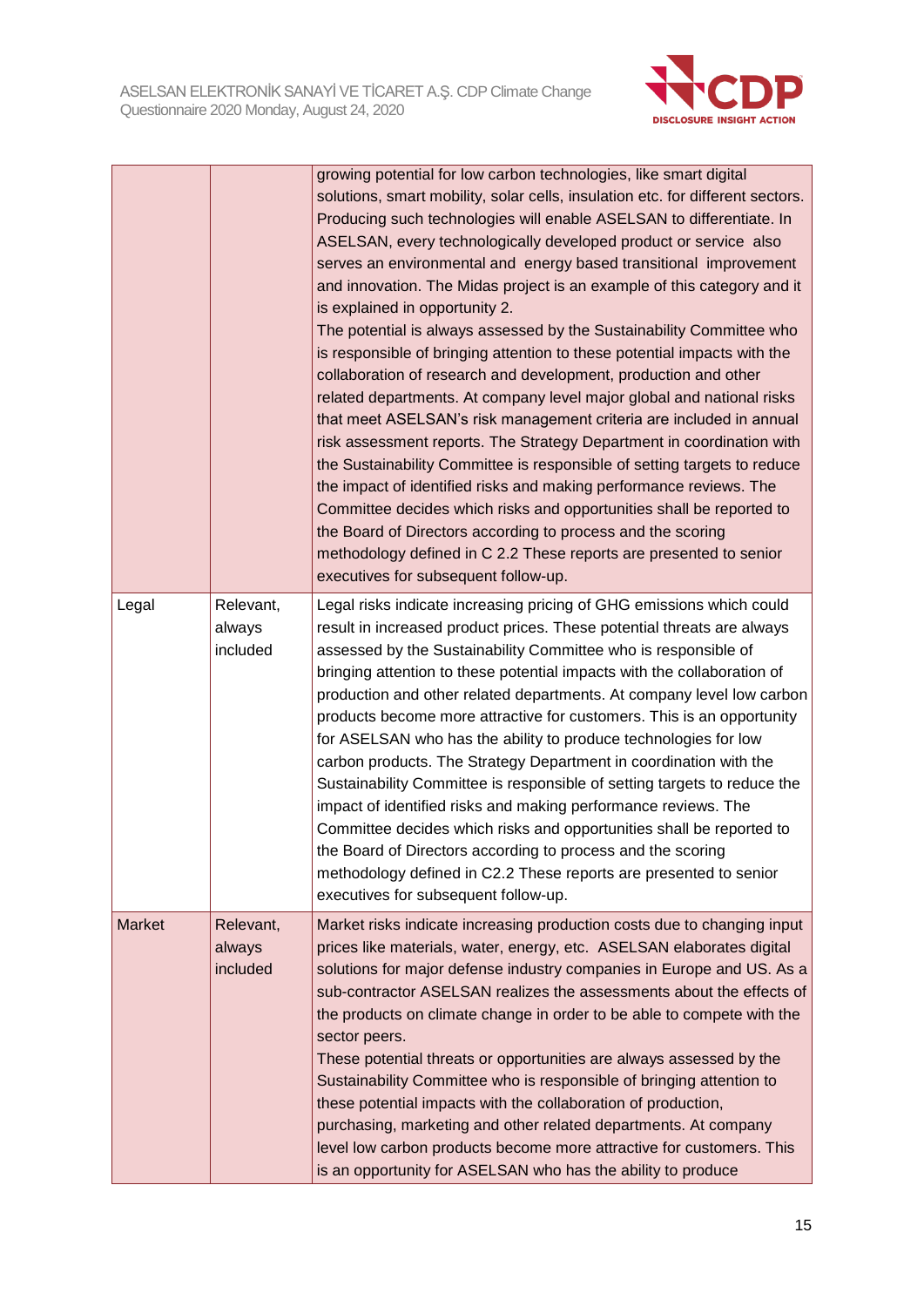

|                     |                                 | technologies for low carbon products. The Sustainability Committee<br>decides which risks and opportunities shall be reported to the Board of<br>Directors according to the scoring methodology defined in C 2.2 These<br>reports are presented to senior executives for subsequent follow-up.                                                                                                                                                                                                                                                                                                                                                                                          |
|---------------------|---------------------------------|-----------------------------------------------------------------------------------------------------------------------------------------------------------------------------------------------------------------------------------------------------------------------------------------------------------------------------------------------------------------------------------------------------------------------------------------------------------------------------------------------------------------------------------------------------------------------------------------------------------------------------------------------------------------------------------------|
| Reputation          | Relevant,<br>always<br>included | Reputation risks indicate potential impacts associated with negative<br>perceptions experienced by the public around ASELSAN's carbon<br>performance. These potential threats are always assessed by the<br>Sustainability Committee who is responsible of bringing attention to<br>potential impacts with the collaboration of production and other related<br>departments. The Sustainability Committee decides which risks and<br>opportunities shall be reported to the Board of Directors according to<br>process and the scoring methodology defined in C 2.2. These reports<br>are presented to senior executives for subsequent follow-up.                                      |
| Acute<br>physical   | Relevant,<br>always<br>included | Acute physical risks indicate extreme weather events which can lead to<br>higher operational costs due to supply chain disruption. as described<br>in Risk:4. These potential threats are always assessed by the<br>Sustainability Committee who is responsible of bringing attention to<br>potential impacts with the collaboration of production, utility and other<br>related departments.<br>The Sustainability Committee decides which risks and opportunities<br>shall be reported to the Board of Directors according to process and<br>the scoring methodology defined in C 2.2. These reports are presented<br>to senior executives for subsequent follow-up.                  |
| Chronic<br>physical | Relevant,<br>always<br>included | Chronic physical risks indicate changed precipitation and droughts<br>patterns which can have negative impact on energy management in the<br>facilities as described in Risk:3.<br>These potential threats are always assessed by the Sustainability<br>Committee who is responsible of bringing attention to potential impacts<br>with the collaboration of production, utility and other related<br>departments. The Sustainability Committee decides which risks and<br>opportunities shall be reported to the Board of Directors according to<br>process and the scoring methodology defined in C 2.2 These reports<br>are presented to senior executives for subsequent follow-up. |

# **C2.3**

**(C2.3) Have you identified any inherent climate-related risks with the potential to have a substantive financial or strategic impact on your business?**

Yes

# **C2.3a**

**(C2.3a) Provide details of risks identified with the potential to have a substantive financial or strategic impact on your business.**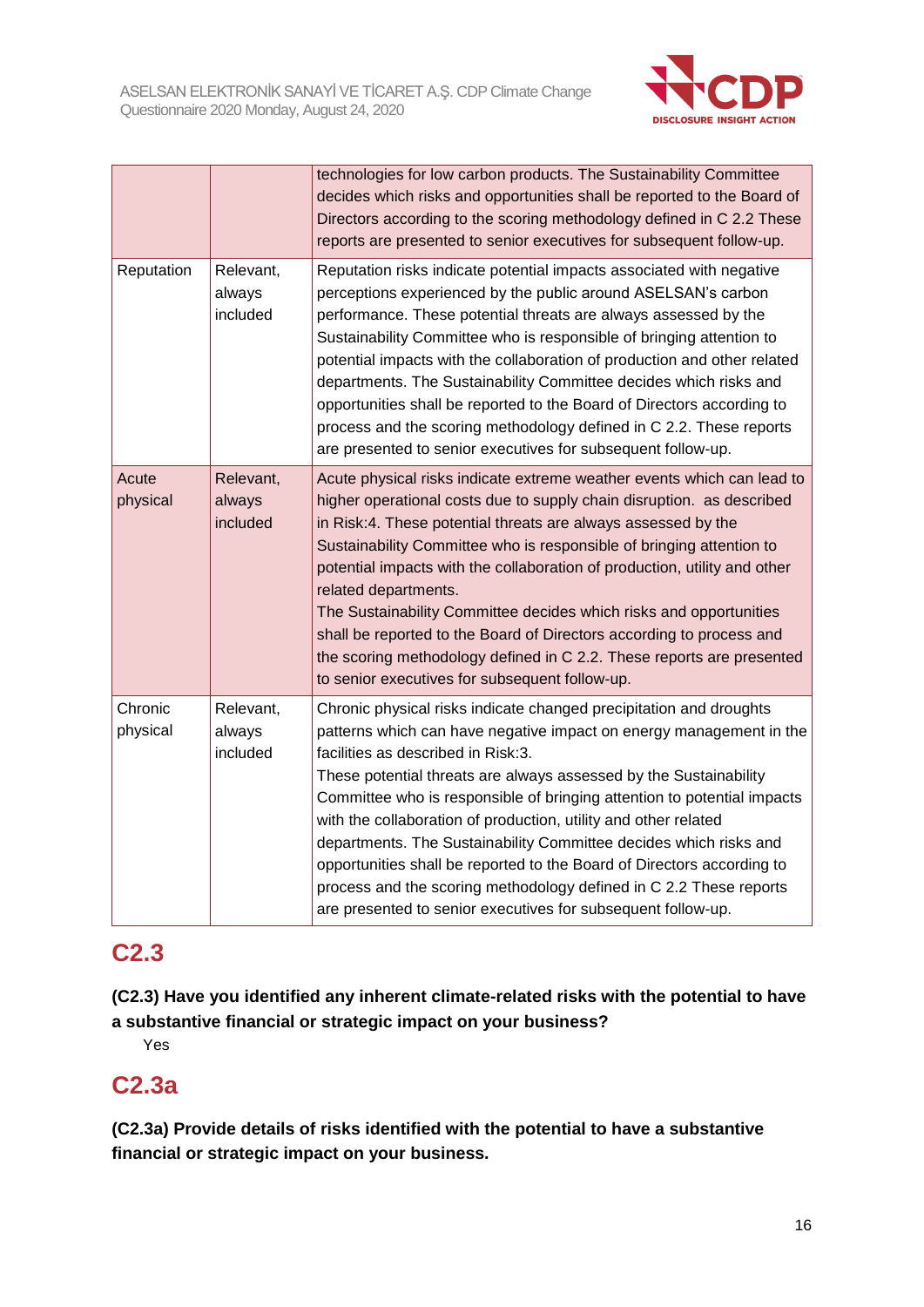

#### **Identifier**

Risk 1

#### **Where in the value chain does the risk driver occur?**

Direct operations

#### **Risk type & Primary climate-related risk driver**

Emerging regulation Carbon pricing mechanisms

#### **Primary potential financial impact**

Increased direct costs

#### **Company-specific description**

The Paris Agreement bears high future possibilities of additional regulations coming into force in the future. The last negotiations of Climate Summit concluded and focused on the "rule book" which will bring along the operation of the compliance matters. Turkey has submitted its Intended Nationally Determined Contribution (INDC) to UNFCCC as part of Paris Agreement and has committed to reduce its GHG emissions by 21% from the Business as Usual (BAU) scenario until 2030. This commitment is going to be revised by Turkish Government. The cap and trade principle which is the main solution of the EU's policy to combat climate change is adopted by EU-ETS. For the purpose to be ready to the future commitment, this system was taken in the agenda of Turkish Ministry of Environment & Urbanization . The phase 2 of PMR project studies with the World Bank sponsorship, started in 2019, and pilot workshops and practices focusing on different ETS designs were practiced. Pilot implementations will be realized between 2020-2021. In 2019, the MoEU in line with the PMR-TurkSim project objectives focused on the differences in outcome s and strategies across different ETS designs, with the participating companies. In these workshops \$25/tCO2e was fixed as the optimum option of carbon price for Turkey.

In a med-term time horizon this new system will have uncertainties which may result to pose some potential risks on ASELSAN such as; obligation to reduce the GHG emissions. Additional cost could be associated with "carbon pricing" resulting with an increase in operational cost. ASELSAN is not in the scope of MRV, but The National MRV regulation is likely to be revised; having the potential to bring additional emission quotas forcing our industry to face carbon cap allocation.

#### **Time horizon**

Medium-term

#### **Likelihood**

Virtually certain

#### **Magnitude of impact**

Medium-low

#### **Are you able to provide a potential financial impact figure?**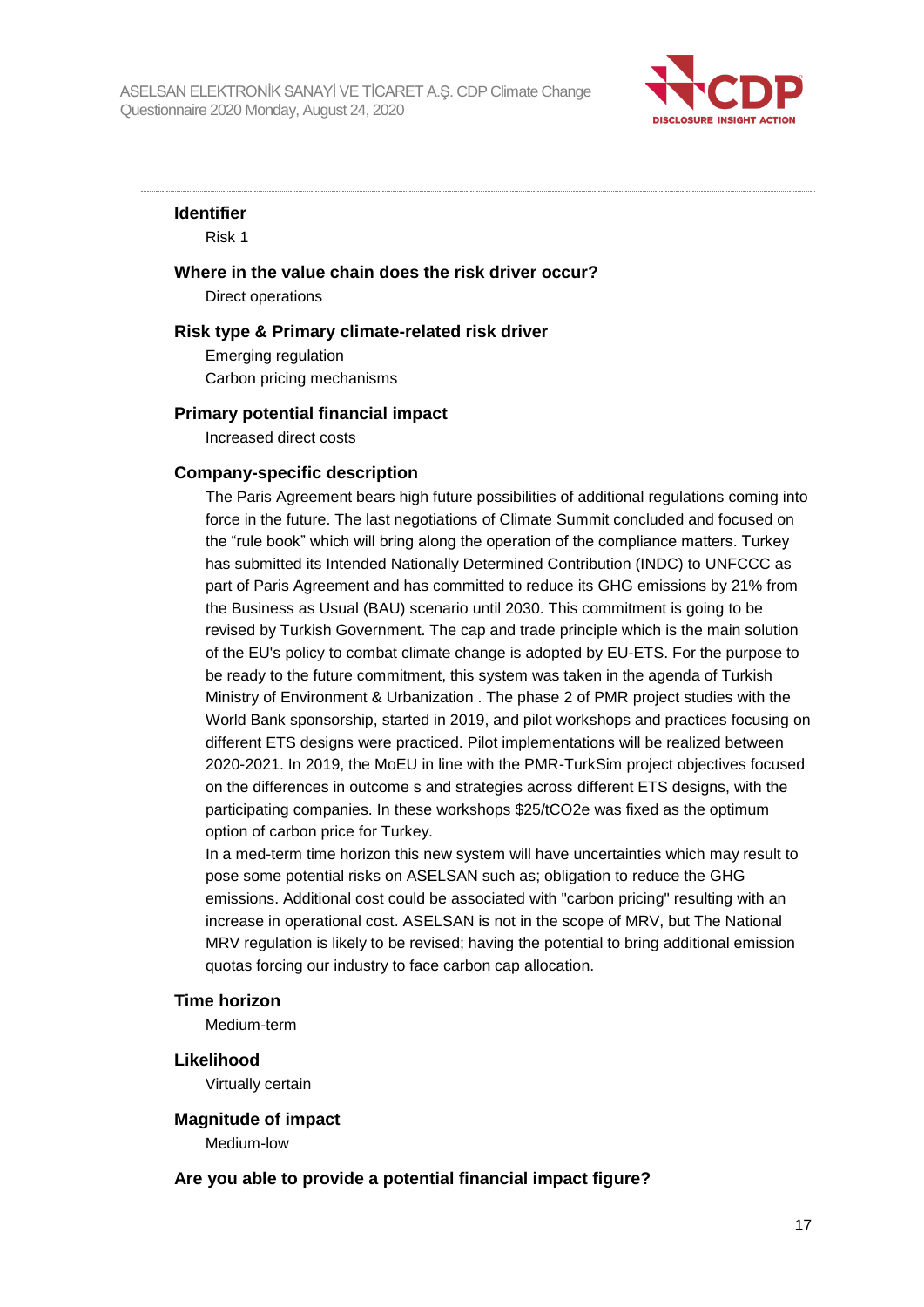

Yes, a single figure estimate

#### **Potential financial impact figure (currency)**

1,336,358

#### **Potential financial impact figure – minimum (currency)**

#### **Potential financial impact figure – maximum (currency)**

#### **Explanation of financial impact figure**

The average carbon price in the EU-ETS was 25 Euros per tonne in 2019, up by 9 euros compared to 2018.

ASELSAN's 2019 total Scope 1 CO2-e emissions were 14,148 tons. If we were in the context of MRV system, 8,418 tonnes of total Scope 1 emissions would be taken into account for ETS. As carbon pricing figure, we used €25 in calculations.

For med-term time horizon financial implication is  $8418*25=210.450 € (1.336.358 TRY)$ . based on 2019 currency: 1€=6.35 TL ) regarding to international cap & trade current system results.

But the expense could diminish after the energy efficiency projects which will be implemented in this period.

#### **Cost of response to risk**

200,000

#### **Description of response and explanation of cost calculation**

In order to manage this risk ASELSAN's Board chair assigned some sustainability committee members to participate the PMR meetings executed by the Ministry. This communication will prepare our company to this approaching system. Internally we started to assess our energy saving potential and possible optimization points in our operations. It is planned to set Energy Management System ISO 50001:2018 in our facilities in the short term. The risk magnitude of impact on our operations will be reduced by these activities. Therefore, this risk will be likely to have less impact on our OPEX even after the foreseen time horizon.

#### **Comment**

Cost of managing this risk is approximately 200,000 TRY, covering management activities' related expenses to frame up energy management system in our facilities.

**Identifier**

Risk 2

#### **Where in the value chain does the risk driver occur?**

Direct operations

#### **Risk type & Primary climate-related risk driver**

Emerging regulation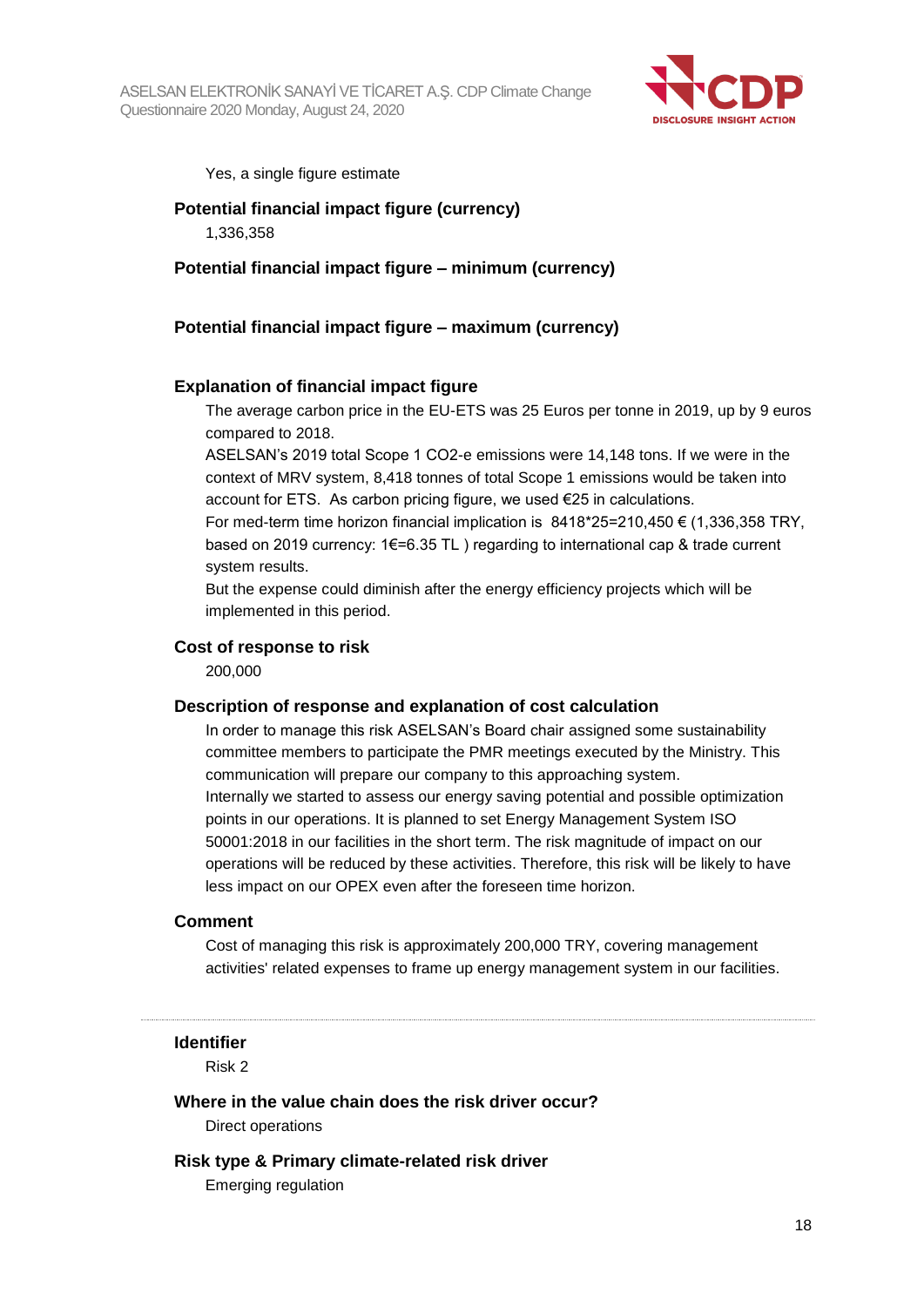

Mandates on and regulation of existing products and services

#### **Primary potential financial impact**

Increased direct costs

#### **Company-specific description**

In ASELSAN one of the primary goals is to increase the activities as a subcontractor for major defense industry companies in Europe and the US by providing services in such a way that enables the company to contribute to the development of global defense industry. However, as the environmental regulation especially in Europe is more advanced than Turkey, soon ASELSAN may face product labeling requirements. Carbon footprint assessment of all the products that is planned to produce as subcontractors of European and American companies may force the company to perform a more detailed and enhanced analysis of the systems, including assessing the environmental impacts of the products throughout the whole life cycle (i.e. a detailed LCA). ASELSAN may also need to comply with Eco-Labeling standards such as EPD in order to be able to export the products and systems to the US and Europe, which may force to make changes in product design to be able to compete with the sector peers.

#### **Time horizon**

Long-term

#### **Likelihood**

More likely than not

## **Magnitude of impact**

Low

## **Are you able to provide a potential financial impact figure?** Yes, a single figure estimate

#### **Potential financial impact figure (currency)**

3,795,691

#### **Potential financial impact figure – minimum (currency)**

#### **Potential financial impact figure – maximum (currency)**

#### **Explanation of financial impact figure**

It is expected that these types of requirements will not exceed 0.5% of our OPEX. (ASELSAN Annual Report-2019 Financial Information section for OPEX details)

#### **Cost of response to risk**

400,000

#### **Description of response and explanation of cost calculation**

We closely follow the Environmental regulations in our target markets, and whenever we see that there is a need for such action, we will perform the related environmental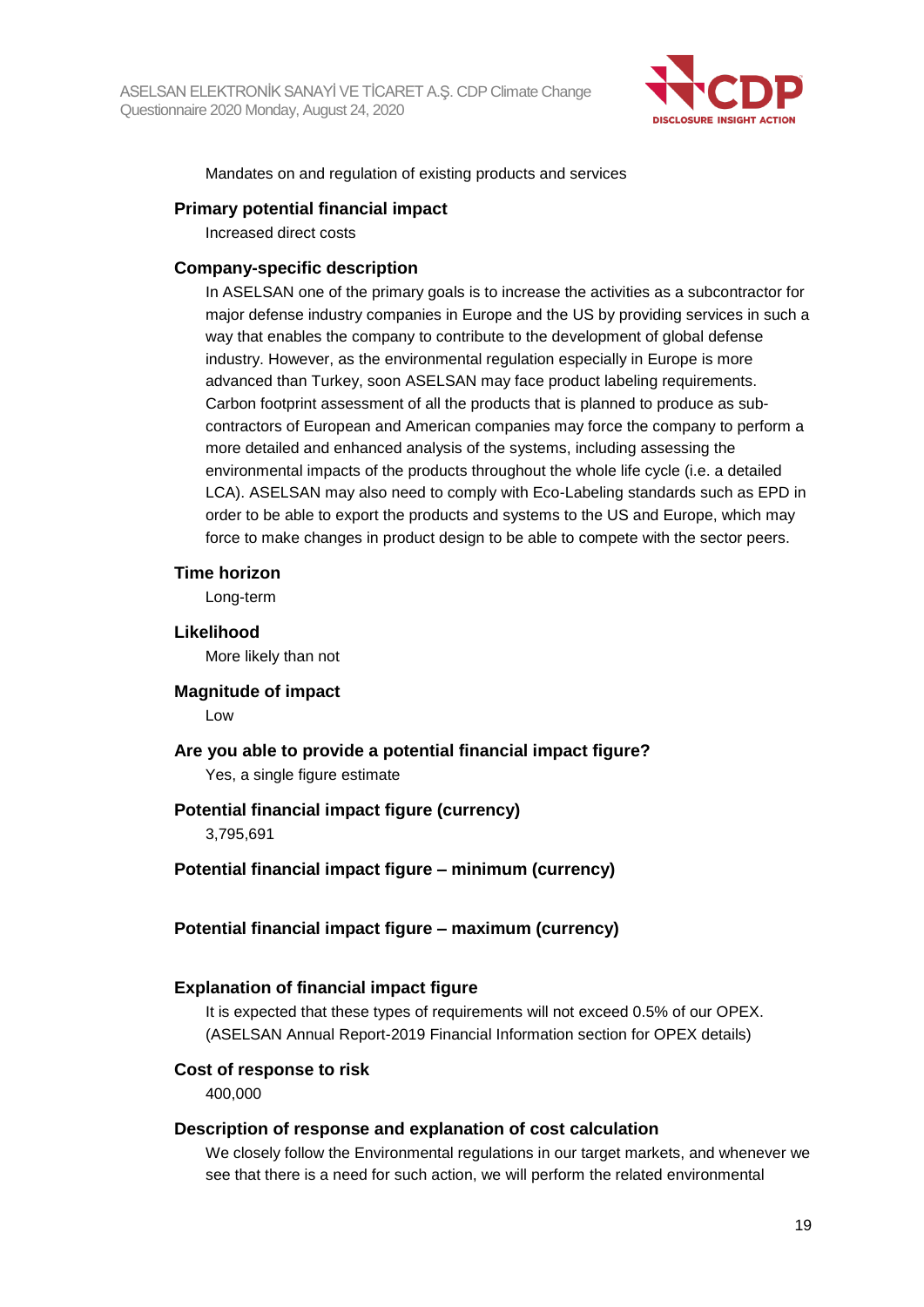

analysis before it becomes a regulatory obligation.

ASELSAN is very meticulous in such actions and in the past many standards and reporting schemes such as ISO 27001, CDP, CMMI (Capability Maturity Model Integration) have been applied even before it was asked for by our clients. LCA thinking which is a new evolving requirement of ISO 14001: 2015 that our company was certified in the reporting year, is inherently in the concern of ASELSAN.

#### **Comment**

The cost may consist of acquiring consultancy and verification services regarding "Environmental Product Declaration". This cost of management was calculated for a same product family.

#### **Identifier**

Risk 3

#### **Where in the value chain does the risk driver occur?**

Direct operations

#### **Risk type & Primary climate-related risk driver**

Chronic physical Rising mean temperatures

#### **Primary potential financial impact**

Increased direct costs

#### **Company-specific description**

Featured in IPCC assessment reports our country is in a vulnerable location which could be impacted by extreme weather events. Our facilities may potentially be impacted by some big and sudden events due to extreme changes such as: Heat waves, floods, hail storms. This extreme precipitation could be cause to flood as seen as in recent years. There have been an increasing trend in Turkey's observed temperature and similarly in extreme weather events number since 1997. SCT 2015 reported that heavy rain/floods (26%), wind storm (25%), hail (12%), heat wave (11%), and lightning (4%) were recorded as the most observed disaster respectively in 2015. Although rare, 2 dust storm and 4 tornado also occurred in 2015. (Ref: Climate Change Projections for Turkey: Three Models and Two Scenarios- Turkish State Meteorological Service.) According to obtained results based on through three GCMs and two scenarios (RCP 4.5 and RCP8.5), the average annual temperature rising for 2016-2040 in Turkey is expected to vary between 1°C - 2°C.

ASELSAN is located in Central Anatolia where she may face some significant impacts due to these conditions. Changes in temperature extremes will result in an increase in cooling demand in the summer period and heating demand in the winter period. The business continuity is ensured by the deployment of specific protection systems. This change may cause an increase in the energy expenses of the company.

#### **Time horizon**

Medium-term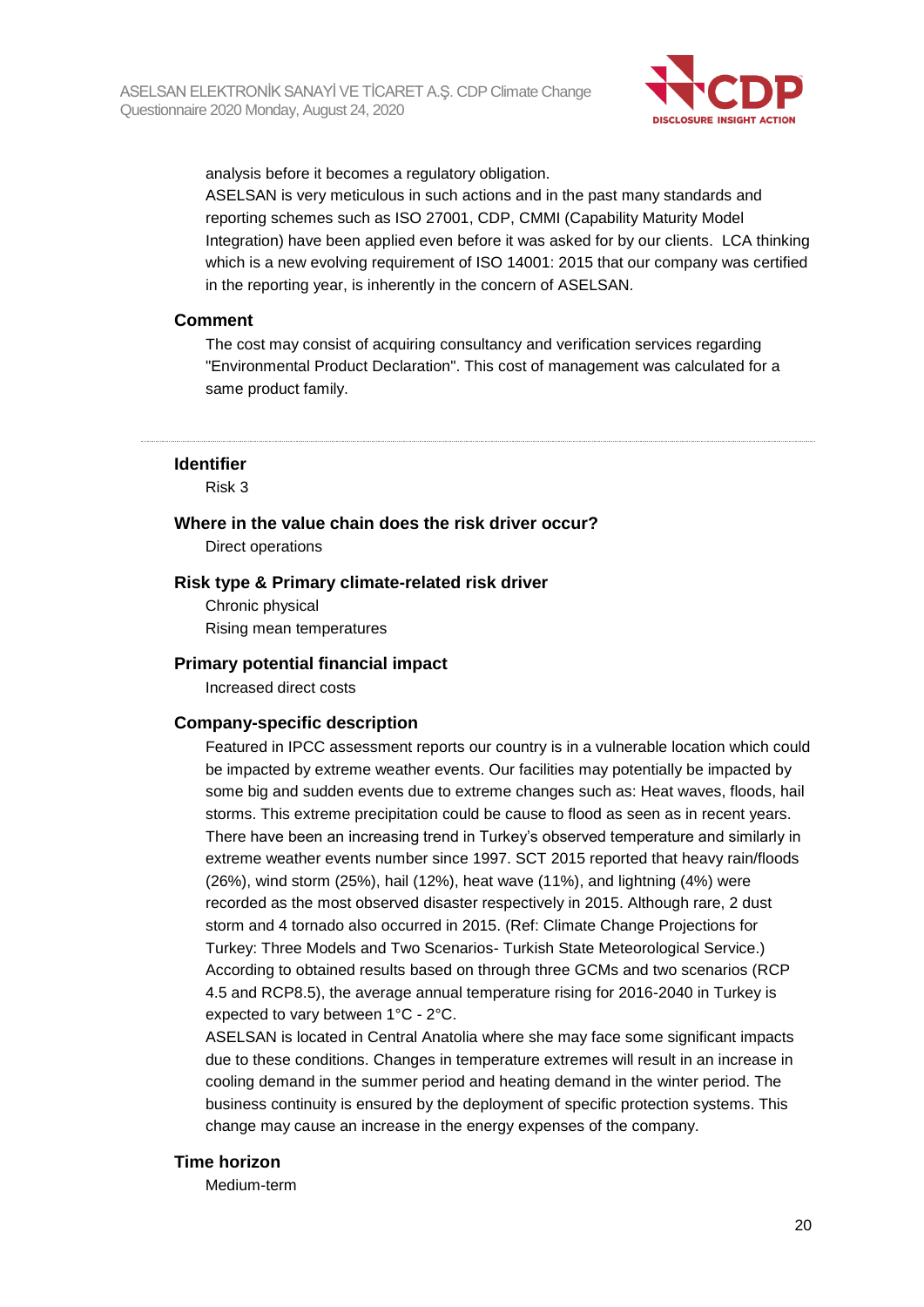

# **Likelihood**

Virtually certain

## **Magnitude of impact**

Medium

## **Are you able to provide a potential financial impact figure?** Yes, a single figure estimate

## **Potential financial impact figure (currency)**

11,387,074

## **Potential financial impact figure – minimum (currency)**

## **Potential financial impact figure – maximum (currency)**

## **Explanation of financial impact figure**

As the energy expenses constitute approximately 1% of our OPEX, this risk may increase our energy expenses. 50% rise will result in energy expenses to constitute over 1.5% of our OPEX.

ASELSAN Annual Report- 2019 Financial Information section for OPEX details

#### **Cost of response to risk**

 $\Omega$ 

#### **Description of response and explanation of cost calculation**

In order to manage this risk, we priorities managing the assets in a way to prevent excessive energy consumption by enhancing building and infrastructure insulation to be able to optimize the energy consumption and reduce both cooling and heating demand to an optimum level. With these precautionary projects, ASELSAN tries to be better prepared to temperature extremes.

The business interruption loss insurance is in place. Those risks are managed through our insurance process.

#### **Comment**

No monetary investments were made regarding managing this risk during the reporting period.

#### **Identifier**

Risk 4

#### **Where in the value chain does the risk driver occur?**

Upstream

#### **Risk type & Primary climate-related risk driver**

Acute physical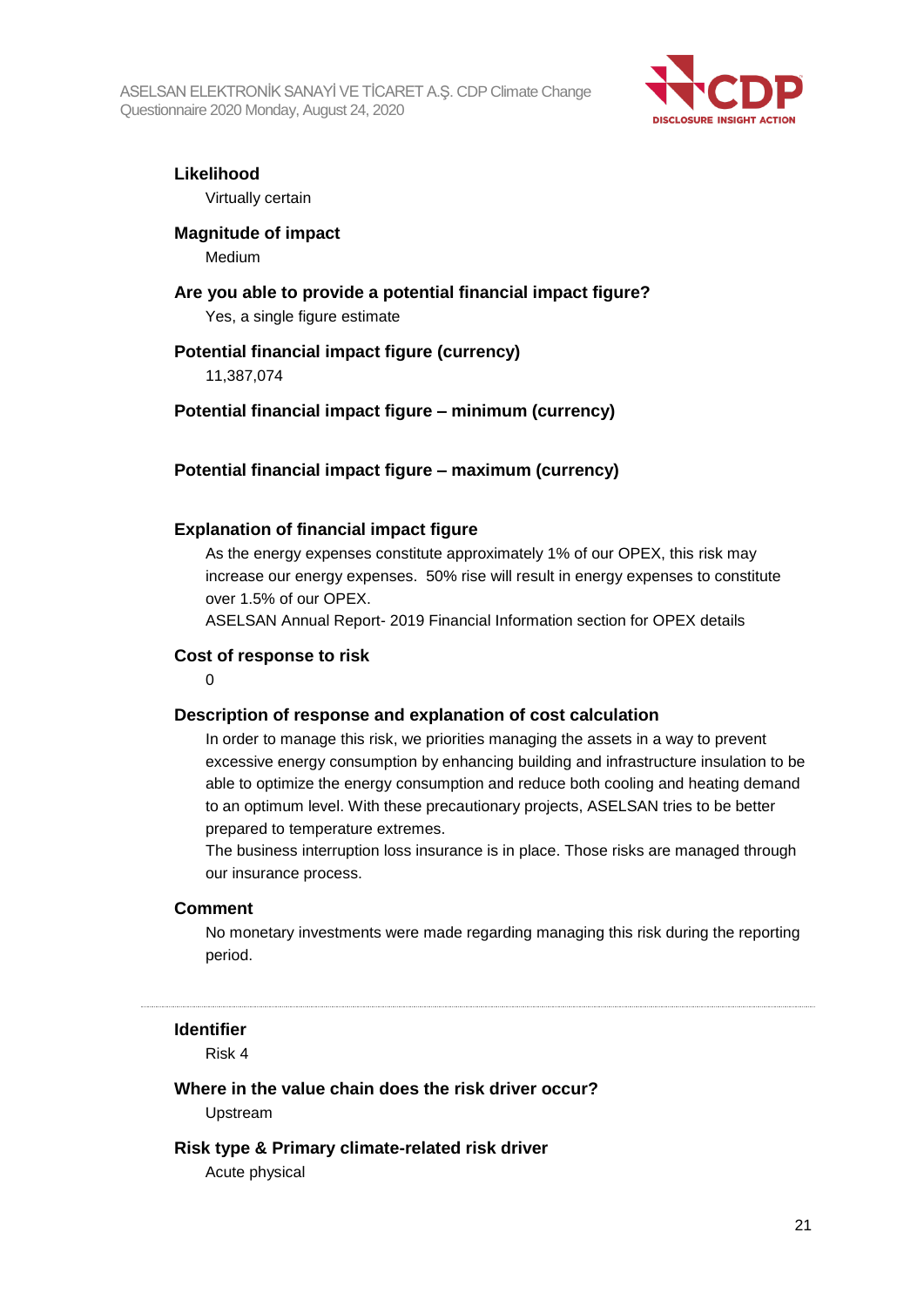

Increased severity and frequency of extreme weather events such as cyclones and floods

#### **Primary potential financial impact**

Increased indirect (operating) costs

#### **Company-specific description**

Featured in IPCC assessment reports our country is in a vulnerable location which could be impacted by extreme weather events. Our facilities may potentially be impacted by some big and sudden events due to extreme changes such as: Heat waves, floods, hail storms. This extreme precipitation could be cause to flood as seen as in recent years. There have been an increasing trend in Turkey's observed temperature and similarly in extreme weather events number since 1997. SCT 2015 reported that heavy rain/floods (26%), wind storm (25%), hail (12%), heat wave (11%), and lightning (4%) were recorded as the most observed disaster respectively in 2015. Although rare, 2 dust storm and 4 tornado also occurred in 2015. (Ref: Climate Change Projections for Turkey: Three Models and Two Scenarios- Turkish State Meteorological Service). In this climate modelling study, it was tried to reveal the possibilities of future climate change for Turkey with the regional climate model. Had GEM2-ES Global Circulation Model outputs which is produced with RCP4.5 and RCP8.5 concentration scenarios have been used in the study, which are used CMIP 5 project and situated in the IPCC 5th Assessment Report.

ASELSAN is located in Central Anatolia. Regional temperature changes may cause sudden and important changes which may pose risks on the assets of our facilities, and also daily shut-off due to supplier activity disruption may occur. For the purpose to handle the problem, periodic emergency drills are performed, emergency action plans are prepared and implemented. The business interruption loss insurance is in place.

#### **Time horizon**

Medium-term

#### **Likelihood**

Likely

#### **Magnitude of impact**

Medium-high

#### **Are you able to provide a potential financial impact figure?**

Yes, a single figure estimate

#### **Potential financial impact figure (currency)**

56,576,309

#### **Potential financial impact figure – minimum (currency)**

**Potential financial impact figure – maximum (currency)**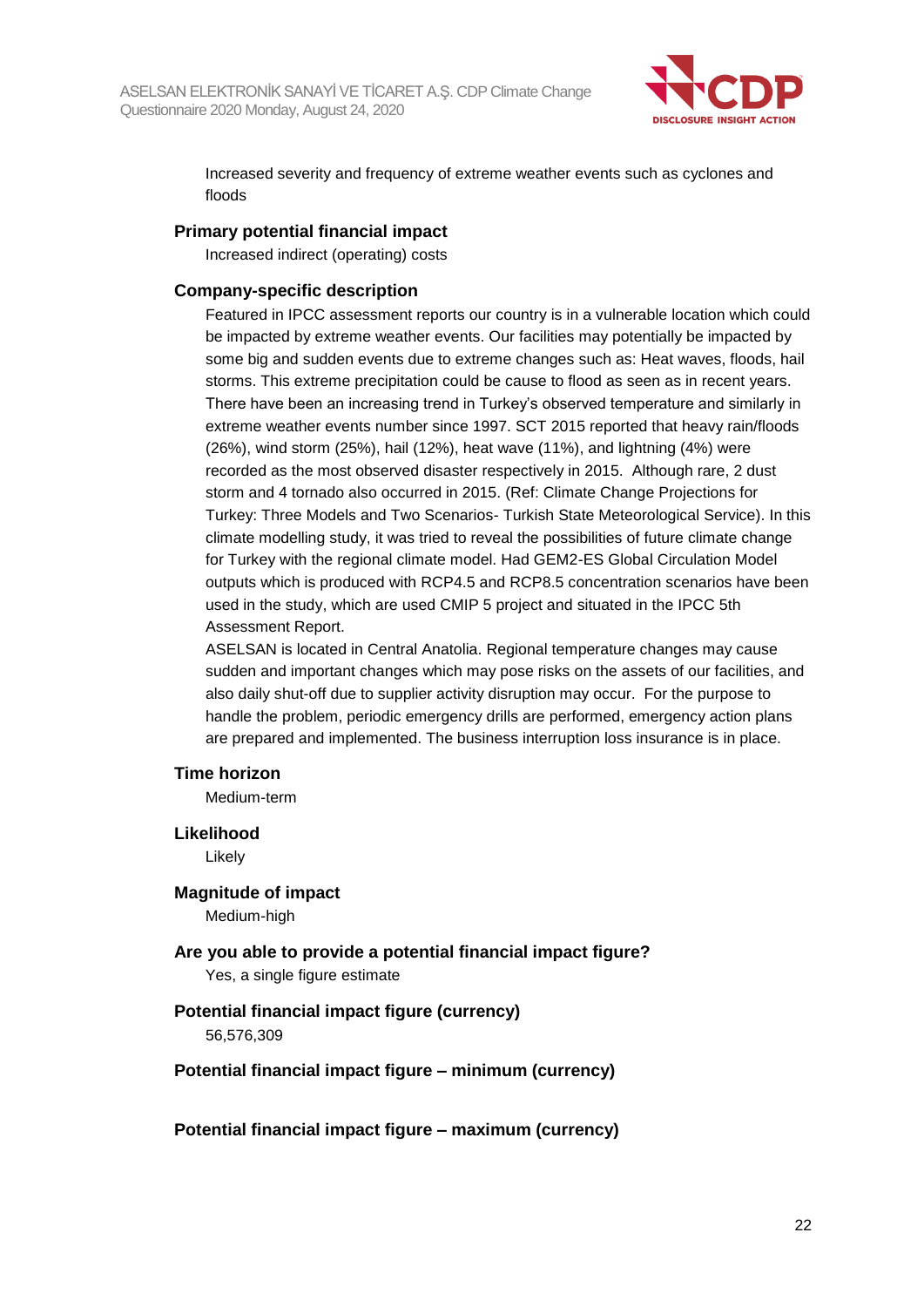

## **Explanation of financial impact figure**

The financial impact figure is calculated based on sales or delivery figure of the impacted day.

The financial implication of a daily shut-off due to supplier activity disruption would not exceed 56,576,309 TRY

Calculation:(Revenues)13,012,551,133/ 230 (working days in 2019) = 56,576,309 (TRY)

#### **Cost of response to risk**

2,600,000

#### **Description of response and explanation of cost calculation**

The business interruption insurance is in place.

The cost is related with insurance premium value, covering only physical risk driver. Those risks are managed through our insurance process.

#### **Comment**

Supplier and value chain engagement process is the management method of this risk driver. On a local level, we work on implementing more short- term solutions such as diversifying the supply chain. Activities to expand the ASELSAN Supplier Portal, which was put into use to ensure effective information exchange, have been accelerated. Apart from this, supplier communication and development with our "Powerful Together"platform developed specifically for our suppliers, infrastructure works for moving our works to a single interface have been completed and will be put into practice in the first quarter of 2020. The accurate risk detection and assessment of our global suppliers located in vulnerable regions will be specified. And also, the criteria to evaluate the significant indirect emissions with their justification will be set-up.

## **C2.4**

## **(C2.4) Have you identified any climate-related opportunities with the potential to have a substantive financial or strategic impact on your business?**

Yes

# **C2.4a**

**(C2.4a) Provide details of opportunities identified with the potential to have a substantive financial or strategic impact on your business.**

**Identifier** Opp1 **Where in the value chain does the opportunity occur?** Downstream **Opportunity type** Markets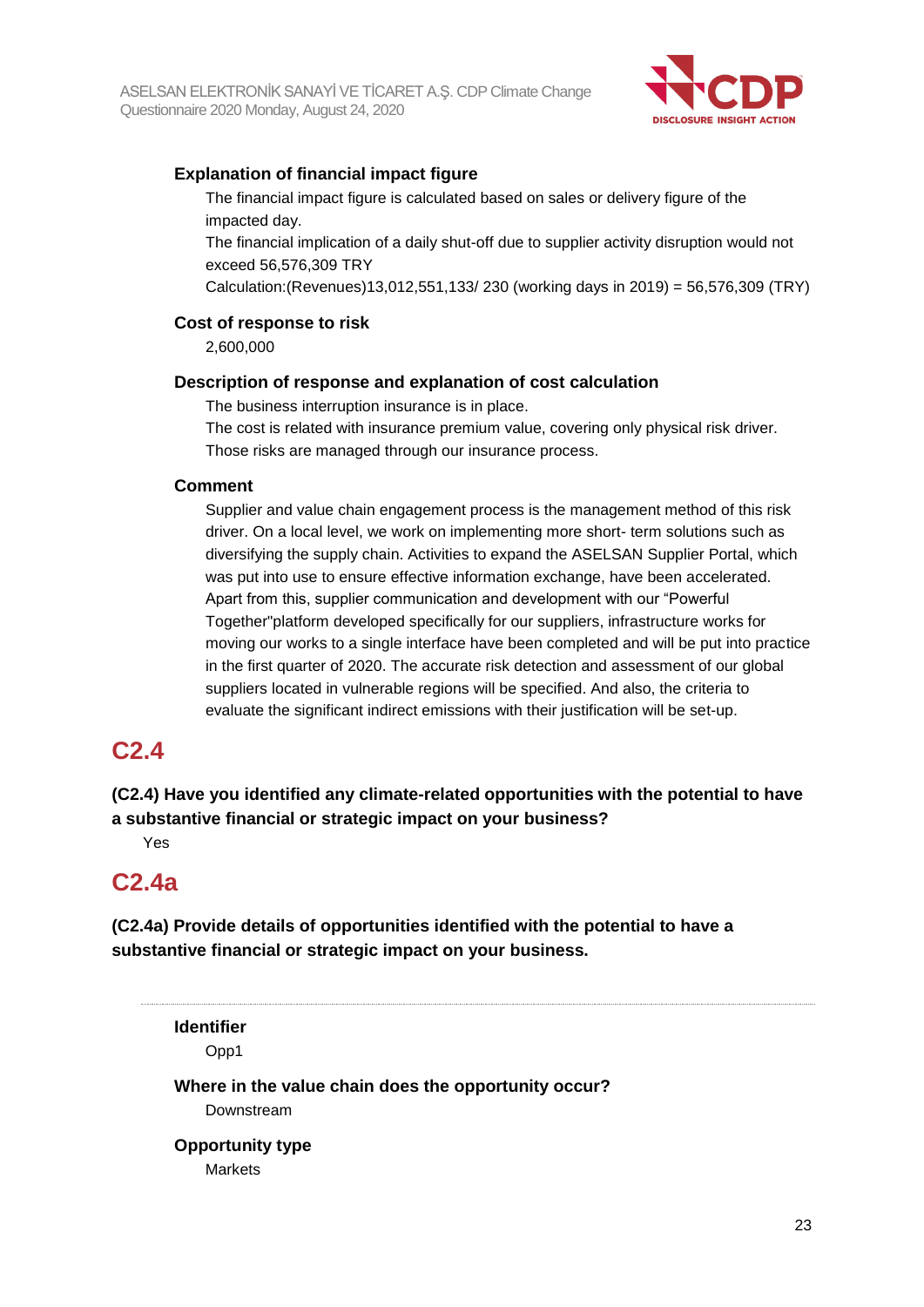

#### **Primary climate-related opportunity driver**

Access to new markets

#### **Primary potential financial impact**

Increased revenues resulting from increased demand for products and services

#### **Company-specific description**

The development of the hybrid man-oeuvre locomotive development project, is considered to be an opportunity due to the development of the railway infrastructure and the privatization of the rail vehicle transportation services in the upcoming period. The hybrid man-oeuvre locomotive uses battery and diesel generator power supplies. The use of a battery enables the use of a diesel generator operating in a smaller and more efficient area as it provides advantages in terms of vehicle usage scenarios. The battery can be charged externally without using the diesel generator, as well as thanks to the regenerative energy that emerges during the braking of the vehicle. In this way, the braking energy to be wasted can be recovered. All this results in lower fuel consumption and thus lower CO2 emissions. In addition, operating and maintenance costs are reduced thanks to the short running time of the diesel generator and the use of a low amount of brakes.

Since the diesel generator is operated in the most efficient working area for a short time, the amount of harmful noise emitted from the vehicle, its duration and emission are kept to a minimum.

#### **Time horizon**

Short-term

#### **Likelihood**

Very likely

#### **Magnitude of impact**

High

#### **Are you able to provide a potential financial impact figure?**

Yes, a single figure estimate

#### **Potential financial impact figure (currency)**

47,625,000

#### **Potential financial impact figure – minimum (currency)**

#### **Potential financial impact figure – maximum (currency)**

#### **Explanation of financial impact figure**

The estimated sales price of a vehicle that will enter serial production is around 1,500,000 Euro. The systems given by ASELSAN for the vehicle are close to 50% of the total price. The current negotiations are carried out on the sale of 10 vehicles. The data is fixed by estimation. The potential financial impact for the short term time horizon is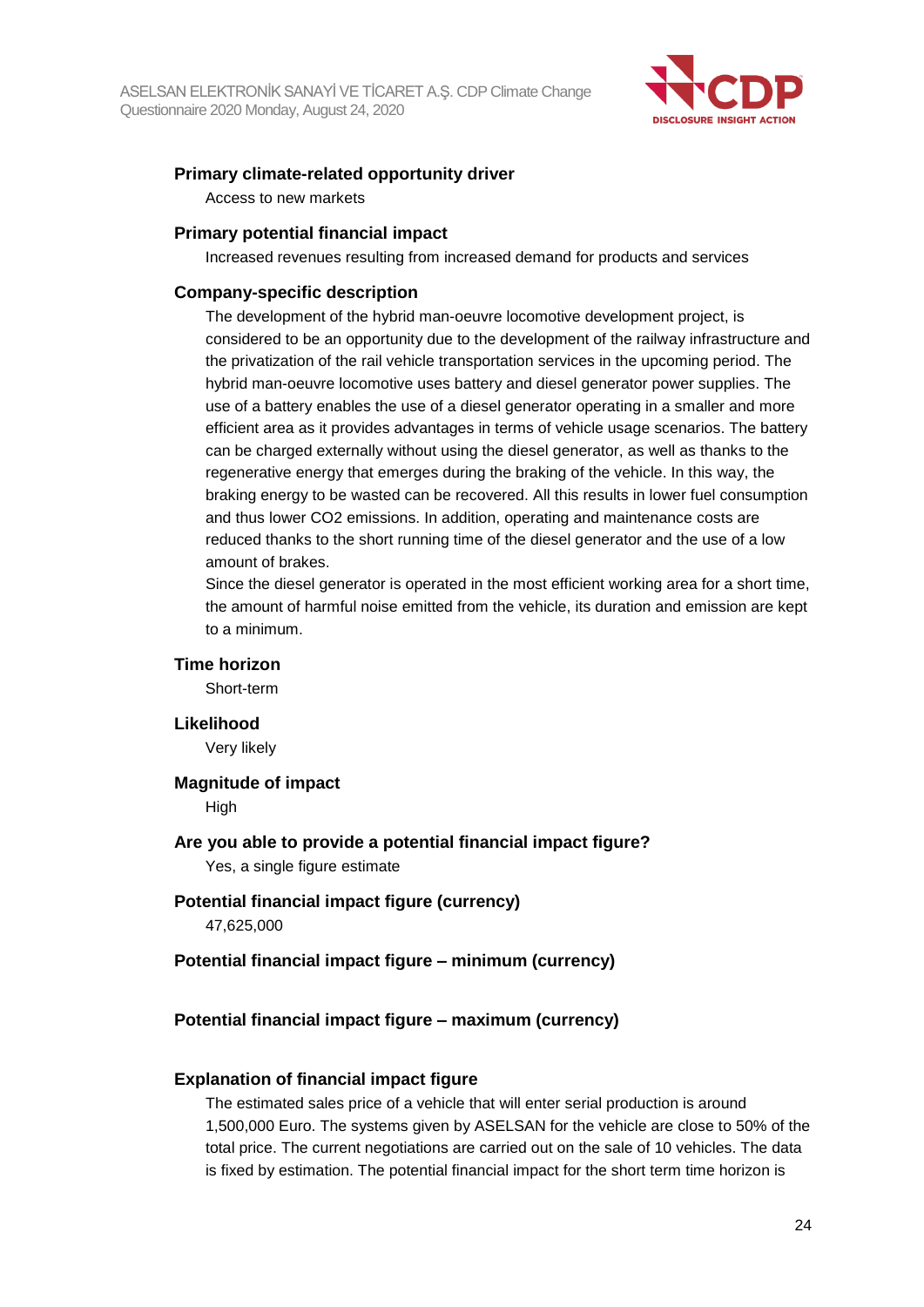

#### around

750,000 €\*10\*6.35 = 47,625,000 TL (Currency 2019 1€=6.35TL) For the long-term time horizon: It is evaluated that approximately 80 of these products can be sold domestically. It is expected that ASELSAN will earn over 60,000,000 Euros.

## **Cost to realize opportunity**

38,100,000

#### **Strategy to realize opportunity and explanation of cost calculation**

The total cost of the project is approximately 6,000,000 Euros

(6000000\*6,35= 38,100,000TL in 2019)

In order to turn this project into an opportunity, more than 2 years of self-employed R&D project has been carried out in ASELSAN. During the project period, ASELSAN-UGES processes needed were implemented (project management, system, hardware and software development, subcontractor management processes, etc.)

#### **Comment**

In order to create promotion and sales opportunities, we participated in the international INNOTRANS fair held in Germany in 2018. The project and prototype product received intense interest from domestic and international customers and stakeholders.

#### **Identifier**

Opp2

#### **Where in the value chain does the opportunity occur?**

Downstream

#### **Opportunity type**

Products and services

#### **Primary climate-related opportunity driver**

Development of new products or services through R&D and innovation

#### **Primary potential financial impact**

Increased revenues resulting from increased demand for products and services

#### **Company-specific description**

ASELSAN MIDAS Intrusion Detection System offers the utmost capability of sensing by measurement at thousands of different points simultaneously with a fiber optic communications cable. Using the pr-existing fiber optic cable, the system locates, classifies and tracks activities/threats against valuable assets. It is ideally suited for monitoring pipelines for third-party intrusion detection, and this is the initial target for the technology. However, in addition to pipelines, recent developments allow technology to be used in leak detection and security of borders, critical facilities, railway lines and infrastructure lines (gas, water etc.) in cities. MIDAS provides early warning of an event before damage occurs while intelligently filtering non-threatening activities. Using Artificial Intelligence (AI), tailor-made algorithms analyze environmental factors and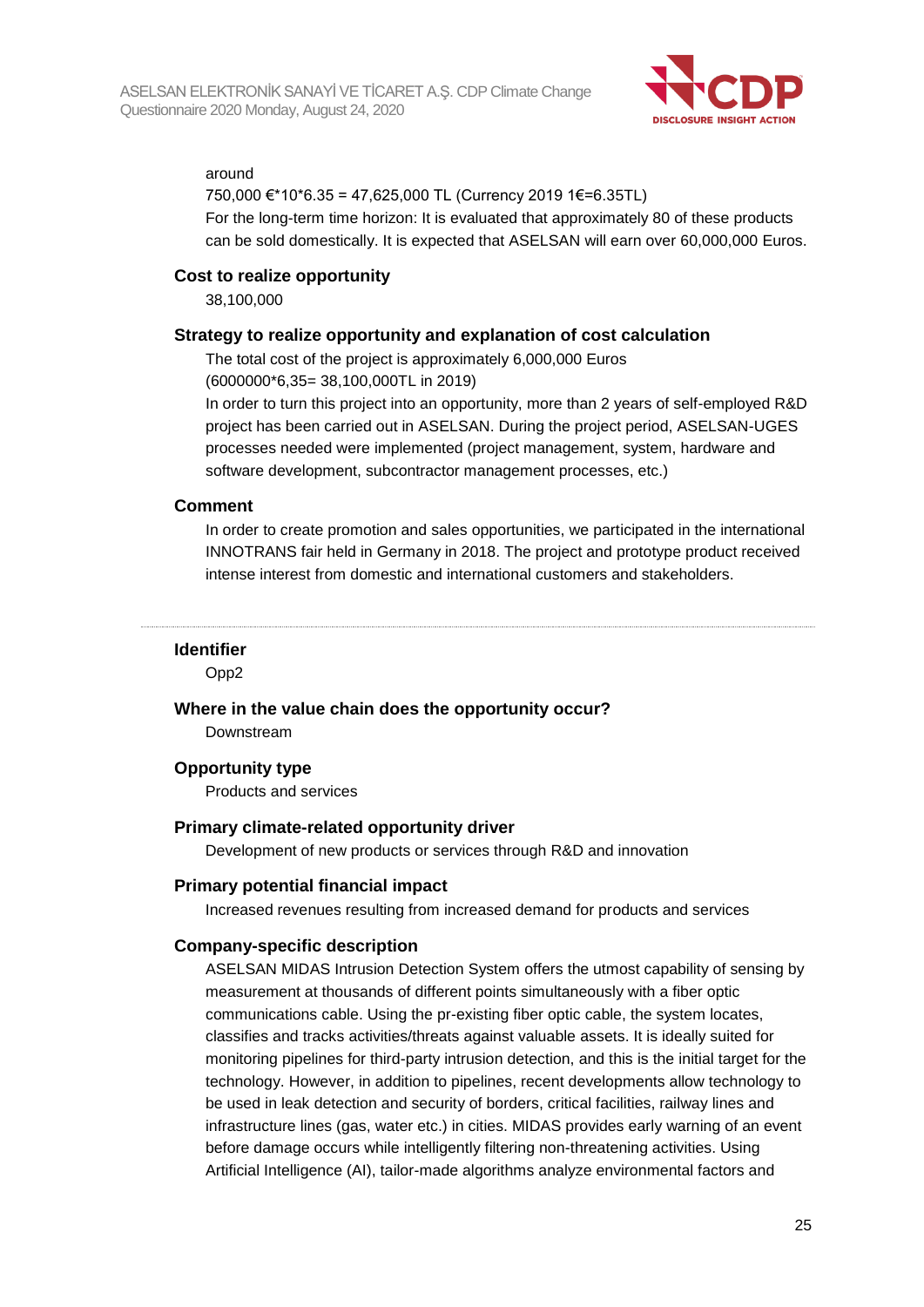

apply the parameters that give the best performance with minimum nuisance alarms. MIDAS (AI) is patented first time in the market place and being used in the pipeline and border security application for years. This project's timeline was between 2016-2019. It started to bring substantive opportunity to ASELSAN in terms of revenue.

#### **Time horizon**

Long-term

#### **Likelihood**

Very likely

## **Magnitude of impact**

High

## **Are you able to provide a potential financial impact figure?**

Yes, a single figure estimate

## **Potential financial impact figure (currency)**

1,250,235,000

## **Potential financial impact figure – minimum (currency)**

## **Potential financial impact figure – maximum (currency)**

#### **Explanation of financial impact figure**

The financial contribution to ASELSAN as Total Revenue for the period 2017-2027 is ; 220.500.000 \$ (1,250,235,000 TRY, based on 2019 currency, 1\$=5.67 TL), for the same time horizon the financial contribution to the government and pipeline enterprise is 420.840.000 \$, covering prevention of illegal tapping and pipeline damages. Revenue (2017-2019): 8,750,000 \$ Total number of MIDAS Units Sold = 50; Approx. Unit Price = 175,000 \$ Revenue 3 Year period forecast (2020-2022) = 36,750,000 \$ Forecast number of units to be sold per year;  $50+60+100=210$ ; Approx. Unit Price = 175,000 \$ Revenue 2023-2027 period forecast =  $175,000,000$  \$

#### **Cost to realize opportunity**

28,225,260

#### **Strategy to realize opportunity and explanation of cost calculation**

MIDAS secures critical infrastructures such as petroleum and gas pipelines, and detects illegal tapping and intrusions caused by the thieves and terrorist groups. Furthermore, farmers' routine activities can also cause accidents on the pipelines and might generate unexpected damage on infrastructure and the environment as well. When a damage happens on a pipeline, entire operation halts, damaged pipelines are repaired, and the damaged pipeline segment can cause a reduction in the life-time of the entire pipeline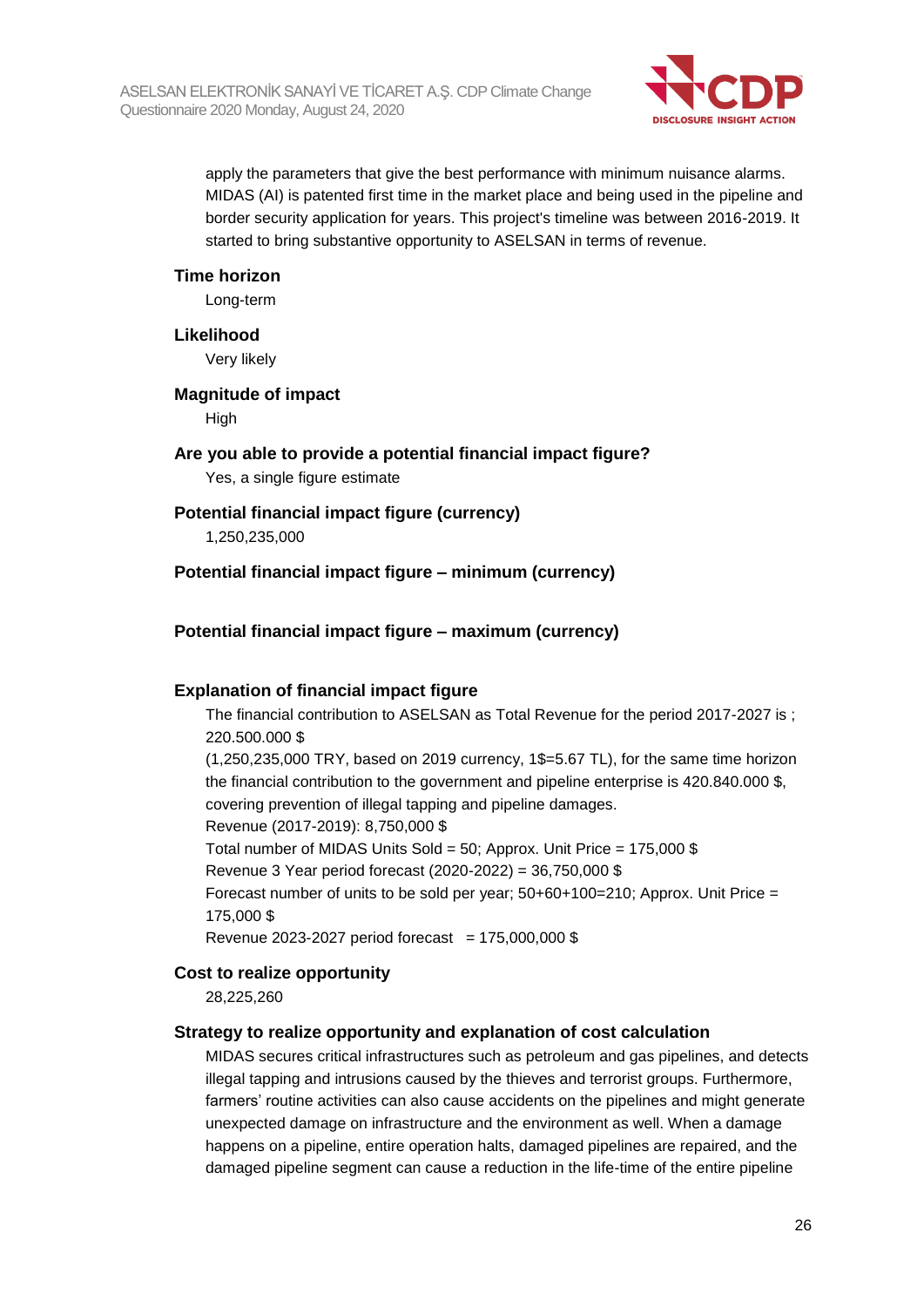

segment. Additionally, MIDAS can be used in detecting of unauthorized digging and construction works in urban areas. Those unauthorized activities can cause serious damages on the gas and water pipelines of the cities. Using MIDAS, those activities can be detected, enabling operators to quickly intervene in to the intrusions. Consequently, serious damages, operation halts, gas or water leakages and related explosions of gas pipelines can be prevented before the incident. Most of the time, oil leakages occur after tapping and thieves steel large gallons of crude oil with trucks. Considering all these cascading impacts, any single intrusion causes a huge significant financial loss for both governments and enterprises. As financial contribution to ASELSAN, the Project Cost is 4.978.000 \$. Environmental impact needs to be calculated for each incident on the pipeline.

#### **Comment**

MIDAS prevents possible direct environmental hazards such as; Fires, Crude oil leakage causing destroyed farm fields, damaged habitats and forestry, carbon & poisoning gasses emission, other (public resistance etc.)

#### **Identifier**

Opp3

**Where in the value chain does the opportunity occur?** Direct operations

#### **Opportunity type**

Products and services

#### **Primary climate-related opportunity driver**

Development of new products or services through R&D and innovation

#### **Primary potential financial impact**

Increased revenues through access to new and emerging markets

#### **Company-specific description**

As climate change is one of the biggest challenges the humanity has faced, consumers are becoming more and more environmentally aware. At company level low carbon products become more attractive for customers. This is an opportunity for ASELSAN who has the ability to produce technologies for low carbon products. Activities have been carried out to develop innovative and original technologies which will provide an efficient and uninterrupted supply of electricity from Turkey's extensive renewable energy resources, specifically aimed at solar and wind energy. Critical components have been developed with the maximum national means in order to provide a competitive advantage in micro grid base hybrid renewable energy system solutions. In the field of wind energy, the design, development and production processes of full scale wind energy power converter systems and power grid connection algorithms, which are required by wind turbine manufacturers, have been completed. The first 300 kW power converter systems, which was ordered by the Northel EMK Company, has been successfully commissioned in the field.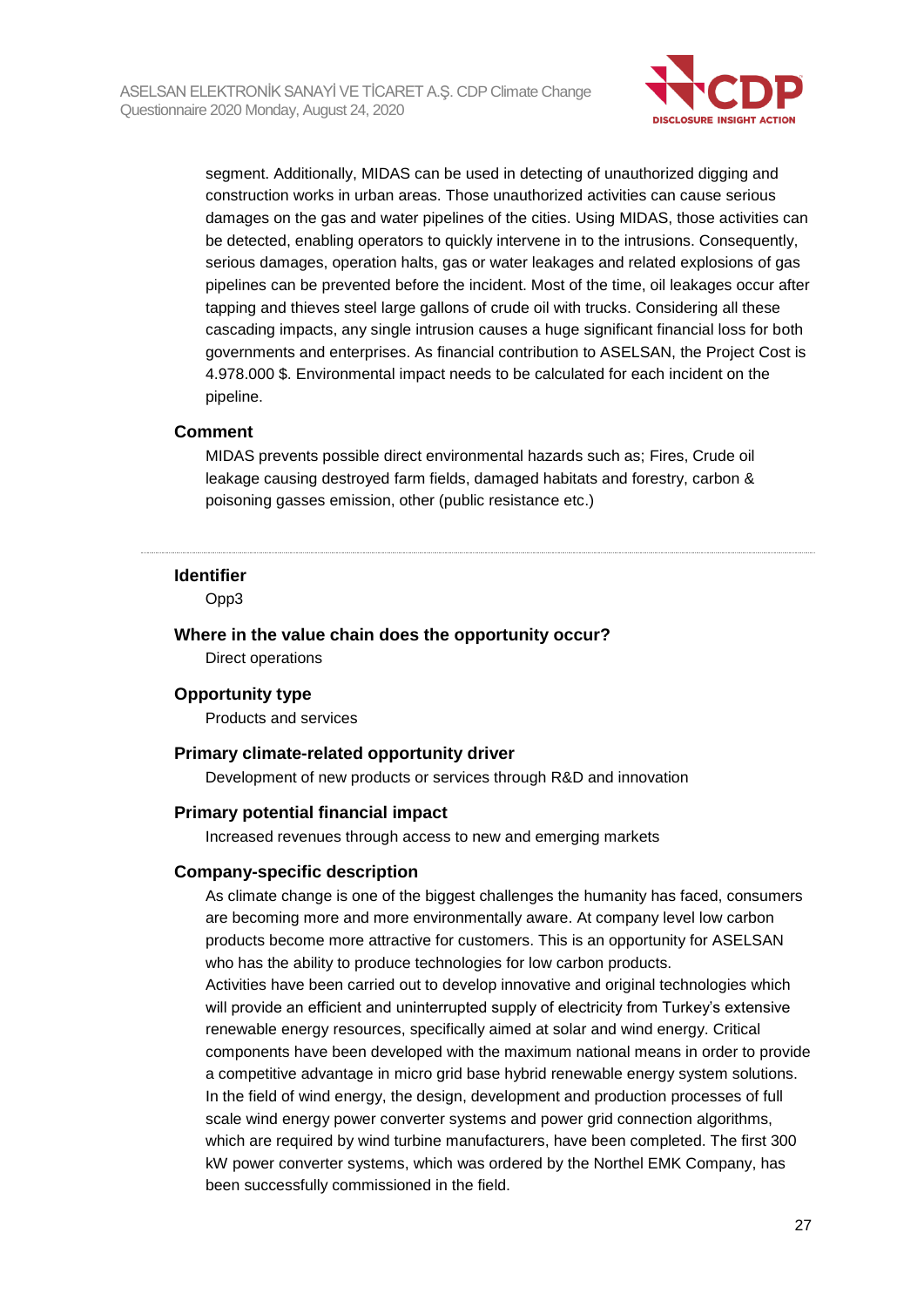

In the field of solar energy, very high efficiency c-Si photovoltaic cell and module development studies have been continuing with the IBC (Interdigitated Back Contact) technology. Within the scope of the joint studies carried out with GÜNAM at METU (Middle East Technical University), production infrastructure has been completed and prototype IBC solar cells have been manufactured.

Preliminary work for Renewable Energy Micro Grid System R&D project has been completed. Detailed studies and designs were performed in 2019.

#### **Time horizon**

Short-term

#### **Likelihood**

Very likely

#### **Magnitude of impact**

Medium-high

#### **Are you able to provide a potential financial impact figure?** No, we do not have this figure

## **Potential financial impact figure (currency)**

**Potential financial impact figure – minimum (currency)**

## **Potential financial impact figure – maximum (currency)**

#### **Explanation of financial impact figure**

Financial implications of these projects are evaluated. They have the potential to increase our revenue in the med-term. The financial figures are sensitive data. Specific confidentiality constraints prohibiting the disclosure.

#### **Cost to realize opportunity**

 $\Omega$ 

#### **Strategy to realize opportunity and explanation of cost calculation**

ASELSAN's Technology Road Map and Investment Plan is created in line with ASELSAN's Strategic Plan having detailed plans on each technology area (including climate friendly technologies) that will be researched and developed in the next 5 years along with the required investments." The progress of this plan is monitored every year and used as a measure in corporate performance.

In 2018, ASELSAN actively followed a policy that would ensure maximum efficiency and profitability while seizing new opportunities offered by the latest technologies. Research and Development activities for new climate friendly product groups are currently being analysed and planned for implementation such as electric vehicles to be used for public transport as well as portable hybrid electricity generation system using renewable energy sources. We are already on the process of extending our product line to include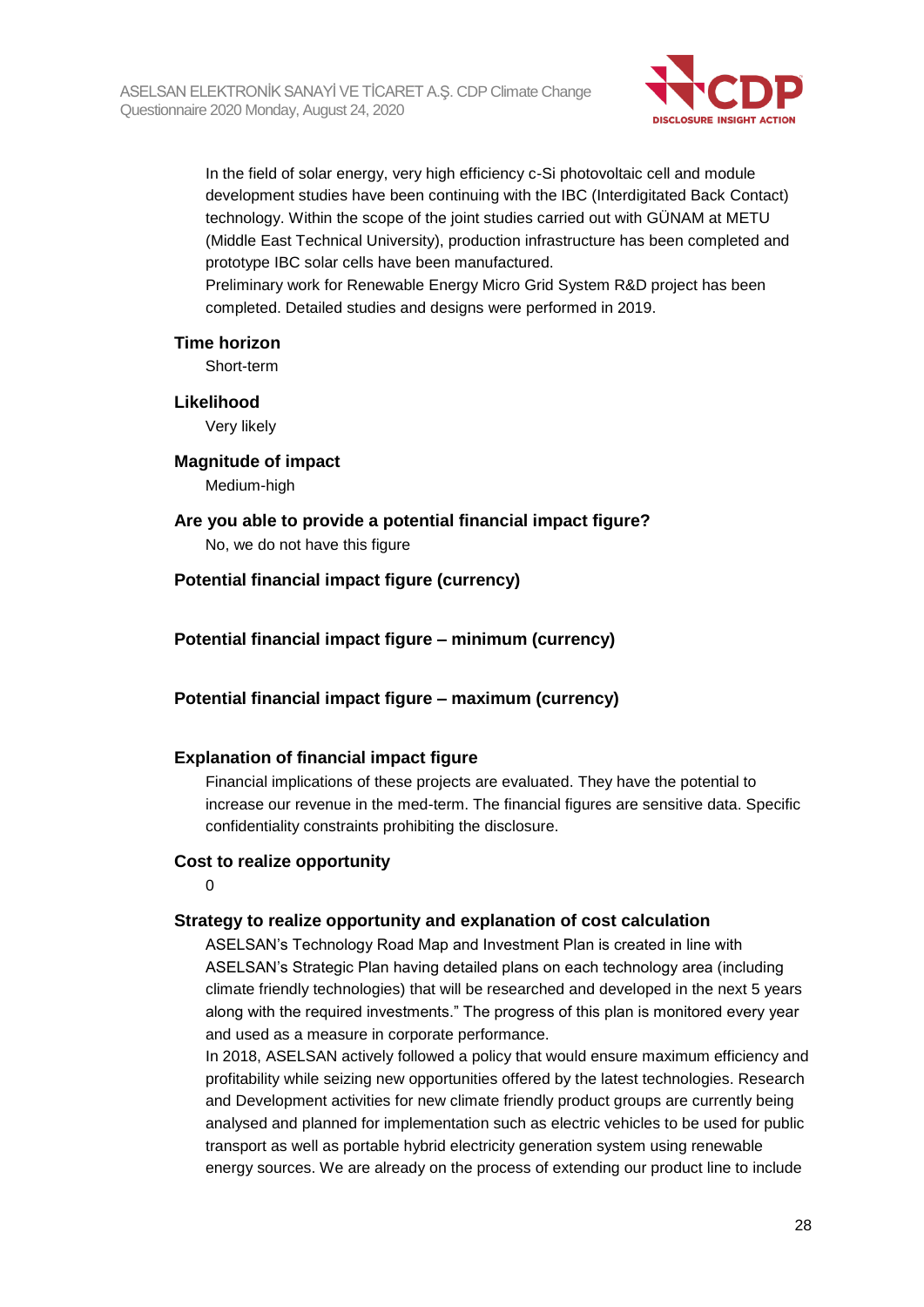

renewable energy sources' implementation.

Therefore, the time frame of this opportunity is well performed as we can already project an increase in our revenue. And in 2019, the company improved the competitiveness by upgrading current technologies and by introducing innovative, environmentally-friendly and energy efficient systems and products. Producing new and more climate friendly products is a good opportunity for the company to gain new markets.

#### **Comment**

The Research and Development activities we hold as part of this opportunity has third parties involved to this subject. Within the scope of the joint studies carried out with GÜNAM at METU (Middle East Technical University), production infrastructure has been completed and prototype IBC solar cells have been manufactured. Specific confidentiality constraints prohibiting the disclosure (cost to realize opportunity) .

#### **Identifier**

Opp4

#### **Where in the value chain does the opportunity occur?** Downstream

#### **Opportunity type**

Products and services

#### **Primary climate-related opportunity driver**

Development and/or expansion of low emission goods and services

#### **Primary potential financial impact**

#### **Company-specific description**

ASELSAN's Technology Road Map and Investment Plan is created in line with ASELSAN's Strategic Plan having detailed plans on each technology area (including climate friendly technologies) that will be researched and developed in the next 5 years along with the required investments." The progress of this plan is monitored every year and used as a measure in corporate performance. ASELSAN has the ability to produce technologies for low carbon products/ services. In 2019, the company was improved the competitiveness by upgrading current technologies and by introducing innovative, environmentally-friendly and energy efficient systems and products.

ASELSAN, as the leading Turkish company in toll collection systems, has carried out intensive work in this field in 2018 as well. On the Istanbul-Izmir Highway, Yavuz Sultan Selim Bridge and Northern Ring road, along the newly opened road sections, new toll collection stations have been added to the existing tolling systems. The toll collection system for the new ambitious Northern Marmara Highway is provided by ASELSAN. With the establishment of 16 new MLFF systems on the newly built roads of cities in 2019, the cumulative average vehicle speed on the roads where the wage was collected increased by 9%. In this way, there is no increase in CO2 emission in these new roads due to fee collection.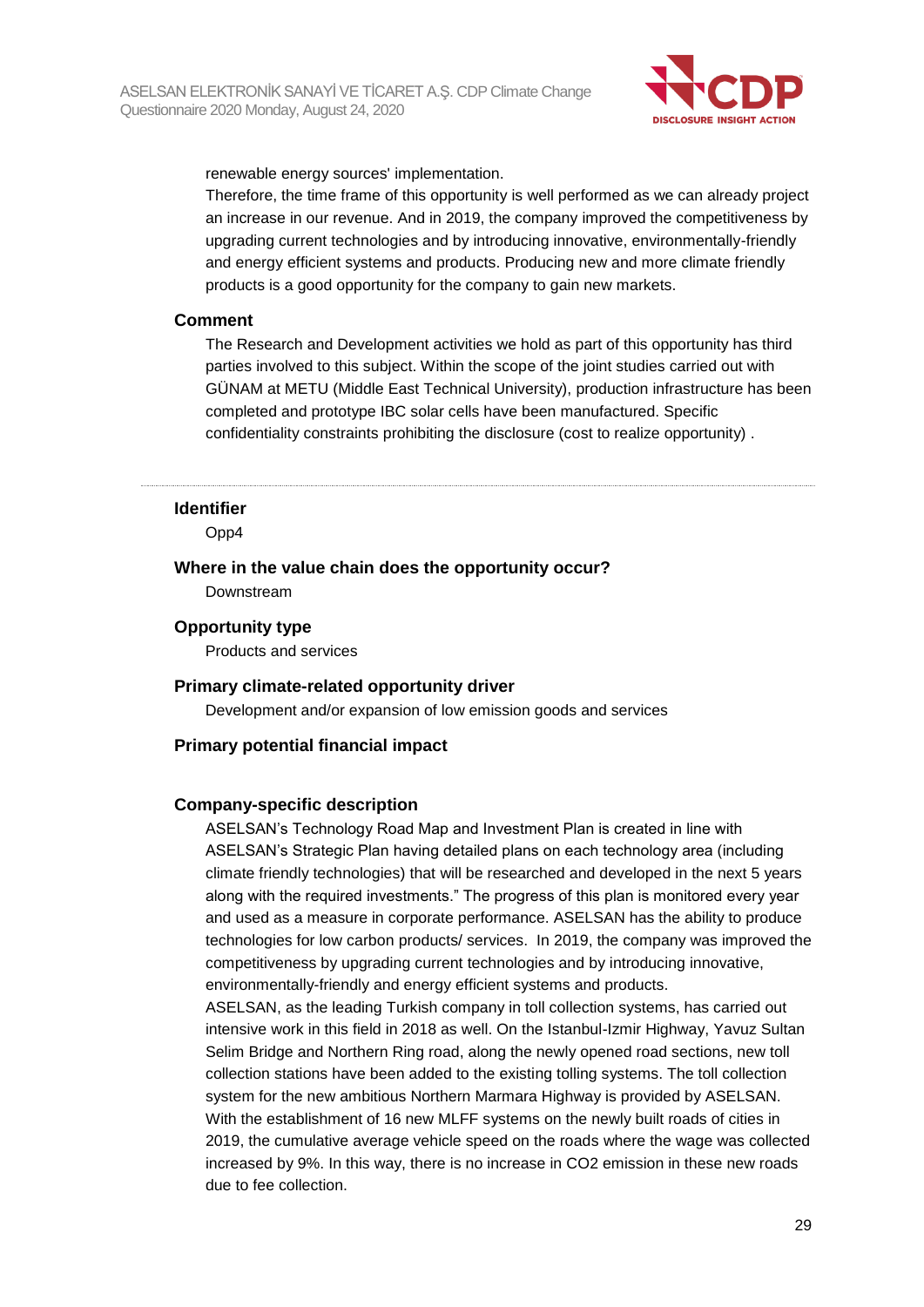

Vehicles of interest are identified and tracked throughout different system locations. MLFF system that allows highway users to pass through tolling point at high speed even when changing lanes without having to slow down to pay for toll. Congestion at MLFF is decreased at about %21 according to toll plazas. MLFF system reduce congestion rate at the Toll Plazas by increasing vehicles' throughput at more than 1500 vehicles per hour. The research shows that the average delay of vehicle is 13 seconds per vehicle per km (comparing to the MLFF). In general, higher penetration rates give better results in term of emission reductions. On the highway road, modelled benefits at the macro level are 1.5% reduction in CO2 emissions for a %20 penetration rate, 4.5% reduction in CO2 emissions for a %60 penetration rate, 6.5% reduction in CO2 emissions for a %90 penetration rate. Thus, MLFF improve public transportation and help to reduce air pollution, NOx and CO2 and road noise via a decline in traffic.

#### **Time horizon**

Short-term

#### **Likelihood**

Virtually certain

#### **Magnitude of impact**

High

#### **Are you able to provide a potential financial impact figure?** No, we do not have this figure

**Potential financial impact figure (currency)**

#### **Potential financial impact figure – minimum (currency)**

#### **Potential financial impact figure – maximum (currency)**

#### **Explanation of financial impact figure**

Financial implications of these projects are evaluated. They have the potential to increase our revenue in the med-term. The financial figures are sensitive data. Specific confidentiality constraints prohibiting the disclosure.

#### **Cost to realize opportunity**

 $\Omega$ 

#### **Strategy to realize opportunity and explanation of cost calculation**

Research and Development activities for this system is analysed and planned for the implementation Therefore, the time frame of this opportunity is well performed as we can already project an increase in our revenue. The activities for this important tolling project have continued in 2019 as well. The actions to be taken in order to manage this opportunity will consequently cause an increase in our OPEX in the first place. ASELSAN Annual Report-2019 Financial Information section for OPEX details)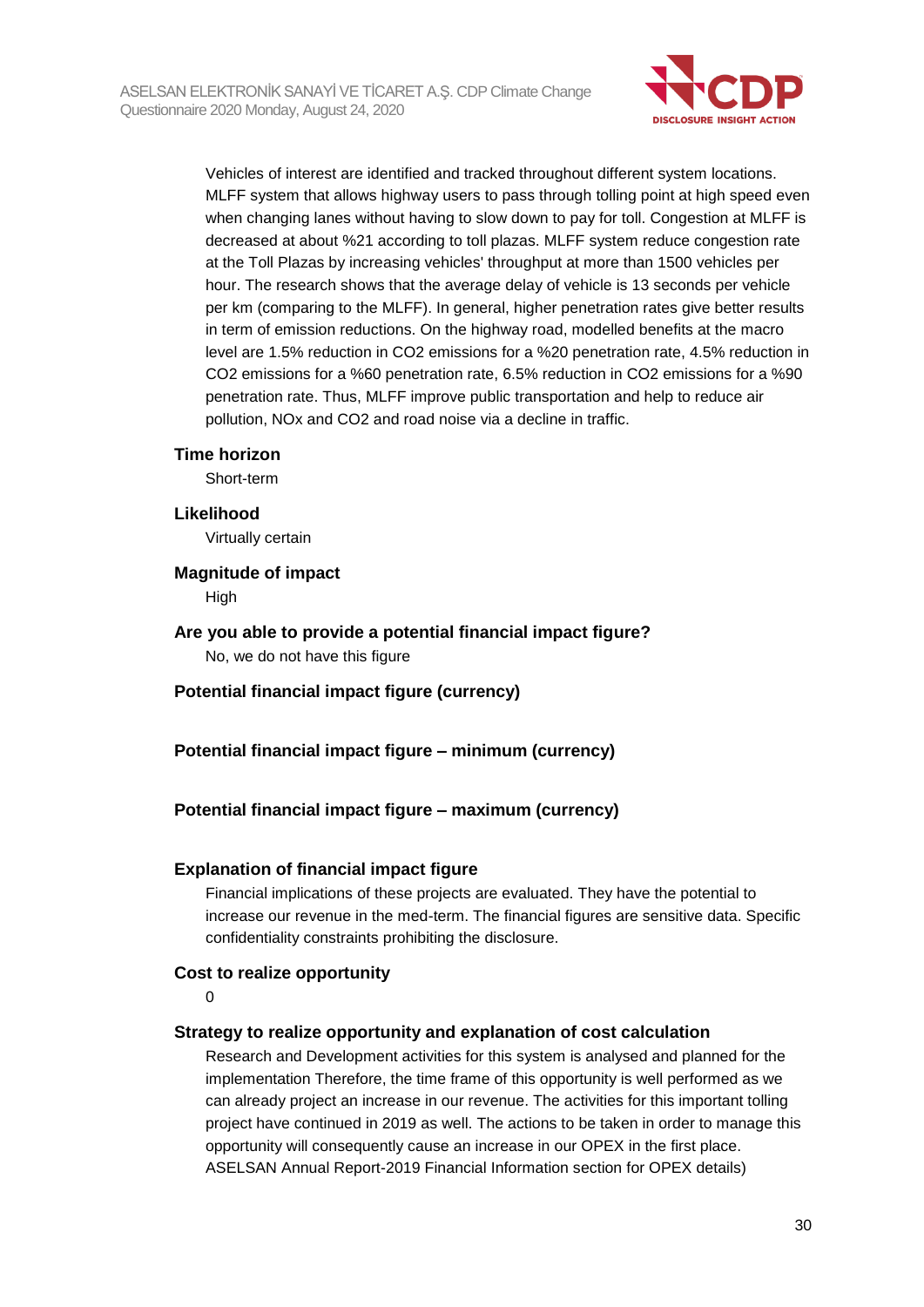

#### **Comment**

The Research and Development activities we hold as part of this opportunity has third parties involved to this subject. In addition to securing tolls for the constructed highways, ASELSAN toll collection systems also play an important role in the revenue reconciliation and auditing of private concessions by state institutions. For this task, special solutions were developed in order to provide security, integrity, trace-ability and control-ability of the data recorded in the system.

#### **Identifier**

Opp5

## **Where in the value chain does the opportunity occur?**

Direct operations

#### **Opportunity type**

Markets

#### **Primary climate-related opportunity driver**

Use of public-sector incentives

#### **Primary potential financial impact**

Increased diversification of financial assets

#### **Company-specific description**

By following up on all kind of technological developments pertaining to land, air, naval and aerospace platform product/system technologies, the Company not only applies technology but also designs, develops and produces product/system technologies in order to share or sell with/to national and international collaborations. Projects are striving at maximum level in order to benefit from the technological opportunities existing in the country aiming to increase the national contribution share. For this purpose, cooperation is made with universities and various R&D organizations and importance is given to the use of local suppliers and subcontractors. As for the projects carried out within the Group, the Research and Development incentive in compliance with the provisions of the Law on Corporate Tax numbered 5520 and Research and Development center application pursuant to the Law regarding the support of Research and Development activities numbered 5746 are being implemented together. As for non-public R&D projects, the approval of TEYDEB (Technology and Innovation Support Programs Directorate) and ARDEB (Research Support Programs Presidency) are received and supported by the institutions. Turkey's 10th Development Plan includes multi programs on different incentives including R&D projects such as Enhancing Energy Efficiency etc. ASELSAN has a chance to benefit from governmental incentives in the scope of this program.

#### **Time horizon**

Short-term

#### **Likelihood**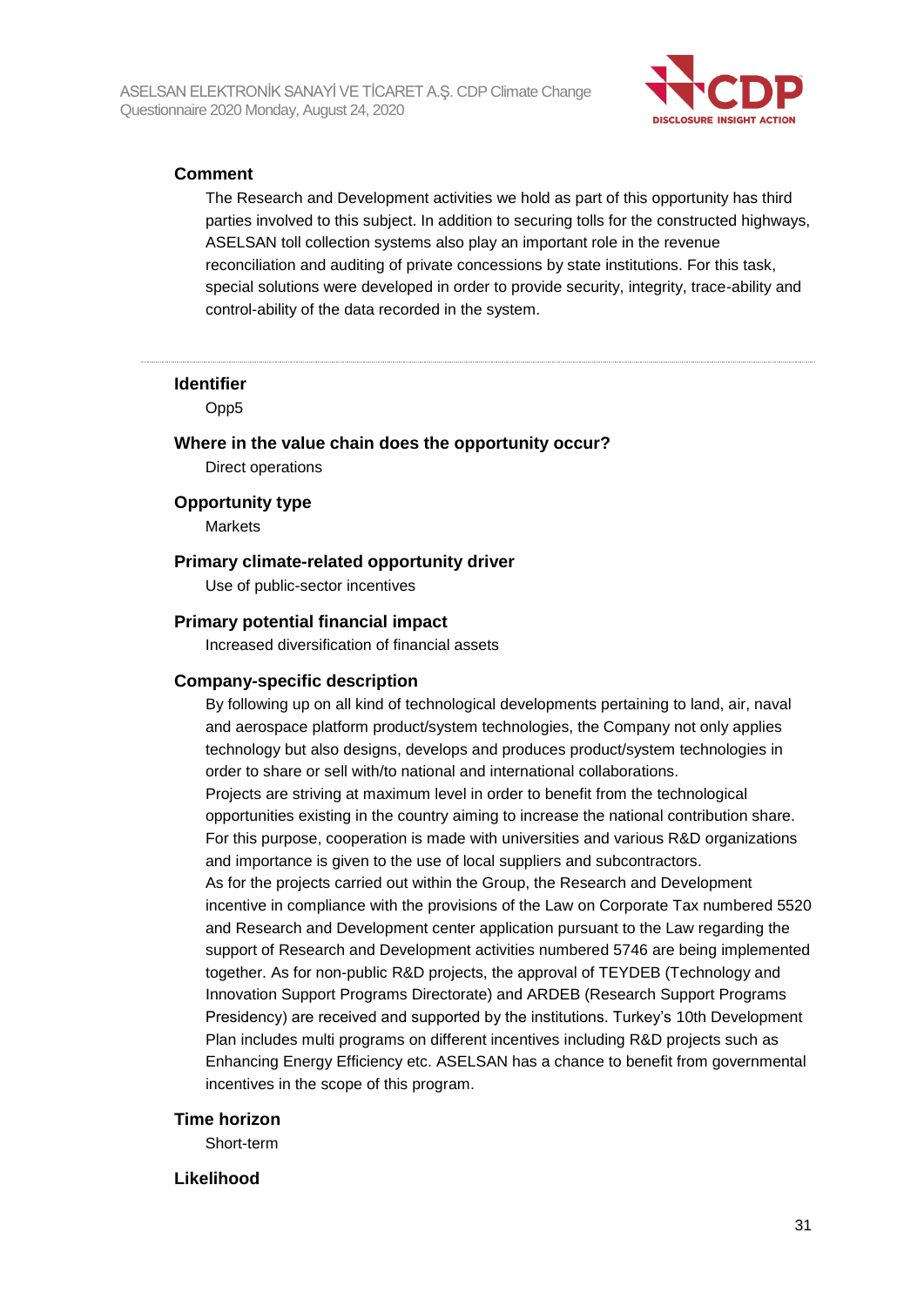

#### Very likely

**Magnitude of impact** Medium-high

**Are you able to provide a potential financial impact figure?** Yes, a single figure estimate

#### **Potential financial impact figure (currency)**

43,194,000

#### **Potential financial impact figure – minimum (currency)**

#### **Potential financial impact figure – maximum (currency)**

#### **Explanation of financial impact figure**

The incentive obtained consists of the incentives that are accrued in accordance with TÜBİTAK's R&D recognition letter prepared with respect to the Group's ongoing projects Current government total grants and incentives 2019 Annual Report 2019; 43,194,000 TL.

This figure represents the total grants covering also climate related ones.

#### **Cost to realize opportunity**

 $\Omega$ 

#### **Strategy to realize opportunity and explanation of cost calculation**

The Group obtains capital support from "Support and Price Stabilization Fund" of Central Bank of Turkey via Under secretariat of Foreign Trade's consent. The Scientific and Technological Research Council of Turkey ("TÜBİTAK") and Technology Development Foundation of Turkey ("TTGV") act as intermediary in accordance with Communique No:98/10 published by the Money-Loans and Coordination Board. In accordance with Law on Technology Development Zones numbered 4691, Group utilizes withholding income tax incentive, social security premium incentive and stamp tax exceptions. Such incentives are utilized through not paying withholding income tax incentive, social security premium incentive and stamp tax exceptions calculated based on research and development and software personnel payroll. According to Article 8 of the relevant law, all research and development expenses can be deducted until the determination of commercial earnings until 31 December 2023.

#### **Comment**

We don't have any cost regarding the management of this opportunity, we strictly monitor the incentive programs and apply to the ones that are related to our scope of business.

#### **Identifier** Opp6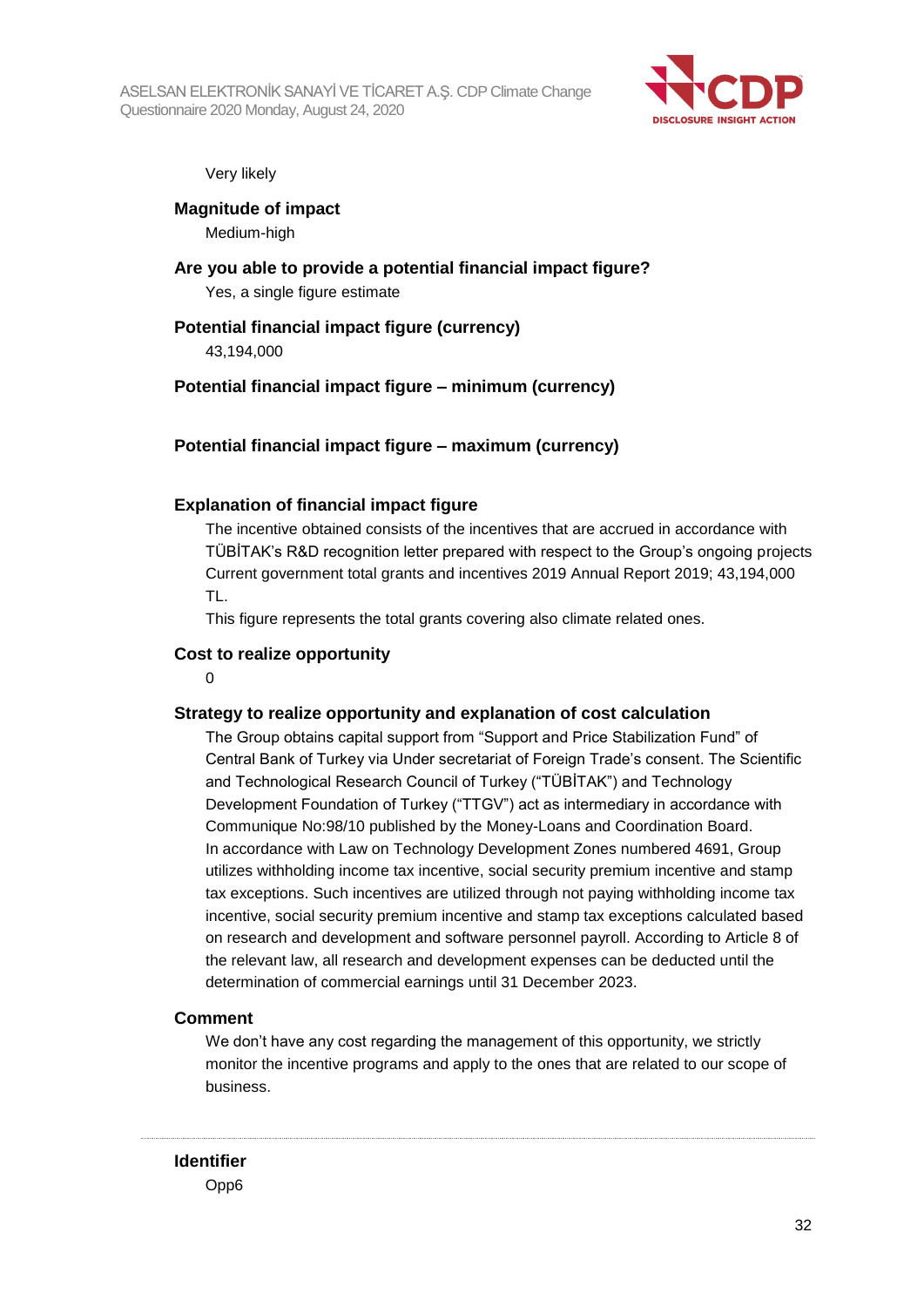

## **Where in the value chain does the opportunity occur?** Downstream

#### **Opportunity type**

Products and services

#### **Primary climate-related opportunity driver**

Other, please specify Special need for public health

#### **Primary potential financial impact**

Increased revenues resulting from increased demand for products and services

#### **Company-specific description**

ASELSAN's Technology Road Map and Investment Plan is created in line with ASELSAN's Strategic Plan having detailed plans on each technology area (including climate friendly and health technologies) that will be researched and developed in the next 5 years along with the required investments." The progress of this plan is monitored every year and used as a measure in corporate performance. ASELSAN is agile to produce and to align new technologies related with public health and low carbon products/services. ASELSAN aims to use its technological knowledge in the field of health systems. In this respect, studies on medical devices which are critical to the diagnosis and treatment are carried out. Activities in the field of medical devices are grouped under three main headings: medical imaging, life support and diagnostic systems.

In the field of diagnostic systems, it is aimed to develop diagnostic kit and diagnostic devices (Point of care, decentralized testing) that allow rapid detection of certain diseases caused by viruses and bacteria in primary care institutions, and patient selftesting that allows personal use. In this context, the Bio defense Research Program Unit, which started its activities in ASELSAN Research Center in 2016, continued its activities in 2019 with an increasing speed. R&D studies have been initiated to develop an optical based diagnostic system for biological agent detection. With the research and development activities to be carried out in the coming years, it is aimed to develop a "Virus Diagnosis Kit" for different types of viruses. ASELSAN conducts these activities in the Research Center located in Istanbul Techno park in order to benefit from the Istanbul-Kocaeli Eco-system.

#### **Time horizon**

Medium-term

#### **Likelihood**

Virtually certain

#### **Magnitude of impact**

Medium-high

#### **Are you able to provide a potential financial impact figure?**

No, we do not have this figure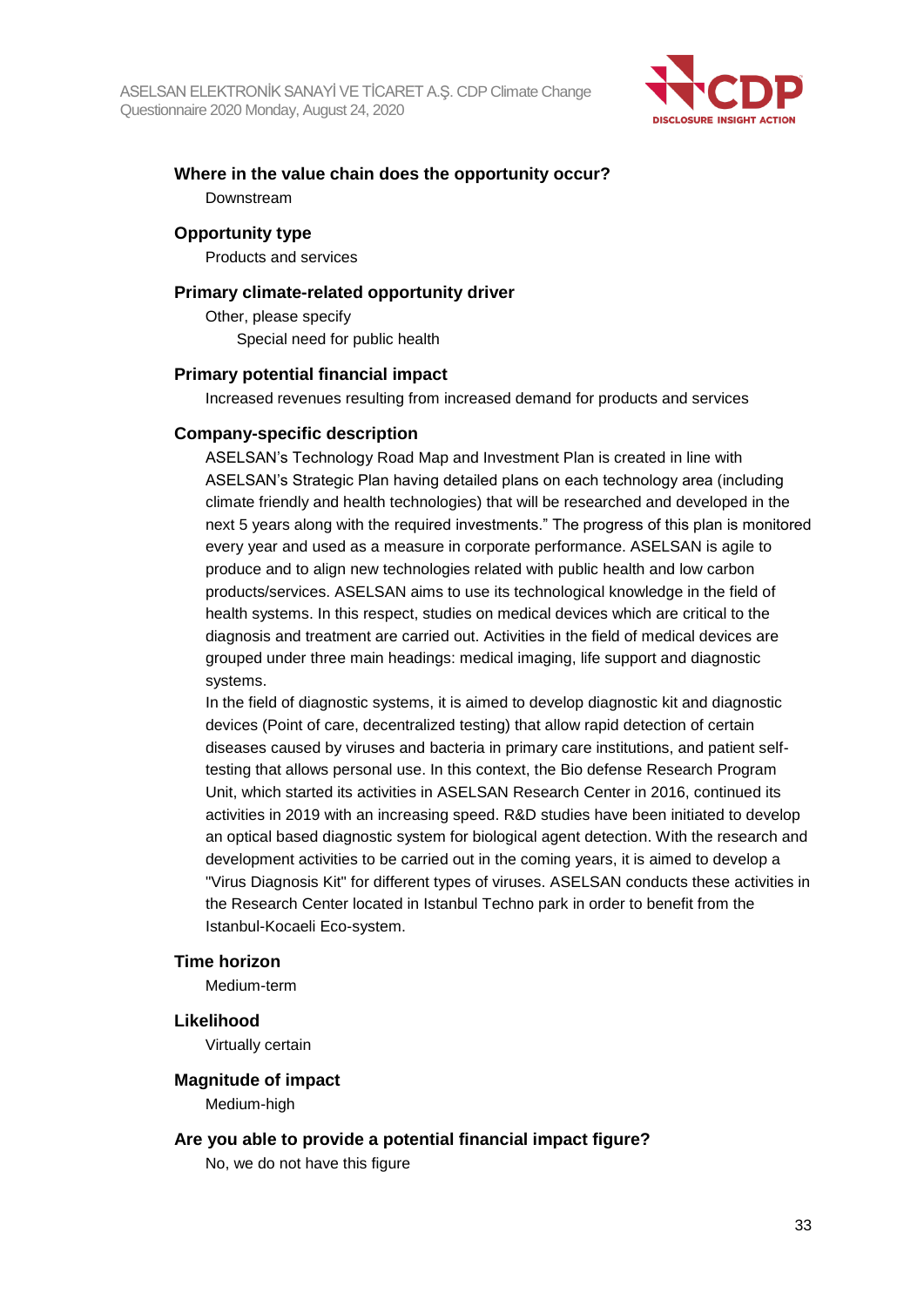

## **Potential financial impact figure (currency)**

## **Potential financial impact figure – minimum (currency)**

## **Potential financial impact figure – maximum (currency)**

#### **Explanation of financial impact figure**

Financial implications of this project are in the evaluation phase. They have the potential to increase our revenue in the med-term.

#### **Cost to realize opportunity**

#### **Strategy to realize opportunity and explanation of cost calculation**

The cost to realize this opportunity has been investigated. Public health has a priority for our company.

#### **Comment**

ASELSAN continued to add new products to its product range in 2019 and receives new orders within this framework. The amount of orders received in 2019 was 3 Billion USD and the total of balance orders was 9.7 Billion USD. Classification related to climate cannot be realized due to product diversity and difficulties in differentiation. After serial production the % revenue of these products will be identified as sales figures.

# **C3. Business Strategy**

## **C3.1**

## **(C3.1) Have climate-related risks and opportunities influenced your organization's strategy and/or financial planning?**

Yes

# **C3.1a**

## **(C3.1a) Does your organization use climate-related scenario analysis to inform its strategy?**

Yes, qualitative, but we plan to add quantitative in the next two years

## **C3.1b**

**(C3.1b) Provide details of your organization's use of climate-related scenario analysis.**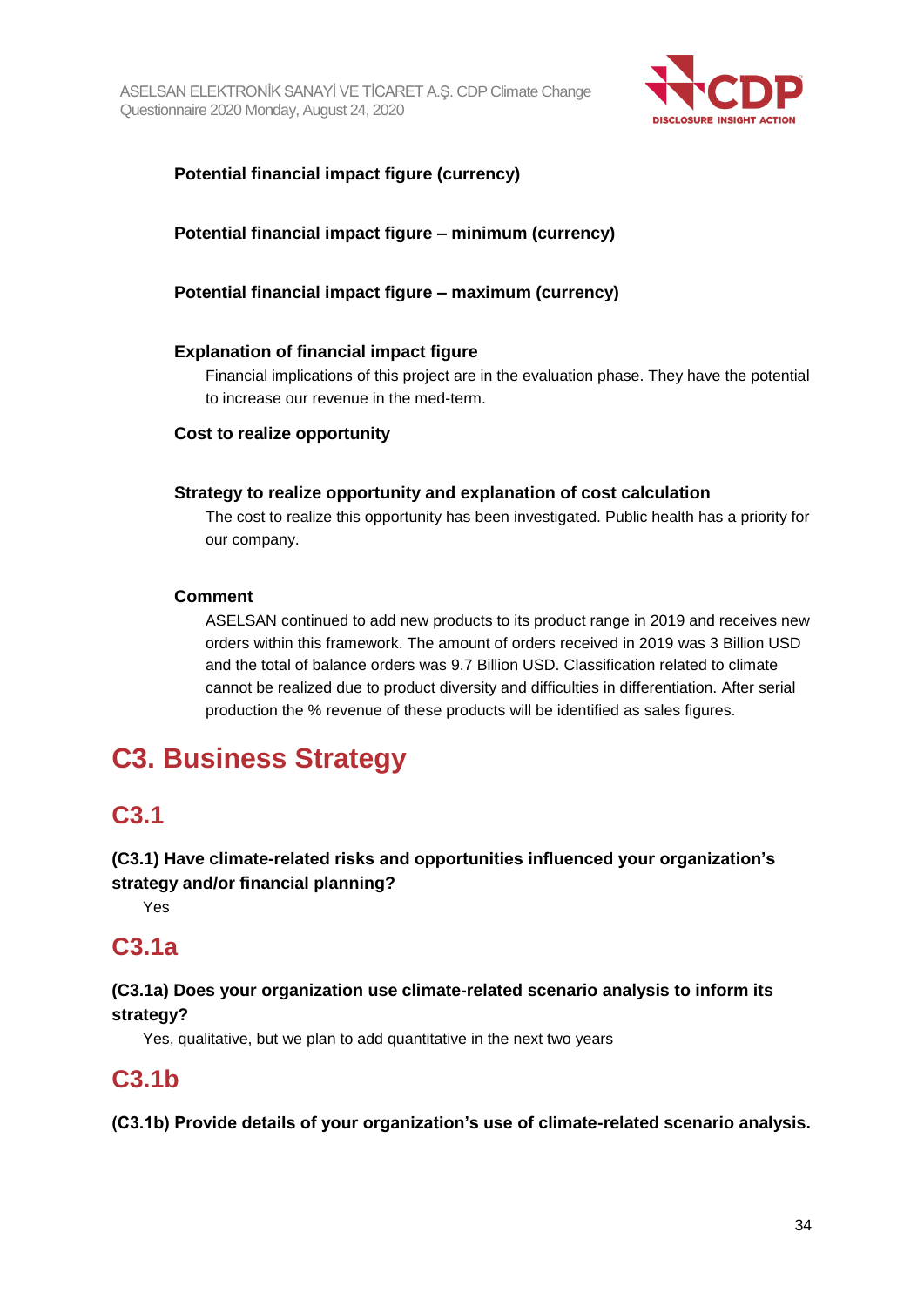

| <b>Climate-related</b>                                                                                                            | <b>Details</b>                                                                                                                                                                                                                                                                                                                                                                                                                                                                                                                                                                                                                                                                                                                                                                                                                                                                                                                                                                                                                                                                                                                                                                                                                                                                                                                                                                                                                                                                                                                                                                                                                                                                                                                                                                                                                                                                                                                                                                                                                                                                                                                                                                                                                                                                                                                                                                                 |
|-----------------------------------------------------------------------------------------------------------------------------------|------------------------------------------------------------------------------------------------------------------------------------------------------------------------------------------------------------------------------------------------------------------------------------------------------------------------------------------------------------------------------------------------------------------------------------------------------------------------------------------------------------------------------------------------------------------------------------------------------------------------------------------------------------------------------------------------------------------------------------------------------------------------------------------------------------------------------------------------------------------------------------------------------------------------------------------------------------------------------------------------------------------------------------------------------------------------------------------------------------------------------------------------------------------------------------------------------------------------------------------------------------------------------------------------------------------------------------------------------------------------------------------------------------------------------------------------------------------------------------------------------------------------------------------------------------------------------------------------------------------------------------------------------------------------------------------------------------------------------------------------------------------------------------------------------------------------------------------------------------------------------------------------------------------------------------------------------------------------------------------------------------------------------------------------------------------------------------------------------------------------------------------------------------------------------------------------------------------------------------------------------------------------------------------------------------------------------------------------------------------------------------------------|
| scenarios and                                                                                                                     |                                                                                                                                                                                                                                                                                                                                                                                                                                                                                                                                                                                                                                                                                                                                                                                                                                                                                                                                                                                                                                                                                                                                                                                                                                                                                                                                                                                                                                                                                                                                                                                                                                                                                                                                                                                                                                                                                                                                                                                                                                                                                                                                                                                                                                                                                                                                                                                                |
| models applied                                                                                                                    |                                                                                                                                                                                                                                                                                                                                                                                                                                                                                                                                                                                                                                                                                                                                                                                                                                                                                                                                                                                                                                                                                                                                                                                                                                                                                                                                                                                                                                                                                                                                                                                                                                                                                                                                                                                                                                                                                                                                                                                                                                                                                                                                                                                                                                                                                                                                                                                                |
| <b>RCP 4.5</b><br><b>IEA Sustainable</b><br>development<br>scenario<br><b>Nationally</b><br>determined<br>contributions<br>(NDCs) | We closely follow the recent updates on climate change mitigation efforts made<br>both nationally and globally. We support the Paris Agreement and its aim to<br>limit global warming below $2 \circ C$ and potentially keep it below 1.5 $\circ C$ .<br>ASELSAN used physical (Fifth Assessment Report AR5, RCP4.5 representing<br>the IPCC's 2 Degrees Celsius scenario) and transitional (NDCs, IEA SDS)<br>scenarios as qualitative analysis. The TCFD recommendations were our<br>guidance.<br>We decided to review publicly available climate scenarios, because the revision<br>and the outcomes of Ministerial Studies on Turkey's NDC are not<br>accomplished.<br>Turkey's National Contribution (INDC) plan is to reduce its emissions by 21%<br>from 2030 BAU level by supporting the shift towards low carbon economy.<br>During the qualitative analysis, the key considerations of assumptions were:<br>Carbon price, assumptions about CO2 price via trading scheme, energy<br>demand and mix, price of key commodities/ products & LCA thinking, efficiency,<br>technology, national carbon emission target, subsidies for fossil fuels,<br>temperature increase relative to CO2 increase<br>Analytical choices such as timing, scope of application were the main subjects.<br>Business Impacts/Effects have been studied for different areas such as<br>earnings, costs, revenues, assets, investments, timing etc.<br>ASELSAN evaluated her scope 1&2 absolute emissions reduction target<br>aligned with the requirements of SBTi and RCP4.5 and the top management<br>decided to set ambitious target (SBT or CDP route target) for the main facilities,<br>in 2020 or 2021.<br>ASELSAN aims to be one of the main producers of renewable energy<br>technology in the World. This study shows us that a quantitative analysis based<br>on business specific low carbon scenario will shape our climate resilient<br>strategy. This study will help the accurate detection of absolute emission<br>reduction target for 2050. Our Renewable Energy Systems Program<br>Management Department, which is responsible of R&D of renewable energy<br>technologies, has started its studies on deploying renewable energy usage<br>throughout our company and our products. It is planned to set ISO 50001:2018<br>Energy Management System in our facilities in the short term. |

# **C3.1d**

## **(C3.1d) Describe where and how climate-related risks and opportunities have influenced your strategy.**

|               | Have climate-related  Description of influence |
|---------------|------------------------------------------------|
| risks and     |                                                |
| opportunities |                                                |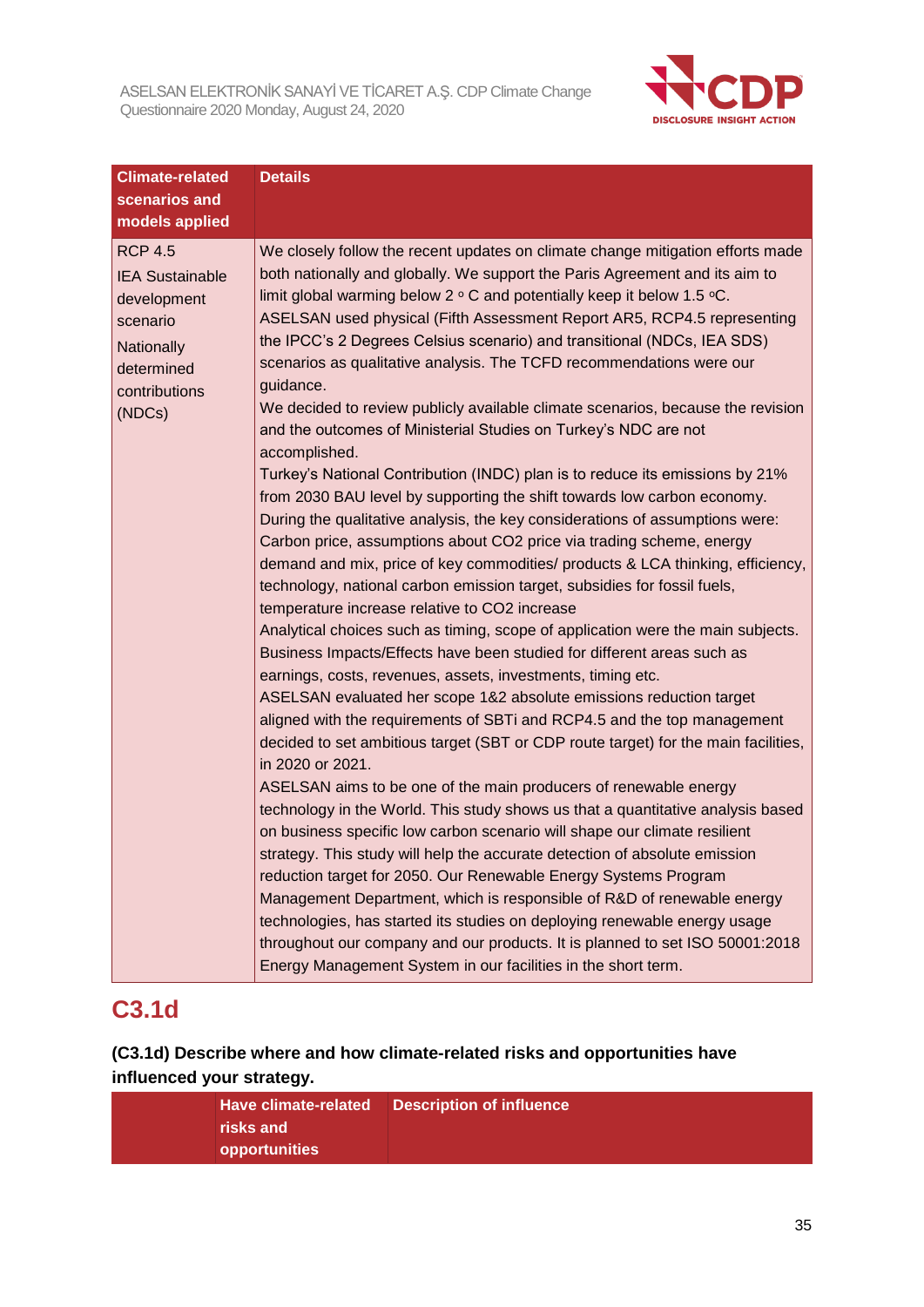

|                          | influenced your<br>strategy in this area? |                                                                                                                                                                                                                                                                                                                                                                                                                                                                                                                                                                                                                                                                                                                                                                                                                                                                                                                                                                                                                                                                                                                                                                                                                                                                                                                                                                                                                                                                                                                                                                                                                                                                                                                                                                                                                                                                                                                                                                                                                                                                                                                                                                                                                                                                                                                                                                                                                                                                                                                                                               |
|--------------------------|-------------------------------------------|---------------------------------------------------------------------------------------------------------------------------------------------------------------------------------------------------------------------------------------------------------------------------------------------------------------------------------------------------------------------------------------------------------------------------------------------------------------------------------------------------------------------------------------------------------------------------------------------------------------------------------------------------------------------------------------------------------------------------------------------------------------------------------------------------------------------------------------------------------------------------------------------------------------------------------------------------------------------------------------------------------------------------------------------------------------------------------------------------------------------------------------------------------------------------------------------------------------------------------------------------------------------------------------------------------------------------------------------------------------------------------------------------------------------------------------------------------------------------------------------------------------------------------------------------------------------------------------------------------------------------------------------------------------------------------------------------------------------------------------------------------------------------------------------------------------------------------------------------------------------------------------------------------------------------------------------------------------------------------------------------------------------------------------------------------------------------------------------------------------------------------------------------------------------------------------------------------------------------------------------------------------------------------------------------------------------------------------------------------------------------------------------------------------------------------------------------------------------------------------------------------------------------------------------------------------|
| Products and<br>services | <b>Yes</b>                                | ASELSAN aims to be a responsible producer for a globally<br>responsible consumption. Our strategy covers also to be<br>one of the main producers of renewable energy<br>technologies in the World. Substitution of existing products<br>with lower emission options does not cause technology<br>base climate related risks. There is an increased demand<br>for new low carbon technologies, materials, products and<br>services such as smart digital solutions, smart mobility, solar<br>cells, insulation etc. for different sectors. The most important<br>aspect of climate change that influences our strategy is the<br>opportunity to develop a green business. As transportation<br>related GHG emissions account for nearly 14% of Turkey's<br>total emissions, it is aimed to supply necessary electric<br>vehicle systems designed for public transportation of major<br>municipalities in Turkey. The Electric Vehicle Systems<br>Program Management Department started a project with<br>TEMSA in March 2015 with the aim of producing the first<br>domestic electric bus. In 2019, as well as development,<br>production and testing activities for electric vehicle system<br>components developed for use in civil and military platforms;<br>In line with the expectations of the automotive industry, our<br>mass production capabilities have been developed and<br>effective cost management processes have been operated<br>to meet expectations. In addition to the development<br>activities carried out with TEMSA and ANADOLU ISUZU,<br>the sale of electric vehicle systems to BMC has started.<br>Electric Bus deliveries first in 2020 planned to be completed<br>ASELSAN focuses on developing hybrid system where both<br>solar and wind power sources can be used interchangeably.<br>While conducting such activities, ASELSAN aims to develop<br>that the hybrid system could be portable and can be used<br>both on-grid and off grid. The new system will reduce the<br>use of diesel back-up generators and result in energy<br>consumption reduction and therefore GHG emissions.<br>In 2019, approximately 40 units of hybrid energy source<br>installation have been completed on site. Each system<br>produces an average of 7000 kWh clean energy per year,<br>resulting with 2000 LT fuel saving. As a total 80000 L fuel<br>consumption reduction per year will be realized. Therefore,<br>these projects are the most important business decisions<br>executed during the mid-term period and have high impacts |
|                          |                                           | on the business strategy of 2020 and beyond.                                                                                                                                                                                                                                                                                                                                                                                                                                                                                                                                                                                                                                                                                                                                                                                                                                                                                                                                                                                                                                                                                                                                                                                                                                                                                                                                                                                                                                                                                                                                                                                                                                                                                                                                                                                                                                                                                                                                                                                                                                                                                                                                                                                                                                                                                                                                                                                                                                                                                                                  |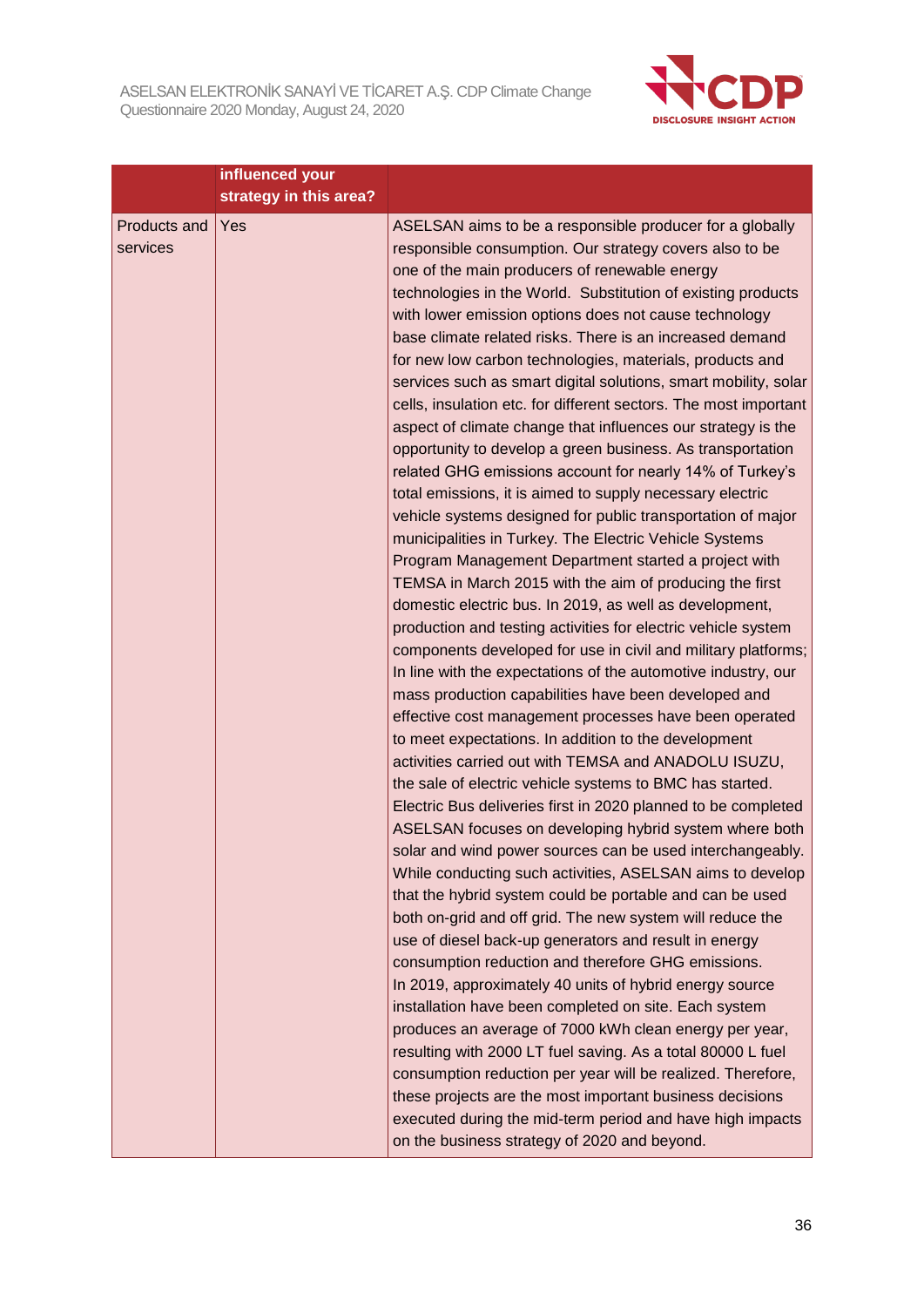

| Supply chain<br>and/or value<br>chain | Evaluation in progress | Activities to expand the ASELSAN Supplier Portal, which<br>was put into use to ensure effective information exchange,<br>have been accelerated. Apart from this, supplier<br>communication and development with our Powerful<br>Together Platform, developed specifically for our suppliers,<br>infrastructure works for moving our works to a single<br>interface have been completed and will be put into practice<br>in the first quarter of 2020.<br>In 2019 the following decisions were carried out for<br>addressing climate-related risks and opportunities. As a<br>smooth transition to the new ISO 14064: 2018 Standard,<br>and also in order to understand and manage the financial<br>and temporal burdens of the supply and value chain<br>management, the board decided that it is necessary to step<br>into the process more quickly. Adhering to the agenda; First,<br>key personnel have been trained by Turkish Standard<br>Institution. Then, workshops were executed at the 4th<br>quarter of 2019. The New Procurement Management<br>Process was initiated with internal and external<br>communication and data gathering activities. This process<br>will be effective at the first quarter of 2021. At the end of<br>these activities; The accurate risk detection and assessment<br>of our global suppliers located in vulnerable regions will be<br>specified. And also, the criteria to evaluate the significant<br>indirect emissions with their justification will be set-up. The<br>boundary setting and assumptions related to supply and<br>value chain emissions will be accurate, leading us to set a<br>clear-cut new base year. With these efforts, a transition to |
|---------------------------------------|------------------------|---------------------------------------------------------------------------------------------------------------------------------------------------------------------------------------------------------------------------------------------------------------------------------------------------------------------------------------------------------------------------------------------------------------------------------------------------------------------------------------------------------------------------------------------------------------------------------------------------------------------------------------------------------------------------------------------------------------------------------------------------------------------------------------------------------------------------------------------------------------------------------------------------------------------------------------------------------------------------------------------------------------------------------------------------------------------------------------------------------------------------------------------------------------------------------------------------------------------------------------------------------------------------------------------------------------------------------------------------------------------------------------------------------------------------------------------------------------------------------------------------------------------------------------------------------------------------------------------------------------------------------------------------------------------------------------------------------|
|                                       |                        | LCA activities will be provided while strong and stable data<br>source will be ready for Science Based Target setting.                                                                                                                                                                                                                                                                                                                                                                                                                                                                                                                                                                                                                                                                                                                                                                                                                                                                                                                                                                                                                                                                                                                                                                                                                                                                                                                                                                                                                                                                                                                                                                                  |
| Investment in<br>R&D                  | Yes                    | The most important aspect of climate change that influences<br>our strategy is the opportunity to develop a green business.<br>More and more public or private institutions and companies<br>in Turkey depend on ASELSAN for their high-tech system<br>requirements. Studies are carried out to develop innovative<br>and unique technologies that will provide efficient and<br>uninterrupted electricity production from solar and wind<br>energy, one of the rich renewable energy sources of our<br>country. Critical components are developed with maximum<br>national possibilities to provide competitive advantage in<br>renewable energy system solutions.<br>. In the field of wind energy; full scale wind power plant's<br>power converter systems and grid connection algorithms<br>required by wind turbine manufacturers, especially domestic                                                                                                                                                                                                                                                                                                                                                                                                                                                                                                                                                                                                                                                                                                                                                                                                                                            |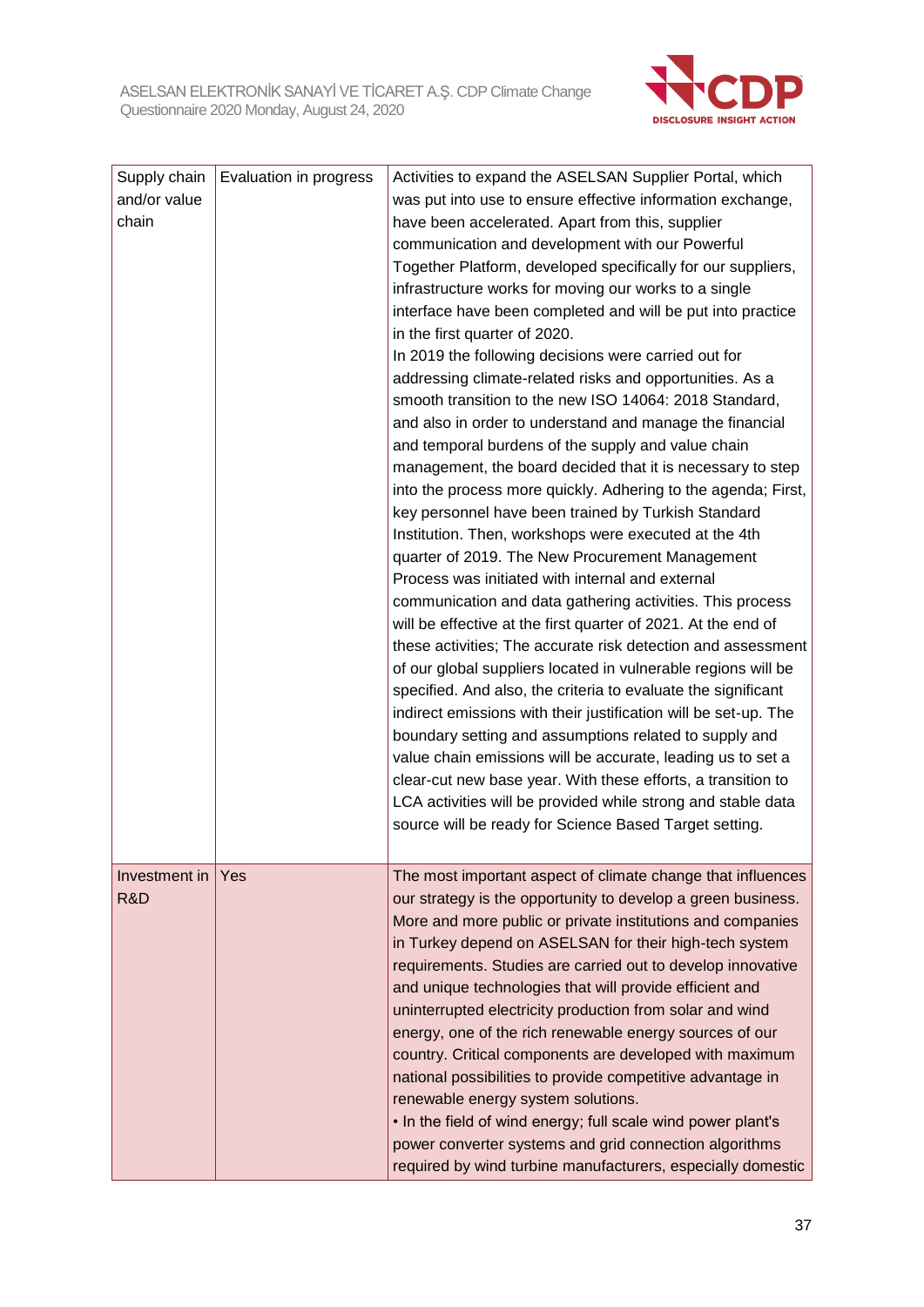

|            |     | companies; design, development and production processes<br>have been completed. Domestic Engineering studies were<br>carried out in 2019 to improve the capability and<br>performance of the mid-scale power (<500kW) full scale<br>power converter system offered to wind turbine<br>manufacturers.<br>. In the field of photovoltaic solar energy, studies carried out<br>jointly with METU GÜNAM continued and an improvement<br>in cell energy conversion efficiency was recorded in 2019.<br>• Production of hybrid energy system solutions providing<br>reliable, economical and clean energy from solar and wind<br>continued for applications in military and civilian areas.<br>. In order to develop a hybrid renewable energy micro grid<br>system, ASELSAN self-funded R&D project was initiated in<br>this field.<br>ASELSAN aims to spend approximately 7% of the annual<br>turnover to its Research and Development activities<br>financed with its own resources. Over 4000 employees work<br>in the 6 R&D Centers within ASELSAN.<br>ASELSAN has over 150 internally financed R&D projects<br>that comprise both ongoing projects and those launched in<br>new fields. In 2019 the total R&D expenditure was 2.975<br>million TRY, a 38 % increase was detected compared to<br>previous year. The investment in R&D will continue due to<br>these emerging opportunities. The Group activates the<br>development costs of the projects it has created and<br>approved by the management. As of 31 December 2019,<br>there is a net development cost of TRY 1,192,759. In the<br>long-term the area has the highest positive impact on the<br>company business and strategy. |
|------------|-----|----------------------------------------------------------------------------------------------------------------------------------------------------------------------------------------------------------------------------------------------------------------------------------------------------------------------------------------------------------------------------------------------------------------------------------------------------------------------------------------------------------------------------------------------------------------------------------------------------------------------------------------------------------------------------------------------------------------------------------------------------------------------------------------------------------------------------------------------------------------------------------------------------------------------------------------------------------------------------------------------------------------------------------------------------------------------------------------------------------------------------------------------------------------------------------------------------------------------------------------------------------------------------------------------------------------------------------------------------------------------------------------------------------------------------------------------------------------------------------------------------------------------------------------------------------------------------------------------------------------------------------------------------------------------------------------------|
| Operations | Yes | The operational risks are assessed by the company by<br>taking into account energy saving, potential and possible<br>optimization points in the production and other activities.<br>There are some pilot studies that the energy department<br>has put into Practice in 2019. It is planned to set Energy<br>Management System ISO 50001:2018 in our facilities in the<br>short term.<br>Although we are not yet influenced by the regulatory<br>changes in Turkey, it is also another aspect of climate<br>change, as we prefer precautionary to be prepared to the<br>changes in regulation. Carbon pricing systems (as disclosed<br>in C 2.3 a Risk 1) is on the rise and could result by an<br>increase in operational costs for our company for the log-<br>term period, but currently ASELSAN is not in the context of<br>MRV system.                                                                                                                                                                                                                                                                                                                                                                                                                                                                                                                                                                                                                                                                                                                                                                                                                                                  |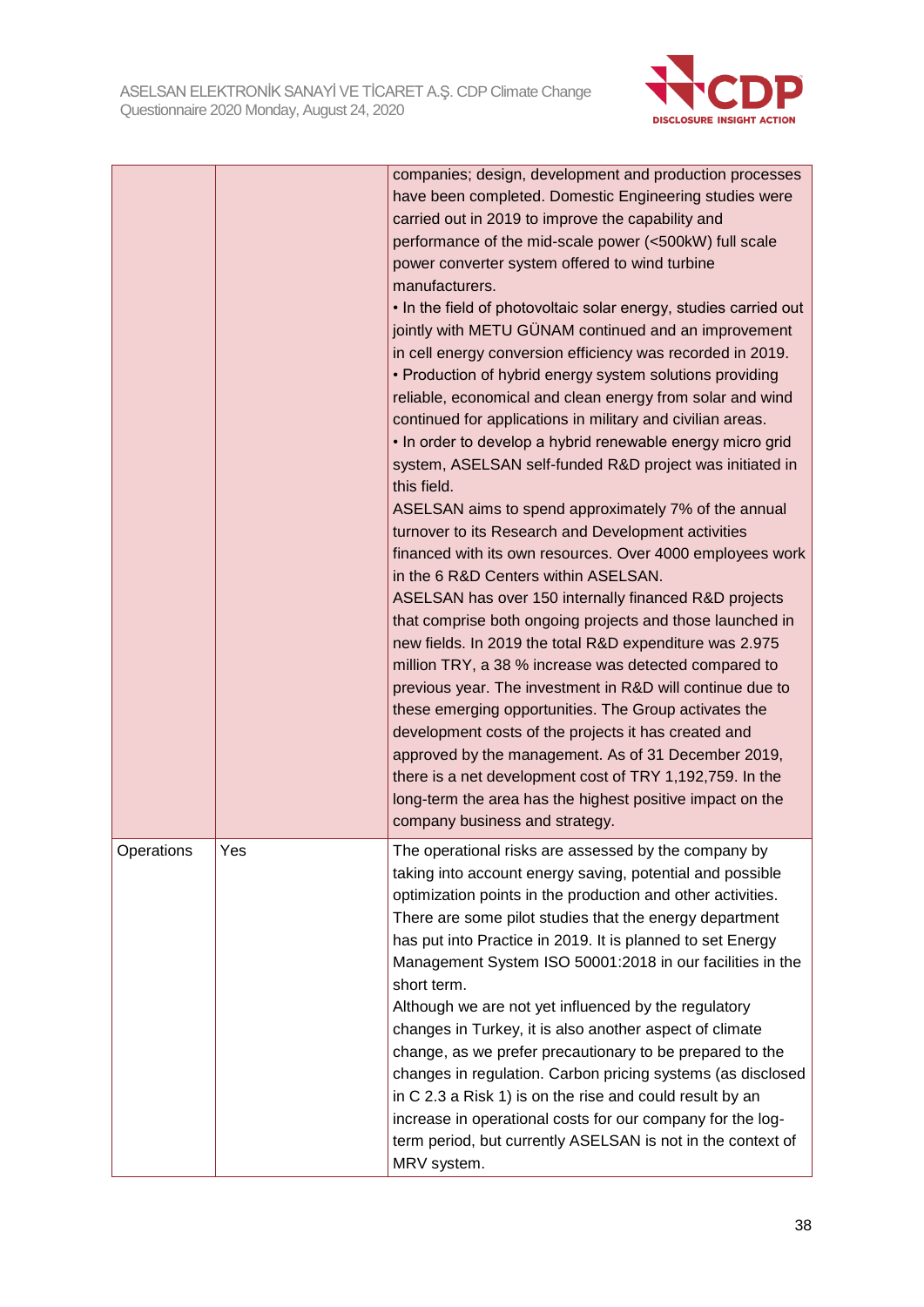

| As part of the most important component of our strategy     |
|-------------------------------------------------------------|
| regarding climate change, due to efficiency of our carbon   |
| reduction projects, in the reporting period we have revised |
| our target's percentage reduction from base year, from 4.7  |
| % to 78.71%.                                                |
| Other physical risks are assessed for our facilities and    |
| services. The insurance system is in place to ensure the    |
| business continuity. This area could have a low impact on   |
| the companies' business strategy and planning.              |
| Another important component is that our Renewable Energy    |
| Systems Program Management Department, which is             |
| responsible of R&D of renewable energy technologies, has    |
| started its studies on deploying renewable energy usage     |
| throughout our facilities and products.                     |
| In 2019, ASELSAN actively followed a policy that would      |
| ensure maximum efficiency and profitability while seizing   |
| new opportunities offered by the latest technologies.       |
|                                                             |

# **C3.1e**

## **(C3.1e) Describe where and how climate-related risks and opportunities have influenced your financial planning.**

|          | <b>Financial</b><br>planning<br>elements that<br>have been<br>influenced | <b>Description of influence</b>                                                                                                                                                                                                                                                                                                                                                                                                                                                                                                                                                                                                                                                                                                                                                                                                                                                                                                                                                                                                                                                                                                                                                                                                                                                                                                   |
|----------|--------------------------------------------------------------------------|-----------------------------------------------------------------------------------------------------------------------------------------------------------------------------------------------------------------------------------------------------------------------------------------------------------------------------------------------------------------------------------------------------------------------------------------------------------------------------------------------------------------------------------------------------------------------------------------------------------------------------------------------------------------------------------------------------------------------------------------------------------------------------------------------------------------------------------------------------------------------------------------------------------------------------------------------------------------------------------------------------------------------------------------------------------------------------------------------------------------------------------------------------------------------------------------------------------------------------------------------------------------------------------------------------------------------------------|
| Row<br>1 | Revenues<br><b>Direct costs</b><br>Capital allocation                    | Climate change poses an opportunity for ASELSAN to develop more low-<br>emissions goods and services. This would likely impact the projected<br>revenue in the future that ASELSAN aims to be one of the main producers<br>of renewable energy technologies in Turkey. Due to emerging<br>opportunities to develop low-emission goods and services the investment<br>in R&D will continue. In the reporting year, the total expenditure on R&D<br>activities was 2975 mio TRY, the previous year was 2163 mio TRY.<br>In 2019, ASELSAN actively followed a policy that would ensure maximum<br>efficiency and profitability while seizing new opportunities offered by the<br>latest technologies. We have the opportunity to increase our revenue by<br>answering the expectations of the automotive industry, our mass<br>production capabilities have been developed and effective cost<br>management processes have been operated to meet expectations. In<br>addition to the development activities carried out with TEMSA and<br>ANADOLU ISUZU, the sale of electric vehicle systems to BMC has<br>started. Electric Bus deliveries first in 2020 planned to be completed.<br>ASELSAN has over 100 internally financed R&D projects that comprise<br>both ongoing projects and those launched in new fields. Acceptance and |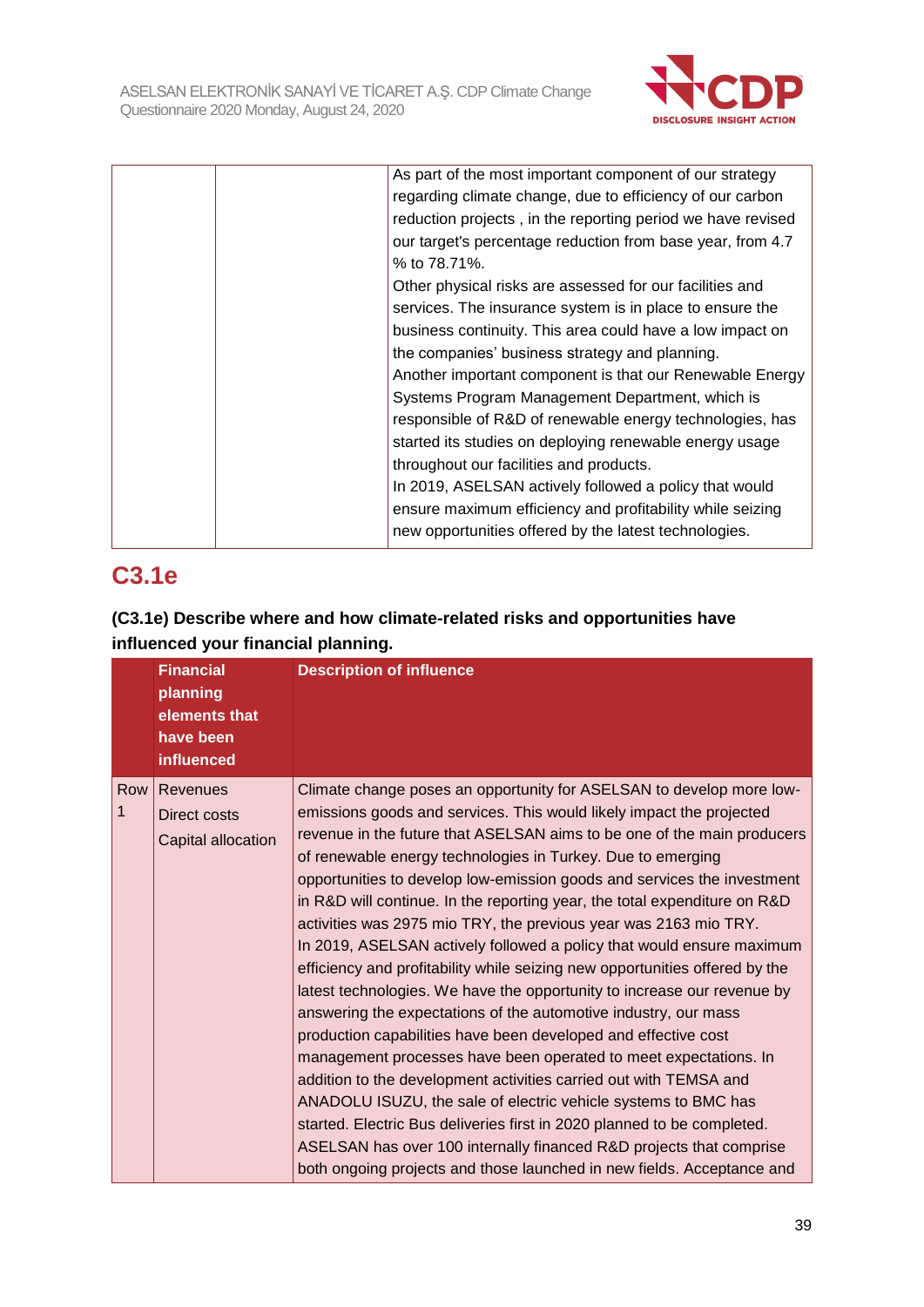

| delivery of the products developed for the National Train and ANKARAY         |
|-------------------------------------------------------------------------------|
| vehicles were carried out in 2019. An energy management system has            |
| been developed for hybrid maneuver locomotive developed with TCDD             |
| TAŞIMACILIK and TÜLOMSAŞ to store braking energy, to achieve                  |
| emission-free operation in a closed environment, to reduce the noise level    |
| and to provide fuel savings.                                                  |
| Next year, we will improve our competitiveness by upgrading our current       |
| technologies and by introducing innovative, environment-friendly and          |
| energy efficient systems and products. The revenue will positively and        |
| highly be impacted by the financial planning which includes long-term         |
| capital allocation, investment, R&D.                                          |
| Climate related operating costs are factored into our financial planning      |
| process which includes long-term capital allocation, investment, R&D and      |
| other standard costs. In the long-term the operating costs could be           |
| impacted to be overall low to medium through the financial planning which     |
| includes manufacture, human and social capital.                               |
| Climate-related risks and opportunities are factored into our capital         |
| expenditure planning process.                                                 |
| In case of any capital expenditure or allocation we consider implementing     |
| efficient technologies compatible to reduce the magnitude of climate          |
| related potential risks. It is also an opportunity to reduce the costs. While |
| making an investment decision both for a new production facility, a           |
| capacity increase (Gölbaşı expansion project) we consider installing the      |
| most efficient technologies in order to reduce the risk of high operating     |
| costs. In the long-term the capital expenditure/capital allocation could be   |
| impacted to be overall low to medium through the financial planning.          |
|                                                                               |

## **C3.1f**

**(C3.1f) Provide any additional information on how climate-related risks and opportunities have influenced your strategy and financial planning (optional).**

# **C4. Targets and performance**

## **C4.1**

**(C4.1) Did you have an emissions target that was active in the reporting year?** Intensity target

## **C4.1b**

**(C4.1b) Provide details of your emissions intensity target(s) and progress made against those target(s).**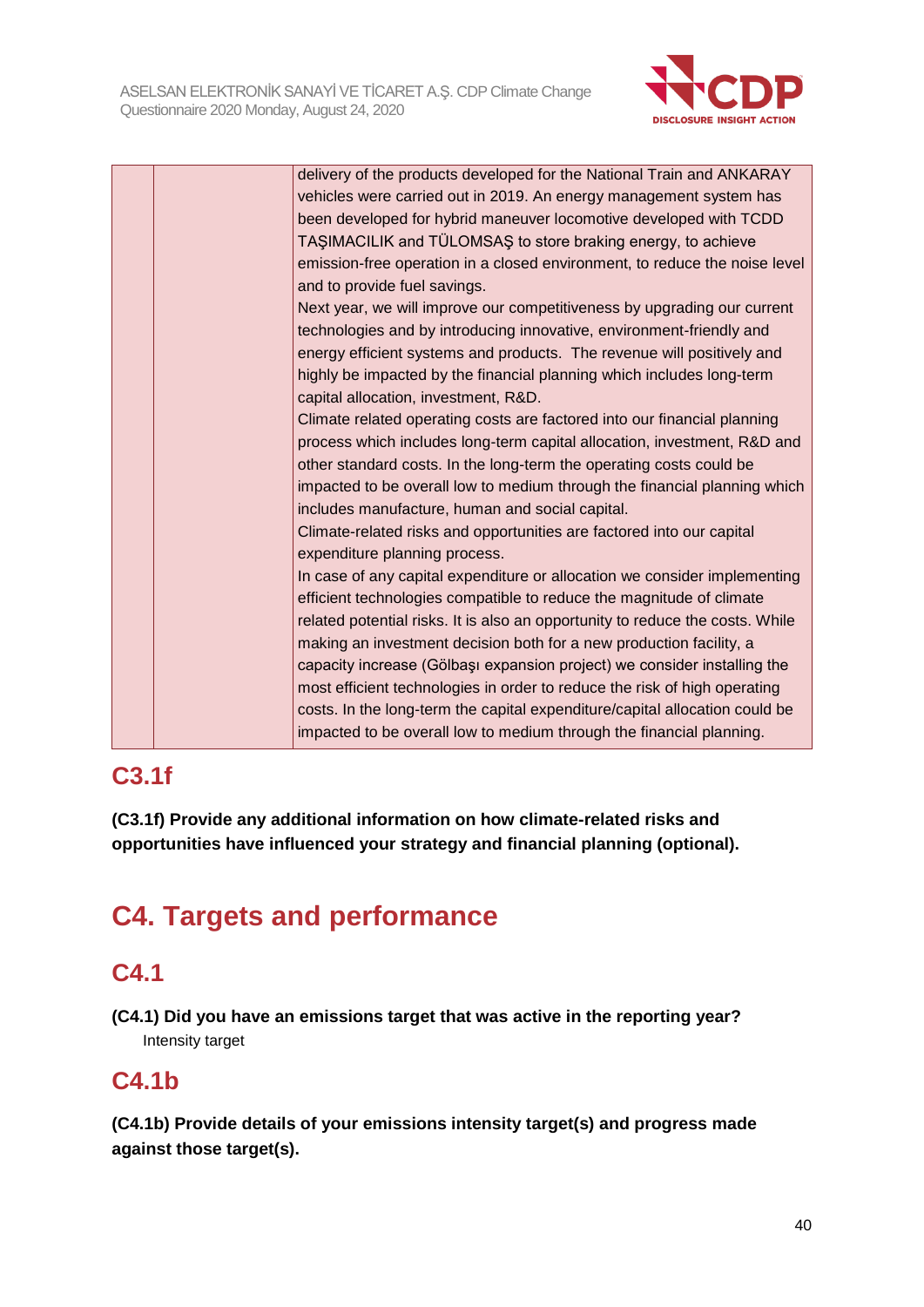

**Target reference number** Int 1 **Year target was set** 2016 **Target coverage** Company-wide **Scope(s) (or Scope 3 category)** Scope 1+2 (location-based) **Intensity metric** Metric tons CO2e per unit revenue **Base year** 2016 **Intensity figure in base year (metric tons CO2e per unit of activity)** 0.0000136242 **% of total base year emissions in selected Scope(s) (or Scope 3 category) covered by this intensity figure** 100 **Target year** 2022 **Targeted reduction from base year (%)** 78.71 **Intensity figure in target year (metric tons CO2e per unit of activity) [autocalculated]** 0.0000029006 **% change anticipated in absolute Scope 1+2 emissions** 28.22 **% change anticipated in absolute Scope 3 emissions** 258.24 **Intensity figure in reporting year (metric tons CO2e per unit of activity)** 0.000003991 **% of target achieved [auto-calculated]** 89.8317074039 **Target status in reporting year** Revised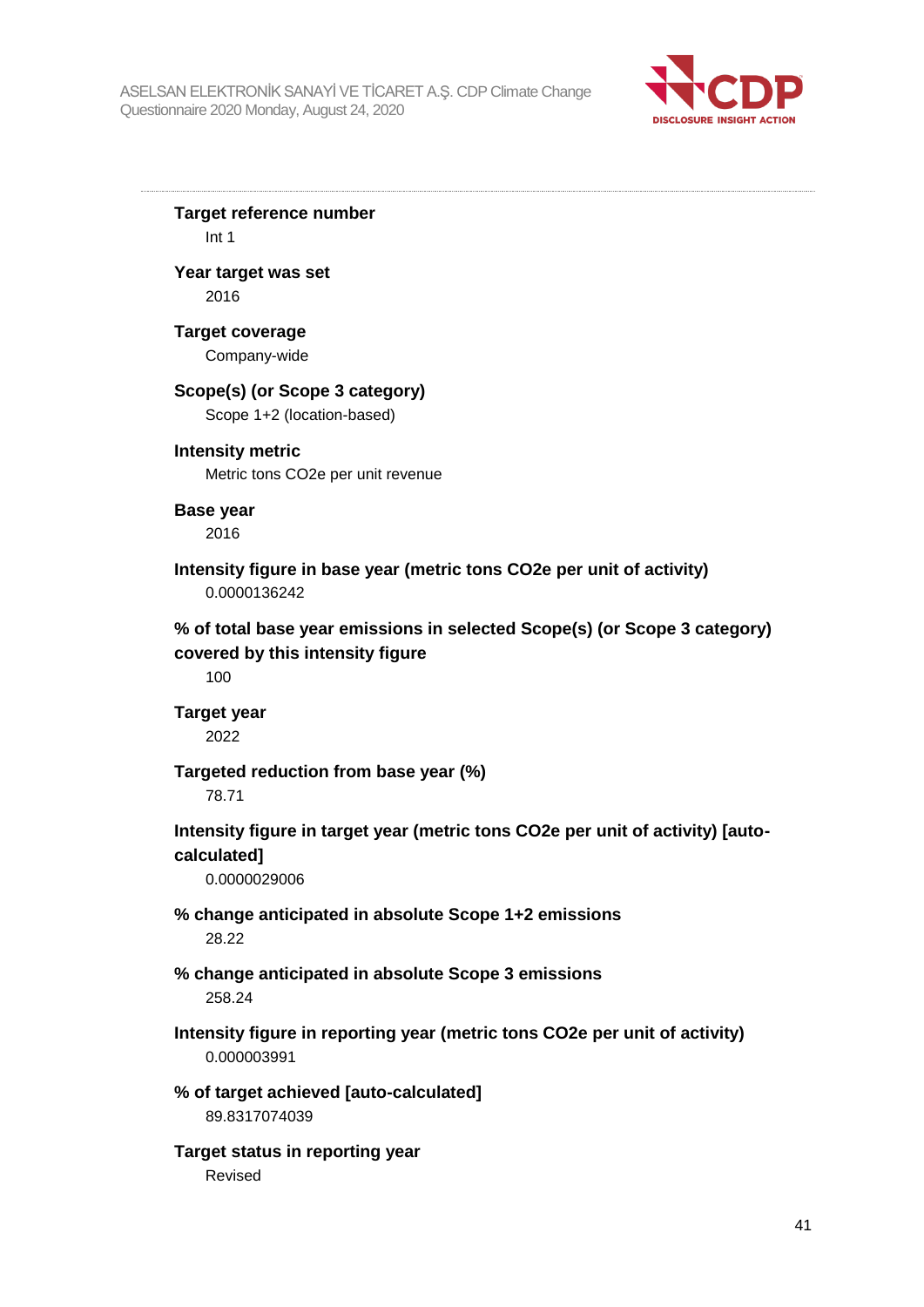

## **Is this a science-based target?**

No, but we anticipate setting one in the next 2 years

### **Please explain (including target coverage)**

100% of emissions in scope are covered in this target. As a consequence of the effectiveness of our ambitious carbon reduction projects, we revised this target's % reduction from base year; from 4.7% to 78.71%.

There will be an increase in the absolute emissions in the following years as a consequence of our growth and expansion projects. The increase in the absolute emissions will be at minor level compared to our growth in all business dimensions. Our intensity figure at base year was 0.0000136242721473774

Our intensity figure 2017 is 0.0000107911449051455 Our intensity figure 2018 is 0.00000637280616616315

Our intensity figure 2019 is 0.00000399107377208420

Our intensity figure 2020 will be 0.00000295600121848089

Our intensity figure at target year will be 0.00000290114973131339

In the following years there will be a continuous increase at % achieved till target year. Our revenue and GHG emissions reduction target is monitored and revised regularly. However, we can only share our projected revenue growth in 1-year forecast periods. We consider our revenue projections over 5 years as commercially sensitive data. Specific confidentiality constraints prohibiting the disclosure.

The reason of increase in % change anticipated in absolute scope 3 emissions is the extension of the boundary within the scope of compliance with the new version of ISO 14064:2018.

The criteria to evaluate the significant indirect emissions with their justification will be set-up by the transition to the new version of ISO 14064:2018. The boundary setting and assumptions related to supply and value chain emissions will be accurate, leading us to set a clear-cut new base year. With these efforts, a transition to LCA activities will be provided while strong and stable data source will be ready for Science Based Target setting.

## **C4.2**

**(C4.2) Did you have any other climate-related targets that were active in the reporting year?**

Other climate-related target(s)

## **C4.2b**

**(C4.2b) Provide details of any other climate-related targets, including methane reduction targets.**

**Target reference number**  $Oth 1$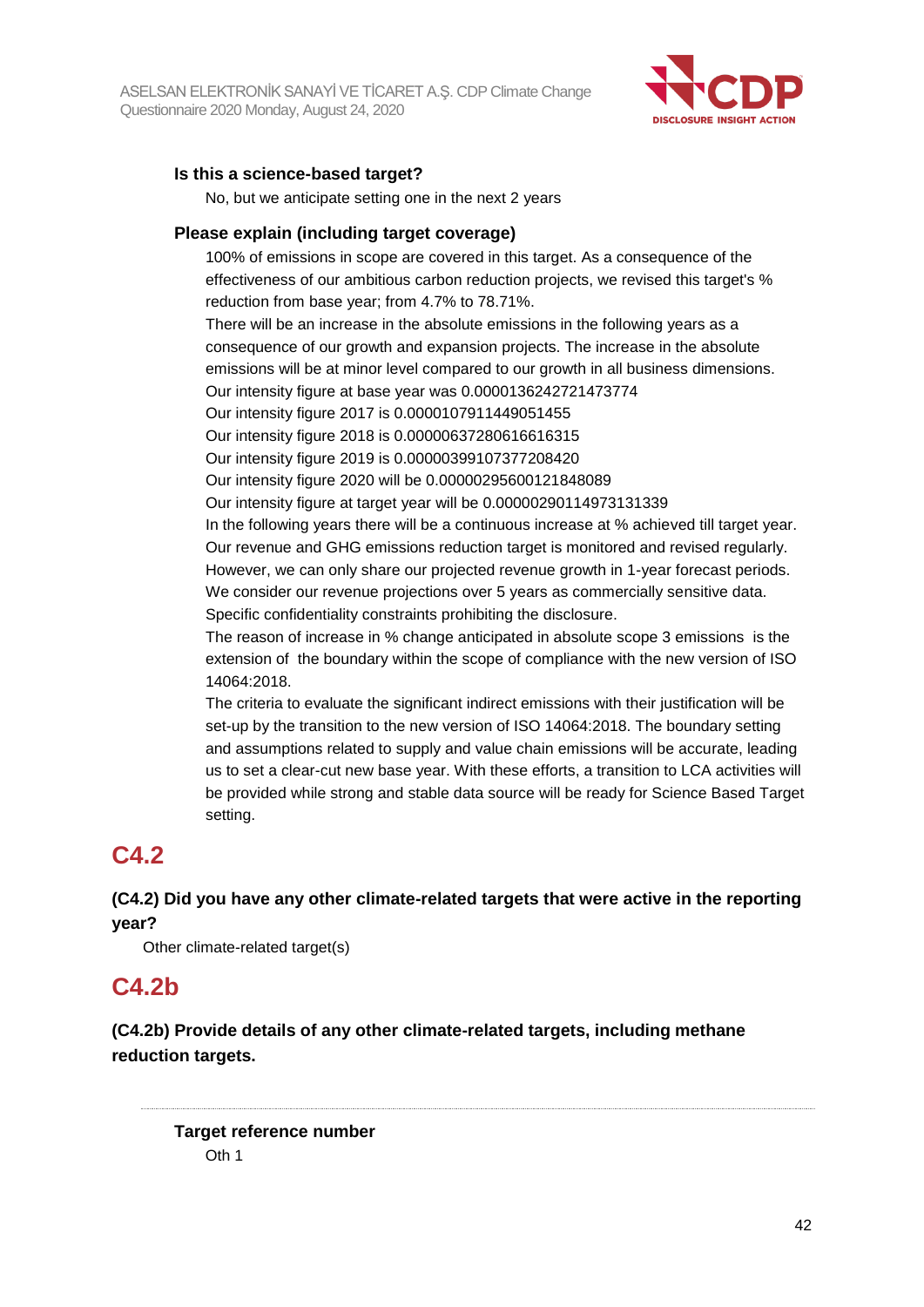

**Year target was set** 2019

**Target coverage** Product level

#### **Target type: absolute or intensity** Absolute

**Target type: category & Metric (target numerator if reporting an intensity target)**

**Target denominator (intensity targets only)**

**Base year** 2019

## **Figure or percentage in base year**

1

#### **Target year** 2030

**Figure or percentage in target year** 80

**Figure or percentage in reporting year** 1

**% of target achieved [auto-calculated]**

 $\Omega$ 

## **Target status in reporting year**

Underway

## **Is this target part of an emissions target?**

This is a product level target having a use phase influence as avoiding third party's emissions.

## **Is this target part of an overarching initiative?**

No, it's not part of an overarching initiative

#### **Please explain (including target coverage)**

The product produced is a rail vehicle in the hybrid maneuver locomotive category. The vehicle features a modern TCMS (train control and management system), advanced traction control algorithms, IGBT and SiC-based energy-efficient power and control materials, and liquid-cooled Li-ion battery technology. With these features, the product has a modern design that is more efficient in terms of energy consumption, quieter in terms of noise and greener in terms of emissions.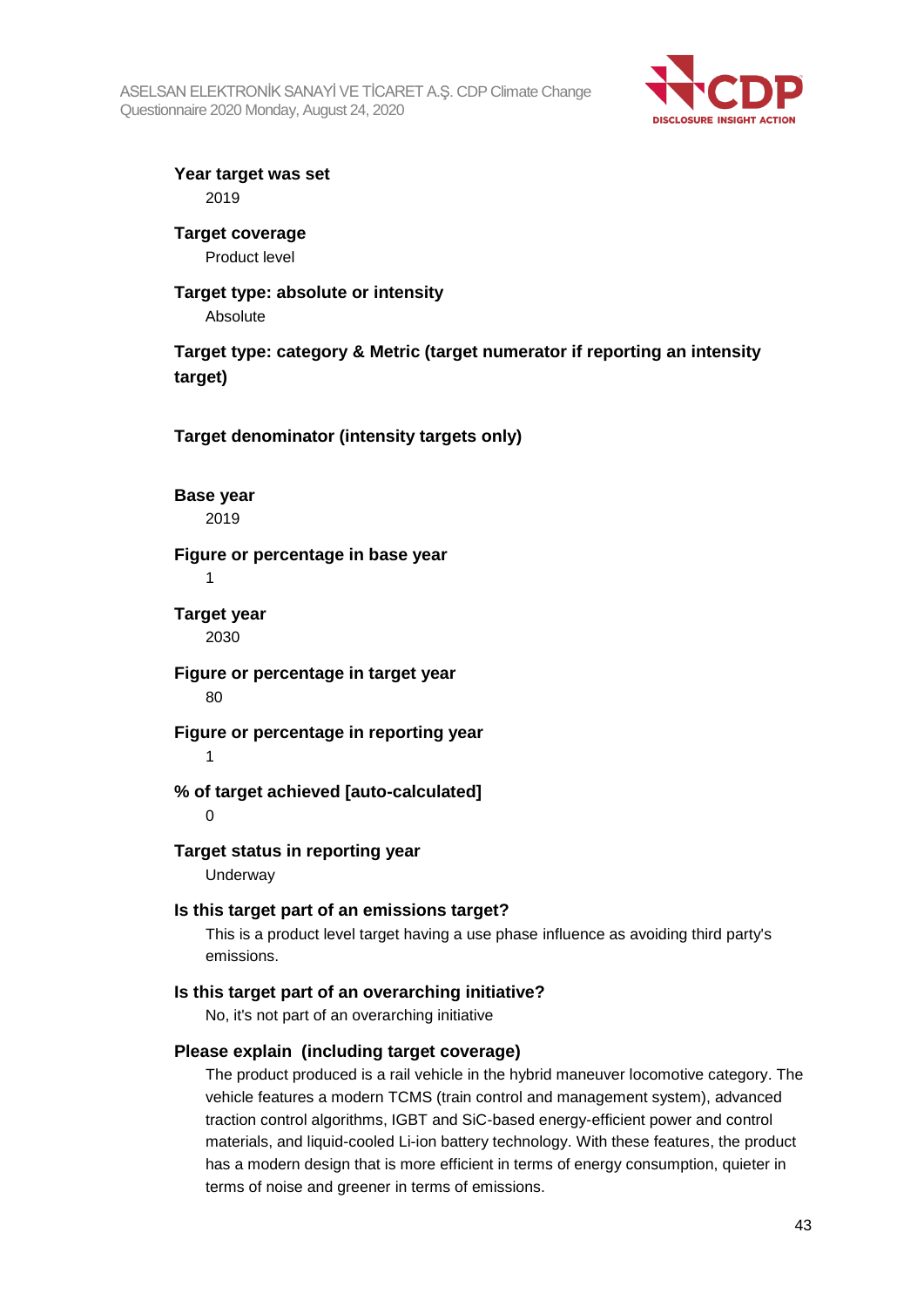

Vehicle is developed with the support of Tülomsaş and other subcontractors for its needs.

It is evaluated that approximately 80 of these products can be sold domestically by 2030.

## **Target reference number**

Oth 2

## **Year target was set**

2019

## **Target coverage** Company-wide

#### **Target type: absolute or intensity** Absolute

**Target type: category & Metric (target numerator if reporting an intensity target)**

**Target denominator (intensity targets only)**

#### **Base year**

2019

## **Figure or percentage in base year**

0.68

## **Target year**

2030

## **Figure or percentage in target year**

0.83

### **Figure or percentage in reporting year** 0.68

## **% of target achieved [auto-calculated]**

 $\Omega$ 

## **Target status in reporting year**

Underway

#### **Is this target part of an emissions target?** It is a different target being a part of a project called zero-waste project

## **Is this target part of an overarching initiative?**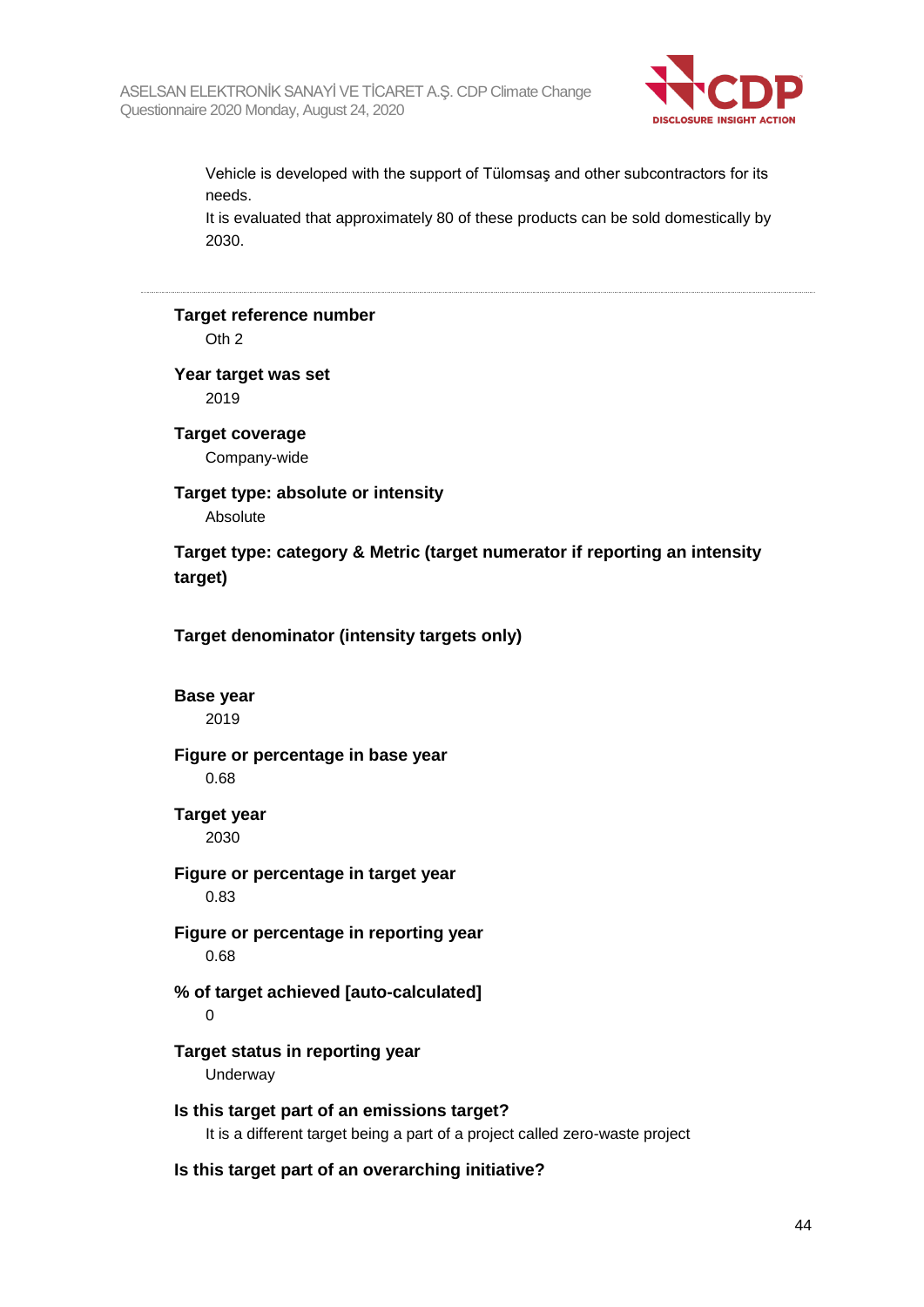

No, it's not part of an overarching initiative

#### **Please explain (including target coverage)**

This target covers the wastes segregated from ASELSAN's campuses. As part of the zero-waste project, 68% of the waste collected in 2019 was recycled and 32% was sent to landfill. This value is targeted to increase by 15% in 2030, reaching a total of 83% recycling rate.

| Target reference number<br>Oth <sub>3</sub>                                           |
|---------------------------------------------------------------------------------------|
| Year target was set<br>2019                                                           |
| <b>Target coverage</b><br>Site/facility                                               |
| Target type: absolute or intensity<br>Absolute                                        |
| Target type: category & Metric (target numerator if reporting an intensity<br>target) |
| Target denominator (intensity targets only)                                           |
| <b>Base year</b><br>2019                                                              |
| Figure or percentage in base year<br>$\Omega$                                         |
| <b>Target year</b><br>2025                                                            |
| Figure or percentage in target year<br>$\overline{2}$                                 |
| Figure or percentage in reporting year<br>$\mathbf 0$                                 |
| % of target achieved [auto-calculated]<br>0                                           |
| Target status in reporting year<br>Underway                                           |
| Is this target part of an emissions target?                                           |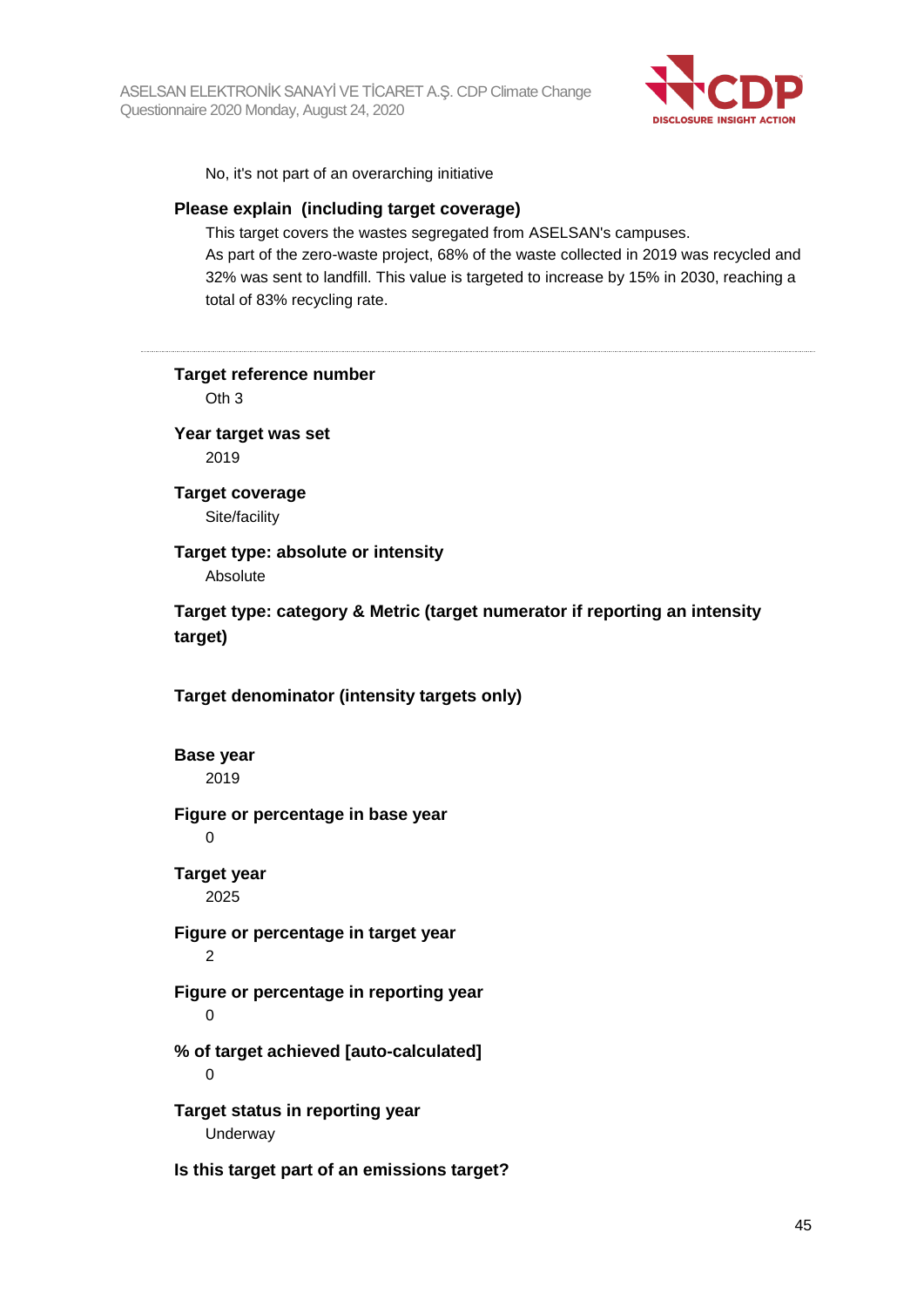

It is not a part of an emission target. There will be an indirect decreasing impact on facilities' emissions .

### **Is this target part of an overarching initiative?**

No, it's not part of an overarching initiative

### **Please explain (including target coverage)**

The decision to build two Gold Certified Leed buildings for Istanbul Teknokent and for Macunköy Plaza is about to come out.

If approved, it is planned to start in 2021 and complete in 2025. Macunköy Plaza Building project has a priority.

## **C4.3**

**(C4.3) Did you have emissions reduction initiatives that were active within the reporting year? Note that this can include those in the planning and/or implementation phases.**

Yes

## **C4.3a**

**(C4.3a) Identify the total number of initiatives at each stage of development, and for those in the implementation stages, the estimated CO2e savings.**

|                                   | <b>Number of</b><br><b>initiatives</b> | Total estimated annual CO2e savings in metric<br>tonnes CO2e (only for rows marked *) |
|-----------------------------------|----------------------------------------|---------------------------------------------------------------------------------------|
| Under investigation               |                                        | 500                                                                                   |
| To be implemented*                |                                        | 1,800                                                                                 |
| Implementation<br>commenced*      | 2                                      | 1,210                                                                                 |
| Implemented*                      | 11                                     | 3,359.12                                                                              |
| Not to be implemented $ 0\rangle$ |                                        | O                                                                                     |

## **C4.3b**

**(C4.3b) Provide details on the initiatives implemented in the reporting year in the table below.**

**Initiative category & Initiative type**

Energy efficiency in buildings Lighting

**Estimated annual CO2e savings (metric tonnes CO2e)**

104.79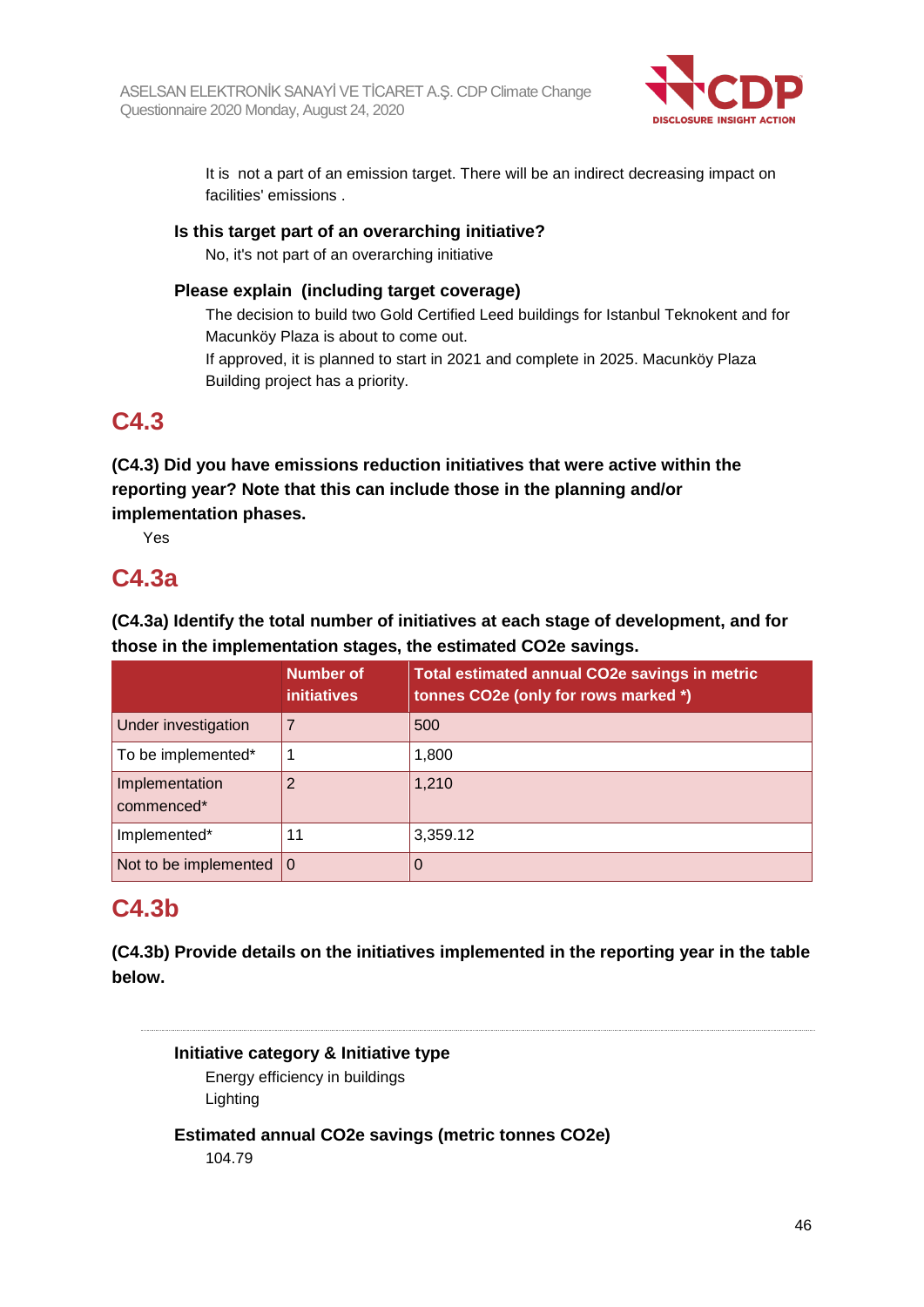

#### **Scope(s)**

Scope 2 (location-based)

#### **Voluntary/Mandatory**

Voluntary

## **Annual monetary savings (unit currency – as specified in C0.4)**

109,130

#### **Investment required (unit currency – as specified in C0.4)**

140,405

#### **Payback period**

<1 year

#### **Estimated lifetime of the initiative**

6-10 years

#### **Comment**

M-EEP 1: For the purpose to be efficient in in energy consumption Macunköy Campus Led Lighting Transformation was accomplished. Reporting year's GHG calculations was verified by the third party.

The lighting in the buildings is mostly done with lighting fixtures containing 18 W and 36 W fluorescent across the Macunköy Campus.

Actual Status: In 2019, 18 W fluorescent were replaced with 8 W led tubes, 36 W fluorescent were replaced with 16 W led tubes and 4 x 18 W fixtures with 30 W led panel fixtures in the following buildings.

No. 55 H.K. Ground floor in production hall: 4048 8 W led tube replacement (March 2019)

UGES building number 58: 486 pieces 36 W led tube replacement (May 2019) Building number 24: 1472 8-W led tube replacement (May 2019)

HBT production building number 15: 2632 8 W led tube replacement (September 2019) Building number 24: 100 pieces of 30 W led panel replacement (November 2019) 232.192 kWh / Year

#### **Initiative category & Initiative type**

Energy efficiency in buildings Lighting

#### **Estimated annual CO2e savings (metric tonnes CO2e)**

129.22

**Scope(s)**

Scope 2 (location-based)

#### **Voluntary/Mandatory**

Voluntary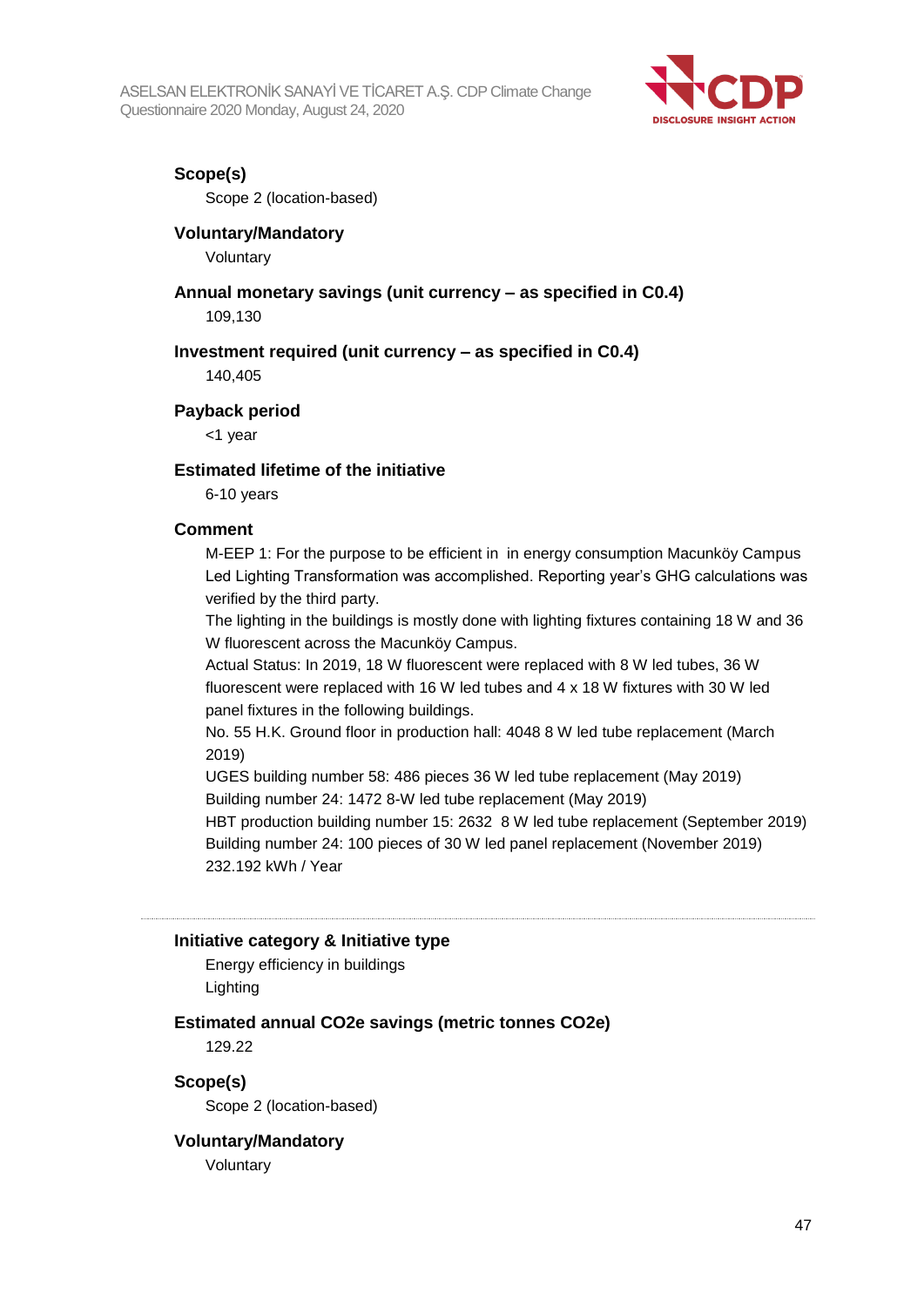

### **Annual monetary savings (unit currency – as specified in C0.4)** 134,570

#### **Investment required (unit currency – as specified in C0.4)** 140,405

#### **Payback period**

1-3 years

### **Estimated lifetime of the initiative**

6-10 years

#### **Comment**

M-EEP 2: For the purpose to be efficient in energy consumption, Macunköy Campus Led Lighting Transformation was accomplished. The goal was to replace standard fluorescent s with energy efficient led tubes and led panel fixtures Reporting year's GHG calculation was verified by the third party.

### **Initiative category & Initiative type**

Energy efficiency in production processes Process optimization

#### **Estimated annual CO2e savings (metric tonnes CO2e)**

25.35

### **Scope(s)** Scope 2 (location-based)

#### **Voluntary/Mandatory**

Voluntary

## **Annual monetary savings (unit currency – as specified in C0.4)**

27,355

#### **Investment required (unit currency – as specified in C0.4)**

25,000

#### **Payback period**

<1 year

#### **Estimated lifetime of the initiative**

6-10 years

#### **Comment**

M-EEP4/a: Macunköy Campus No. 16 HBT Production building adiabatic humidification system installation

Goal: To save energy with the change in the humidification method

Reporting year's GHG calculation was verified by the third party.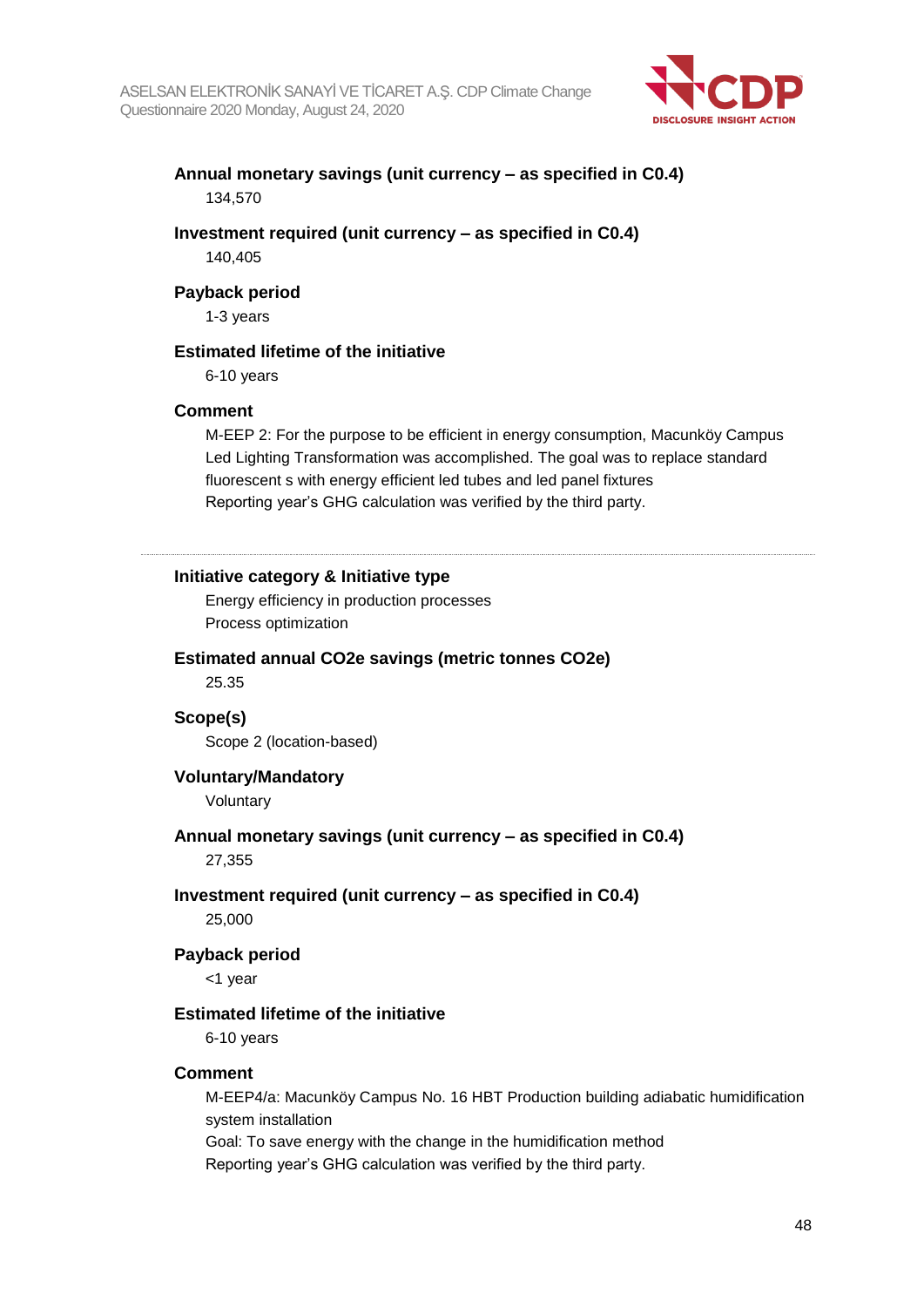

Actual Status: The new method will be installed and the current method will be changed adiabatic-ally. With this method, energy consumption will decrease to 1 kWh on a system basis. Besides energy consumption, maintenance, operation and labor costs of the system will decrease by 80% compared to the other. In this way, this system can be used in approximately 8 months of the year. With the system, trials and tests were carried out in 2019 and used for 3 months. By increasing the number of system installations, it is aimed to save approximately 300000 kWh of electricity in 8 months of 2020. In the maintenance of isotherm systems, a total of 30 electrode exchanges, 6 in each device, need to be changed in 2 sets per year.

#### **Initiative category & Initiative type**

Energy efficiency in production processes Cooling technology

#### **Estimated annual CO2e savings (metric tonnes CO2e)**

0.68

#### **Scope(s)**

Scope 2 (location-based)

#### **Voluntary/Mandatory**

Voluntary

**Annual monetary savings (unit currency – as specified in C0.4)** 730

#### **Investment required (unit currency – as specified in C0.4)** 5,000

#### **Payback period**

4-10 years

#### **Estimated lifetime of the initiative**

11-15 years

#### **Comment**

M-EEP4/b Status: Macunköy campus BYD Data center cooling system is made with sensitive air conditioners.

The air conditioners send cool air from the raised floor to the areas where the cabinets provide cooling. In the meantime, excess area in the room is also cooled. Actual Status: With the improvement made in the system, the heat corridor will be created and the air cooled by the sensitive air conditioner will only reach the region that needs cooling. In this way, sensitive air conditioners will be operated more efficiently as the heat losses are prevented. It is anticipated that the cooling will work 10% more efficiently and consume less energy with the work given. The compressor load of the current 5 kW capacity device was 1500 kWh in 2019, and a total of 9720 kWh of energy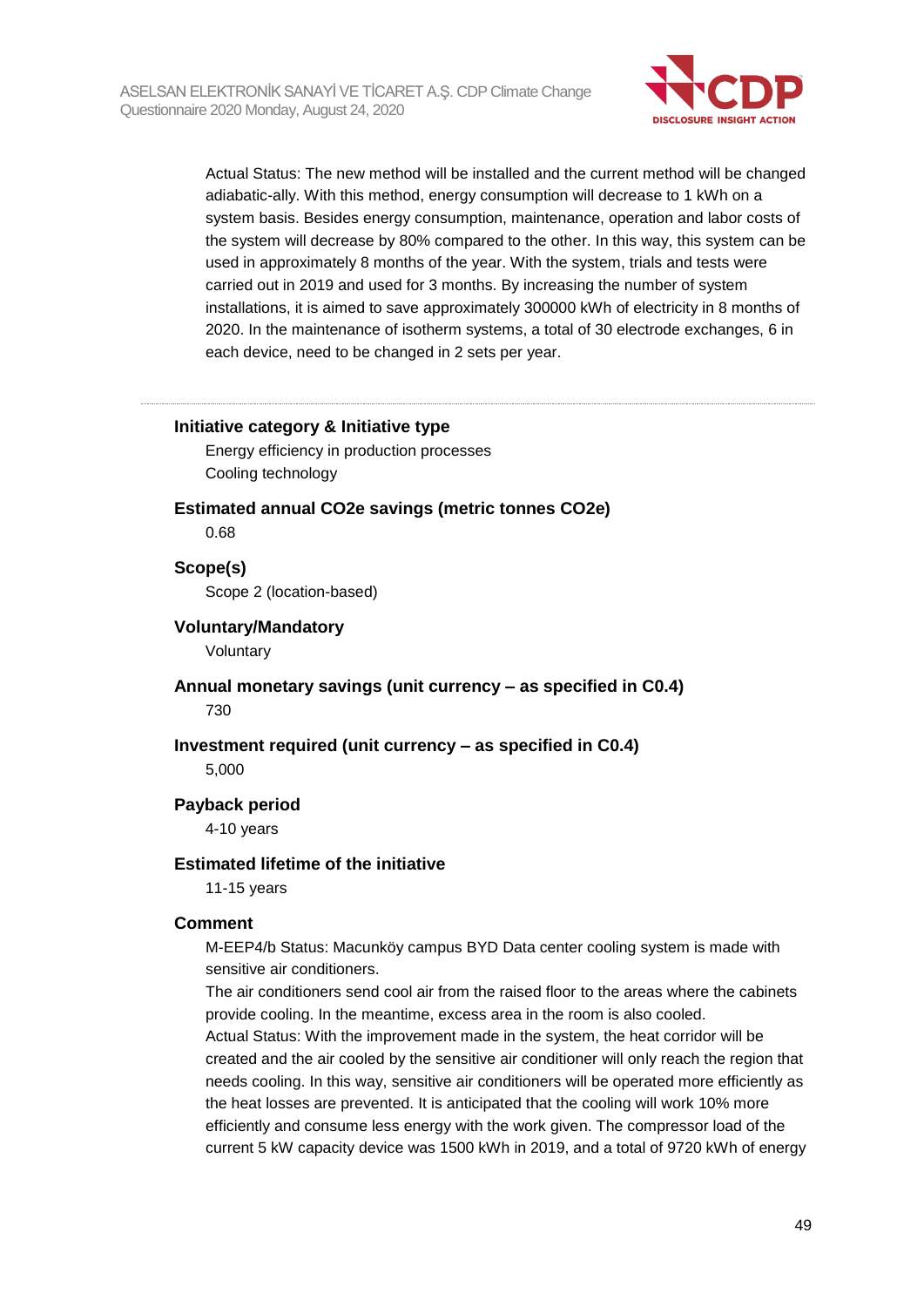

savings is envisaged in 2020, with the other renewed 3 devices. Reporting year's GHG calculation was verified by the third party.

**Initiative category & Initiative type**

Energy efficiency in buildings Lighting

**Estimated annual CO2e savings (metric tonnes CO2e)**

49.43

#### **Scope(s)**

Scope 2 (location-based)

#### **Voluntary/Mandatory**

Voluntary

#### **Annual monetary savings (unit currency – as specified in C0.4)** 51,481

**Investment required (unit currency – as specified in C0.4)** 100,144

**Payback period**

1-3 years

#### **Estimated lifetime of the initiative**

11-15 years

#### **Comment**

A-EEP 1: For the purpose to be efficient in energy consumption in Akyurt Campus standard fluorescent s were replaced with energy efficient led tubes and led panel fixtures

Actual Status: In the locations determined in 2018 & 2019, (4 x 18 W) fluorescent lighting fixtures- 643 in total, were dismantled in a planned manner and 27 W/30 W LED Panels- 568 in total, were installed instead. (30 W was taken in the calculation.) Reporting year's GHG calculation was verified by the third party.

#### **Initiative category & Initiative type**

Energy efficiency in production processes Machine/equipment replacement

#### **Estimated annual CO2e savings (metric tonnes CO2e)**

216.84

#### **Scope(s)**

Scope 2 (location-based)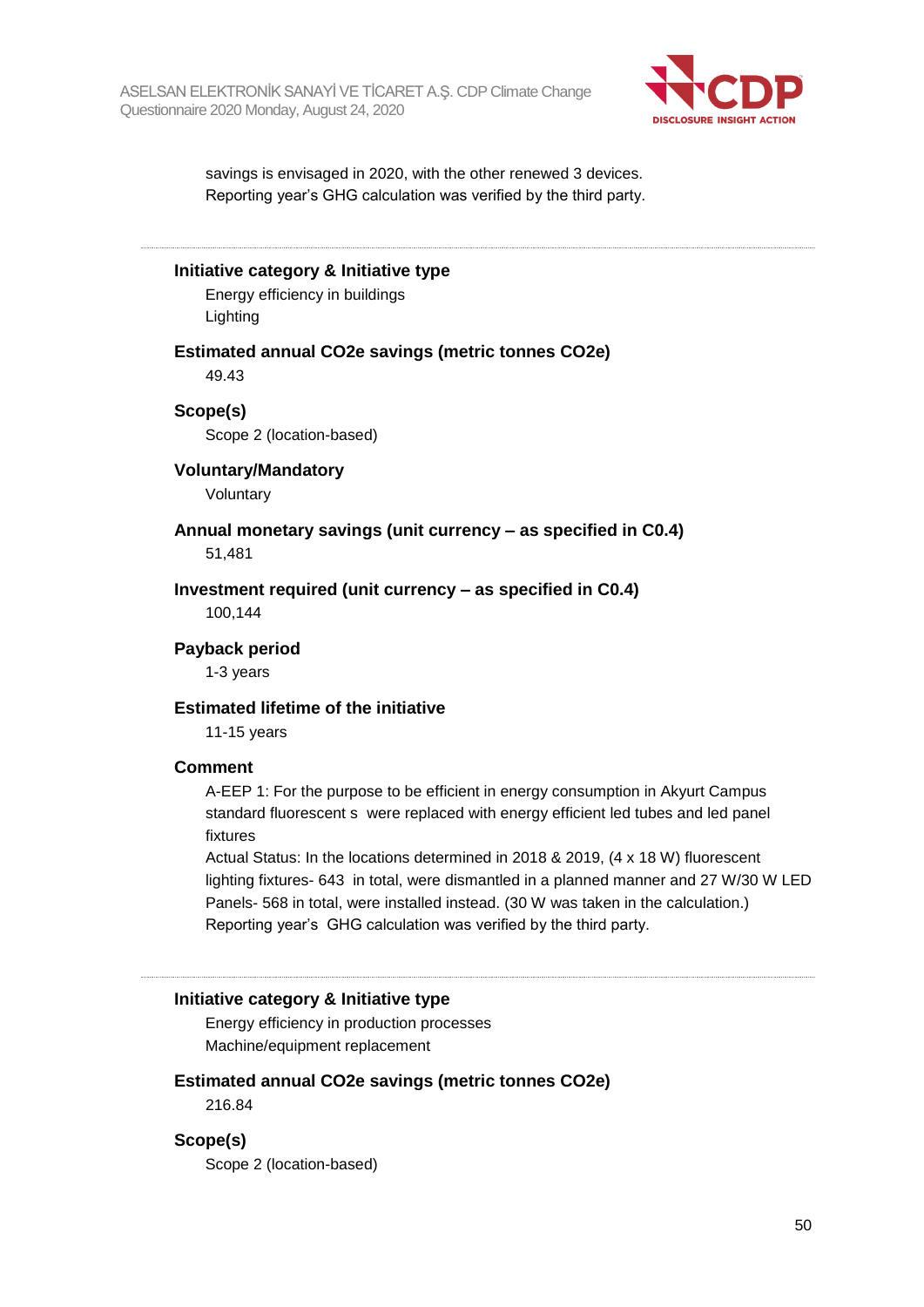

#### **Voluntary/Mandatory**

Voluntary

### **Annual monetary savings (unit currency – as specified in C0.4)** 225,826

### **Investment required (unit currency – as specified in C0.4)**

315,399

#### **Payback period**

1-3 years

#### **Estimated lifetime of the initiative**

11-15 years

#### **Comment**

A-EEP2: For the purpose to be efficient in energy consumption Akyurt Campus C Block, Compressor Replacement with an efficient one was accomplished. Actual Situation: It has been replaced with another energy efficient compressor. The new compressor has a 55 kW electric motor and with the frequency inverter it can cut itself to low frequencies depending on the load condition.

Reporting year's GHG calculation was verified by the third party.

#### **Initiative category & Initiative type**

Energy efficiency in production processes Machine/equipment replacement

#### **Estimated annual CO2e savings (metric tonnes CO2e)**

248.38

#### **Scope(s)**

Scope 2 (location-based)

#### **Voluntary/Mandatory**

Voluntary

## **Annual monetary savings (unit currency – as specified in C0.4)**

258,673

## **Investment required (unit currency – as specified in C0.4)**

315,400

#### **Payback period**

<1 year

#### **Estimated lifetime of the initiative**

11-15 years

#### **Comment**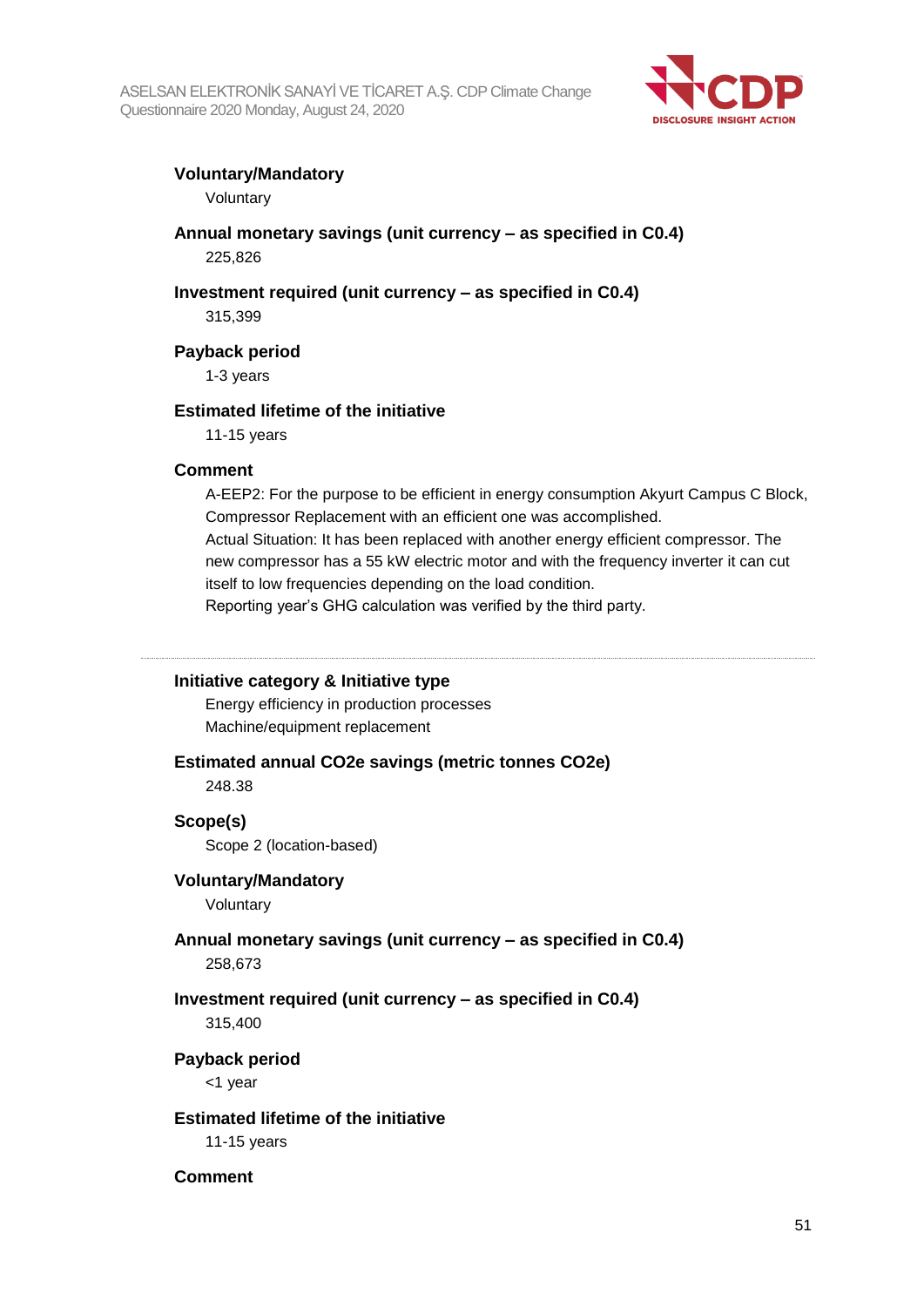

A- EEP 3 Akyurt Campus B Block Clean Room Compressor Replacement Goal:Replacing the old compressor with an efficient one Actual Situation:The new compressor has a 37 kW electric motor and can reduce itself to low frequencies depending on the load condition with the frequency inverter. Reporting year's GHG calculation was verified by the third party

#### **Initiative category & Initiative type**

Energy efficiency in production processes Machine/equipment replacement

#### **Estimated annual CO2e savings (metric tonnes CO2e)**

21.88

#### **Scope(s)**

Scope 2 (location-based)

**Voluntary/Mandatory**

Voluntary

**Annual monetary savings (unit currency – as specified in C0.4)**

22,788

**Investment required (unit currency – as specified in C0.4)**

101,999

#### **Payback period**

1-3 years

#### **Estimated lifetime of the initiative**

11-15 years

#### **Comment**

A-EEP 4 Akyurt Campus B Block Clean Room Compressor Dryer Replacement Objective: Decreasing the electricity consumption by reducing the consumption of compressed air during the dryer regeneration.

Reporting year's GHG calculation was verified by the third party.

#### **Initiative category & Initiative type**

Energy efficiency in buildings Lighting

#### **Estimated annual CO2e savings (metric tonnes CO2e)**

4.63

#### **Scope(s)**

Scope 2 (location-based)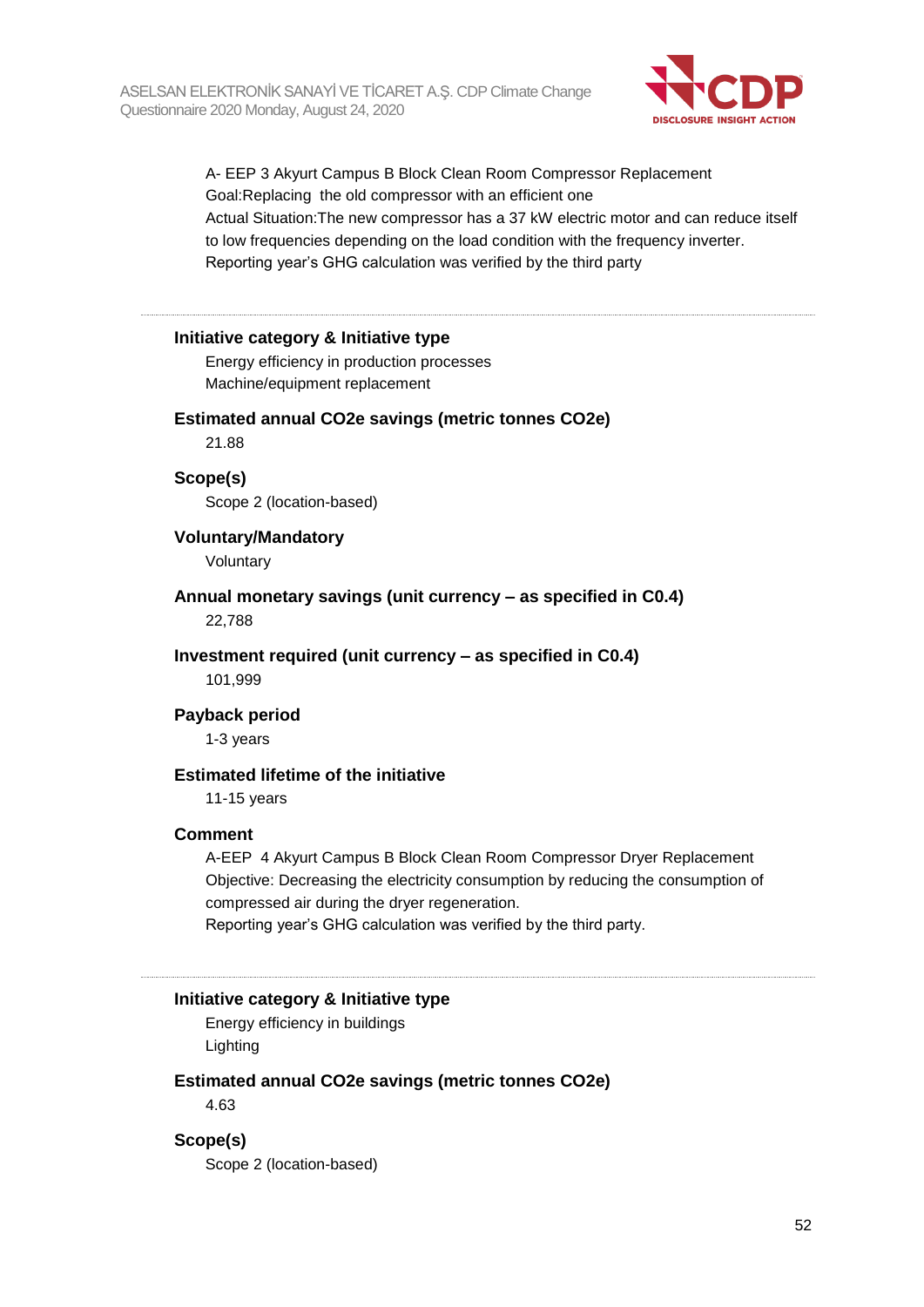

### **Voluntary/Mandatory**

Voluntary

### **Annual monetary savings (unit currency – as specified in C0.4)** 12,000

## **Investment required (unit currency – as specified in C0.4)**

25,815

### **Payback period**

<1 year

### **Estimated lifetime of the initiative**

6-10 years

#### **Comment**

G-EEP 1 Gölbaşı Campus Led lighting transformation was accomplished. Goal: Replacing standard fluorescent s with energy efficient led tubes Actual Status: 36 W standard fluorescent s were replaced with 16 W led tubes and 18 W standard fluorescent s were replaced with 8 W led tubes. 800 pieces of 36 W and 900 pieces of 18 W fluorescent s were changed in November and December 2019. Thus, the energy consumption required for illumination is reduced. The replacements will continue in 2020. Reporting year's GHG calculation was verified by the third party.

#### **Initiative category & Initiative type**

Energy efficiency in buildings Insulation

#### **Estimated annual CO2e savings (metric tonnes CO2e)**

2.84

#### **Scope(s)**

Scope 2 (location-based)

#### **Voluntary/Mandatory**

Voluntary

#### **Annual monetary savings (unit currency – as specified in C0.4)**

3,000

## **Investment required (unit currency – as specified in C0.4)**

20,000

#### **Payback period**

4-10 years

#### **Estimated lifetime of the initiative**

11-15 years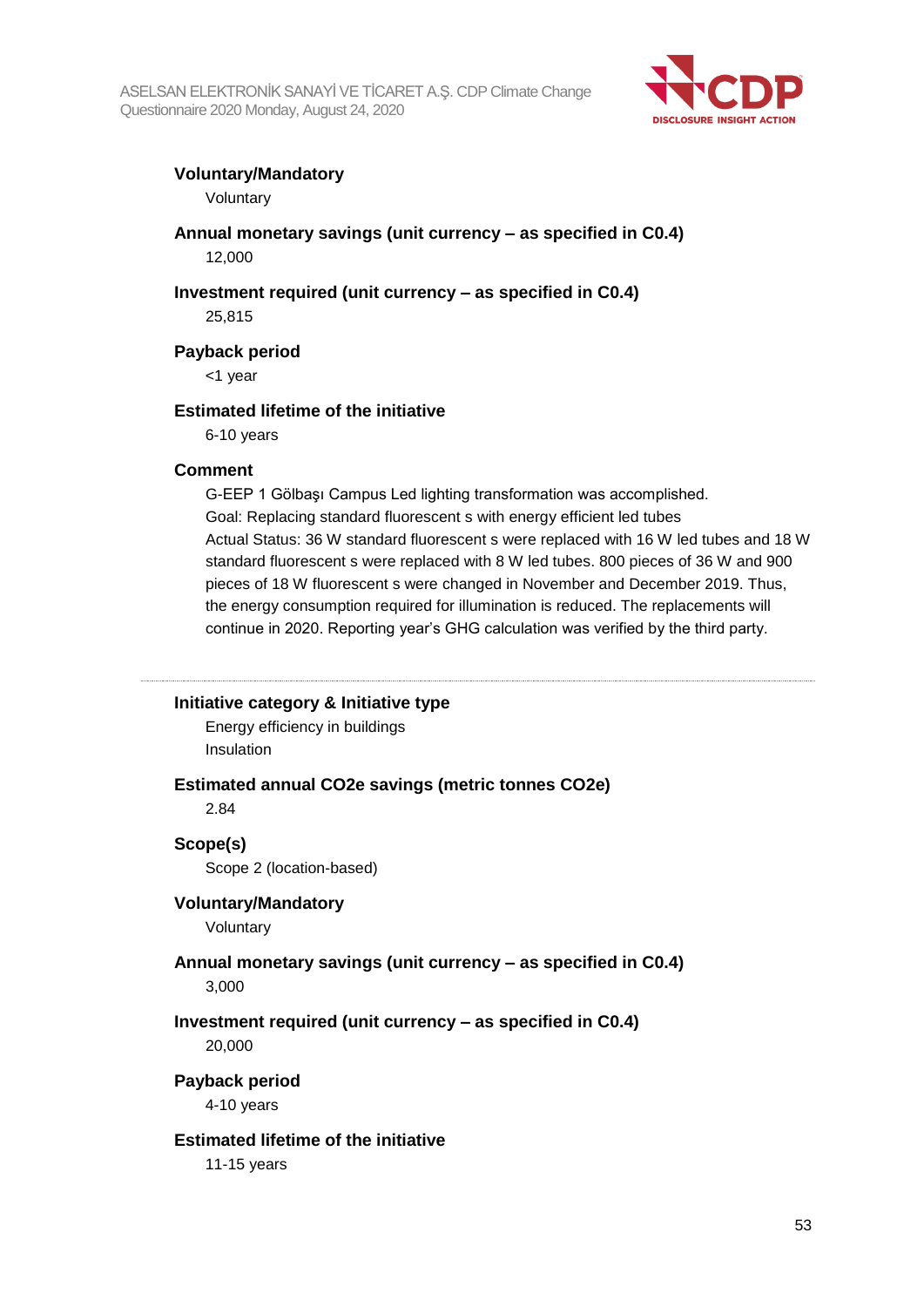

### **Comment**

G-EEP2 Gölbaşı Campus Facade Insulation Application Actual Status: Insulation improvement work was carried out with the application of 10 cm wide polyurethane foam along 730 m at the junction of the facade and the ground Reporting year's GHG calculation was verified by the third party.

#### **Initiative category & Initiative type**

Energy efficiency in production processes Automation

#### **Estimated annual CO2e savings (metric tonnes CO2e)**

2,555.08

#### **Scope(s)**

Scope 1 Scope 2 (location-based)

#### **Voluntary/Mandatory**

Voluntary

**Annual monetary savings (unit currency – as specified in C0.4)** 2,480,000

**Investment required (unit currency – as specified in C0.4)**

0

#### **Payback period**

<1 year

#### **Estimated lifetime of the initiative**

>30 years

#### **Comment**

G-EEP4 Using the BMS infrastructure to reduce energy density As a result of the studies initiated at the second half of 2019, the automation system was started to be used. Deficiencies regarding automation infrastructure were eliminated and BMS functions started to be used. In this context, closed circuit heating and cooling systems were operated within a certain time schedule by forming groups over the software. Pumps, fan coils, some air handling units and chillers that were operated all day long were programmed to not operate outside office hours, thus energy saving accomplished. Full performance will be achieved in 2020. Reporting year's GHG calculation was verified by the third party

## **C4.3c**

**(C4.3c) What methods do you use to drive investment in emissions reduction activities?**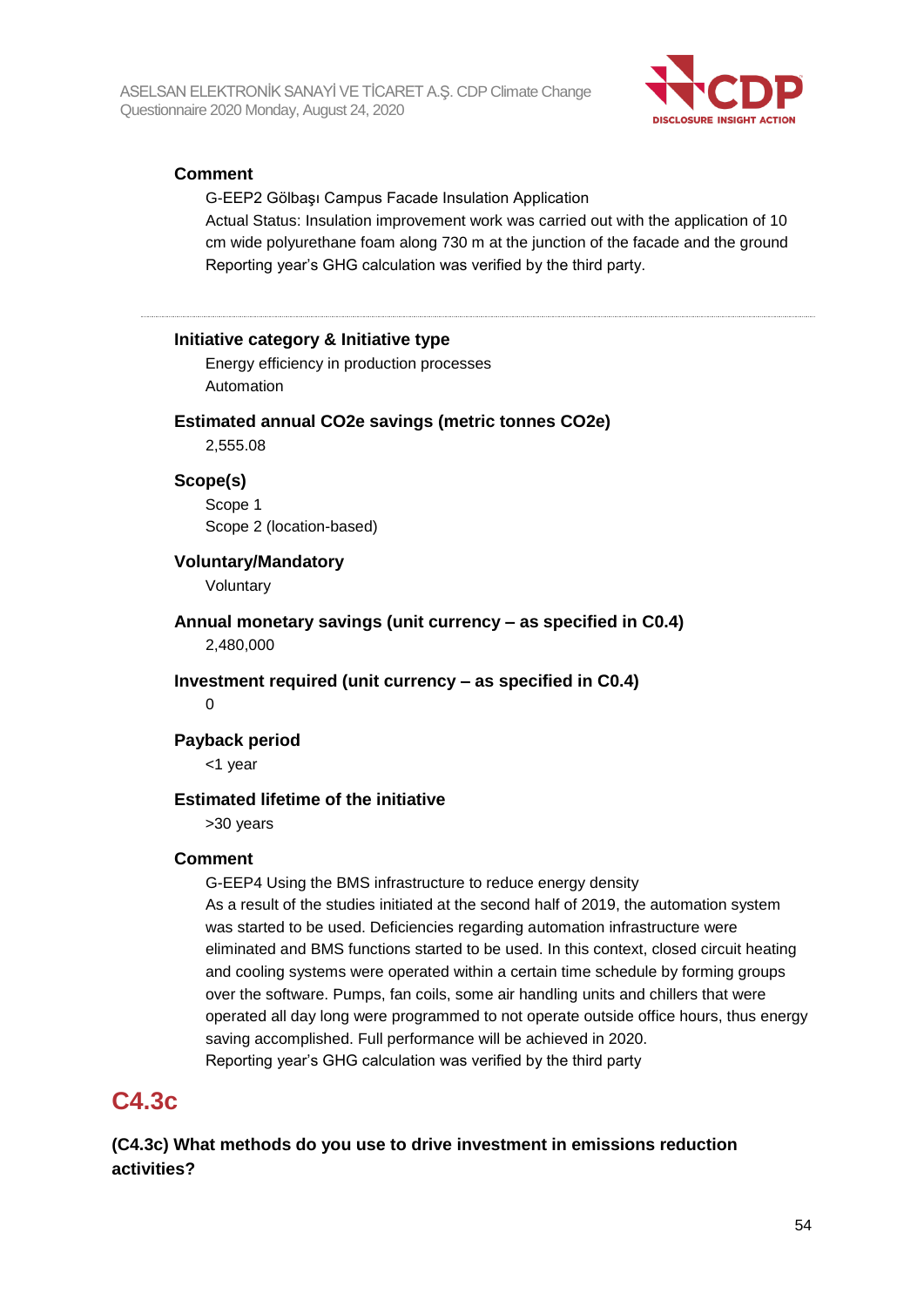

| <b>Method</b>                             | <b>Comment</b>                                                                                                                                                                                                                                                                                                                                                                                                                                                                                                                                                                                                                                                                                                                                                                                                                                                                                                                                                                                                                                                                                                                                                                                                                                                                                                                                                                                                                                                                                                                                                                                                                                                                                                                                                                                                                                                                                                                                   |
|-------------------------------------------|--------------------------------------------------------------------------------------------------------------------------------------------------------------------------------------------------------------------------------------------------------------------------------------------------------------------------------------------------------------------------------------------------------------------------------------------------------------------------------------------------------------------------------------------------------------------------------------------------------------------------------------------------------------------------------------------------------------------------------------------------------------------------------------------------------------------------------------------------------------------------------------------------------------------------------------------------------------------------------------------------------------------------------------------------------------------------------------------------------------------------------------------------------------------------------------------------------------------------------------------------------------------------------------------------------------------------------------------------------------------------------------------------------------------------------------------------------------------------------------------------------------------------------------------------------------------------------------------------------------------------------------------------------------------------------------------------------------------------------------------------------------------------------------------------------------------------------------------------------------------------------------------------------------------------------------------------|
| Financial<br>optimization<br>calculations | In ASELSAN, we constantly try to develop projects that increase energy<br>efficiency. When we have a project idea, the related directorate makes a<br>detailed feasibility analysis that shows how much investment is required for a<br>certain project and how much savings (both in terms of energy and financial<br>savings) can be achieved with that particular project. If the payback period of the<br>project is below 5 years and if the project lifetime is over 10 years, a report is<br>prepared and the project is submitted for budget approval. Then this project is<br>included in the budget plans for the upcoming year. Previous years' GHG<br>emission target revision was materialized by Integrated Management Systems<br>Department for the strategic planning covering the period 2018-2022. It is<br>explained with details, in section 4.1 b                                                                                                                                                                                                                                                                                                                                                                                                                                                                                                                                                                                                                                                                                                                                                                                                                                                                                                                                                                                                                                                                           |
| Dedicated budget                          | ASELSAN aims to be a responsible producer for a globally responsible                                                                                                                                                                                                                                                                                                                                                                                                                                                                                                                                                                                                                                                                                                                                                                                                                                                                                                                                                                                                                                                                                                                                                                                                                                                                                                                                                                                                                                                                                                                                                                                                                                                                                                                                                                                                                                                                             |
| for low-carbon<br>product R&D             | consumption. Substitution of existing products with lower emission options is<br>aligned with the Research and Development activities. There is an increased<br>demand for new low carbon technologies, materials, products and services such<br>as smart digital solutions, smart mobility, solar cells, insulation etc. for different<br>sectors. ASELSAN aims to be one of the main producers of renewable energy<br>technologies and low carbon products in Turkey in the mid- term. The Electric<br>Vehicle Systems Program Management Department started a Research and<br>Development project with TEMSA in March 2015 with the aim of producing the<br>first domestic electric buses. As transportation related GHG emissions account<br>for nearly 14% of Turkey's total emissions, it is aimed to supply necessary<br>electric vehicle systems designed for public transportation for major<br>municipalities of Turkey. In addition to the development activities carried out with<br>TEMSA and ANADOLU ISUZU, the sale of electric vehicle systems to BMC has<br>started. Electric Bus deliveries first in 2020 planned to be completed. In line with<br>the expectations of the automotive industry, our mass production capabilities<br>have been developed and effective cost management processes have been<br>operated to meet expectations.<br>ASELSAN being a leading defense industry establishment developing advanced<br>technology system solutions on land, air, naval and aerospace platforms, has<br>given importance to Research and Development activities and technological<br>gains and targets since it was founded. Besides, it aims to spend approximately<br>7% of the annual turnover to its Research and Development activities financed<br>with its own resources. More than 4000 employees work in the six R&D centers<br>within the company. ASELSAN's total R&D expense was 2975 TRY million in<br>2019. |

## **C4.5**

**(C4.5) Do you classify any of your existing goods and/or services as low-carbon products or do they enable a third party to avoid GHG emissions?**

Yes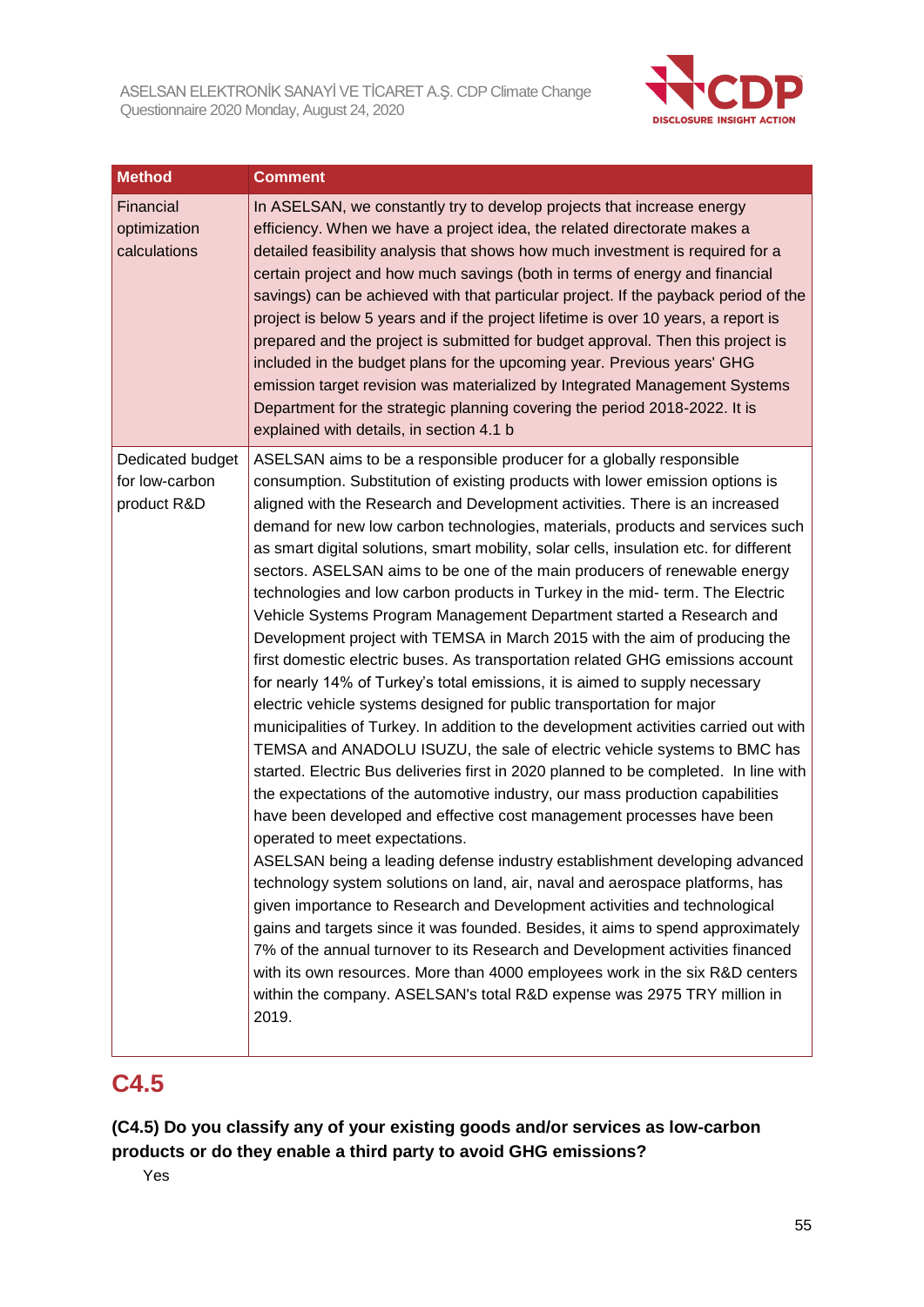

## **C4.5a**

**(C4.5a) Provide details of your products and/or services that you classify as lowcarbon products or that enable a third party to avoid GHG emissions.**

#### **Level of aggregation**

Group of products

#### **Description of product/Group of products**

Renewable Energy Systems

Activities have been carried out to develop innovative and original technologies which will provide an efficient and uninterrupted supply of electricity from Turkey's extensive renewable energy resources, specifically aimed at solar and wind energy. Critical components have been developed with the maximum national means in order to provide a competitive advantage in micro grid base hybrid renewable energy system solutions. In the field of wind energy, the design, development and production processes of fullscale wind energy power converter systems and power grid connection algorithms, which are required by wind turbine manufacturers, have been completed. The first 300 kW power converter systems, which was ordered by the Northel EMK Company, has been successfully commissioned in the field. In the field of photovoltaic solar energy, studies carried out jointly with METU GÜNAM continued and an improvement in cell energy conversion efficiency was recorded in 2019.The efficiency values of c-Si cells produced in the existing production lines are mostly around 17-20%. The efficiency of IBC solar cells exceeds 20%. Since IBC solar cells do not have any optical losses due to the metal on the front surface, the light coming to the surface is absorbed with much less loss. As the amount of light absorbed increases, the number of charge carriers to be formed in the cell increases and consequently the amount of current light obtained from that cell increases. For this reason, higher efficiency values are obtained with solar cells connected to the rear. In addition to the reduction of optical losses, IBC solar cells during the modulation process have much less space than standard cells. For this reason, higher module efficiencies are achieved when using IBC solar cells. Hybrid energy system solutions have been developed for military and civilian applications, providing reliable, economical and clean energy from the sun and wind. The design and production of the GURU Kompakt, a hybrid system integrated within a container, was completed and systems are in use in the field. In the reporting year, the hybrid energy system GURU Compact solution integrated to the container was delivered to the Turkish Armed Forces.

**Are these low-carbon product(s) or do they enable avoided emissions?** Avoided emissions

## **Taxonomy, project or methodology used to classify product(s) as low-carbon or to calculate avoided emissions**

Other, please specify 2006 IPCC Guideline for National GHG Inventory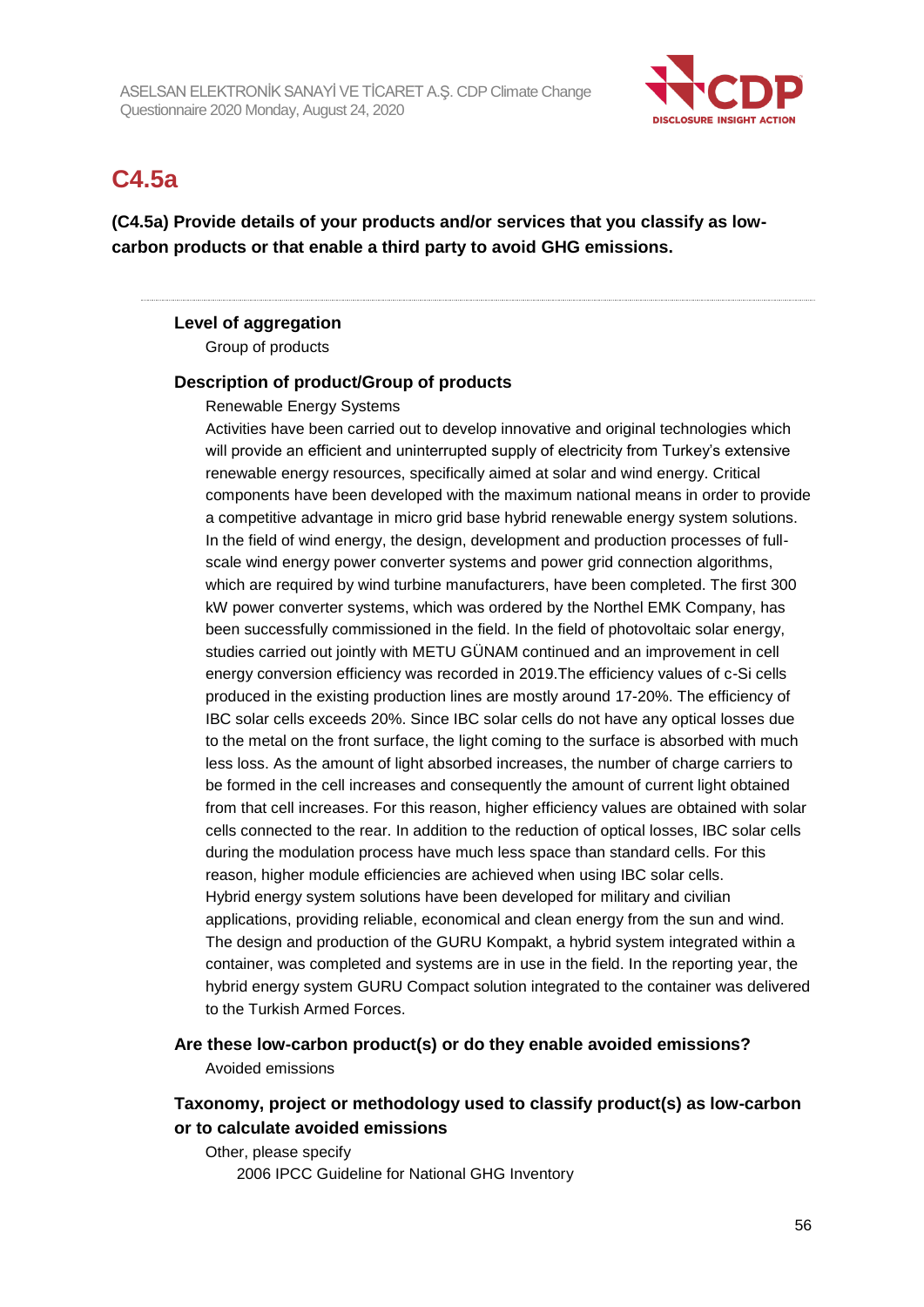

#### **% revenue from low carbon product(s) in the reporting year**

#### **Comment**

Preliminary work for Renewable Energy Micro Grid System R&D project has been completed in 2019.

These climate resilient goods and services will allow third party to avoid emissions. ASELSAN continued to add new products to its product range in 2019 and receives new orders within this framework. The amount of orders received in 2019 was 3 Billion USD and the total of balance orders was 9.7 Billion USD. Classification related to climate cannot be realized due to product diversity and difficulties in differentiation. After serial production the % revenue of these products will be identified as sales figures.

#### **Level of aggregation**

Group of products

#### **Description of product/Group of products**

ENERGY MANAGEMENT and SMART GRID SYSTEMS

System solutions consisting of critical hardware, algorithms and software for the National Smart Grid Network Management have been developed in order to transmit electricity efficiently, flexibly and effectively from the generation of electricity to its consumption throughout the country. In this context, the following have been carried out through national means in order to reduce external dependency and to provide energy distribution and transmission securely.

In the reporting year, the development of the Advanced Terminal Unit (ASELSAN ARTU) device, which is used at the end points of smart grids, has reached the final stage, and the critical algorithms and software needed in electricity transmission and distribution have been completed.

The first commercial sale of ASELSAN ARTU, which is aimed to be widely used in electricity, natural gas, oil and water networks, was realized.

Activities to expand the DEPAR Low Voltage Monitoring and Control System developed for the conversion of the electricity distribution network into a smart grid were carried out.

#### SCADA SYSTEMS

ASELSAN; flexible, reliable, customization according to the needs and different fields accelerated the national SCADA development studies in 2019. In this context; Batman-Dörtyol with SSB Crude Oil Pipeline SCADA Supply and Facility project was signed and studies were carried out to develop oil SCADA software.

Detailed design studies were completed by conducting field surveys along the pipeline route within the scope of the project. Conventional RTU produced by ASELSAN will be used in the automation system, which will include 24 valve stations and 4 pump stations. The works within the scope of the contract are planned to be completed in 2021 and the system is put into operation.

#### **Are these low-carbon product(s) or do they enable avoided emissions?**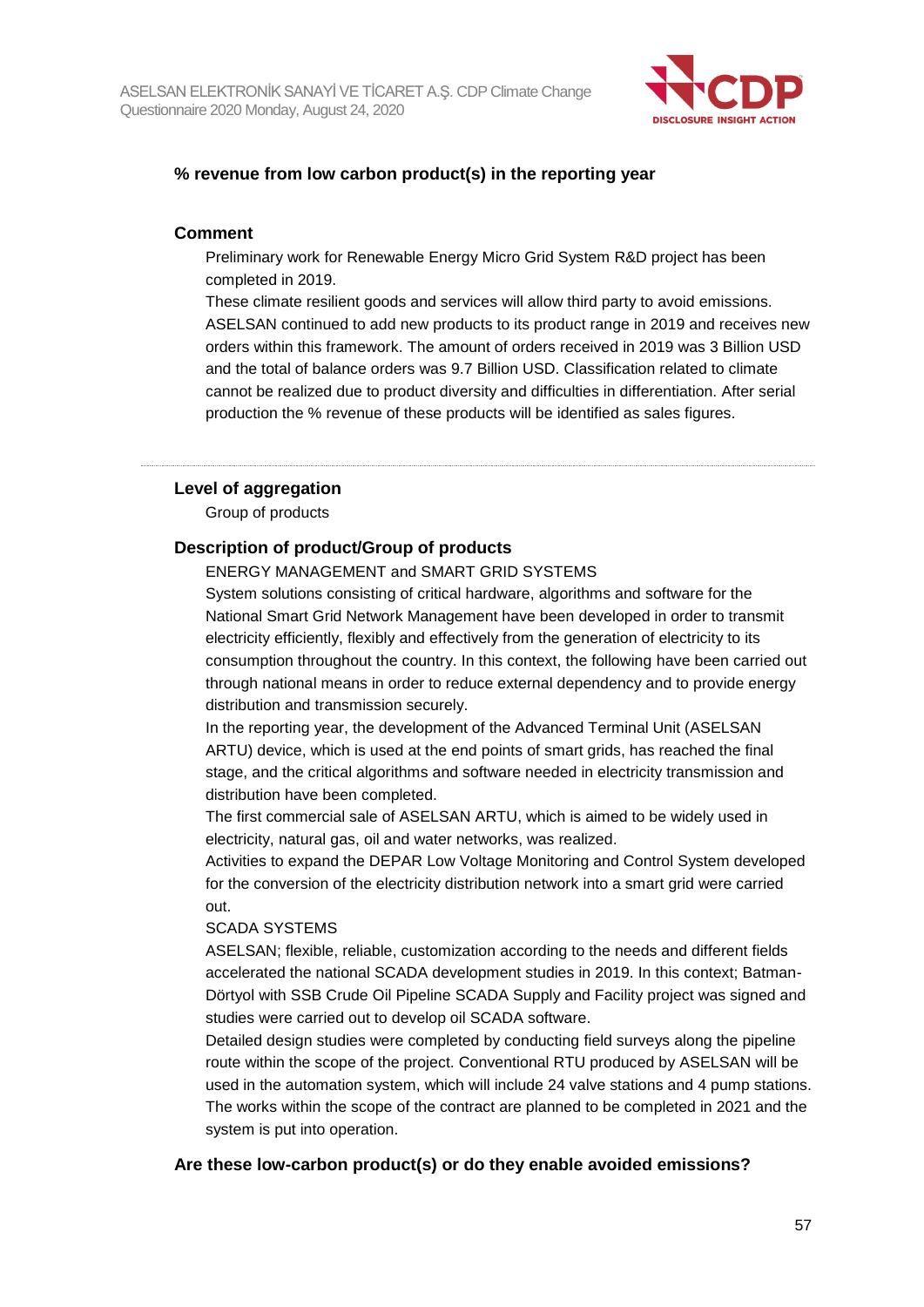

Avoided emissions

## **Taxonomy, project or methodology used to classify product(s) as low-carbon or to calculate avoided emissions**

Other, please specify 2006 IPCC Guideline for National GHG Inventory

#### **% revenue from low carbon product(s) in the reporting year**

#### **Comment**

These climate resilient goods and services will allow third party to avoid emissions. Detailed studies and designs were performed in 2019.

ASELSAN continued to add new products to its product range in 2019 and receives new orders within this framework. The amount of orders received in 2019 was 3 Billion USD and the total of balance orders was 9.7 Billion USD. Classification related to climate cannot be realized due to product diversity and difficulties in differentiation. After serial production the % revenue of these products will be identified as sales figures.

#### **Level of aggregation**

Group of products

#### **Description of product/Group of products**

Multilane Free Flow Electronic Toll Collection System (MLFF-ETC) which does not affect traffic on the highway during its operation, enables the collection of tolls from highways around large cities such as Istanbul, and also enables applications aimed at preventing traffic congestion resulting with high ghg emissions in urban roads, by introducing electronic road charging methods.

MLFF Vehicle recognition system, recognizes the license plate of a vehicles on the roadway. Vehicles of interest are identified and tracked throughout different system locations. MLFF system that allows highway users to pass through tolling point at high speed even when changing lanes without having to slow down to pay for toll. Congestion at MLFF is decreased at about %21 according to toll plazas. MLFF system reduces congestion rate at the Toll Plazas by increasing vehicles' throughput at more than 1500 vehicles per hour. The research shows that the average delay on vehicle is 13 seconds per vehicle/ km (comparing to the MLFF). In general, higher penetration rates give better results in term of emission reductions. On the highway road, modeled benefits at the macro level are 1.5% reduction in CO2 emissions for a %20 penetration rate, 4.5% reduction in CO2 emissions for a %60 penetration rate, 6.5% reduction in CO2 emissions for a %90 penetration rate. Thus, MLFF improve public transportation and help to reduce air pollution, NOx and CO2 and road noise via a decline in traffic. Activities to install Toll Collection Systems on the newly opened road sections have been continued in 2019 as well. With the establishment of 16 new MLFF systems on the newly built roads of cities, the cumulative average vehicle speed on the roads where the wage was collected increased by 9%. In this way, there is no increase in CO2 emission in these new roads due to fee collection.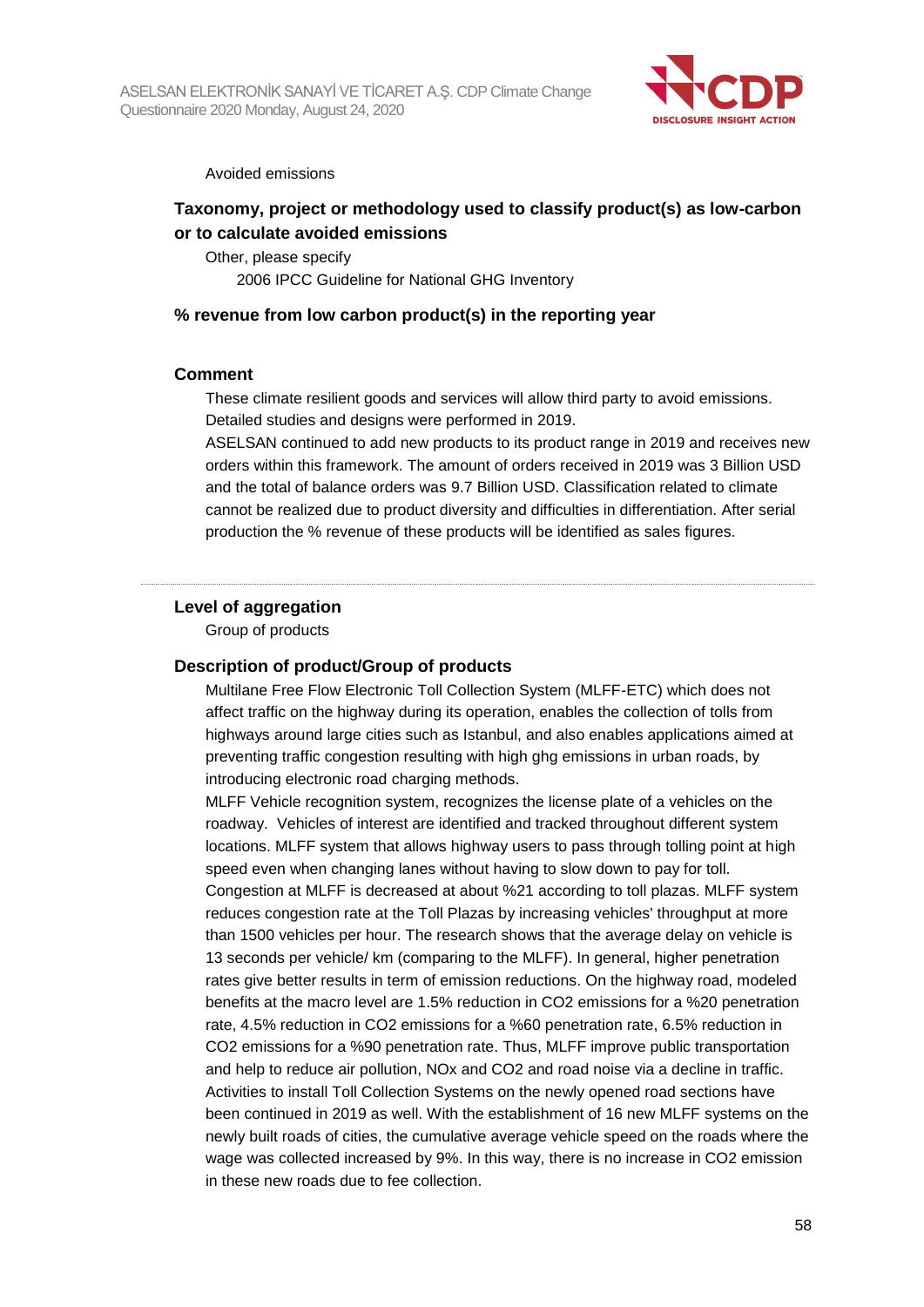

## **Are these low-carbon product(s) or do they enable avoided emissions?**

Avoided emissions

## **Taxonomy, project or methodology used to classify product(s) as low-carbon or to calculate avoided emissions**

Other, please specify 2006 IPCC Guideline for National GHG Inventory

### **% revenue from low carbon product(s) in the reporting year**

#### **Comment**

ASELSAN Toll Collection Systems are also used in Turkey's showcase Public Private Partnership (PPP) highway projects.

ASELSAN continued to add new products to its product range in 2019 and receives new orders within this framework. The amount of orders received in 2019 was 3 Billion USD and the total of balance orders was 9.7 Billion USD. Classification related to climate cannot be realized due to product diversity and difficulties in differentiation. After serial production the % revenue of these products will be identified as sales figures.

#### **Level of aggregation**

Group of products

#### **Description of product/Group of products**

ASELSAN has begun her activities to develop the energy management system which improves efficiency for railway transportation vehicles and reduces costs. In this system, it will become possible to reduce the electricity consumption of railway transportation vehicles and allow railway vehicles to be operated without a catenary system. With its modular structure, which can be used in both the vehicle and the station, the Energy Management System (EMS) allows railway vehicles, particularly trams, to be operated without a catenary system, allowing energy savings of up to 30% on public railway lines. In this context, the Energy Management System has been developed in order to store the braking energy in the Hybrid Shunting Locomotive, to achieve emission-free operation in the close areas, to reduce the noise level and to ensure fuel saving. In urban applications e.g. Metro, 200.000 km distances are covered annually. In the maneuvering locomotive, high distances are covered in parallel with the frequency of use. In this way, ASELSAN solutions for hybrid electric vehicles and hybrid rail vehicles also contribute to reducing emission values. It is aimed to save 40% fuel in the hybrid maneuvering locomotive being developed, an average of 20-30% reduction in CO emissions and an average 30-40% reduction in CO2 emissions.

#### **Are these low-carbon product(s) or do they enable avoided emissions?**

Avoided emissions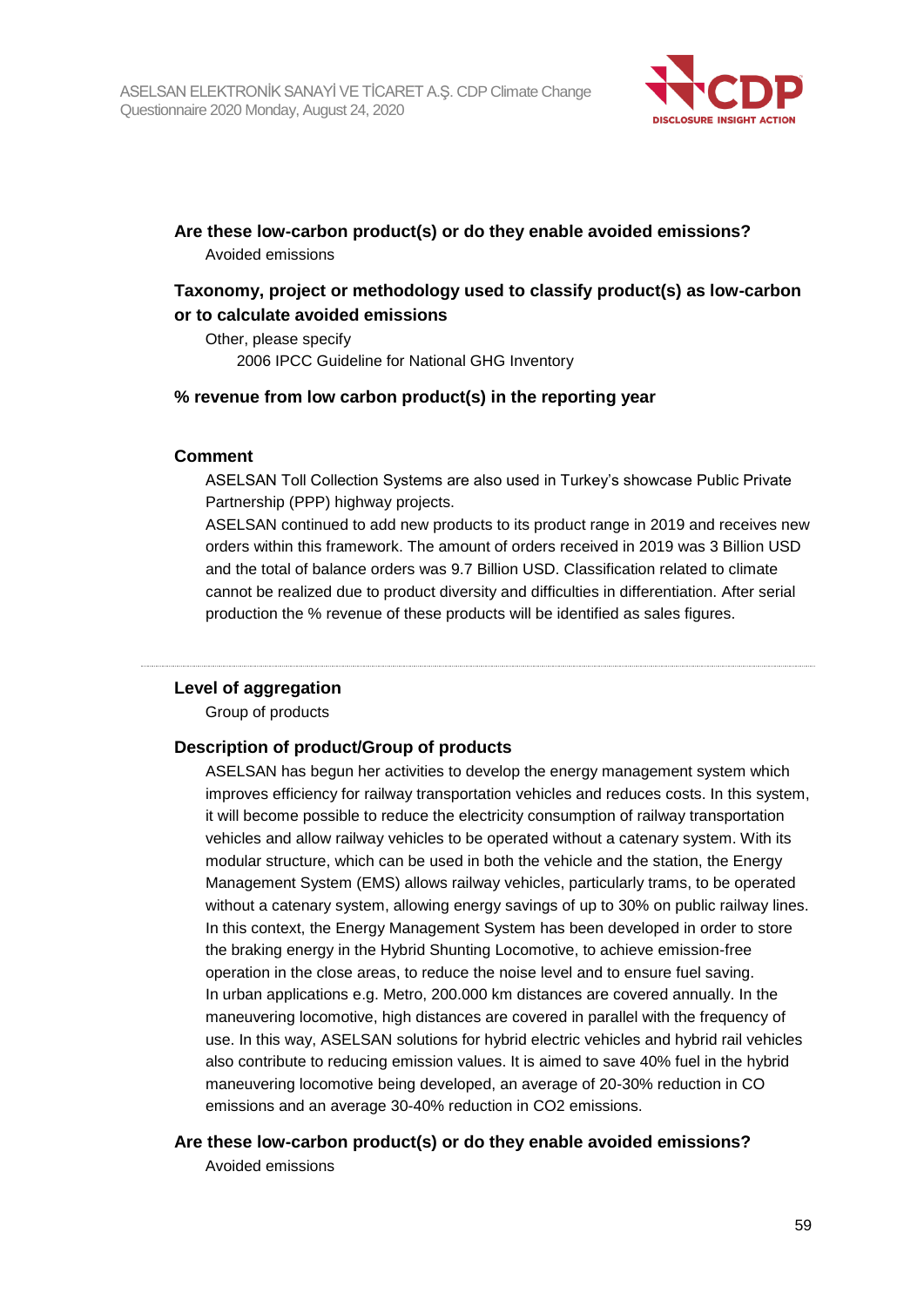

## **Taxonomy, project or methodology used to classify product(s) as low-carbon or to calculate avoided emissions**

Other, please specify 2006 IPCC Guideline for National GHG Inventory

#### **% revenue from low carbon product(s) in the reporting year**

#### **Comment**

Development, production and testing activities are carried out with the aim of providing Battery Management System, Traction System (Motor Inverter and Electric Motor), Vehicle Control and Management System, along with vehicle safety software and hardware (Advanced Driving Assistance Systems) - which are the basic critical components for electric vehicles - to vehicle manufacturers and organizations (OEMs and shipyards) in a cost effective manner.

ASELSAN continued to add new products to its product range in 2019 and receives new orders within this framework. The amount of orders received in 2019 was 3 Billion USD and the total of balance orders was 9.7 Billion USD. Classification related to climate cannot be realized due to product diversity and difficulties in differentiation. After serial production the % revenue of these products will be identified as sales figures.

#### **Level of aggregation**

Group of products

#### **Description of product/Group of products**

Development, production and testing activities are carried out with the aim of providing vehicle safety software and hardware (such as autonomous vehicle control and automatic breaking) along with Battery Management System, Traction System (Engine Driver Unit and Electric Engine), Vehicle Control and Management System, advanced sensor (day / night vision camera, LIDAR, RADAR etc.) units - which are the basic critical components for land, sea and airborne electric vehicles - to vehicle manufacturers and organizations (such as factories and shipyards) in a cost effective manner.

The Electric Vehicle Systems Program Management Department started a project with TEMSA in March 2015 with the aim of producing the first domestic electric bus. In 2019, as well as development, production and testing activities for electric vehicle system components developed for use in civil and military platforms; In line with the expectations of the automotive industry, our mass production capabilities have been developed and effective cost management processes have been operated to meet expectations. In addition to the development activities carried out with TEMSA and ANADOLU ISUZU, the sale of electric vehicle systems to BMC has started. Electric Bus deliveries first in 2020 planned to be completed.

#### **Are these low-carbon product(s) or do they enable avoided emissions?**

Avoided emissions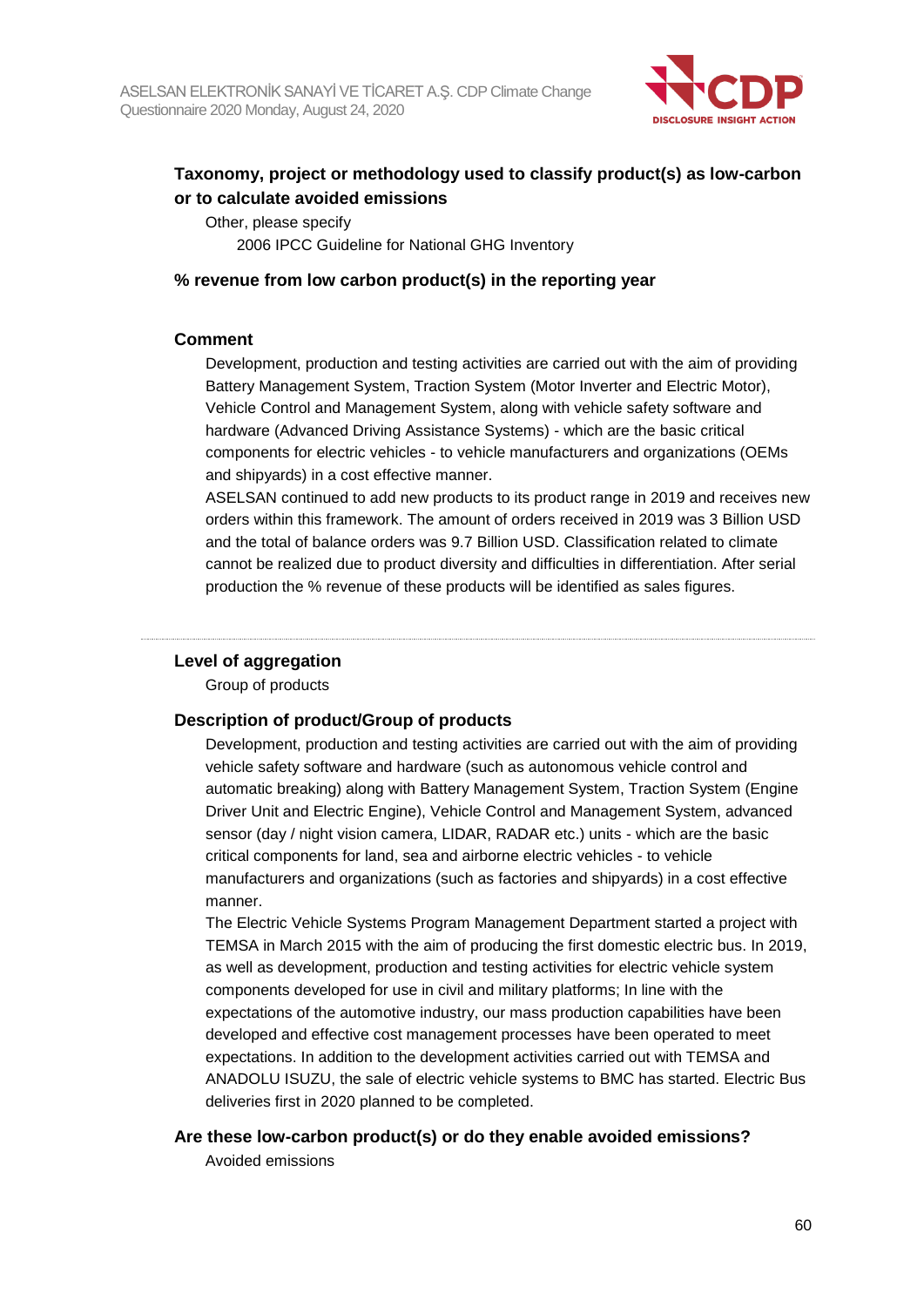

## **Taxonomy, project or methodology used to classify product(s) as low-carbon or to calculate avoided emissions**

Other, please specify 2006 IPCC Guideline for National GHG Inventory

#### **% revenue from low carbon product(s) in the reporting year**

#### **Comment**

The design activities for electric public transportation vehicles, which are required by public institutions in Turkey, have been carried out at the level of joint feasibility studies with the authorities requiring them. Promotional activities have been carried out at municipalities, especially for electric buses that are needed by municipalities for public transportation. After serial production the % revenue of these products will be identified as sales figures.

ASELSAN continued to add new products to its product range in 2019 and receives new orders within this framework. The amount of orders received in 2019 was 3 Billion USD and the total of balance orders was 9.7 Billion USD. Classification related to climate cannot be realized due to product diversity and difficulties in differentiation. After serial production the % revenue of these products will be identified as sales figures.

#### **Level of aggregation**

Product

#### **Description of product/Group of products**

The use of Distributed Acoustic Sensing (DAS) technology is becoming widespread in order to monitor and secure the lines such as oil pipeline, border line, railway line, city infrastructure, critical facility environment. In this context, MİDAS product, whose development studies were initiated in 2014, started to be used in many projects and 50 systems were installed.

MİDAS was developed together with Bilkent University Nanotam Research Center as one of the successful examples of University-Industry Cooperation.

• Detection and diagnostic algorithms used in the system have been developed by applying Artificial Intelligence approach. The first contribution to the literature in this field was made by ASELSAN and patented.

• Field and business development studies are being carried out to expand MİDAS on railway line security, train tracking and signalization.

• Within the scope of the Smart Cities concept, a pilot project is carried out with İBB - İGDAŞ to protect the natural gas pipelines against unauthorized excavations.

• Bursagaz Dağıtım A.Ş. With the EMRA approved R & D project for leak detection in urban natural gas pipes.

#### **Are these low-carbon product(s) or do they enable avoided emissions?**

Low-carbon product and avoided emissions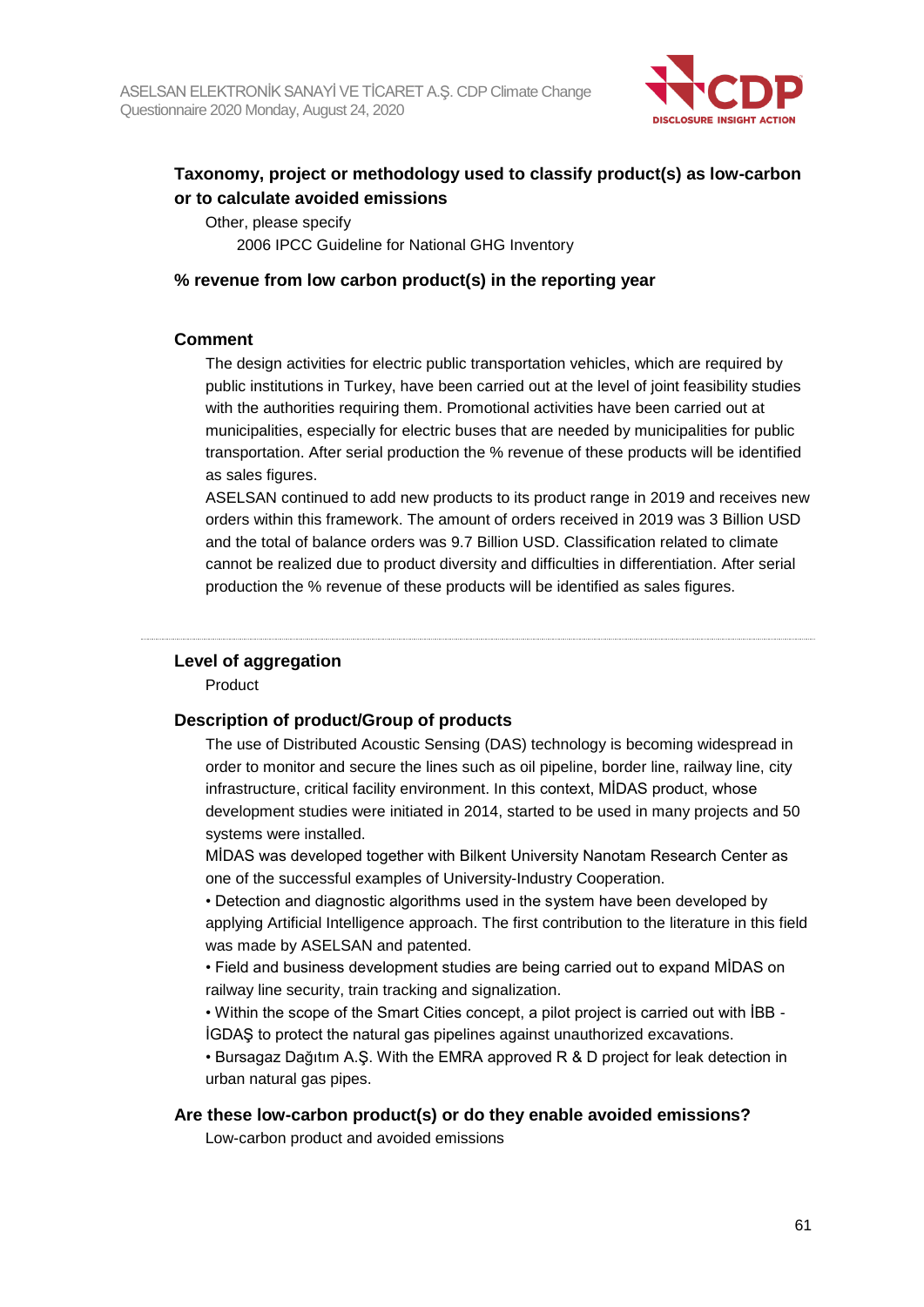

## **Taxonomy, project or methodology used to classify product(s) as low-carbon or to calculate avoided emissions**

The EU Taxonomy for environmentally sustainable economic activities

#### **% revenue from low carbon product(s) in the reporting year**

#### **Comment**

Within the scope of export growth targets, MİDAS product has high potential, and efforts have been made to give OEM to an American company in a way to enable the product to take place in the world market.

ASELSAN continued to add new products to its product range in 2019 and receives new orders within this framework. The amount of orders received in 2019 was 3 Billion USD and the total of balance orders was 9.7 Billion USD. Classification related to climate cannot be realized due to product diversity and difficulties in differentiation. After serial production the % revenue of these products will be identified as sales figures.

#### **Level of aggregation**

Product

#### **Description of product/Group of products**

ASELSAN aims to use its technological knowledge in the field of health systems. In this respect, studies on medical devices which are critical to the diagnosis and treatment are carried out. Activities in the field of medical devices are grouped under three main headings: medical imaging, life support and diagnostic systems.

The ventilator device, is one of the most important elements of the treatment applied to inpatients due to respiratory failure in intensive care units. Following the epidemic of COVID-19, the need for a ventilator has emerged intensely all over the world. This has increased the worldwide demand for many components used in the devices to a level that cannot be met in a short time. The devices and their critical components have become unavailable from abroad, with the country imposing restrictions on ventilator devices and critical components such as the export ban or the requirement for export permit, prioritizing their own needs. In such an environment, ASELSAN, BAYKAR, ARÇELİK and BIOSYS companies have worked extensively by cooperating to bring the domestic ventilator device to our country. ASELSAN has contributed greatly to the improvement of the hardware and software design of the prototype level device of BIOSYS within a few weeks and reaching the level of manufacture. In addition, it has realized the locally designed and manufactured critical components that cannot be supplied from abroad.

**Are these low-carbon product(s) or do they enable avoided emissions?**

Low-carbon product and avoided emissions

### **Taxonomy, project or methodology used to classify product(s) as low-carbon or to calculate avoided emissions**

Other, please specify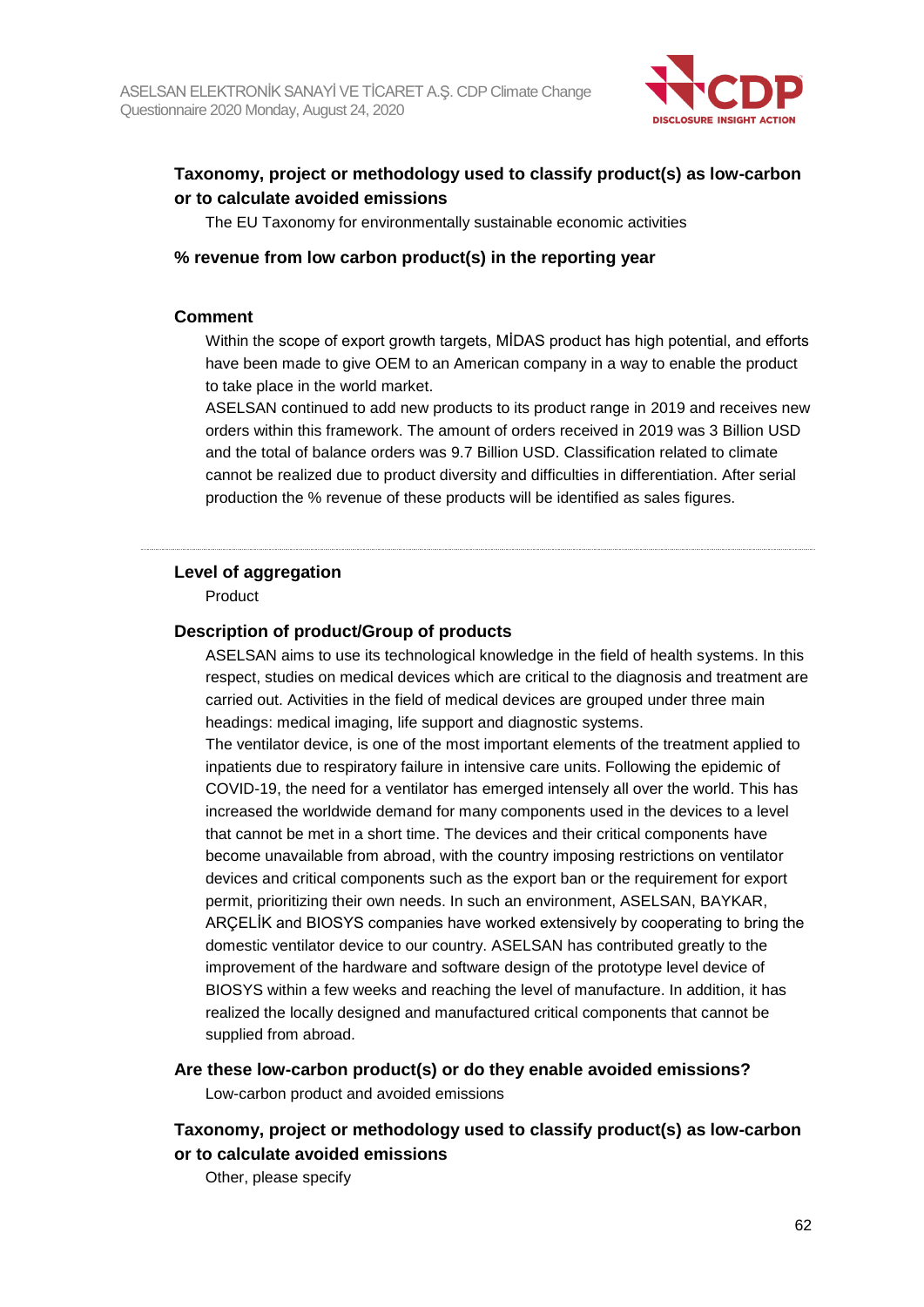

Support for the ventilator device following the epidemic of COVID-19

#### **% revenue from low carbon product(s) in the reporting year**

#### **Comment**

The first batch of mass production of the resulting ventilator device has been completed in the first quarter of 2020 thanks to agility in hardware and software design of the prototype within a few weeks. It is planned that many devices will be produced in our country in the second half of 2020 without dependency abroad. In addition to saving lives in intensive care units, this product will avoid indirect external emissions that may occur during health-care activities. The calculations will be realized after the categorization process based on ISO 14064-2018 standard and also after ASELSAN's contribution. Currently, the rights of this product belong to USHAŞ and TÜSEB, which are affiliated with the Ministry of Health. The brand of the device continues with the brand of the start-up company. ASELSAN established a production line. We produce the product and provide all necessary support regarding the requirements.The % revenue will be identified after 2020. The first 100 devices are produced and delivered to Basaksehir City Hospital, which opened in April 2020, in the metropolitan city of Istanbul.

# **C5. Emissions methodology**

## **C5.1**

**(C5.1) Provide your base year and base year emissions (Scopes 1 and 2).**

#### **Scope 1**

**Base year start** January 1, 2016

#### **Base year end**

December 31, 2016

#### **Base year emissions (metric tons CO2e)**

11,999.36

#### **Comment**

In 2015, the Gölbaşı Facility started its operations and the system boundary was revised accordingly.

#### **Scope 2 (location-based)**

#### **Base year start**

January 1, 2016

#### **Base year end**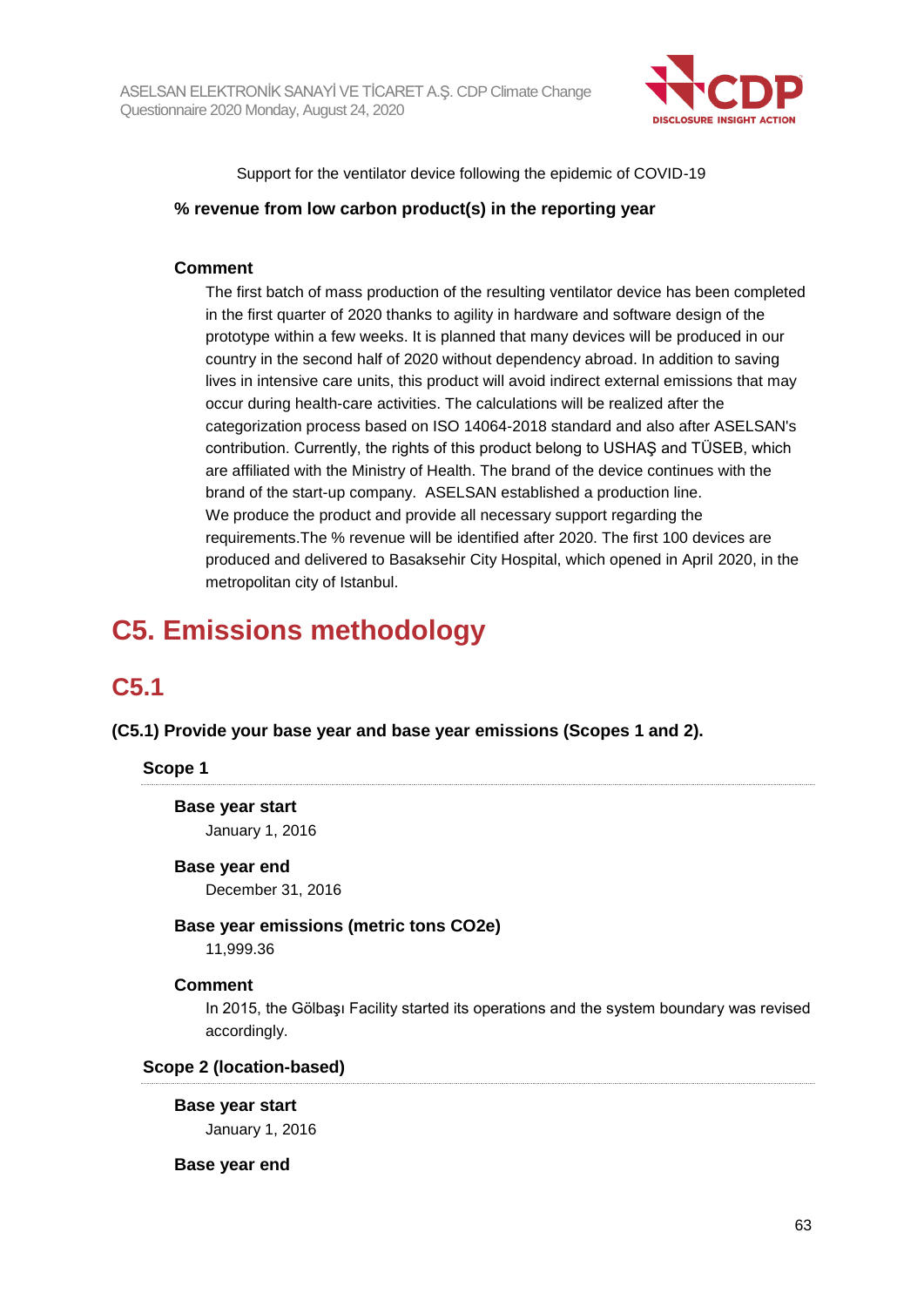

#### December 31, 2016

**Base year emissions (metric tons CO2e)**

38,650.54

#### **Comment**

Only location-based result was used, there is no market-based figure.

#### **Scope 2 (market-based)**

**Base year start**

January 1, 2016

## **Base year end**

December 31, 2016

#### **Base year emissions (metric tons CO2e)**

#### **Comment**

There is no market- based figure.

## **C5.2**

## **(C5.2) Select the name of the standard, protocol, or methodology you have used to collect activity data and calculate emissions.**

IPCC Guidelines for National Greenhouse Gas Inventories, 2006 ISO 14064-1 The Greenhouse Gas Protocol: A Corporate Accounting and Reporting Standard (Revised

Edition)

# **C6. Emissions data**

## **C6.1**

## **(C6.1) What were your organization's gross global Scope 1 emissions in metric tons CO2e?**

#### **Reporting year**

**Gross global Scope 1 emissions (metric tons CO2e)** 14,148.26

#### **Comment**

The data cover scope1 ghg emissions of all facilities located in Ankara and İstanbul

## **C6.2**

**(C6.2) Describe your organization's approach to reporting Scope 2 emissions.**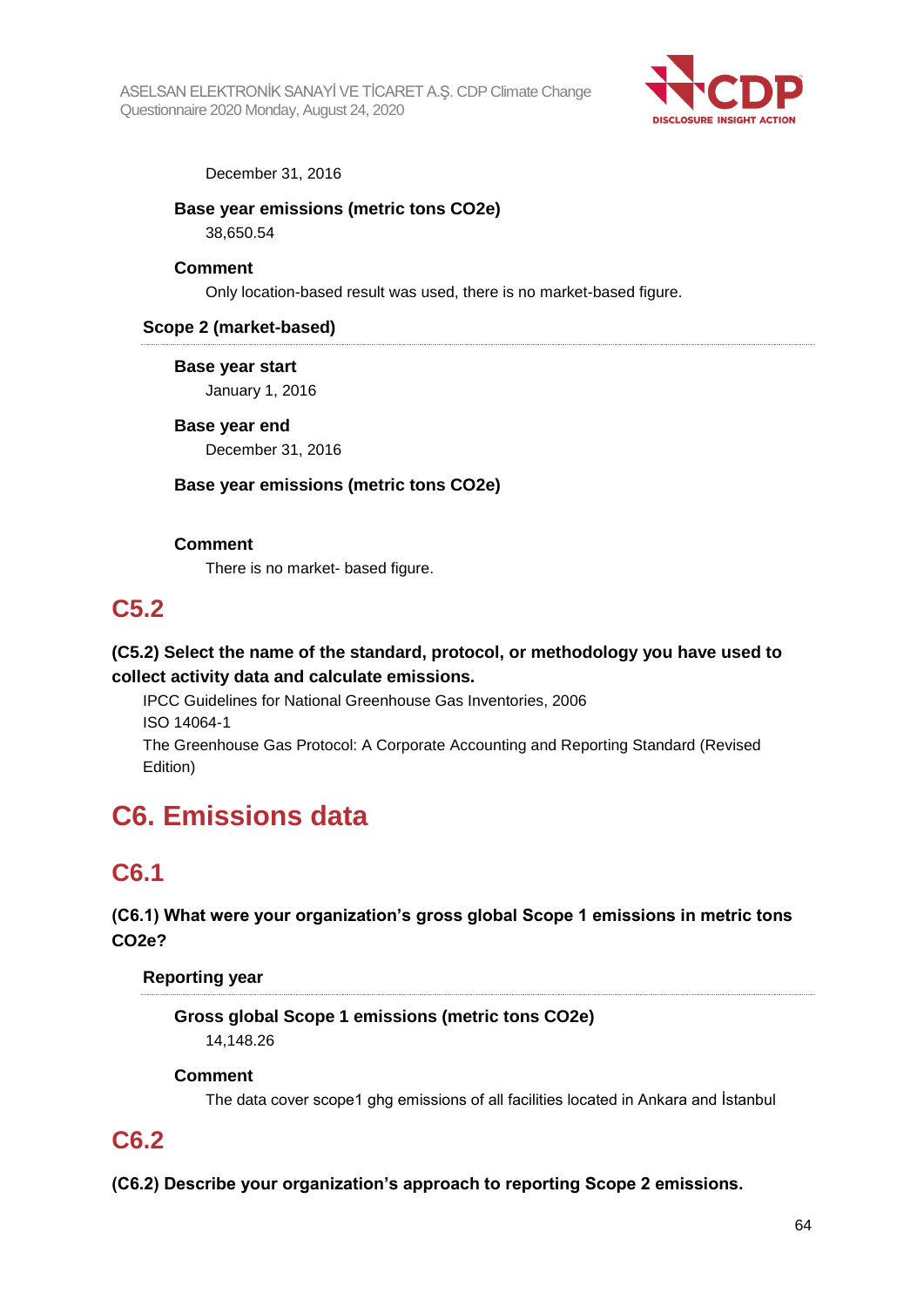

#### **Row 1**

#### **Scope 2, location-based**

We are reporting a Scope 2, location-based figure

#### **Scope 2, market-based**

We have no operations where we are able to access electricity supplier emission factors or residual emissions factors and are unable to report a Scope 2, market-based figure

#### **Comment**

In ASELSAN, only the electricity purchased from National Interconnected System Grid is consumed.

## **C6.3**

## **(C6.3) What were your organization's gross global Scope 2 emissions in metric tons CO2e?**

#### **Reporting year**

**Scope 2, location-based**

37,785.79

#### **Comment**

This figure represents the purchased electricity from National Interconnected System. ASELSAN do not have any source of market- based scope 2 emissions.

## **C6.4**

**(C6.4) Are there any sources (e.g. facilities, specific GHGs, activities, geographies, etc.) of Scope 1 and Scope 2 emissions that are within your selected reporting boundary which are not included in your disclosure?**

Yes

## **C6.4a**

**(C6.4a) Provide details of the sources of Scope 1 and Scope 2 emissions that are within your selected reporting boundary which are not included in your disclosure.**

**Source**

Temporary Project Offices in various locations in Turkey

#### **Relevance of Scope 1 emissions from this source**

Emissions are not relevant

**Relevance of location-based Scope 2 emissions from this source** Emissions are not relevant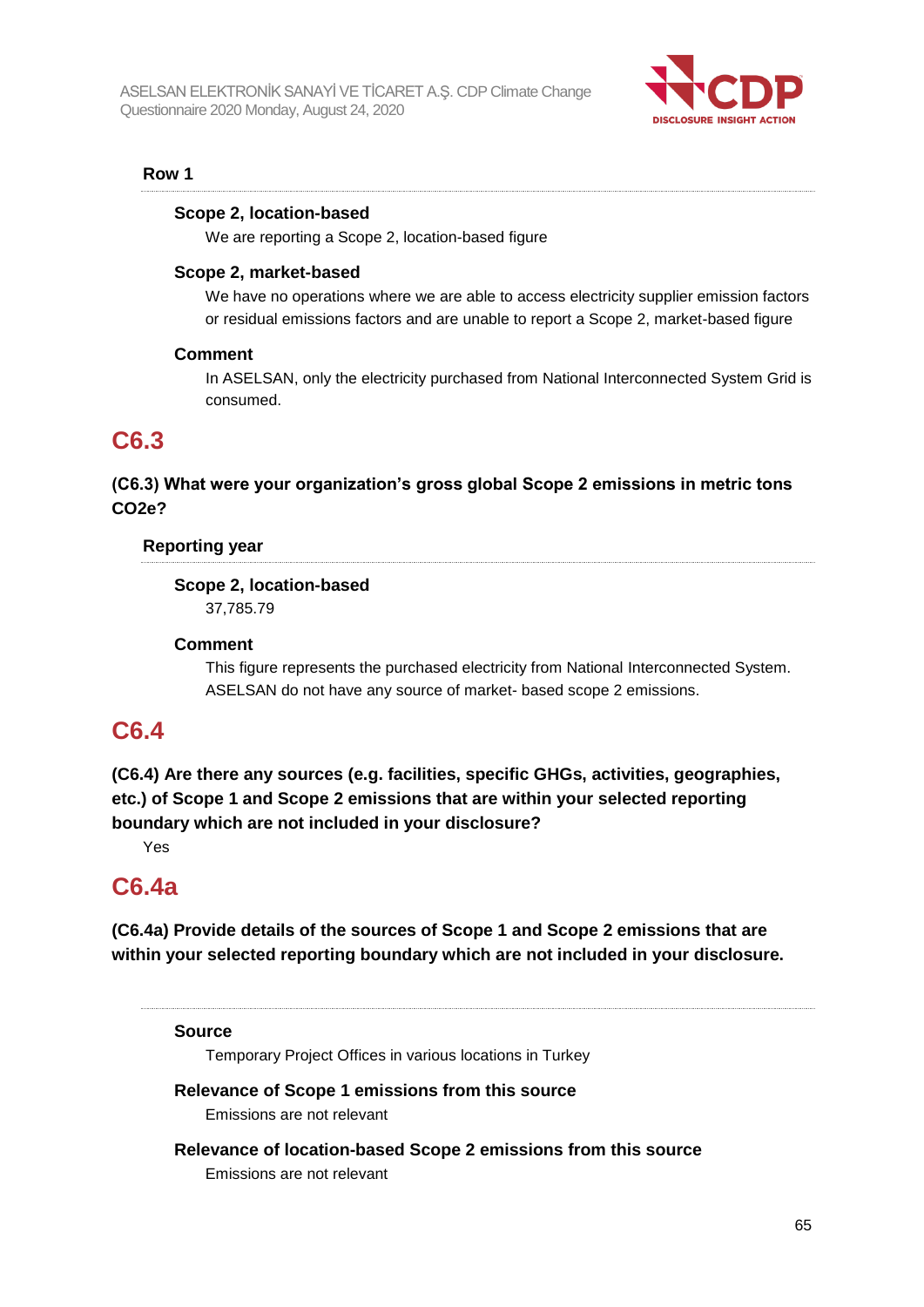

## **Relevance of market-based Scope 2 emissions from this source (if applicable)** No emissions from this source

#### **Explain why this source is excluded**

We have a small number of temporary offices in various locations in Turkey. However, these offices only operate during particular project period and may not operate throughout the reporting period which makes it hard to monitor or control. Since these offices constitute a negligible operational volume, they are classified as de-minimis GHG emission sources, and are excluded from the boundary.

## **C6.5**

## **(C6.5) Account for your organization's gross global Scope 3 emissions, disclosing and explaining any exclusions.**

#### **Purchased goods and services**

#### **Evaluation status**

Not relevant, explanation provided

#### **Please explain**

In 2019 as a smooth transition to the new ISO 14064: 2018 Standard, and also in order to understand and manage the financial and temporal burdens of the supply and value chain management we started to engage with our main suppliers to step into the new Standard's requirements. First, key personnel have been trained by Turkish Standard Institution. Then, workshops were executed at the 4th quarter of 2019. The New Procurement Management Process was initiated with internal and external communication and data gathering activities. System Boundary Setting was performed. For the next year the data gathering will commence. Green procurement approach is in the concern of our company. We will focus more on these issues in 2020 based on a combination of the energy intensity of the commodities supplied. With these efforts, transition to LCA activities will be provided

#### **Capital goods**

#### **Evaluation status**

Not relevant, explanation provided

#### **Please explain**

Green procurement process is in the concern of our company. The company does not have the information and inventory to account for these emissions associated with this source.

ASELSAN does not predict the full inclusion over a four years period.

#### **Fuel-and-energy-related activities (not included in Scope 1 or 2)**

#### **Evaluation status**

Not relevant, explanation provided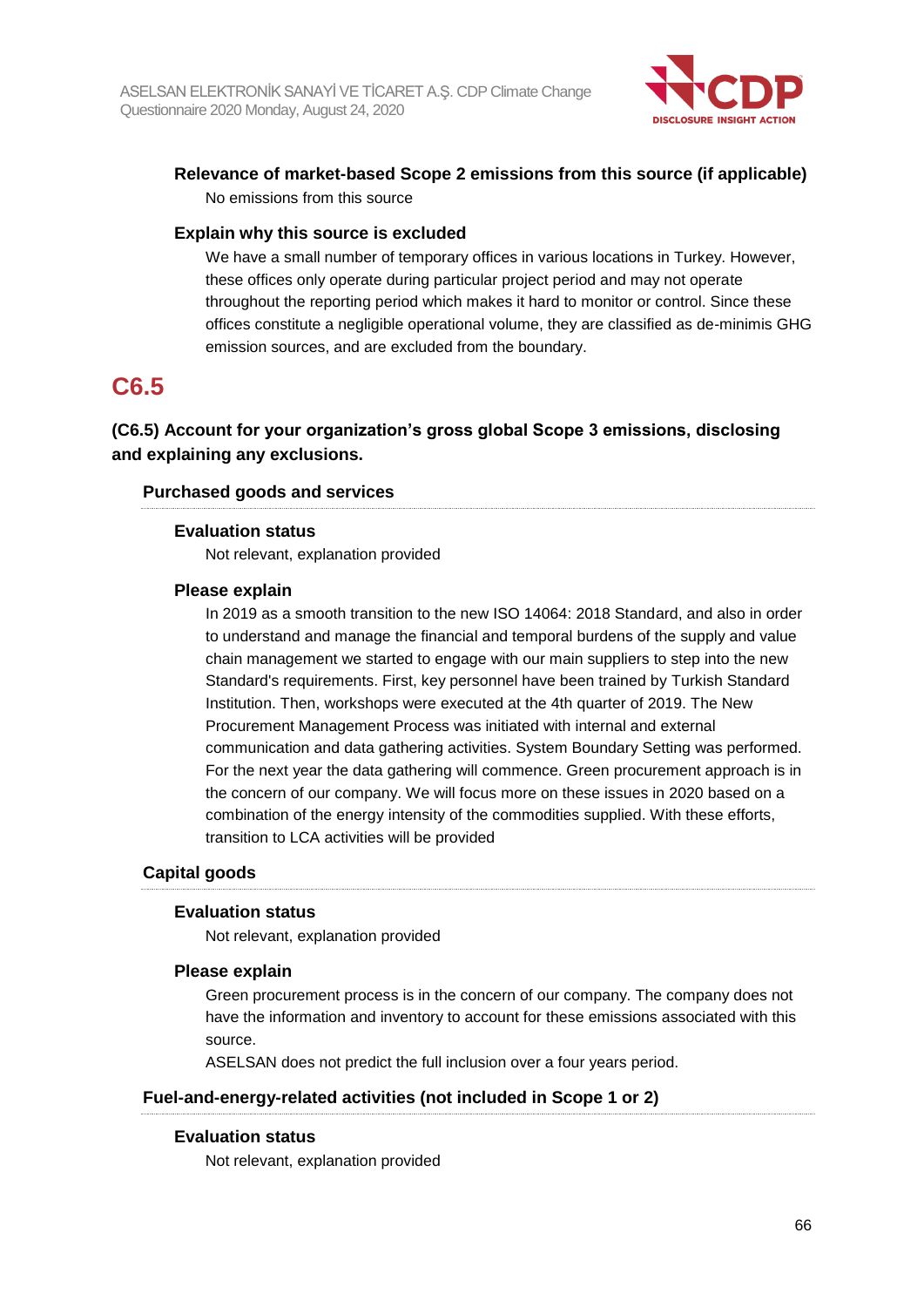

#### **Please explain**

For the next reporting year we are planning to obtain data, reference to indirect emissions base on ISO 14064-2018 new version. We will collect data from fuel suppliers.

#### **Upstream transportation and distribution**

#### **Evaluation status**

Relevant, calculated

#### **Metric tonnes CO2e**

46.83

#### **Emissions calculation methodology**

DEFRA – Freighting Goods 2019 emission factors were used for calculations based on the GHG Protocol Corporate Value Chain (Scope 3) Standard.

## **Percentage of emissions calculated using data obtained from suppliers or value chain partners**

#### **Please explain**

This data is provided from our main chemical material suppliers who transport chemicals inside our Macunköy Facility by using roadway. The great majority of this transportation's GHG gases comprise CO2 from exhaust emissions (fuel usage). We are planning to have a clear climate change related procurement policy to measure and reduce CO2 emissions generated from upstream transportation of chemicals. Next year this process will be fulfilled with the transition to new ISO 14064:2018 Standard. The verification of this category was fulfilled by the 3rd party audit for 2019 activities

#### **Waste generated in operations**

#### **Evaluation status**

Relevant, calculated

#### **Metric tonnes CO2e**

202.74

#### **Emissions calculation methodology**

The assessment and the data gathering process is in place. Waste generated in operations is calculated based on Defra 2019 methodology on Waste Disposal. Wastewater generated from operations is calculated based on Defra 2019 methodology on Water Treatment.

## **Percentage of emissions calculated using data obtained from suppliers or value chain partners**

#### **Please explain**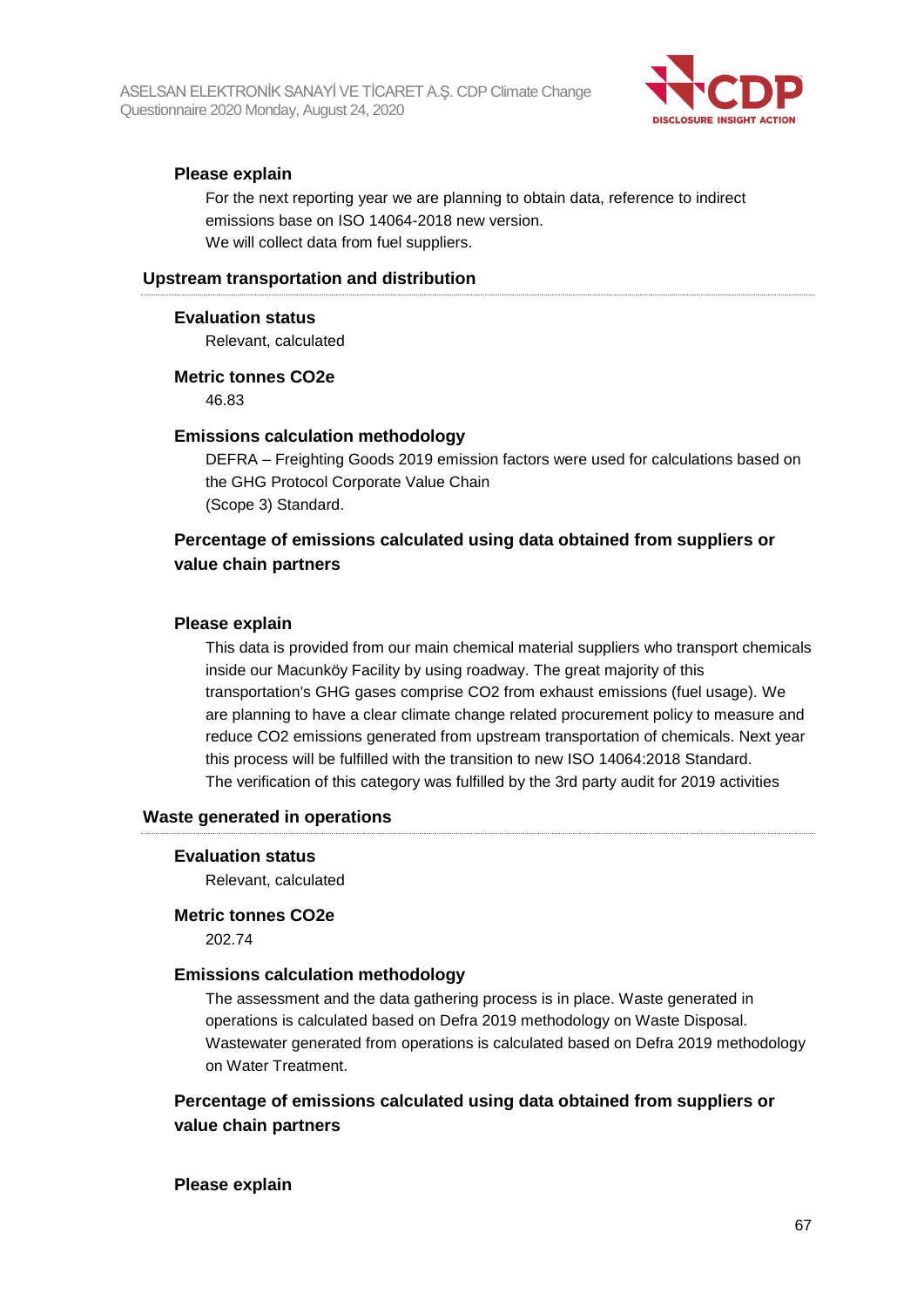

This data is the sum of hazardous & scrap wastes and waste water. The first group have an emission of 34.17 tons CO2-e. This data is provided by ASELSAN and reported to the Ministry in the reporting year. Waste water having an emission of 168.57 tons CO2-e is discharged into the municipal sewer system. The verification of all the categories is fulfilled by the 3rd party audit for 2019 activities.

#### **Business travel**

#### **Evaluation status**

Relevant, calculated

#### **Metric tonnes CO2e**

5,326.31

#### **Emissions calculation methodology**

The assessment and the data gathering process is in place. Air travel based emission is calculated based on DEFRA 2019 methodology for Business Travel-Air.

### **Percentage of emissions calculated using data obtained from suppliers or value chain partners**

#### **Please explain**

The data is provided from ASELSAN's Travel Supplier. The verification of this category is fulfilled by the 3rd party audit for 2019 activities.

#### **Employee commuting**

#### **Evaluation status**

Relevant, calculated

#### **Metric tonnes CO2e**

963.28

#### **Emissions calculation methodology**

The assessment and the data gathering process is in place. Employee commuting based data is calculated based on Defra 2019 methodology for Business Travel- Land

## **Percentage of emissions calculated using data obtained from suppliers or value chain partners**

#### **Please explain**

This data covers the emissions from transportation of employees to and from work. The FTE number has increased in 2019. The verification of this category is fulfilled by the 3rd party audit for 2019 activities.

#### **Upstream leased assets**

#### **Evaluation status**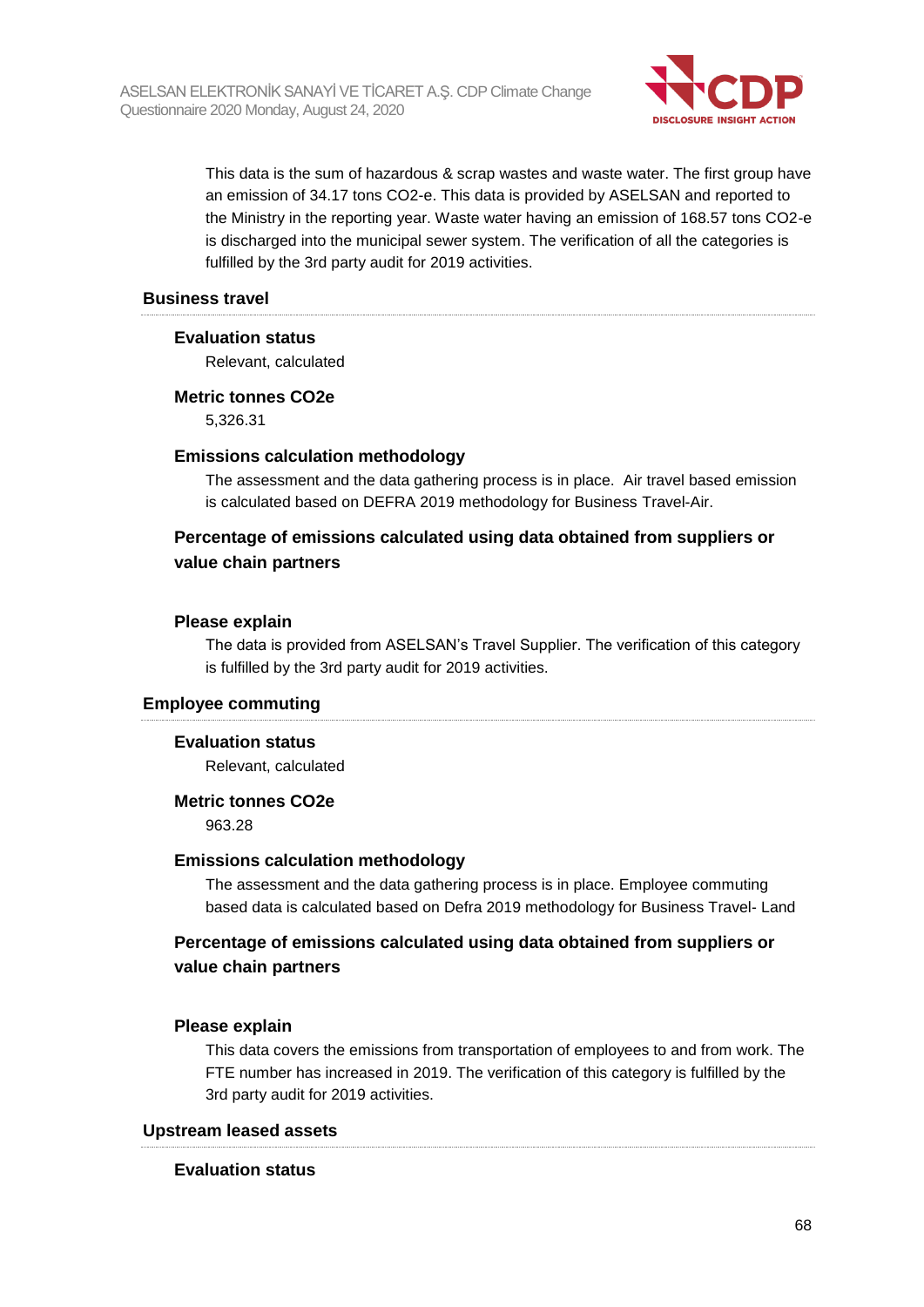

Not relevant, explanation provided

#### **Please explain**

We did not use upstream leased assets in 2019.

#### **Downstream transportation and distribution**

#### **Evaluation status**

Not relevant, explanation provided

#### **Please explain**

In the reporting year we have focused on improving our data collection system with lowest possible uncertainty for the transition to the new version of ISO 14064:2018 in 2020. In order to manage and set the system boundary, supply and value chain data gathering activities were investigated. We started to engage with our main suppliers to step into the new Standard's requirements for this category.

#### **Processing of sold products**

#### **Evaluation status**

Not relevant, explanation provided

#### **Please explain**

Our products are not processed or re-processed any further after they have been sold. Consequently, the scope 3 category "Processing of sold Products" is not relevant for ASELSAN

#### **Use of sold products**

#### **Evaluation status**

Not relevant, explanation provided

#### **Please explain**

This emission source is out of the boundary due to data gathering problem in the usage phase of sold products

#### **End of life treatment of sold products**

#### **Evaluation status**

Not relevant, explanation provided

#### **Please explain**

This emission source is out of the boundary due to the lack of data about the end of life treatment of sold products.

#### **Downstream leased assets**

#### **Evaluation status**

Not relevant, explanation provided

#### **Please explain**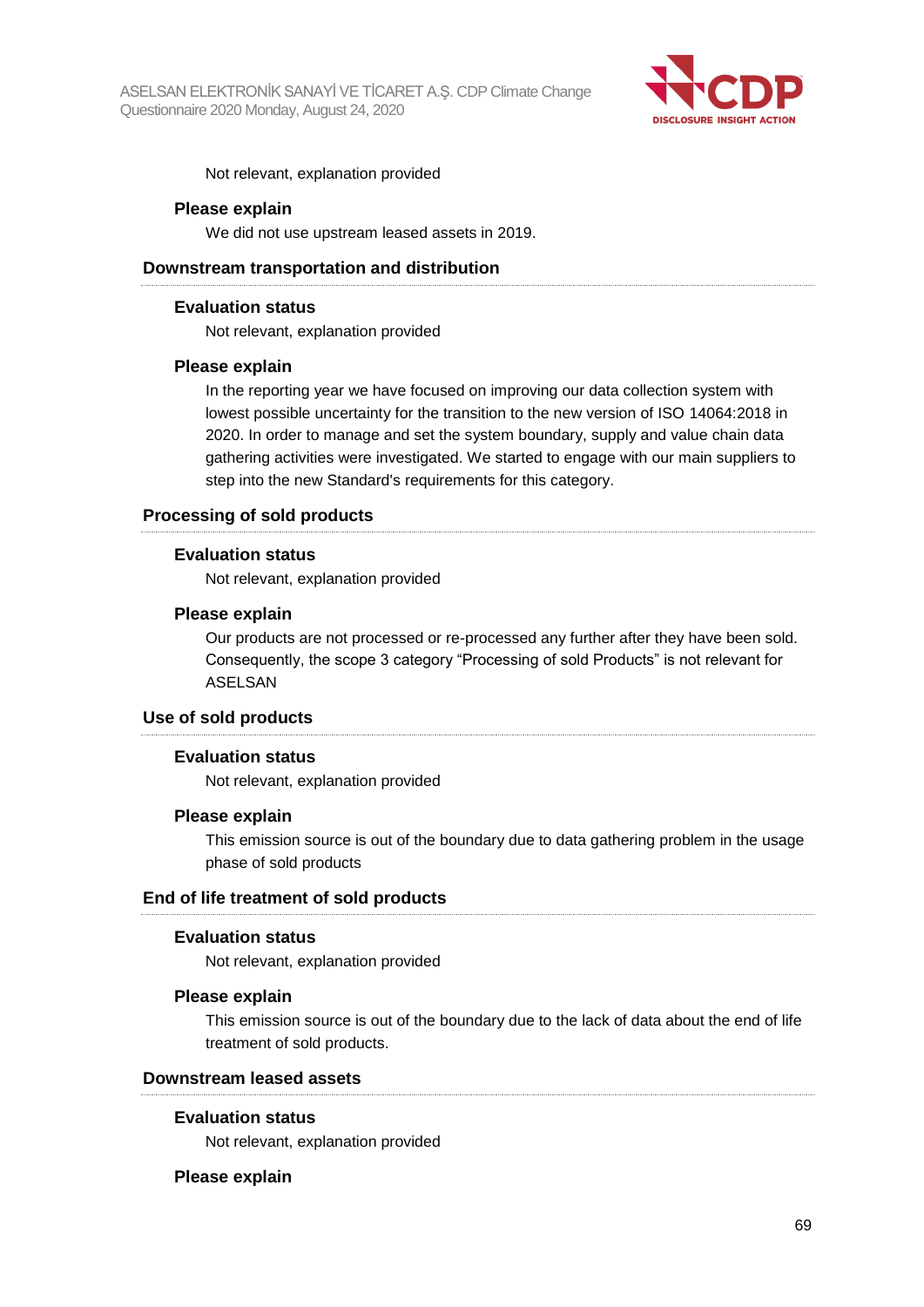

There are not any leased downstream assets in ASELSAN. This emission source has been excluded from the boundary

#### **Franchises**

#### **Evaluation status**

Not relevant, explanation provided

#### **Please explain**

ASELSAN has no franchises. This emission source has been excluded from the boundary.

#### **Investments**

#### **Evaluation status**

Not relevant, explanation provided

#### **Please explain**

No investment related emissions realized within the reporting year. In case of any new investment we can focus on Supplier- Specific Method

#### **Other (upstream)**

#### **Evaluation status**

Relevant, calculated

#### **Metric tonnes CO2e**

9,122.05

#### **Emissions calculation methodology**

The assessment and the data gathering process is in place. In addition to food and beverage consumption, Glass and Paper consumption data is calculated based on methodology for DEFRA: Material Use – 2019. Water supply data is calculated based on methodology for DEFRA: Water Supply – 2019.

### **Percentage of emissions calculated using data obtained from suppliers or value chain partners**

#### **Please explain**

The boundary of other upstream scope 3 emissions is enlarged by ASELSAN. We have assessed and revised the data quality of our food and beverage, glass and paper consumption. The data is procured from the suppliers.

The water supplied by ASKİ- mains supply network, is added to the boundary. The emissions in metric tonnes CO2-e are as follows: 8934.28 (F&B), 0.29 (Glass), 70.50 (Paper), 116.98 (Water Supply)

The verification of all the categories is fulfilled by the 3 rd. party audits for 2019 activities.

#### **Other (downstream)**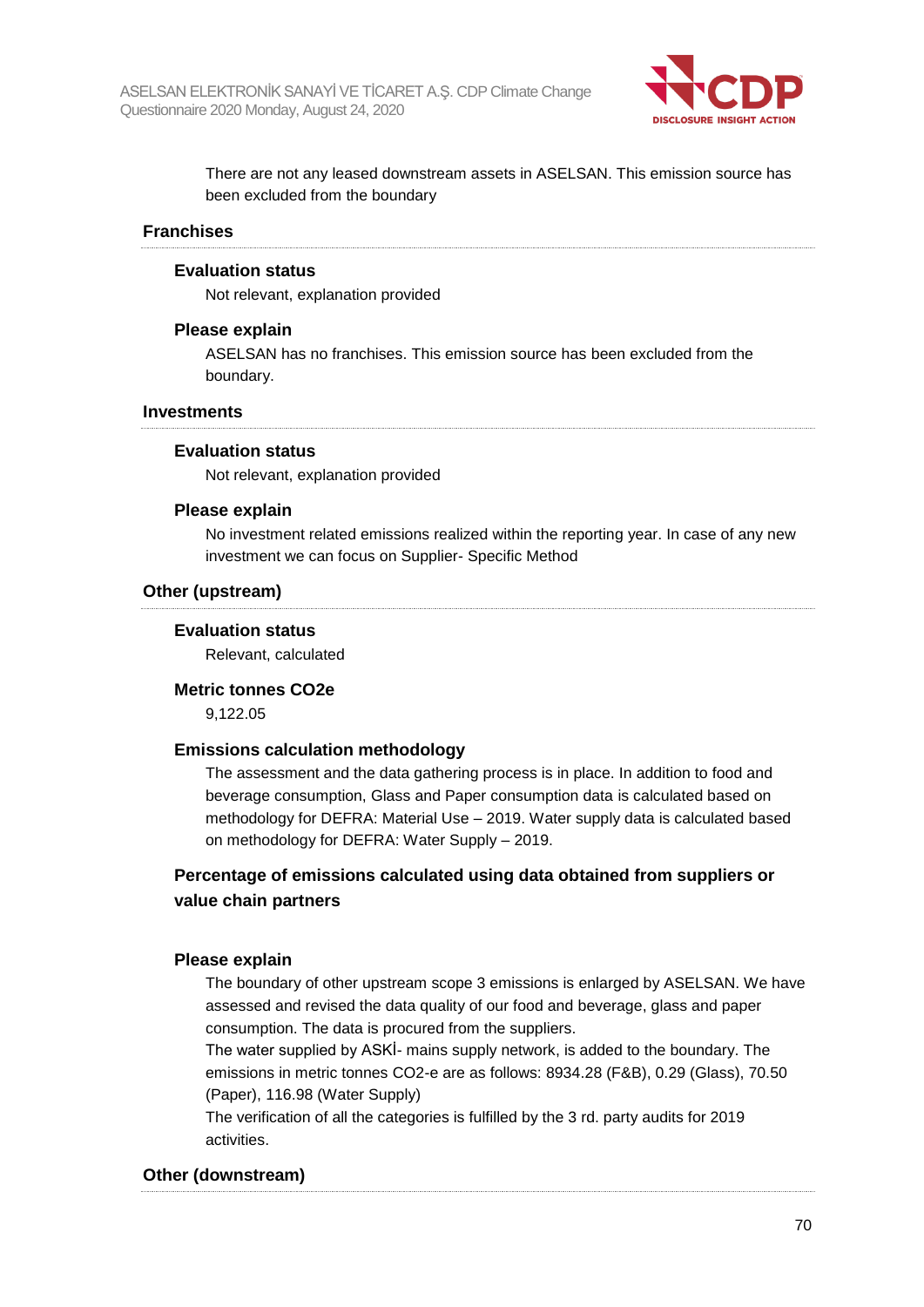

## **Evaluation status**

Not relevant, explanation provided

## **Please explain**

There are no additional other downstream emission sources for the reporting year.

## **C-CG6.6**

## **(C-CG6.6) Does your organization assess the life cycle emissions of any of its products or services?**

|     | <b>Assessment of life</b> | <b>Comment</b>                                                                              |
|-----|---------------------------|---------------------------------------------------------------------------------------------|
|     | cycle emissions           |                                                                                             |
| Row |                           | No, but we plan to start ASELSAN is aware that the Scope 3 inventory enables us to identify |
|     | doing so within the       | the GHG reduction opportunities across the entire corporate value                           |
|     | next two years            | chain, while product life cycle assessment enables a company to                             |
|     |                           | target individual products with the greatest potential for reductions.                      |
|     |                           | For the next 2 years we plan to start assessment of life cycle                              |
|     |                           | emissions for one product group. This subject will be studied for some                      |
|     |                           | selected product group after the transition to ISO 14064: 2018                              |
|     |                           | Standard.                                                                                   |

## **C6.7**

**(C6.7) Are carbon dioxide emissions from biogenic carbon relevant to your organization?**

No

## **C6.10**

**(C6.10) Describe your gross global combined Scope 1 and 2 emissions for the reporting year in metric tons CO2e per unit currency total revenue and provide any additional intensity metrics that are appropriate to your business operations.**

**Intensity figure** 0.000004

**Metric numerator (Gross global combined Scope 1 and 2 emissions, metric tons CO2e)**

51,934.05

**Metric denominator** unit total revenue

### **Metric denominator: Unit total** 13,012,551,133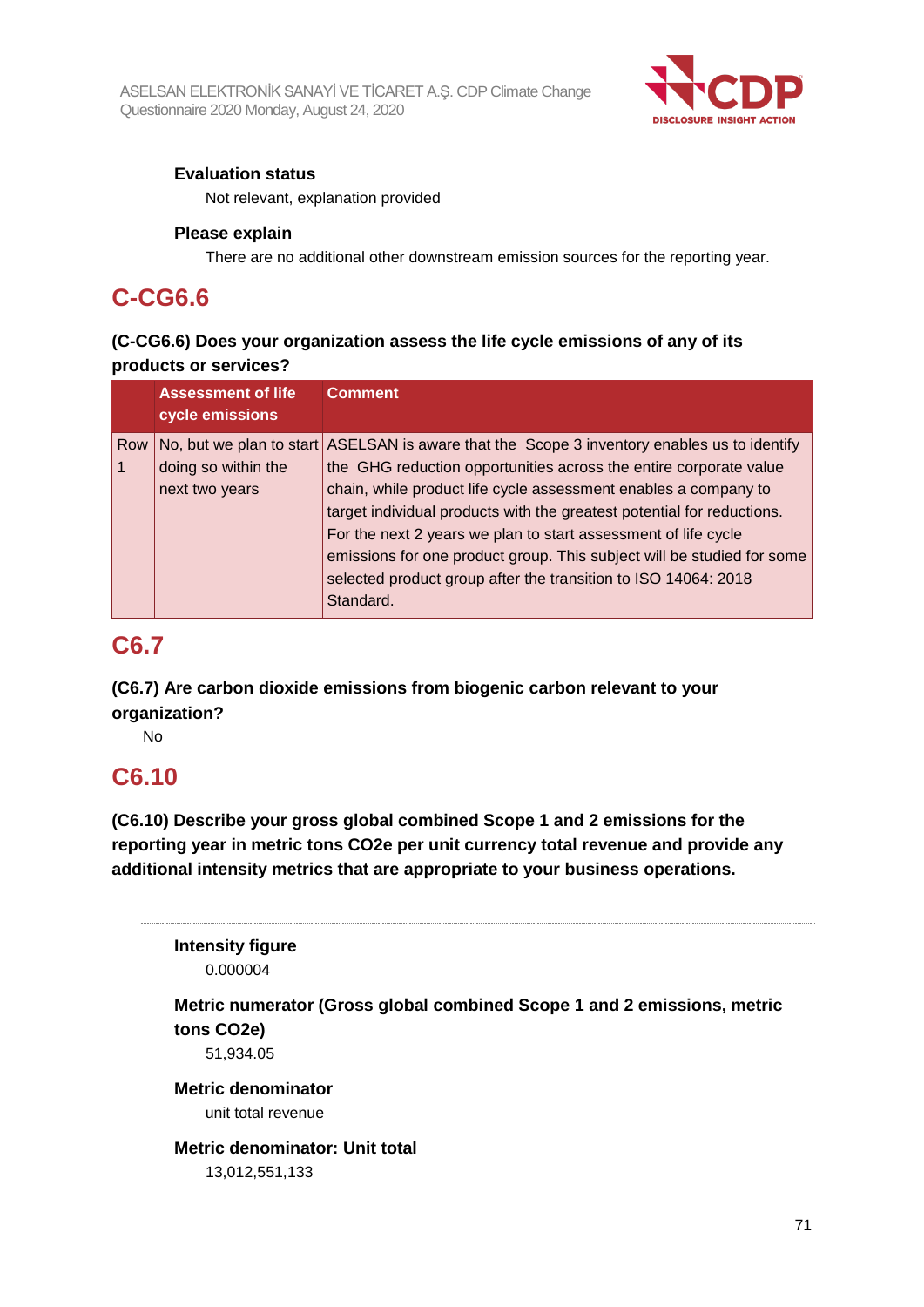

## **Scope 2 figure used**

Location-based

## **% change from previous year** 70.71

## **Direction of change**

Decreased

## **Reason for change**

The main reason of intensity figure reduction is the revenue growth compared to previous year.

Although our business growth rate was 73% in terms of revenue, the increase rate in our emissions was limited with 7% on the basis of absolute emissions (S1+S2). This result stems from our ambitious and consistent approach to emission reduction.

# **C7. Emissions breakdowns**

# **C7.1**

**(C7.1) Does your organization break down its Scope 1 emissions by greenhouse gas type?**

Yes

## **C7.1a**

**(C7.1a) Break down your total gross global Scope 1 emissions by greenhouse gas type and provide the source of each used greenhouse warming potential (GWP).**

| <b>Greenhouse</b><br>gas | Scope 1 emissions (metric tons of GWP Reference<br>CO <sub>2</sub> e) |                                                           |
|--------------------------|-----------------------------------------------------------------------|-----------------------------------------------------------|
| CO <sub>2</sub>          | 9,967.3                                                               | <b>IPCC Fifth Assessment Report (AR5 -</b><br>$100$ year) |
| CH <sub>4</sub>          | 6.69                                                                  | IPCC Fifth Assessment Report (AR5 -<br>$100$ year)        |
| <b>N2O</b>               | 27.26                                                                 | <b>IPCC Fifth Assessment Report (AR5 -</b><br>$100$ year) |
| <b>HFCs</b>              | 4,145.86                                                              | IPCC Fifth Assessment Report (AR5 -<br>$100$ year)        |

# **C7.2**

## **(C7.2) Break down your total gross global Scope 1 emissions by country/region.**

| <b>Country/Region</b> | Scope 1 emissions (metric tons CO2e) |
|-----------------------|--------------------------------------|
| Turkey                | 14,148.26                            |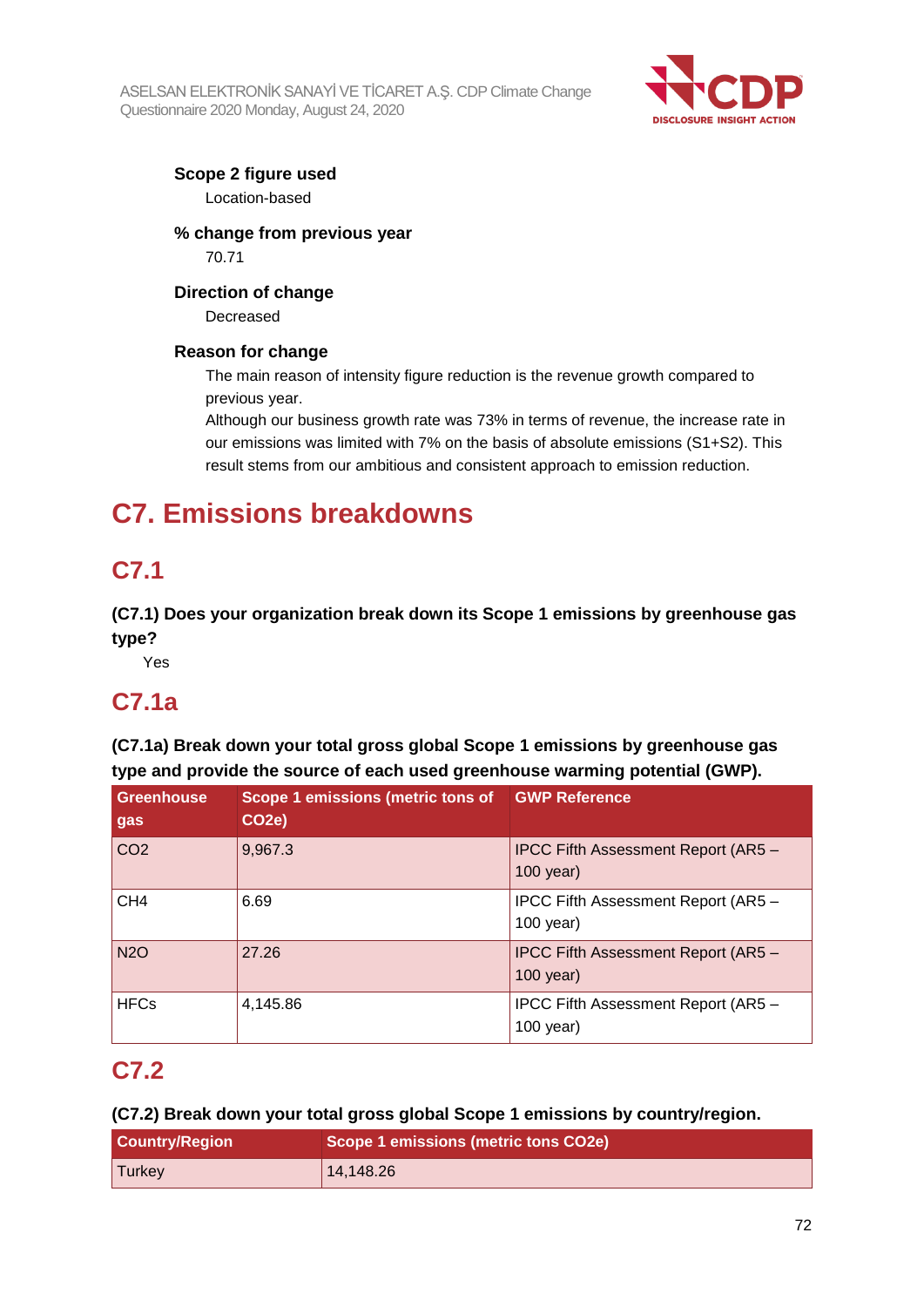

## **C7.3**

## **(C7.3) Indicate which gross global Scope 1 emissions breakdowns you are able to provide.**

By facility

By activity

## **C7.3b**

## **(C7.3b) Break down your total gross global Scope 1 emissions by business facility.**

| <b>Facility</b>     | Scope 1 emissions (metric tons CO2e) | Latitude | Longitude |
|---------------------|--------------------------------------|----------|-----------|
| Macunköy            | 4,780.18                             | 39.96763 | 32.76631  |
| Akyurt              | 5,752.35                             | 40.08628 | 33.02409  |
| Gölbaşı             | 3,516.2                              | 39.71837 | 32.81612  |
| Teknokent - ODTU    | 9.51                                 | 39.89353 | 32.77346  |
| Şişli               | 22.06                                | 41.05613 | 28.98536  |
| Teknopark-Istanbul  | 59.45                                | 40.8513  | 29.28764  |
| Teknokent-Hacettepe | 0.43                                 | 39.863   | 32.7378   |
| Teknopark-Ivedik    | 8.08                                 | 39.9961  | 32.7521   |

## **C7.3c**

## **(C7.3c) Break down your total gross global Scope 1 emissions by business activity.**

| <b>Activity</b>                                          | Scope 1 emissions (metric tons CO2e) |
|----------------------------------------------------------|--------------------------------------|
| Natural Gas Consumption for heating, boilers and kitchen | 8,103.04                             |
| Diesel consumption for generators and fire pumps         | 312.01                               |
| LPG consumption at kitchen                               | 1.81                                 |
| CNG consumption in the production process                | 1.77                                 |
| Gasoline consumption for company cars                    | 49.85                                |
| Diesel oil consumption for company cars                  | 1,524.52                             |
| Diesel oil consumption for forklifts                     | 8.24                                 |
| Fugitive emissions from air conditioning system          | 1,492.71                             |
| Fugitive emissions from fire extinguishers               | 2,654.3                              |

## **C7.5**

## **(C7.5) Break down your total gross global Scope 2 emissions by country/region.**

| <b>Country/Region Scope 2,</b> |           | Scope 2.     | <b>Purchased and</b> | <b>Purchased and consumed</b> |
|--------------------------------|-----------|--------------|----------------------|-------------------------------|
|                                | location- | market-      | consumed             | low-carbon electricity, heat, |
|                                |           | <b>based</b> | electricity, heat,   | steam or cooling              |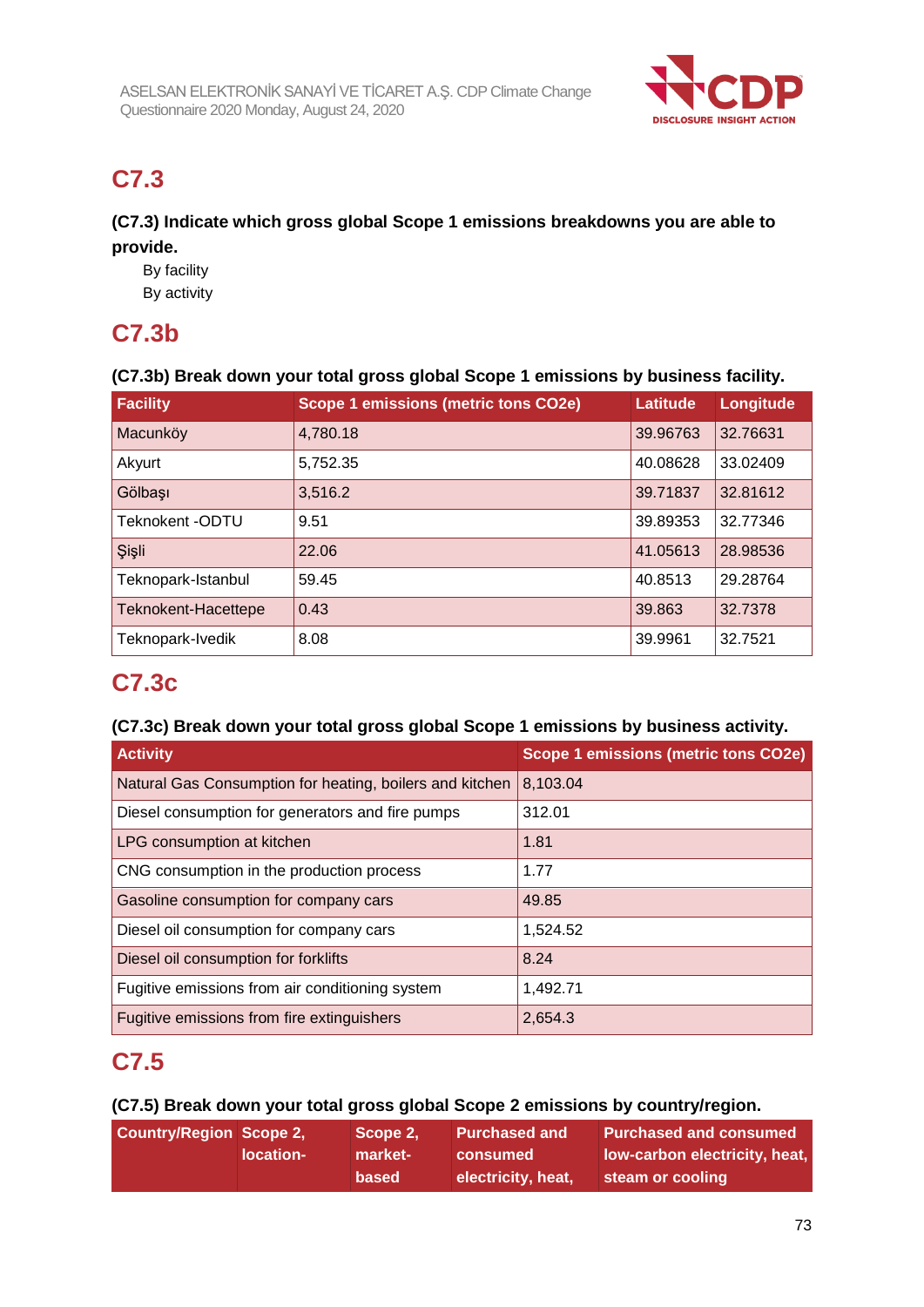

|        | tons CO <sub>2</sub> e) | CO <sub>2</sub> e) | based (metric (metric tons steam or cooling<br>(MWh) | accounted for in Scope 2<br>market-based approach<br>(MWh) |
|--------|-------------------------|--------------------|------------------------------------------------------|------------------------------------------------------------|
| Turkey | 37,785.79               |                    | 84,376.64                                            |                                                            |

## **C7.6**

**(C7.6) Indicate which gross global Scope 2 emissions breakdowns you are able to provide.**

By facility

## **C7.6b**

### **(C7.6b) Break down your total gross global Scope 2 emissions by business facility.**

| <b>Facility</b>         | Scope 2, location-based (metric tons<br>CO <sub>2</sub> e) | Scope 2, market-based (metric tons<br>CO <sub>2</sub> e) |
|-------------------------|------------------------------------------------------------|----------------------------------------------------------|
| Macunköy                | 15,423.6                                                   |                                                          |
| Akyurt                  | 11,920.45                                                  |                                                          |
| Gölbaşı                 | 9,541.1                                                    |                                                          |
| Teknokent-ODTU          | 501.56                                                     |                                                          |
| Şişli                   | 0.61                                                       |                                                          |
| Teknopark-Istanbul      | 119.96                                                     |                                                          |
| Teknokent-<br>Hacettepe | 3.54                                                       |                                                          |
| Teknopark-Ivedik        | 274.97                                                     |                                                          |

## **C7.9**

**(C7.9) How do your gross global emissions (Scope 1 and 2 combined) for the reporting year compare to those of the previous reporting year?**

Increased

## **C7.9a**

**(C7.9a) Identify the reasons for any change in your gross global emissions (Scope 1 and 2 combined), and for each of them specify how your emissions compare to the previous year.**

| Change in<br>emissions<br>(metric tons<br>CO <sub>2</sub> e) | <b>Direction</b><br>of change | <b>Emissions</b><br><b>value</b><br>(percentage) | Please explain calculation |
|--------------------------------------------------------------|-------------------------------|--------------------------------------------------|----------------------------|
|--------------------------------------------------------------|-------------------------------|--------------------------------------------------|----------------------------|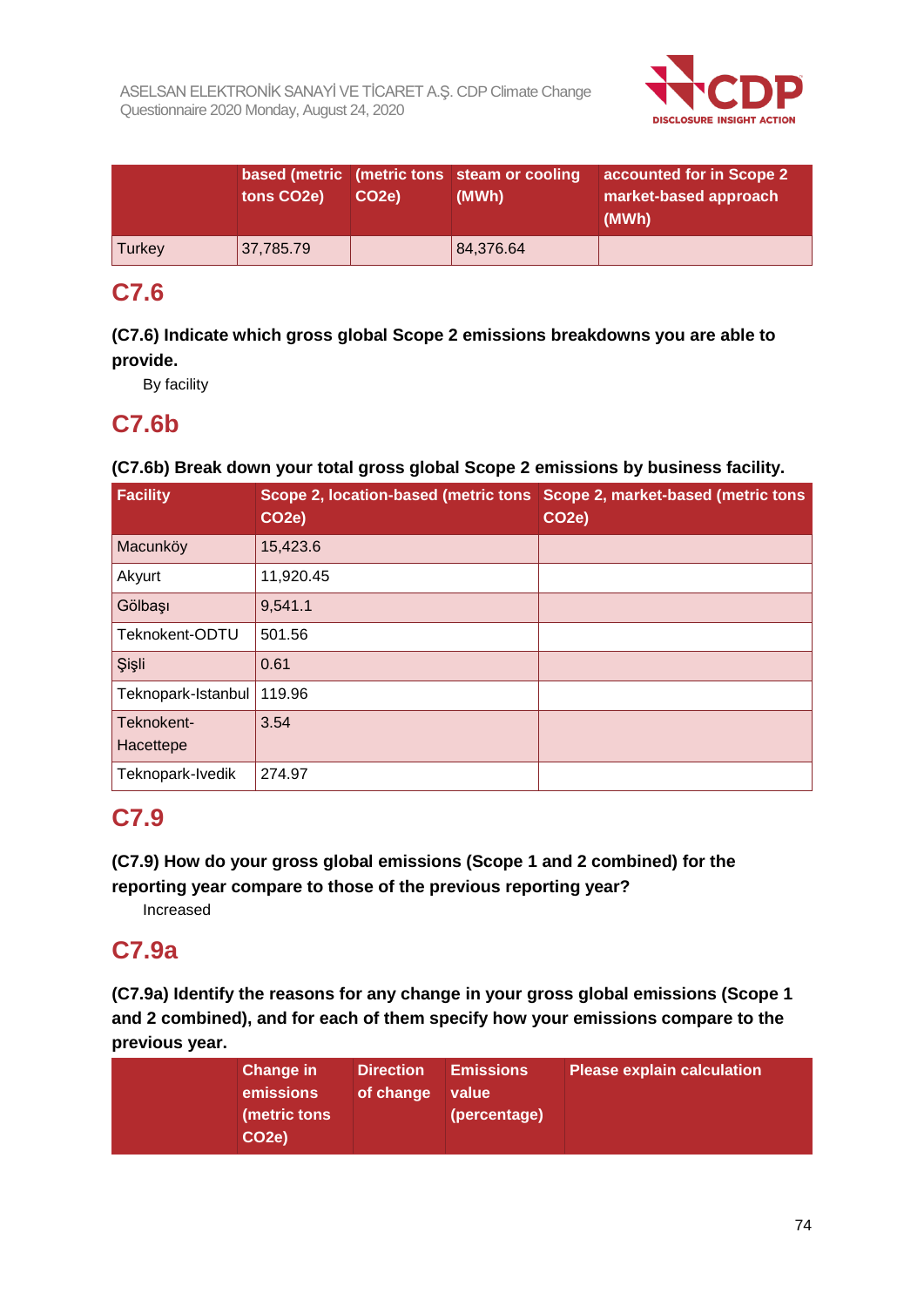

| Change in<br>renewable<br>energy<br>consumption  | $\overline{0}$ | No change |      |                                                                                                                                                                                                                                                                                                                                                                                                                                                                        |
|--------------------------------------------------|----------------|-----------|------|------------------------------------------------------------------------------------------------------------------------------------------------------------------------------------------------------------------------------------------------------------------------------------------------------------------------------------------------------------------------------------------------------------------------------------------------------------------------|
| Other emissions<br>reduction<br>activities       | 3,359.12       | Decreased | 6.47 | The emissions activities<br>implemented during 2019 have<br>been resulted with a reduction of<br>3359.12 tons of CO2e.<br>We calculated 6.47 through (-<br>$3359.12/51934.05$ *100 = -6.47%                                                                                                                                                                                                                                                                            |
| <b>Divestment</b>                                | $\mathbf 0$    | No change |      |                                                                                                                                                                                                                                                                                                                                                                                                                                                                        |
| Acquisitions                                     | 0              | No change |      |                                                                                                                                                                                                                                                                                                                                                                                                                                                                        |
| <b>Mergers</b>                                   | $\mathbf 0$    | No change |      |                                                                                                                                                                                                                                                                                                                                                                                                                                                                        |
| Change in<br>output                              | 0              | No change |      |                                                                                                                                                                                                                                                                                                                                                                                                                                                                        |
| Change in<br>methodology                         | $\overline{0}$ | No change |      |                                                                                                                                                                                                                                                                                                                                                                                                                                                                        |
| Change in<br>boundary                            | $\mathbf 0$    | No change |      |                                                                                                                                                                                                                                                                                                                                                                                                                                                                        |
| Change in<br>physical<br>operating<br>conditions | 287.03         |           | 0.59 | The Scope 1 &2 emissions of<br><b>Teknokent Hacettepe and</b><br>Teknopark Ivedik locations were<br>added to the calculations                                                                                                                                                                                                                                                                                                                                          |
| Unidentified                                     | 0              | No change |      |                                                                                                                                                                                                                                                                                                                                                                                                                                                                        |
| Other                                            | 6,606          | Increased | 14   | The replacement of fire<br>extinguisher gases<br>(HFC-236 fa) which have higher<br>GWP value than NAF PIV took<br>place in Akyurt facility. New<br>additional extinguishers were<br>procured.<br>Other fugitive gases utilized in<br>Macunköy, Akyurt and Gölbaşı<br>facilities are procured for<br>maintenance purposes or for use<br>in the new cooling systems.<br>The verification of total amount of<br>procured gases is fulfilled by the 3<br>rd. party audits. |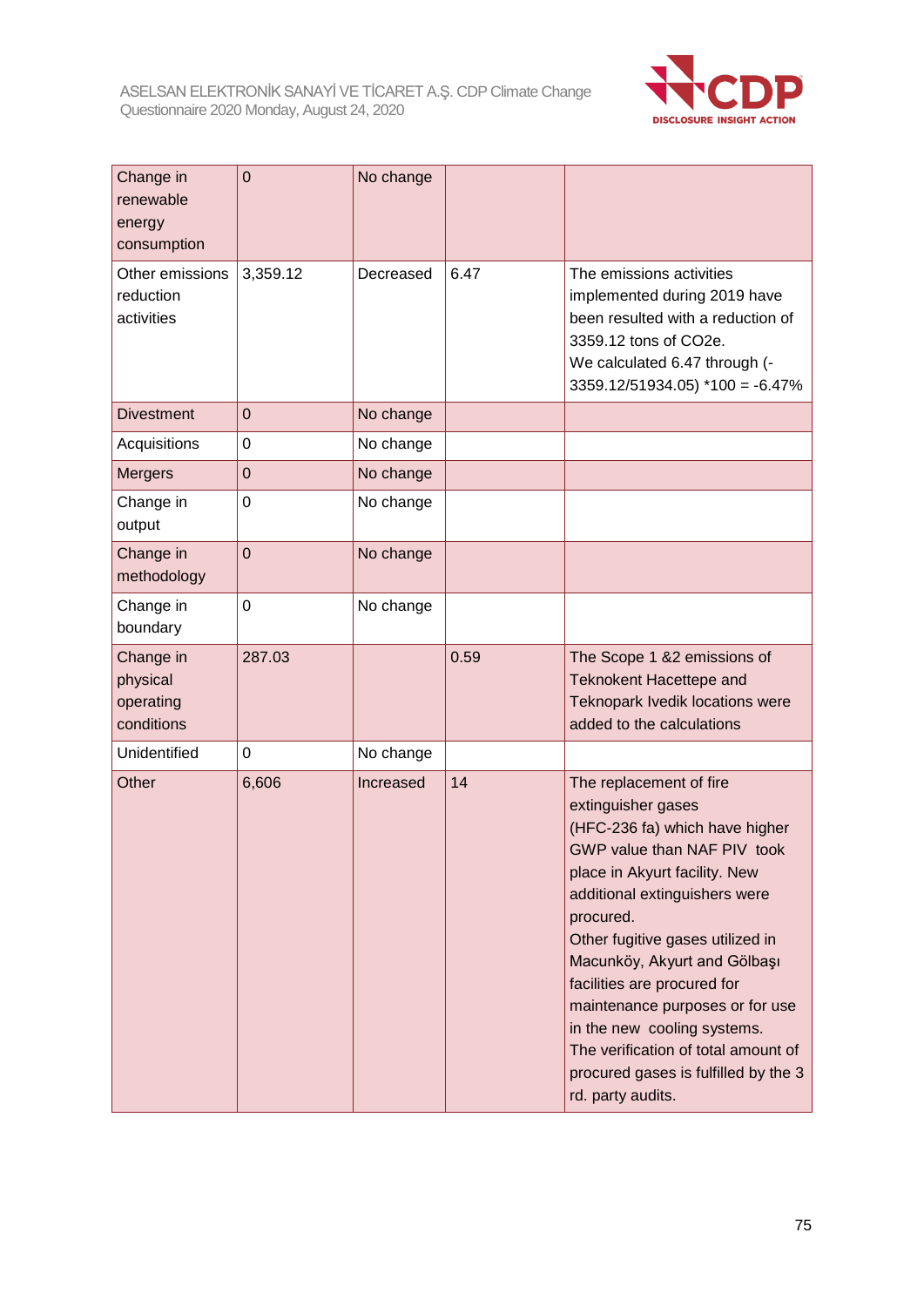

## **C7.9b**

**(C7.9b) Are your emissions performance calculations in C7.9 and C7.9a based on a location-based Scope 2 emissions figure or a market-based Scope 2 emissions figure?**

Location-based

## **C-CG7.10**

**(C-CG7.10) How do your total Scope 3 emissions for the reporting year compare to those of the previous reporting year?**

Increased

## **C-CG7.10a**

**(C-CG7.10a) For each Scope 3 category calculated in C6.5, specify how your emissions compare to the previous year and identify the reason for any change.**

### **Upstream transportation and distribution**

**Direction of change** Increased

**Primary reason for change**

Change in methodology

**Change in emissions in this category (metric tons CO2e)**

33.74

**% change in emissions in this category**

257

### **Please explain**

Transported raw material data gathering process has been modified. The filtration process of this chemical data was revised base on supplier specific conditions.

### **Waste generated in operations**

### **Direction of change**

Decreased

#### **Primary reason for change**

Other emissions reduction activities

## **Change in emissions in this category (metric tons CO2e)**

24.14

**% change in emissions in this category**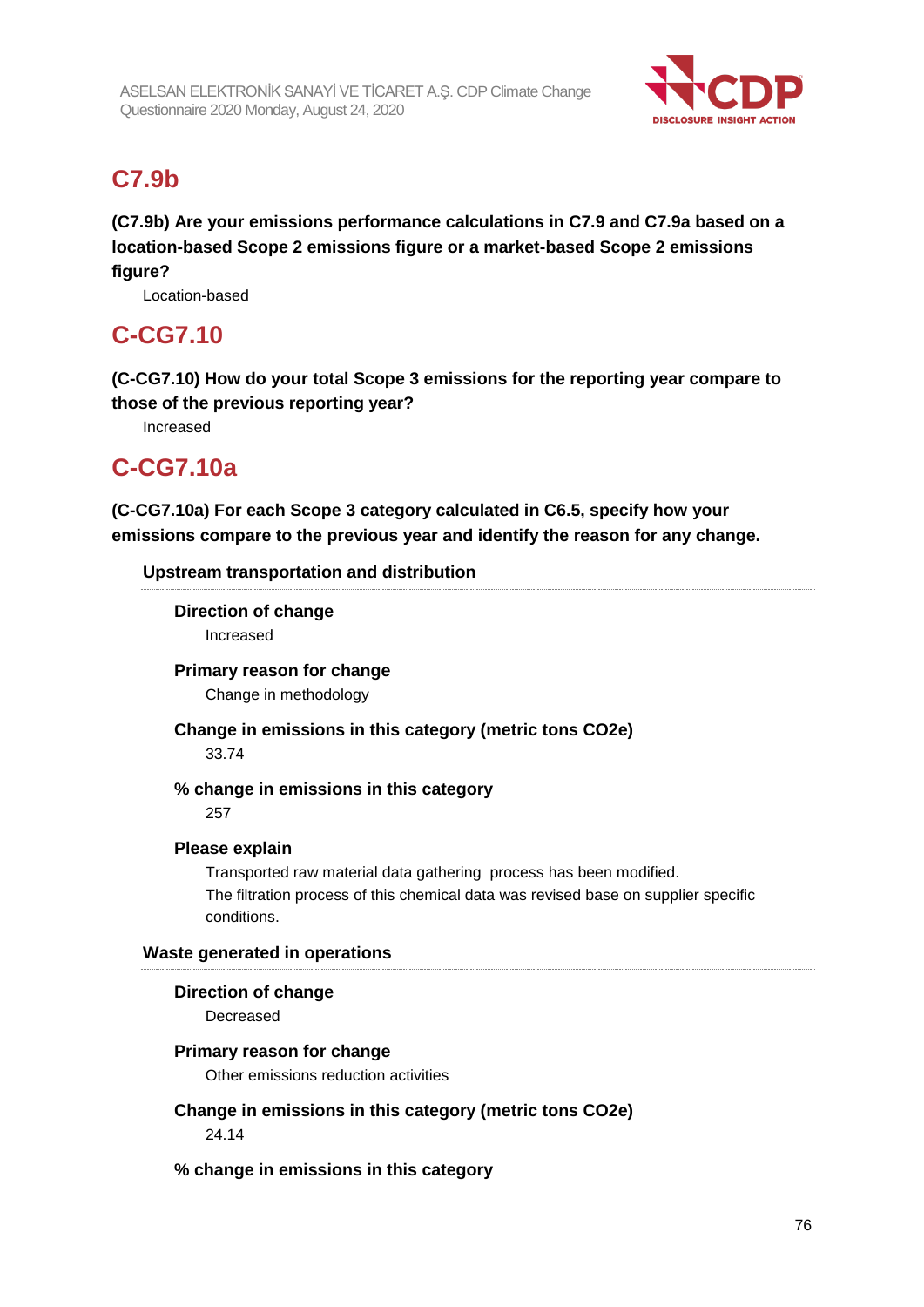

#### 10.64

#### **Please explain**

Waste disposal amount has decreased due to zero- waste project activities. Due to awareness raising training to all workers and related staff, waste generation and water usage diminished. Waste segregation process was improved.

#### **Business travel**

#### **Direction of change**

Decreased

#### **Primary reason for change**

Other, please specify Behavior change and change in working conditions

### **Change in emissions in this category (metric tons CO2e)**

868.33

#### **% change in emissions in this category**

14.01

#### **Please explain**

For the purpose to emit less GHG, the delegates and technical groups have been encouraged by the management to meet by WebEx or zoom sessions.

#### **Employee commuting**

#### **Direction of change**

Increased

#### **Primary reason for change**

Change in physical operating conditions

#### **Change in emissions in this category (metric tons CO2e)**

222.39

#### **% change in emissions in this category**

30

#### **Please explain**

Full time employee number increased in 2019. New routes started to be used for employee commuting.

#### **Other (upstream)**

#### **Direction of change**

Increased

#### **Primary reason for change**

Other, please specify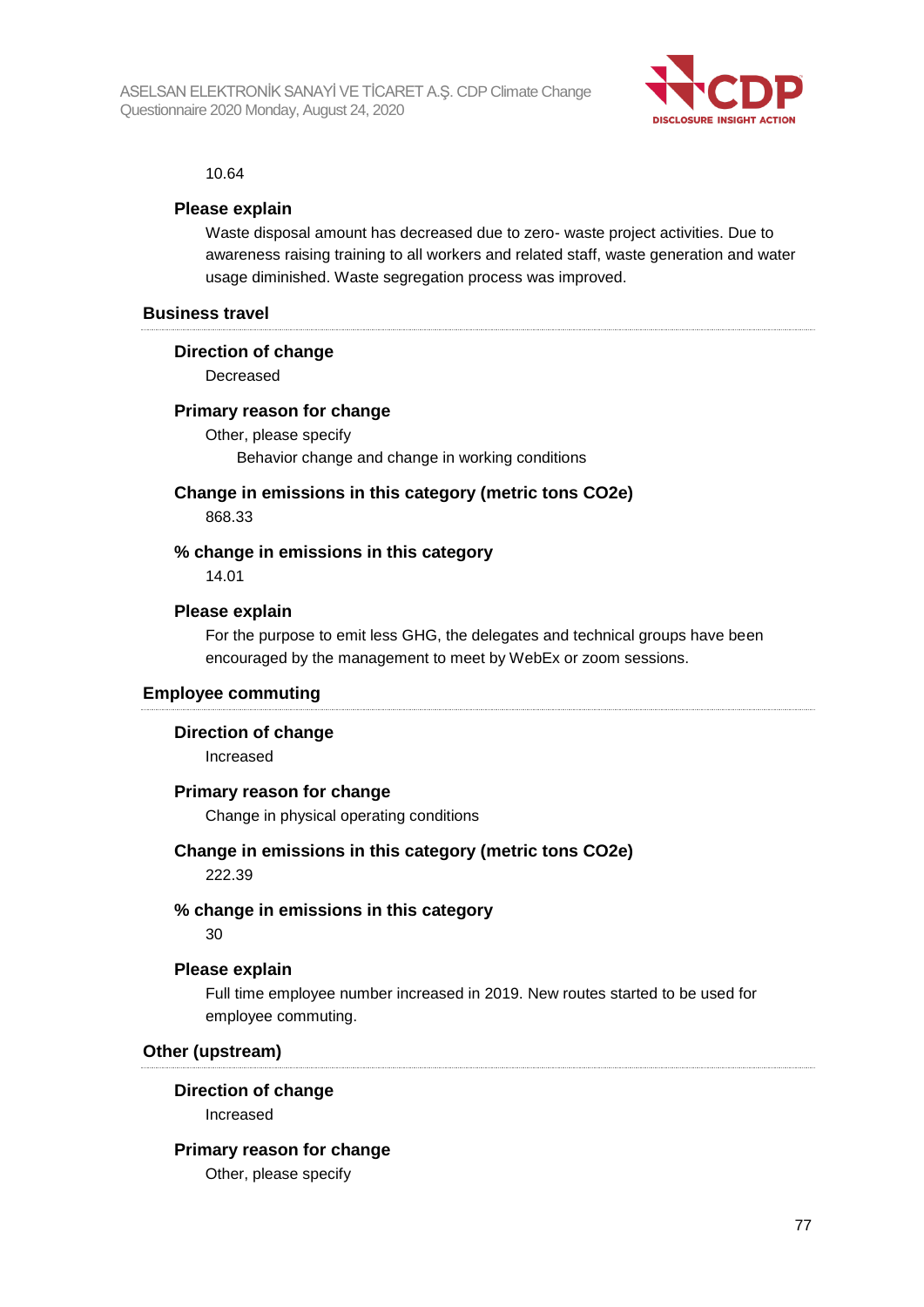

Increase in F&B consumption due to full time employee increase.

### **Change in emissions in this category (metric tons CO2e)**

1,297.81

### **% change in emissions in this category**

16.58

#### **Please explain**

Full time employee number increased in 2019. Consequently food and beverage consumption has increased.

## **C8. Energy**

## **C8.1**

### **(C8.1) What percentage of your total operational spend in the reporting year was on energy?**

More than 0% but less than or equal to 5%

## **C8.2**

### **(C8.2) Select which energy-related activities your organization has undertaken.**

|                                                       | Indicate whether your organization undertook this energy-<br>related activity in the reporting year |
|-------------------------------------------------------|-----------------------------------------------------------------------------------------------------|
| Consumption of fuel (excluding<br>feedstocks)         | Yes                                                                                                 |
| Consumption of purchased or<br>acquired electricity   | Yes                                                                                                 |
| Consumption of purchased or<br>acquired heat          | No                                                                                                  |
| Consumption of purchased or<br>acquired steam         | No.                                                                                                 |
| Consumption of purchased or<br>acquired cooling       | <b>No</b>                                                                                           |
| Generation of electricity, heat,<br>steam, or cooling | No                                                                                                  |

## **C8.2a**

**(C8.2a) Report your organization's energy consumption totals (excluding feedstocks) in MWh.**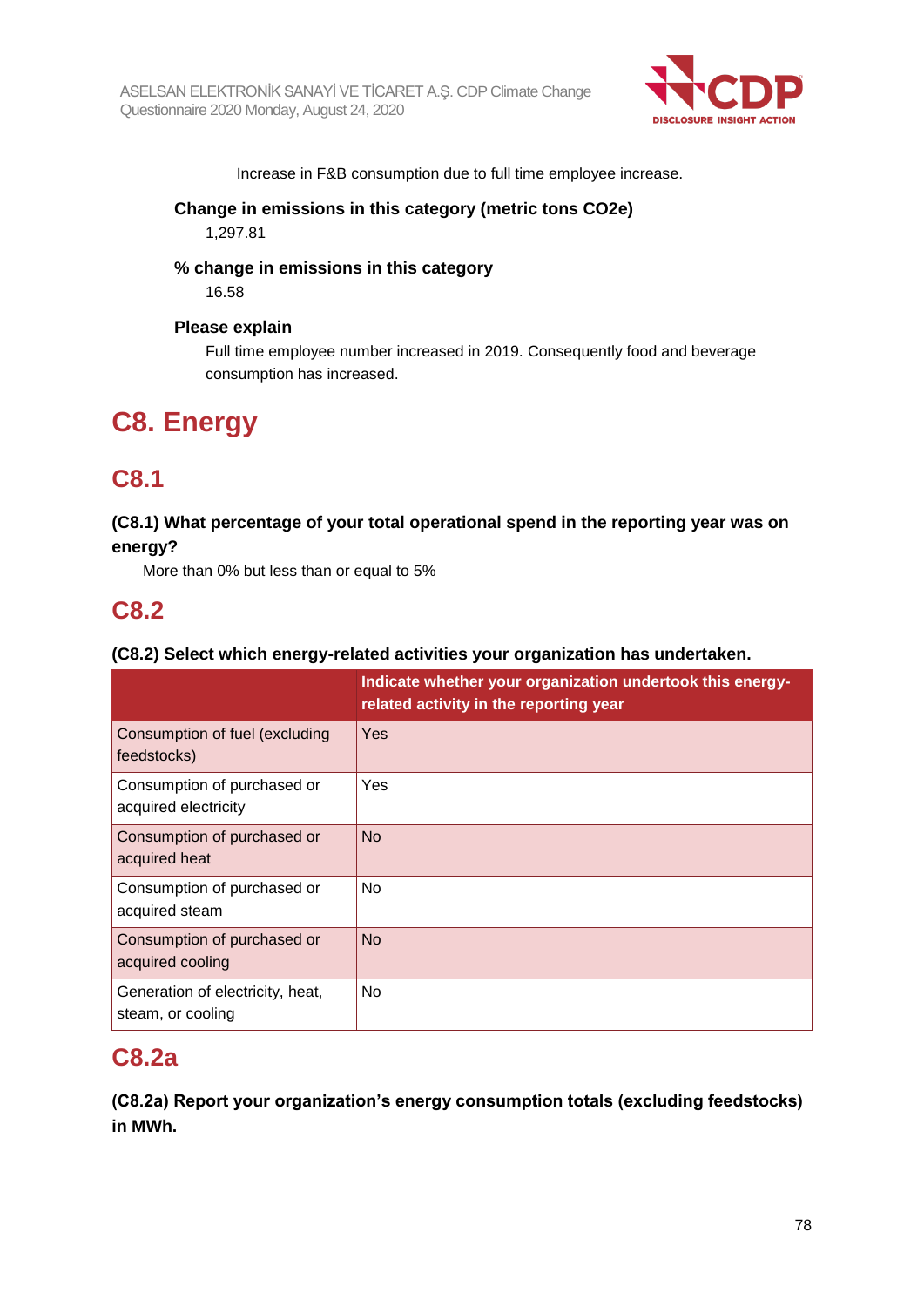

|                                                        | <b>Heating</b><br>value         | <b>MWh from</b><br>renewable<br>sources. | MWh from non-<br>renewable<br><b>sources</b> | <b>Total (renewable</b><br>and non-renewable)<br><b>MWh</b> |
|--------------------------------------------------------|---------------------------------|------------------------------------------|----------------------------------------------|-------------------------------------------------------------|
| Consumption of fuel<br>(excluding feedstock)           | LHV (lower<br>heating<br>value) | $\overline{0}$                           | 48,764.25                                    | 48,764.25                                                   |
| Consumption of<br>purchased or acquired<br>electricity |                                 | 0                                        | 83,212.09                                    | 83,212.09                                                   |
| Total energy<br>consumption                            |                                 | $\Omega$                                 | 131,976.34                                   | 131,976.34                                                  |

## **C8.2b**

### **(C8.2b) Select the applications of your organization's consumption of fuel.**

|                                                            | Indicate whether your organization undertakes this<br>fuel application |
|------------------------------------------------------------|------------------------------------------------------------------------|
| Consumption of fuel for the generation of<br>electricity   | <b>No</b>                                                              |
| Consumption of fuel for the generation of<br>heat          | Yes                                                                    |
| Consumption of fuel for the generation of<br>steam         | <b>No</b>                                                              |
| Consumption of fuel for the generation of<br>cooling       | No                                                                     |
| Consumption of fuel for co-generation or<br>tri-generation | <b>No</b>                                                              |

## **C8.2c**

**(C8.2c) State how much fuel in MWh your organization has consumed (excluding feedstocks) by fuel type.**

**Fuels (excluding feedstocks)** Natural Gas **Heating value** LHV (lower heating value) **Total fuel MWh consumed by the organization** 41,810.65 **Emission factor**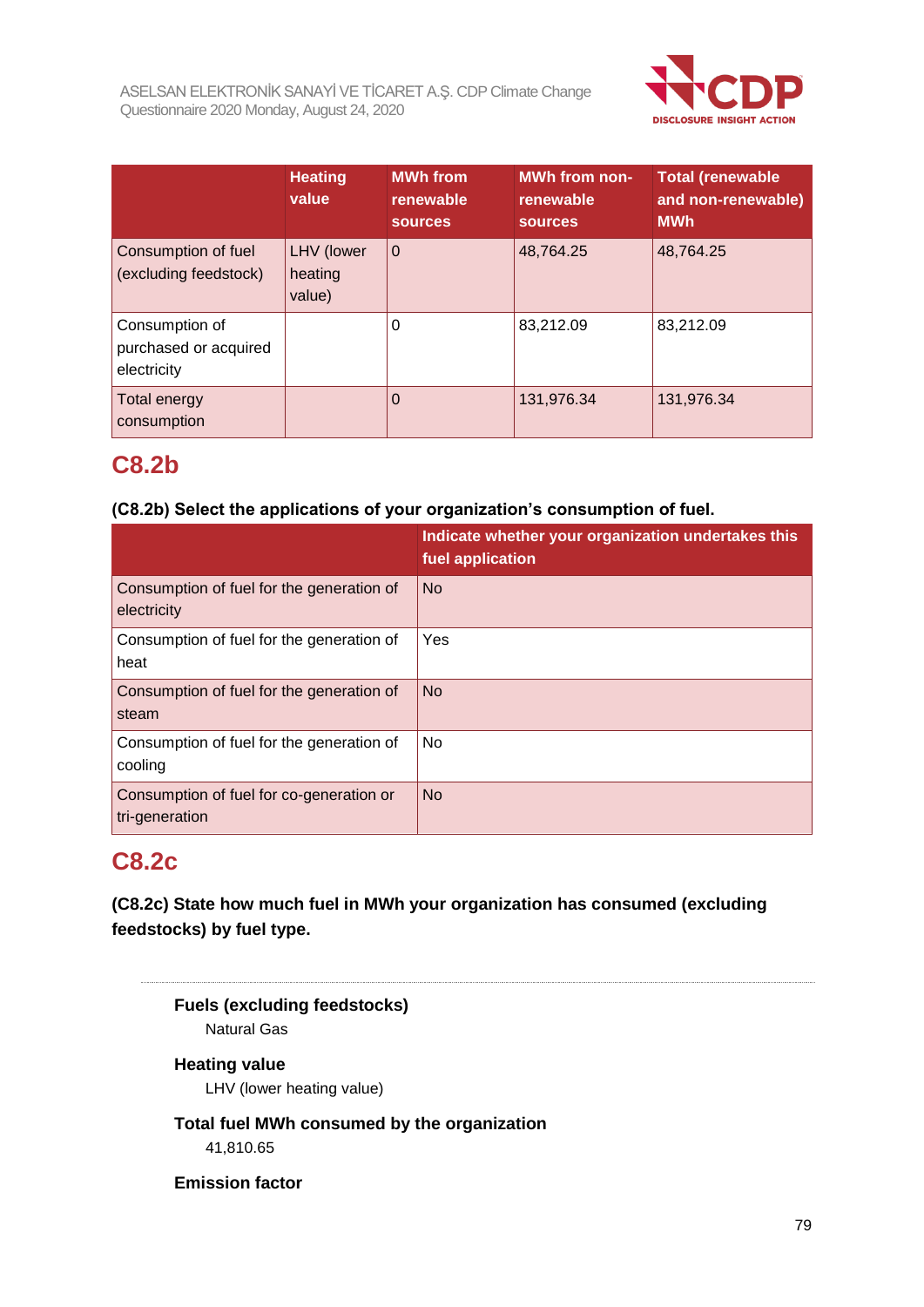

#### 0.00194

#### **Unit**

metric tons CO2e per m3

#### **Emissions factor source**

IPCC Chapter 2 Stationary Combustion (Table 2.3). The verification of this emission factor was fulfilled by the 3 rd party audit for 2019 activities.

#### **Comment**

The natural gas is consumed for heating purpose in the facilities of ASELSAN. The verification of the total fuel consumed by all facilities was fulfilled by the 3 rd party audit for 2019 activities.

**Fuels (excluding feedstocks)**

Diesel

#### **Heating value**

LHV (lower heating value)

#### **Total fuel MWh consumed by the organization**

6,741.25

**Emission factor**

0.0029

#### **Unit**

metric tons CO2e per liter

#### **Emissions factor source**

IPCC Chapter 2 Stationary Combustion (Table 2.3) IPCC Chapter 3 Mobile Combustion (Table 3.2.1 and 3.2.2) IPCC Chapter 3 Mobile Combustion off road (Table 3.3.1) The verification of these emission factors was fulfilled by the 3 rd party audit for 2019 activities.

#### **Comment**

In the organization, diesel/ gas oil is consumed in 3 different activities that the calculation is the sum of these activities. Diesel/Gas oil for stationary activities. Diesel/Gas oil for mobile activities. Diesel/Gas oil for Off Road activities. The verification of the total fuel consumed by the organization was fulfilled by the 3 rd party audit for 2019 activities

#### **Fuels (excluding feedstocks)**

Liquefied Petroleum Gas (LPG)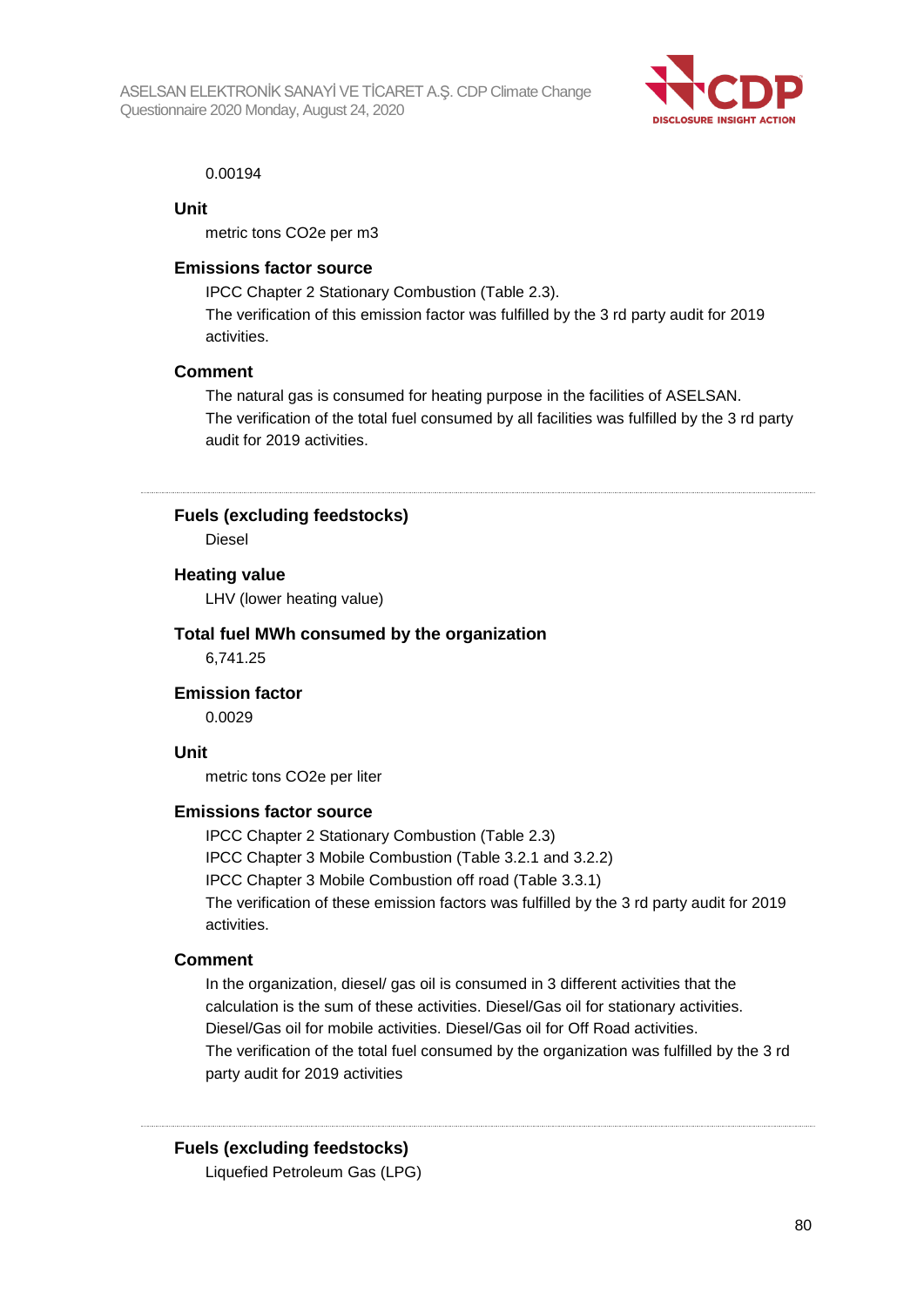

#### **Heating value**

LHV (lower heating value)

#### **Total fuel MWh consumed by the organization** 8.05

#### **Emission factor**

0.00288

#### **Unit**

metric tons CO2e per metric ton

#### **Emissions factor source**

IPCC Chapter 2 Stationary Combustion (Table 2.3). The verification of this emission factor was fulfilled by the 3 rd party audit for 2019 activities.

#### **Comment**

The verification of the total fuel consumed by the organization was fulfilled by the 3 rd party audit for 2019 activities

### **Fuels (excluding feedstocks)**

Motor Gasoline

#### **Heating value**

LHV (lower heating value)

#### **Total fuel MWh consumed by the organization**

195.39

#### **Emission factor**

0.00227

#### **Unit**

metric tons CO2e per liter

#### **Emissions factor source**

IPCC Chapter 3 Mobile Combustion (Table 3.2.1 and 3.2.2) The verification of this emission factor was fulfilled by the 3 rd party audit for 2019 activities.

#### **Comment**

The verification of the total fuel consumed by the organization was fulfilled by the 3 rd party audit for 2019 activities

#### **Fuels (excluding feedstocks)**

Compressed Natural Gas (CNG)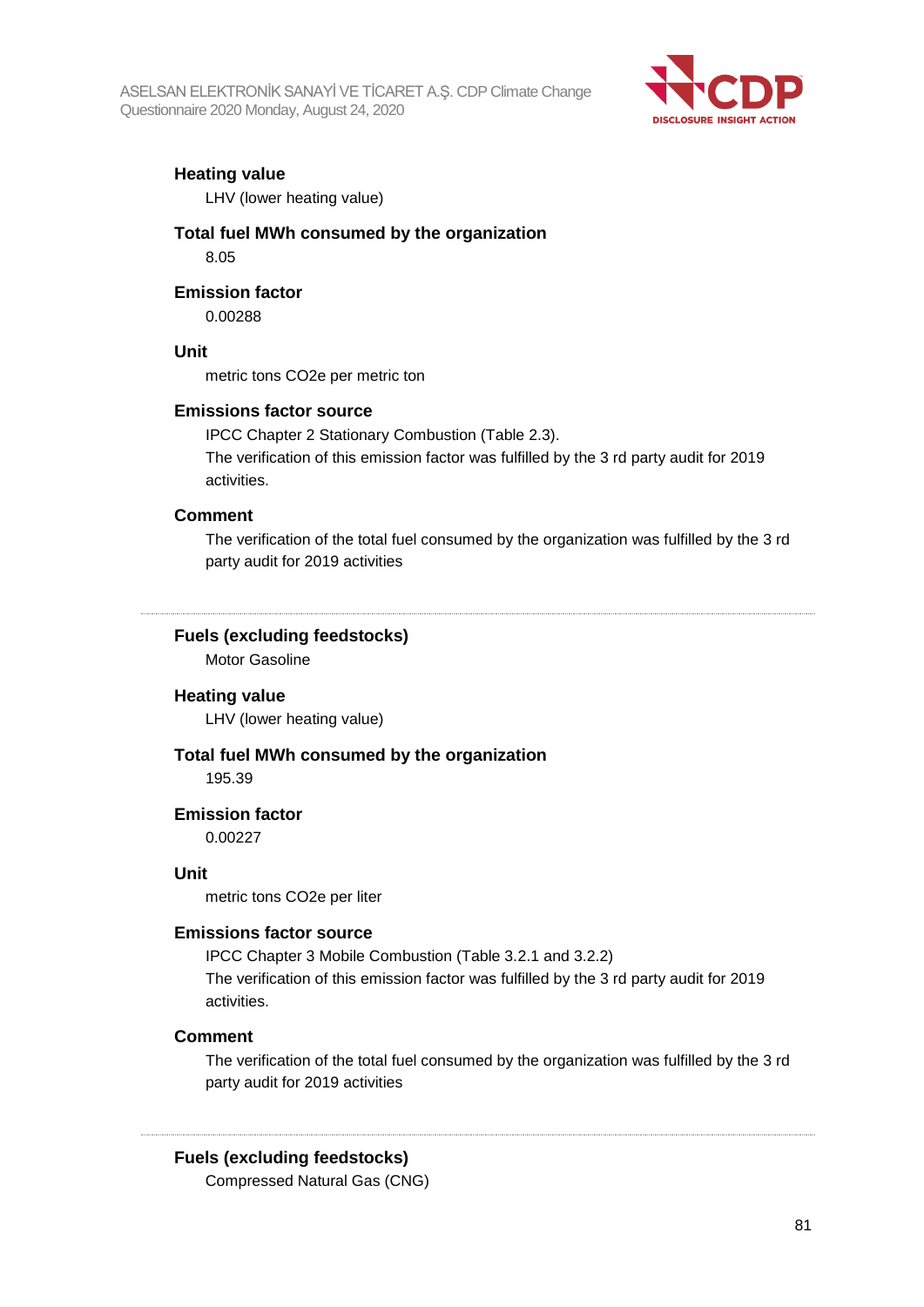

### **Heating value**

LHV (lower heating value)

#### **Total fuel MWh consumed by the organization** 8.9

### **Emission factor**

0.00194

### **Unit**

metric tons CO2e per m3

### **Emissions factor source**

IPCC Chapter 2 Stationary Combustion (Table 2.3). The verification of this emission factor was fulfilled by the 3 rd party audit for 2019 activities.

### **Comment**

CNG is consumed in Akyurt facility.

The verification of the total fuel consumed was fulfilled by the 3 rd party audit for 2019 activities.

## **C-CG8.5**

## **(C-CG8.5) Does your organization measure the efficiency of any of its products or services?**

|     | <b>Measurement of</b><br>product/service<br>efficiency | <b>Comment</b>                                                                                                                                                                                       |
|-----|--------------------------------------------------------|------------------------------------------------------------------------------------------------------------------------------------------------------------------------------------------------------|
| Row | Yes                                                    | Many of our products contain smart components. All parameters<br>related to efficiency measurement are measured, evaluated and<br>recorded by sensors and smart units in the systems. These data can |
|     |                                                        | be analyzed later to measure efficiency.                                                                                                                                                             |

## **C-CG8.5a**

**(C-CG8.5a) Provide details of the metrics used to measure the efficiency of your organization's products or services.**

## **Category of product or service**

Power tools

### **Product or service (optional)**

Hybrid Energy System including battery, power panel and wind turbine

### **% of revenue from this product or service in the reporting year**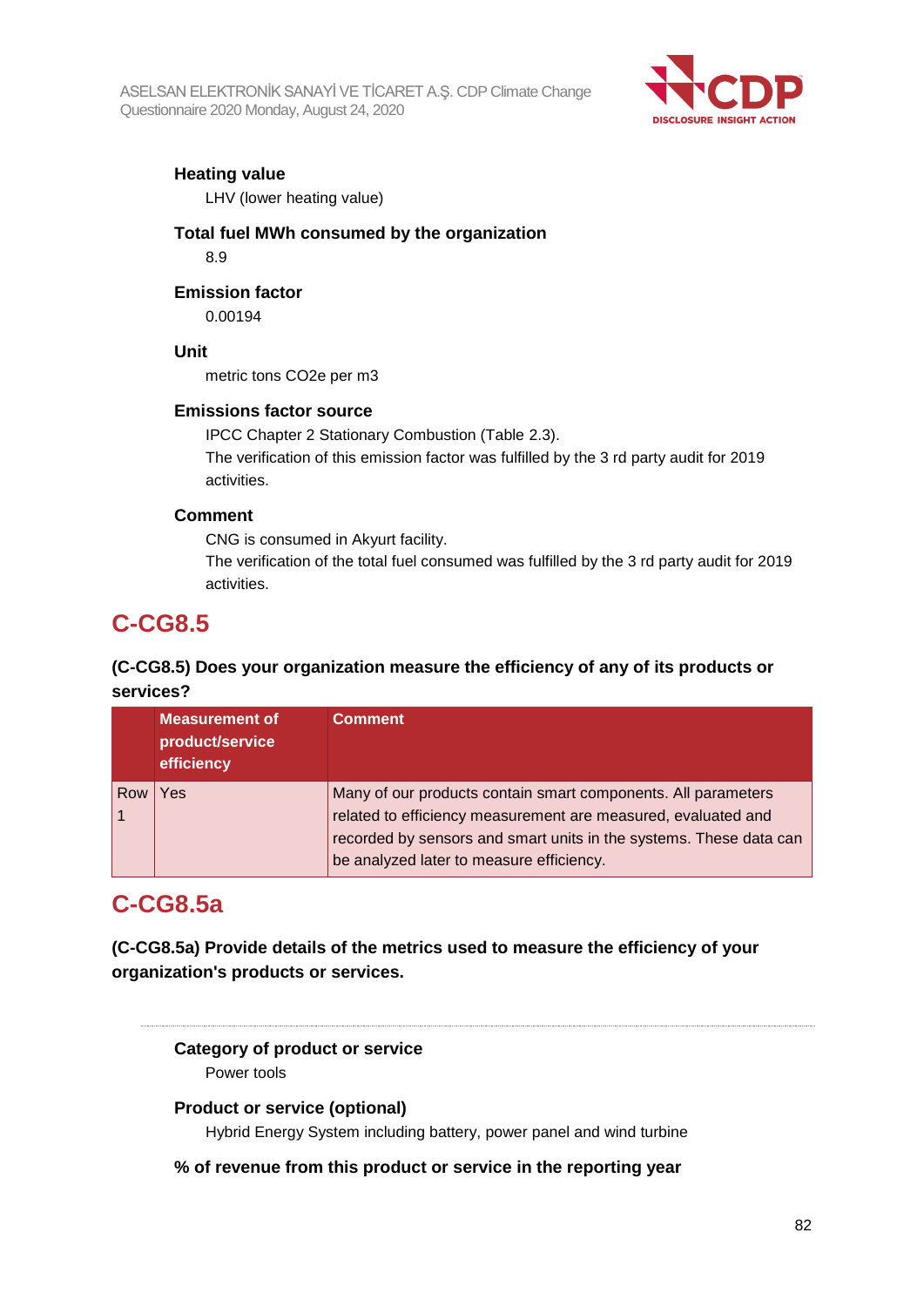

#### 0.02

**Efficiency figure in the reporting year**

0.7

**Metric numerator**

megawatt hour (MWh)

### **Metric denominator**

Other, please specify kilowatt hour (kWh)

### **Comment**

The ratio of the energy produced by the Hybrid Energy System from its own renewable energy sources, to the total consumed energy is evaluated as efficiency. The efficiency figure is 70% in the reporting year.

# **C9. Additional metrics**

## **C9.1**

**(C9.1) Provide any additional climate-related metrics relevant to your business.**

```
Description
    Waste
Metric value
    1,650
Metric numerator
    Tonnes of waste
Metric denominator (intensity metric only)
% change from previous year
    70
Direction of change
    Increased
Please explain
    In order to create a new process area in Akyurt facility, the area where the scrap 
    wastes were stored has been cleaned and all the wastes coming out of this area as 
    scrap metal have been sent to the licensed recycling company.
    ASELSAN manages the waste generated from its operations by taking the waste
```
management hierarchy into account, in a manner that minimizes their environmental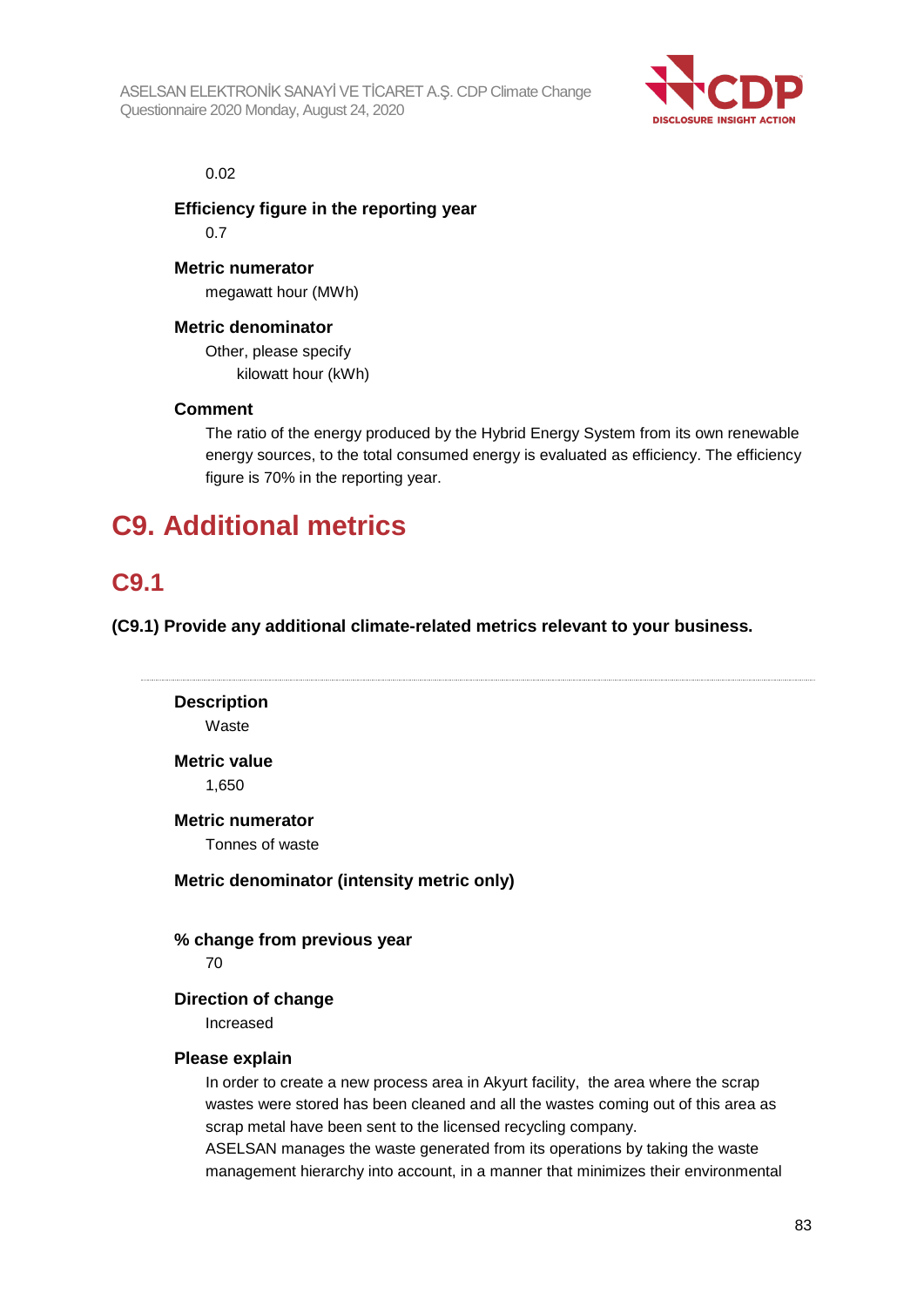

impacts. This management approach starts by reducing waste at the source and continues with waste reuse, recycling and disposal as a last resort. The verification of regularly reported wastes to MoEU is fulfilled by the 3rd party audit for 2019 activities. In order to prevent and minimize waste generation and ensure recycling, ASELSAN started to work voluntarily in May 2019 to implement the "Zero Waste Project" in all its campuses. The training was given to all workers and related staff who will take an active role in waste separation /collection. Within this implementation, approximately 137 tons of waste will be recycled and brought into the economy every year.

#### **Description**

Other, please specify Waste water discharged into sewer system

#### **Metric value**

238,094.44

#### **Metric numerator**

Cubic meter of waste water

#### **Metric denominator (intensity metric only)**

## **% change from previous year**

18

### **Direction of change**

Decreased

#### **Please explain**

The previous years' metric value was 291,111 m3 waste water discharged into the sewer system.

The verification of this years' data is fulfilled by the 3rd party audit for 2019 activities. Despite the increase in FTE and other activities the waste water generated was reduced 18% .

As in all environmental activities, water management practices in ASELSAN are conducted fully in compliance with the legislation, and the wastewater discharge standards are determined in accordance with ASKI Wastewater Sewerage Network Discharge Regulation.

#### **Description**

Energy usage

**Metric value** 48,764.25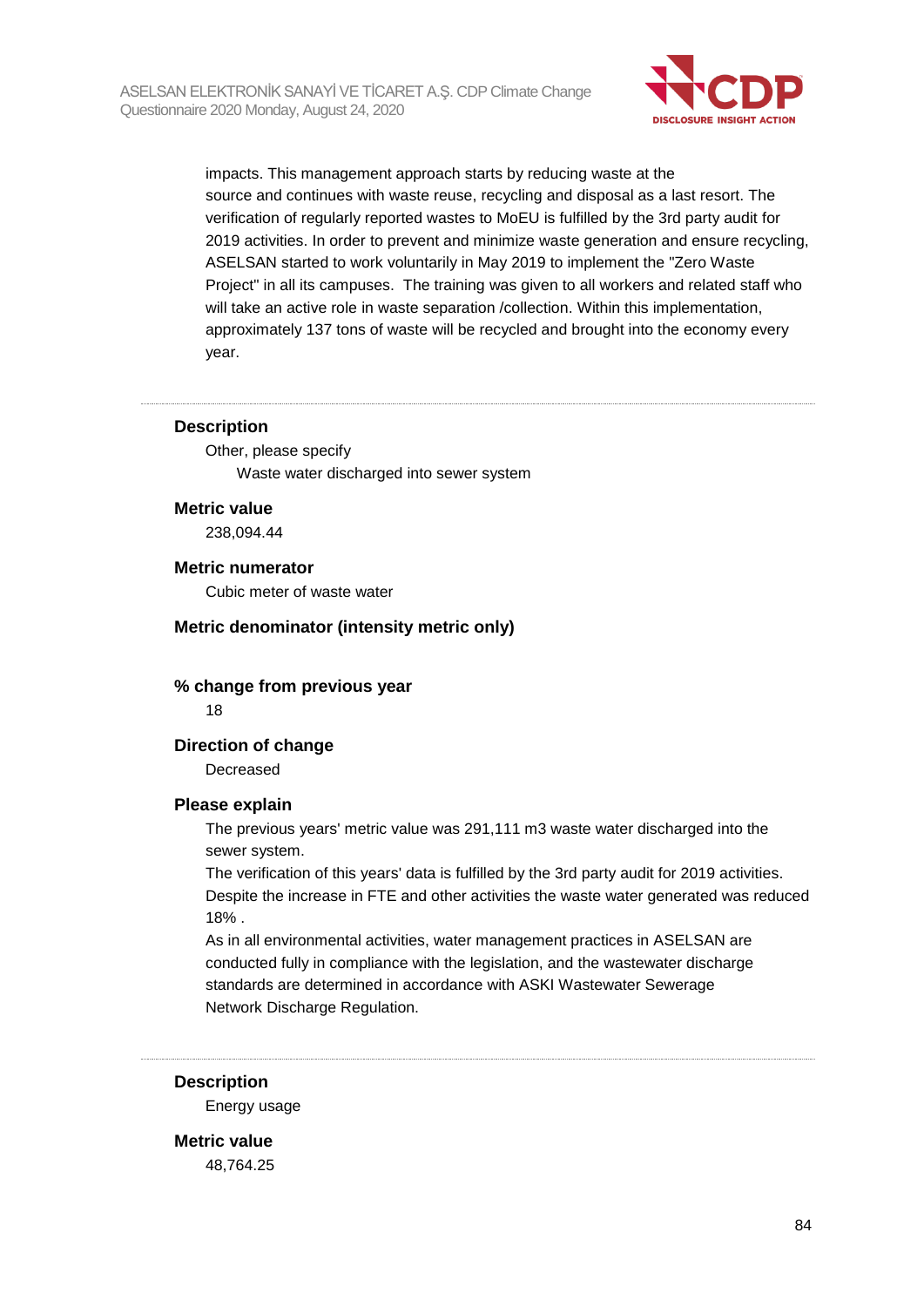

### **Metric numerator**

MWh from non-renewable sources Consumption of fuel

### **Metric denominator (intensity metric only)**

## **% change from previous year**

2.7

### **Direction of change**

Decreased

### **Please explain**

The previous years' metric value was 50105.11 MWh, as energy use. Despite the increase in FTE and other activities the energy used was reduced 2.7%

# **C-CE9.6/C-CG9.6/C-CH9.6/C-CN9.6/C-CO9.6/C-EU9.6/C-MM9.6/C-OG9.6/C-RE9.6/C-ST9.6/C-TO9.6/C-TS9.6**

**(C-CE9.6/C-CG9.6/C-CH9.6/C-CN9.6/C-CO9.6/C-EU9.6/C-MM9.6/C-OG9.6/C-RE9.6/C-ST9.6/C-TO9.6/C-TS9.6) Does your organization invest in research and development (R&D) of low-carbon products or services related to your sector activities?**

|     | Investment in<br><b>Iow-carbon R&amp;D</b> | <b>Comment</b>                                                         |
|-----|--------------------------------------------|------------------------------------------------------------------------|
| Row | Yes                                        | One of the main fields of activity of our company is renewable energy  |
|     |                                            | systems. In this context, renewable energy projects with own resources |
|     |                                            | and contracts are carried out and the necessary investments are made.  |

## **C-CG9.6a**

**(C-CG9.6a) Provide details of your organization's investments in low-carbon R&D for capital goods products and services over the last three years.**

#### **Technology area**

Renewable energy

### **Stage of development in the reporting year**

Small scale commercial deployment

- **Average % of total R&D investment over the last 3 years** 21 - 40%
- **R&D investment figure in the reporting year (optional)**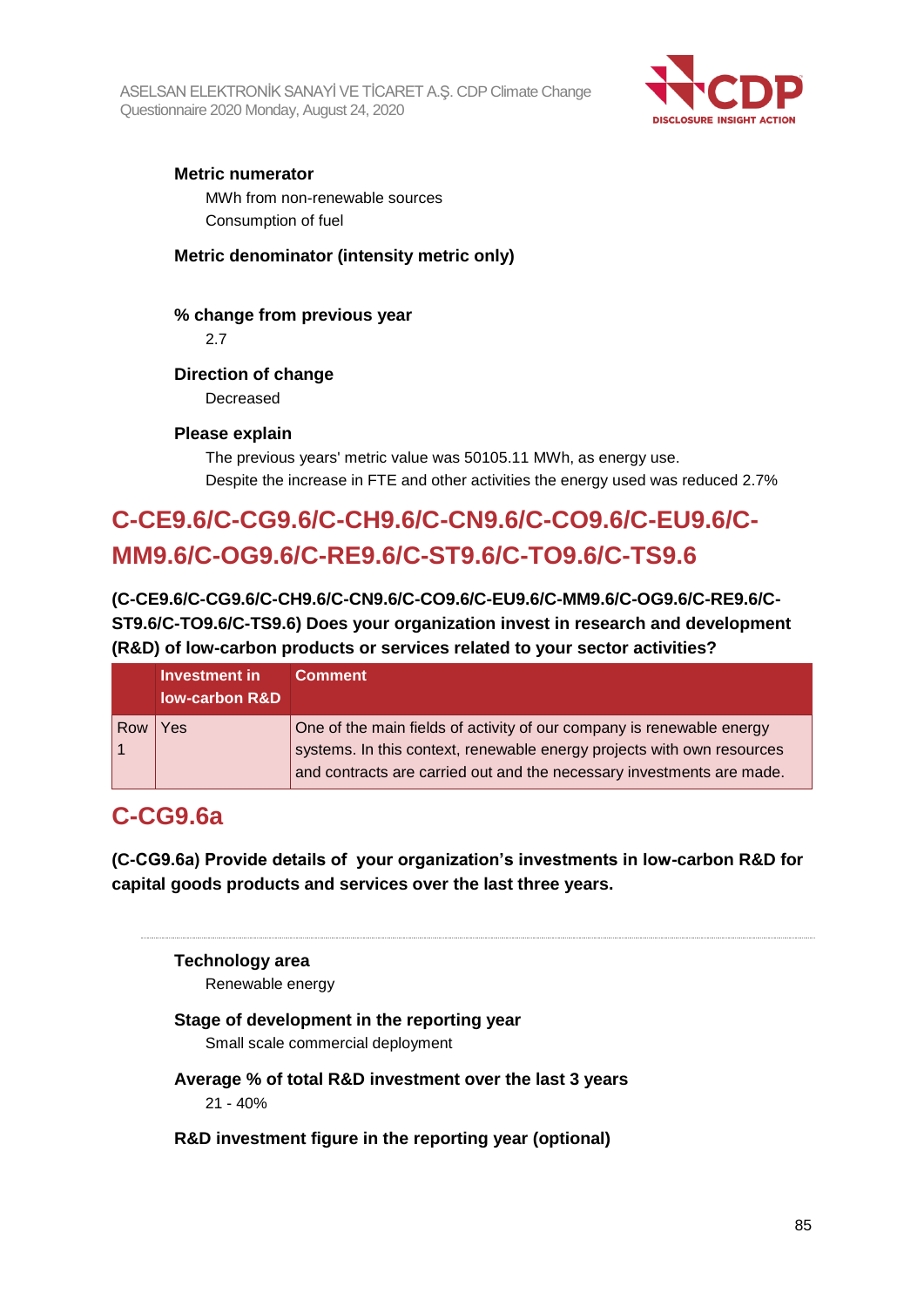

### **Comment**

ASELSAN makes the necessary investments within the scope of the projects without delay. Annual maintenance and calibrations of investments are constantly monitored. Technological trends are closely followed and new investments are planned and implemented. For example; The project for the original development of generator and full-scale power converter units, which are critical components of the Wind Turbine, has been launched. In order to test these study outputs, an investment activity of over MW Electronics and Electric Machinery Laboratory is carried out. Within the scope of renewable energy and all other projects, many investments are needed to be used in design, development, test and verification activities. For example; Various computer aided software tools were provided to be used within the scope of design activities (Homer, PVSol Matlab etc.). Similarly, investments were made for measurement and testing purposes (Lidar, dynamo-meter, PV simulator etc. for wind measurement)

# **C10. Verification**

## **C10.1**

**(C10.1) Indicate the verification/assurance status that applies to your reported emissions.**

|                                          | <b>Verification/assurance status</b>                   |
|------------------------------------------|--------------------------------------------------------|
| Scope 1                                  | Third-party verification or assurance process in place |
| Scope 2 (location-based or market-based) | Third-party verification or assurance process in place |
| Scope 3                                  | Third-party verification or assurance process in place |

## **C10.1a**

**(C10.1a) Provide further details of the verification/assurance undertaken for your Scope 1 emissions, and attach the relevant statements.**

**Verification or assurance cycle in place** Annual process

## **Status in the current reporting year**

Complete

### **Type of verification or assurance**

Reasonable assurance

### **Attach the statement**

2019 ASELSAN Carbon Footprint Verification Opinion Statement Scope 1 and 2.pdf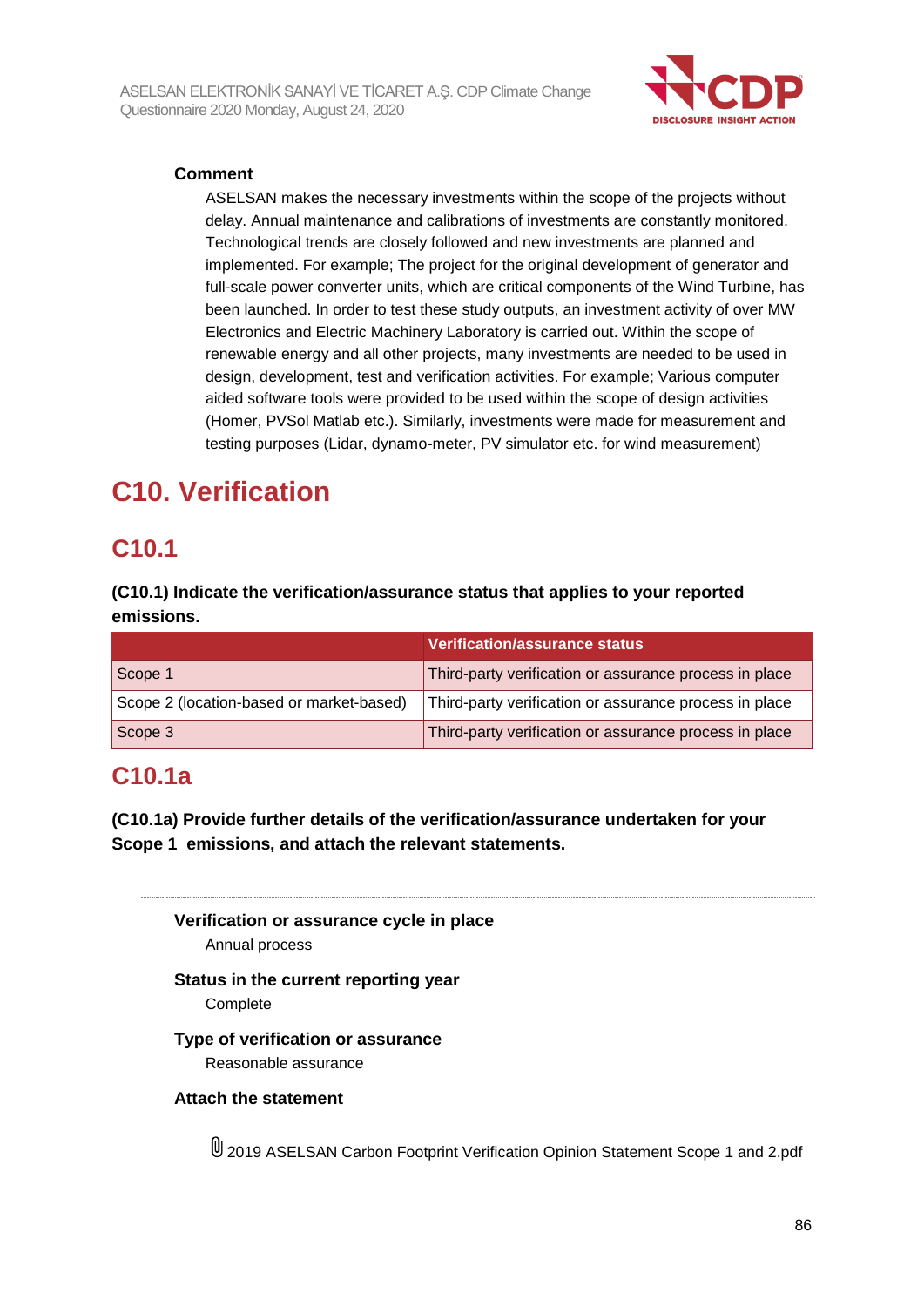

### **Page/ section reference**

2019 ASELSAN Carbon Footprint Verification Opinion Statement Scope 1 and 2 (Page 1)

#### **Relevant standard**

ISO14064-3

## **Proportion of reported emissions verified (%)**

100

## **C10.1b**

**(C10.1b) Provide further details of the verification/assurance undertaken for your Scope 2 emissions and attach the relevant statements.**

## **Scope 2 approach**

Scope 2 location-based

### **Verification or assurance cycle in place**

Annual process

**Status in the current reporting year** Complete

**Type of verification or assurance** Reasonable assurance

### **Attach the statement**

2019 ASELSAN Carbon Footprint Verification Opinion Statement Scope 1 and 2.pdf

#### **Page/ section reference**

2019 ASELSAN Carbon Footprint Verification Opinion Statement Scope 1 and 2 (Page 1)

#### **Relevant standard** ISO14064-3

**Proportion of reported emissions verified (%)** 100

## **C10.1c**

**(C10.1c) Provide further details of the verification/assurance undertaken for your Scope 3 emissions and attach the relevant statements.**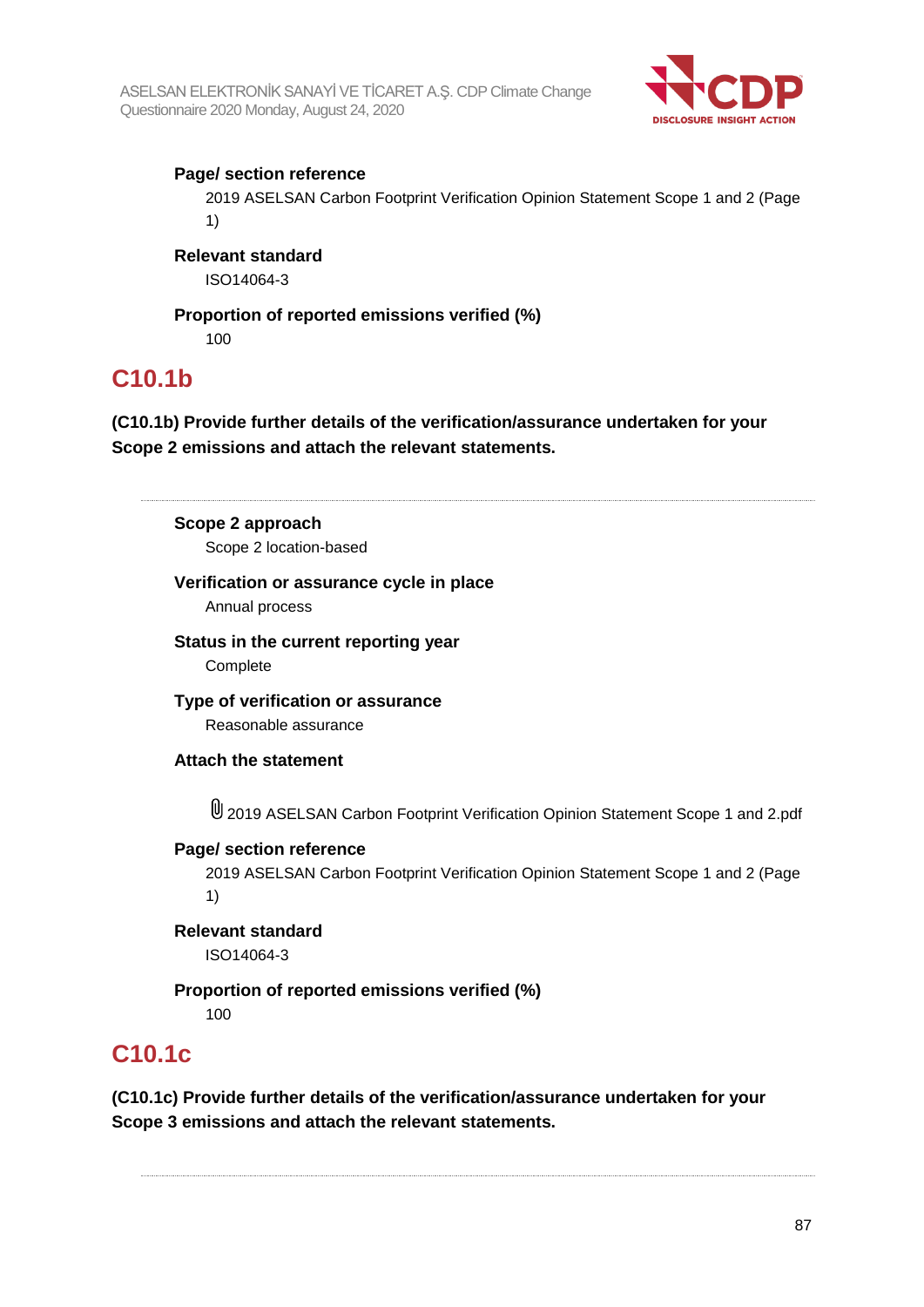

### **Scope 3 category**

Scope 3: Upstream transportation and distribution

#### **Verification or assurance cycle in place**

Annual process

#### **Status in the current reporting year**

Complete

#### **Type of verification or assurance**

Limited assurance

#### **Attach the statement**

2019 ASELSAN Carbon Footprint Verification Opinion Statement Scope 3.pdf

#### **Page/section reference**

2019 ASELSAN Carbon Footprint Verification Opinion Statement Scope 3 (Page 1)

## **Relevant standard**

ISO14064-3

### **Proportion of reported emissions verified (%)**

100

#### **Scope 3 category**

Scope 3: Waste generated in operations

#### **Verification or assurance cycle in place**

Annual process

#### **Status in the current reporting year**

**Complete** 

## **Type of verification or assurance**

Limited assurance

#### **Attach the statement**

U 2019 ASELSAN Carbon Footprint Verification Opinion Statement Scope 3.pdf

#### **Page/section reference**

2019 ASELSAN Carbon Footprint Verification Opinion Statement Scope 3 (Page 1)

#### **Relevant standard**

ISO14064-3

#### **Proportion of reported emissions verified (%)**

100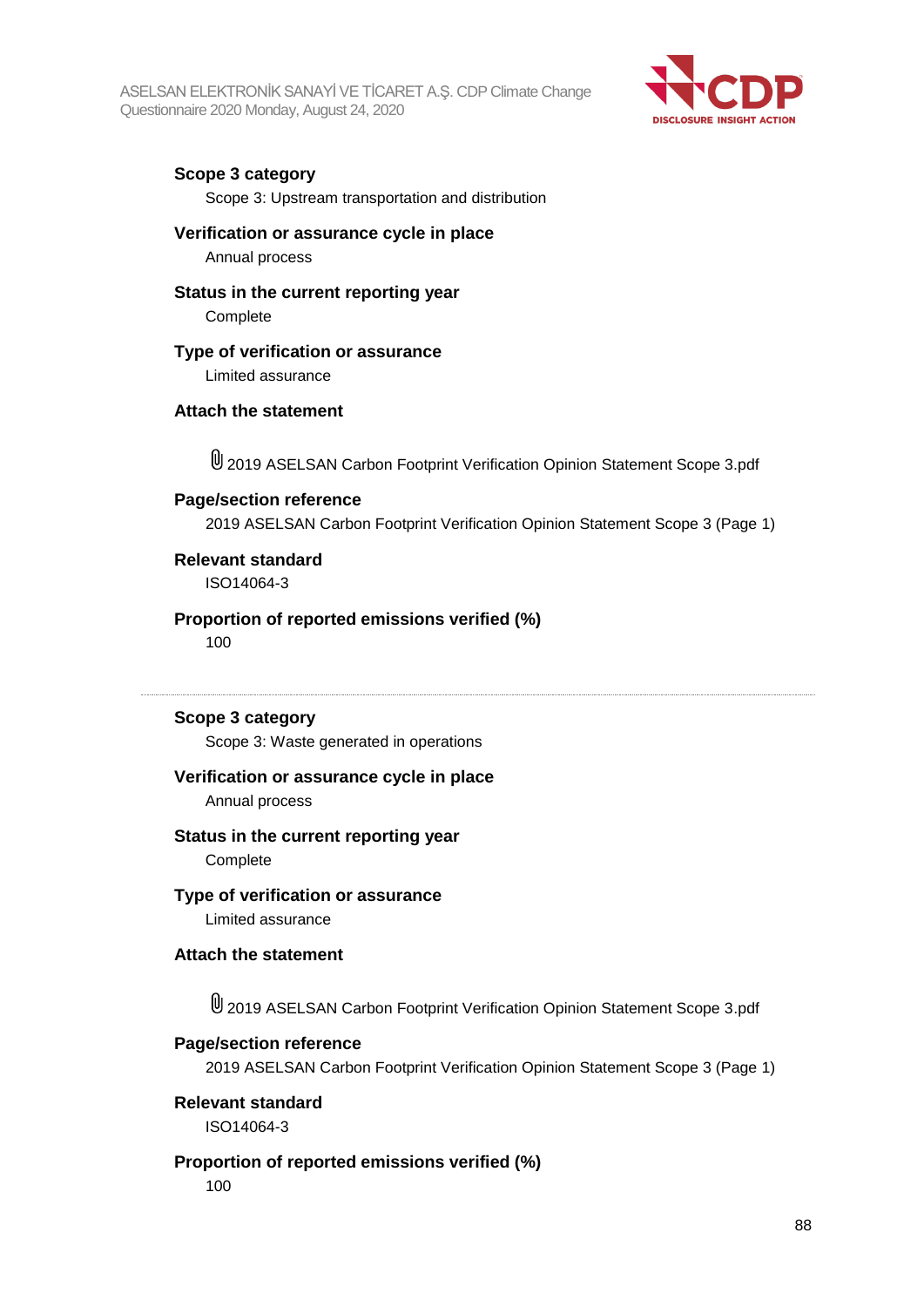

**Scope 3 category**

Scope 3: Business travel

### **Verification or assurance cycle in place**

Annual process

#### **Status in the current reporting year**

**Complete** 

### **Type of verification or assurance**

Limited assurance

#### **Attach the statement**

2019 ASELSAN Carbon Footprint Verification Opinion Statement Scope 3.pdf

#### **Page/section reference**

2019 ASELSAN Carbon Footprint Verification Opinion Statement Scope 3 (Page 1)

#### **Relevant standard**

ISO14064-3

#### **Proportion of reported emissions verified (%)**

100

### **Scope 3 category**

Scope 3: Employee commuting

#### **Verification or assurance cycle in place**

Annual process

**Status in the current reporting year Complete** 

#### **Type of verification or assurance** Limited assurance

#### **Attach the statement**

2019 ASELSAN Carbon Footprint Verification Opinion Statement Scope 3.pdf

#### **Page/section reference**

2019 ASELSAN Carbon Footprint Verification Opinion Statement Scope 3 (Page 1)

#### **Relevant standard**

ISO14064-3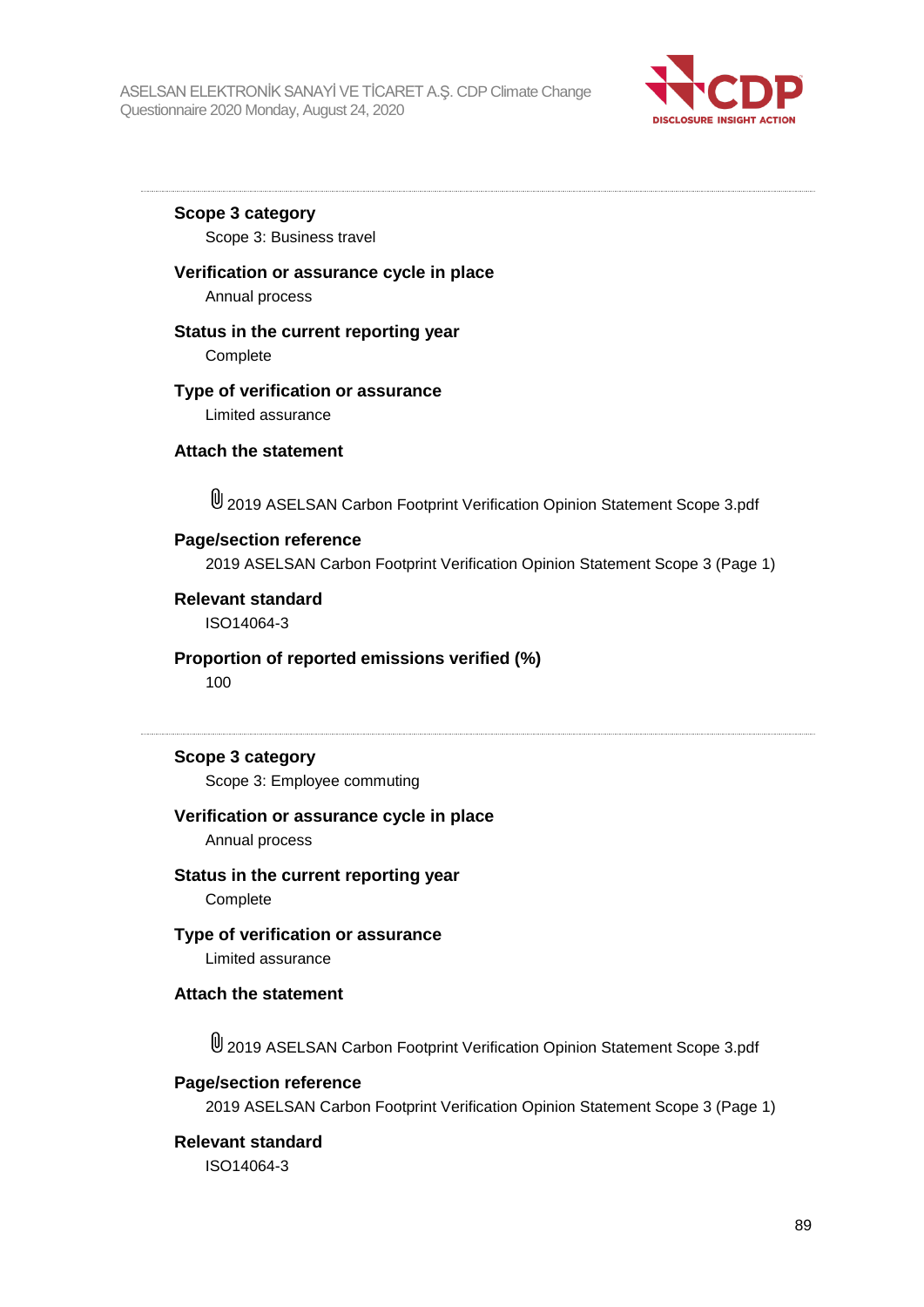

**Proportion of reported emissions verified (%)** 100

**Scope 3 category**

Scope 3 (upstream)

### **Verification or assurance cycle in place**

Annual process

#### **Status in the current reporting year Complete**

**Type of verification or assurance** Limited assurance

**Attach the statement**

2019 ASELSAN Carbon Footprint Verification Opinion Statement Scope 3.pdf

### **Page/section reference**

2019 ASELSAN Carbon Footprint Verification Opinion Statement Scope 3 (Page 1)

**Relevant standard** ISO14064-3

**Proportion of reported emissions verified (%)** 100

## **C10.2**

**(C10.2) Do you verify any climate-related information reported in your CDP disclosure other than the emissions figures reported in C6.1, C6.3, and C6.5?**

No, but we are actively considering verifying within the next two years

# **C11. Carbon pricing**

## **C11.1**

**(C11.1) Are any of your operations or activities regulated by a carbon pricing system (i.e. ETS, Cap & Trade or Carbon Tax)?**

No, but we anticipate being regulated in the next three years

## **C11.1d**

**(C11.1d) What is your strategy for complying with the systems you are regulated by or anticipate being regulated by?**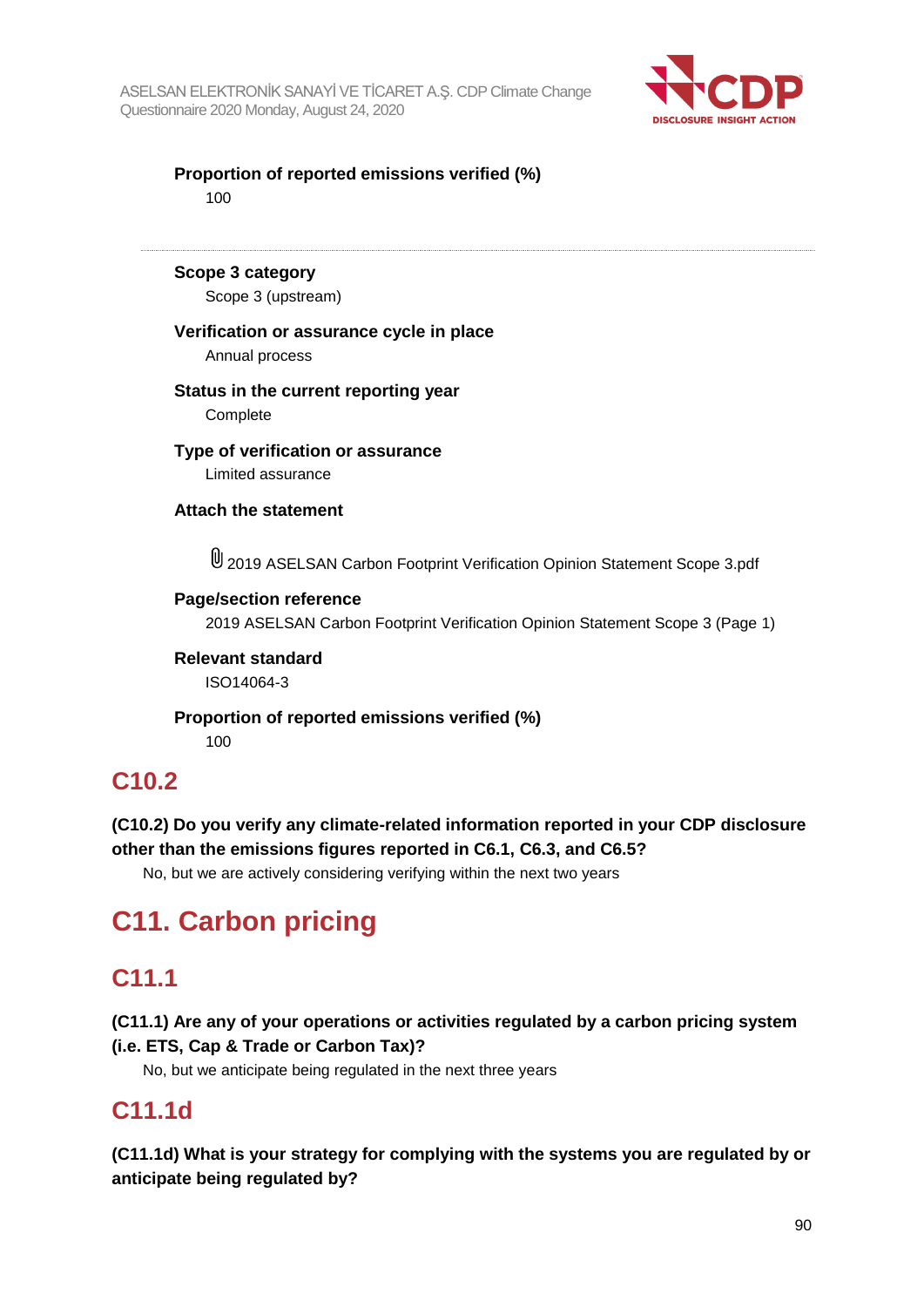

Carbon pricing options offer the most cost-effective way of mitigating climate change and can be helpful for countries in upholding their mitigation commitments or potentially exceeding them. The carbon price also stimulates clean technology and market innovation, with new, lowcarbon drivers of economic growth. The two main policy options that are being used as carbon pricing mechanisms are carbon taxation and emissions trading systems (ETS).

While Turkey does not yet have carbon pricing systems in place, it has started to explore opportunities to implement a National Emissions Trading Scheme.

Within the scope of Partnership for Market Readiness Project (PMR), Turkey was prepared a draft report about carbon pricing policy with the economic and sector implications.

Implementation of phase 2 of the PMR builds on establishing the Climate Change Law and ETS Regulations with emission limits and allocation plans for pilot ETS. ASELSAN states her corporate views on these issues. Several number of stakeholder meetings and feedback rounds were conducted by the MoEU during the reporting period. In Turkey, emission data is reported to the Ministry annually by high energy intensive sectors according to the MRV regulation. ASELSAN is not in the scope of this regulation yet. However, since we have established our ISO 14064-1 system and have been calculating our emissions and processing verification by accredited third parties, we are ready to report our emissions. We anticipate that Ministry will include in 2021, the pilot sectors which are in the scope of MRV Regulation, first. We are ready to comply with the schemes when the market is once established in Turkey. National ETS or taxation system can influence our company after 2021, probably in 2022. As part of our involvement in this new upcoming system, we plan to upgrade our energy efficiency with Energy Management Systems, ISO 50001:2018 in 2021.

After 2020, the company renewable energy systems will be established starting from Macunköy Facility. For the 3 main facilities, the energy efficiency projects started to be implemented as from the second quarter of 2019.

For the purpose to drive opportunities in this new system, ASELSAN has already begun to position as a leader in technology base projects in order to meet the needs of all stakeholders in the global energy systems market with efficient, reliable, economic, high quality state of- theart products and services in the areas of electricity generation, transmission, distribution, consumption and management.

ASELSAN has established programs for the R&D, design, production, integration and after sales support in the following areas:

· Energy Management and Smart Grid Systems and

· Renewable Energy Systems.

Development of system, software and hardware components for national and international markets have been targeted in the field of smart grids, in order to provide solutions for the monitoring, optimization and management of generation, transmission, distribution and consumption of energy systems for energy sector.

## **C11.2**

## **(C11.2) Has your organization originated or purchased any project-based carbon credits within the reporting period?**

No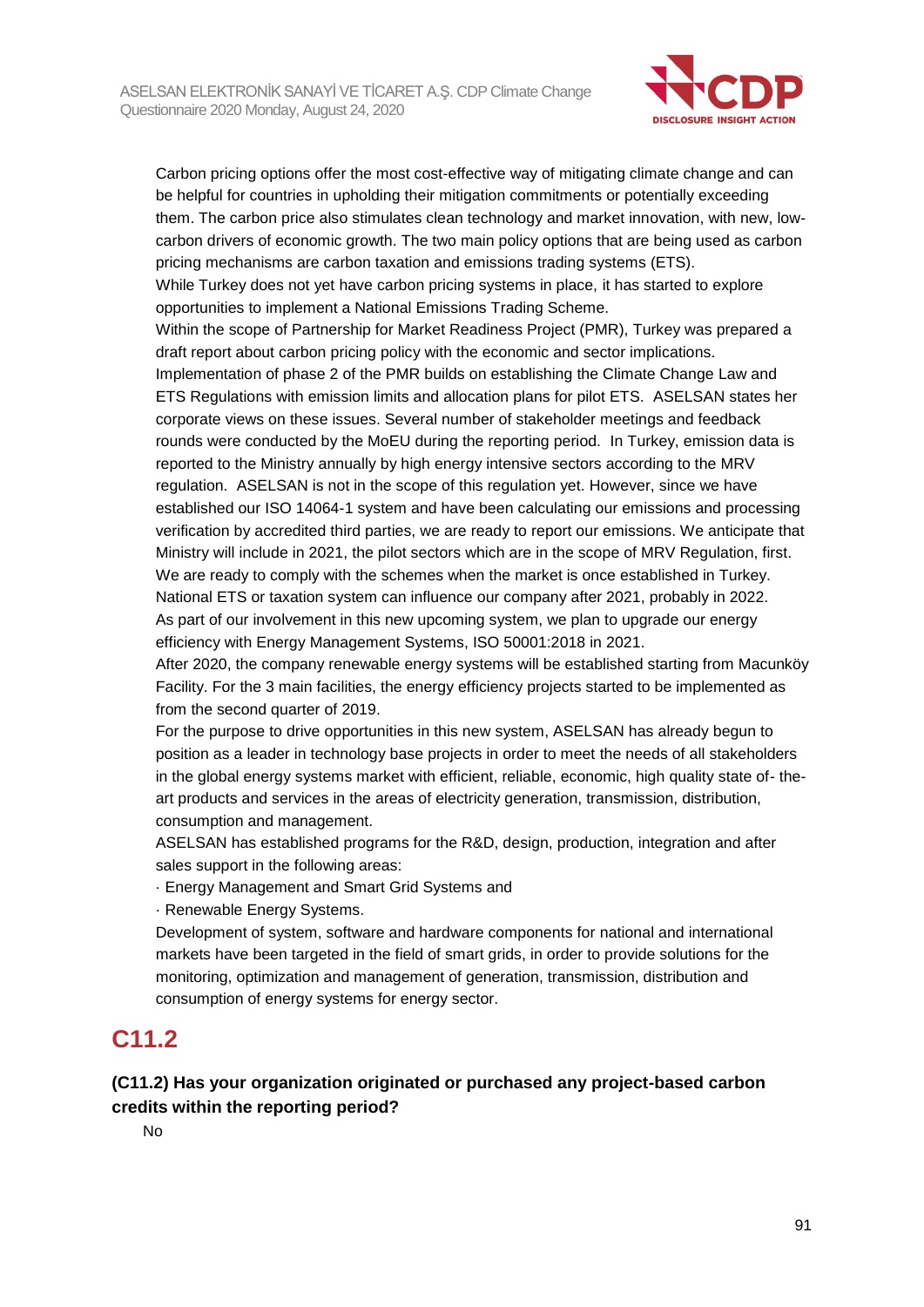

## **C11.3**

**(C11.3) Does your organization use an internal price on carbon?** Yes

## **C11.3a**

### **(C11.3a) Provide details of how your organization uses an internal price on carbon.**

#### **Objective for implementing an internal carbon price**

Stakeholder expectations Change internal behavior Drive energy efficiency Drive low-carbon investment Identify and seize low-carbon opportunities

#### **GHG Scope**

Scope 1 Scope 2

#### **Application**

For the purpose to diminish the absolute company-wide total GHG emissions, we have a target to purchase voluntary certified carbon credits. For the first year our aim is to offset the Scope 2 emissions via this target. The actual price figure provided was used as the purpose of offsetting our emissions. It is used as shadow price in some calculations.

#### **Actual price(s) used (Currency /metric ton)**

5.67

#### **Variance of price(s) used**

Base on the Cap and Trade system studied by the Turkish Ministry of Environment & Urbanization during the second phase of PMR 's pilot workshops and practices, the price was fixed to \$25t CO2-e as an optimum carbon price for Turkey. The variance of price used is: 1\$-25 \$ (1\$=5.67 TL in 2019)

#### **Type of internal carbon price**

Shadow price **Offsets** 

#### **Impact & implication**

The financial impact of this voluntary activity is low, it will not impact our business.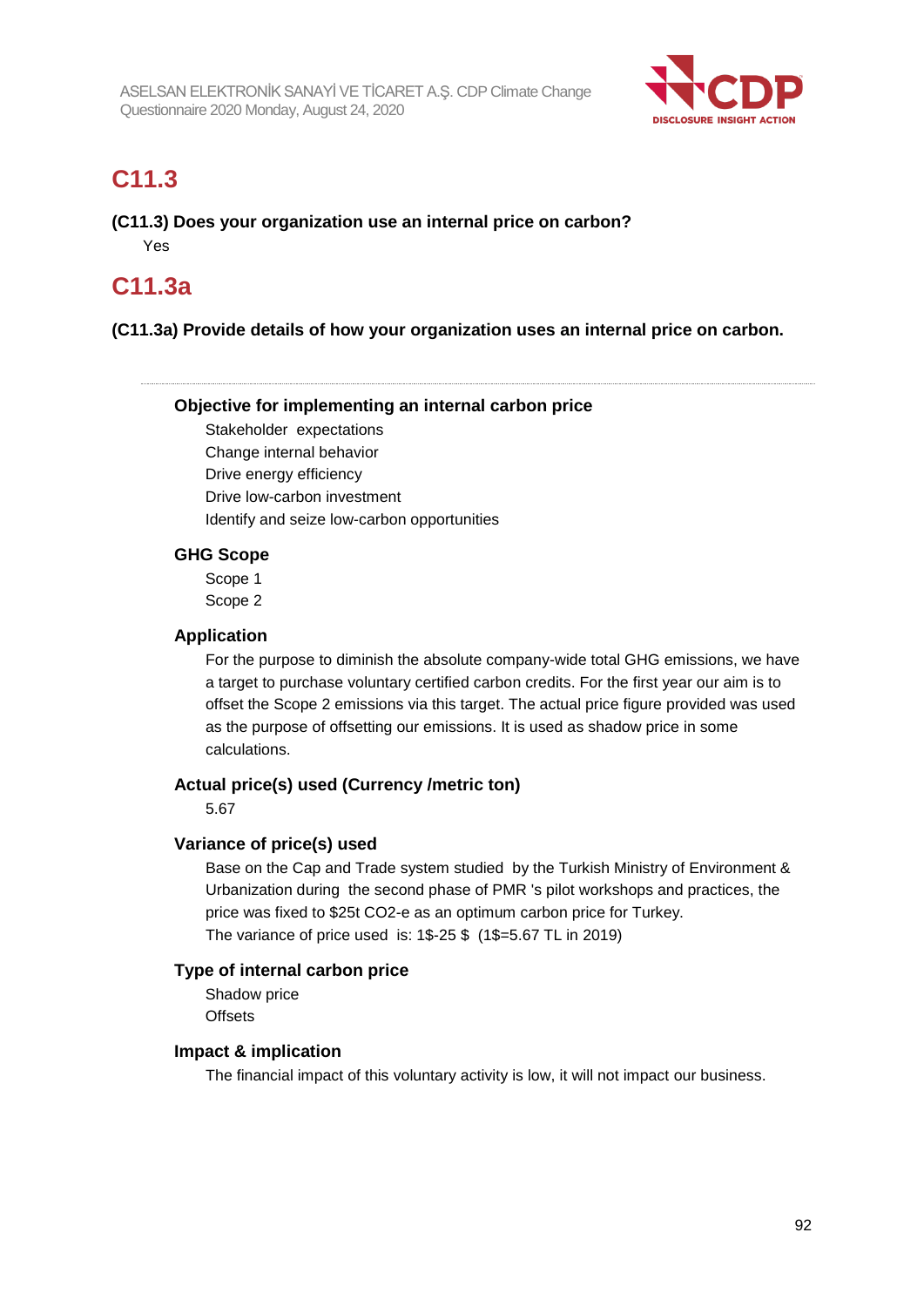

# **C12. Engagement**

## **C12.1**

**(C12.1) Do you engage with your value chain on climate-related issues?**

- Yes, our suppliers
- Yes, our customers
- Yes, other partners in the value chain

## **C12.1a**

**(C12.1a) Provide details of your climate-related supplier engagement strategy.**

### **Type of engagement**

Information collection (understanding supplier behavior)

### **Details of engagement**

Collect climate change and carbon information at least annually from suppliers

### **% of suppliers by number**

50

**% total procurement spend (direct and indirect)**

25

#### **% of supplier-related Scope 3 emissions as reported in C6.5** 25

### **Rationale for the coverage of your engagement**

All our activities are carried out by focusing on the "sustainability" approach embedded in our strategy and business model. Our suppliers' performance has a significant impact on the management of economic, social and environmental issues of our company. The main contractor companies play an important role by ensuring business continuity. To build an effective supply chain; organizing qualified subcontractors /suppliers is highly critical in terms of sector productivity and sustainability. Our first achievement was awareness raising on GHG emissions tracking of our main suppliers. The topics of GHG emissions measurement and climate change strategies are added into environmental management questionnaire and our suppliers are monitored and scored according to their replies. The rational for the coverage of this survey is Assessment of main suppliers having an impact on total procurement spent. We believe that this ratio will be extended in the next years. For our 2019 inventory, during the transition period for the new ISO 14064 :2018 standard, as a p reassessment, we have requested data from our main subcontractors and 50% of them submitted their electricity and fossil fuel consumption data that corresponds to their production for ASELSAN. For the purpose to reach a high submission rate we are always in contact with them. ASELSAN has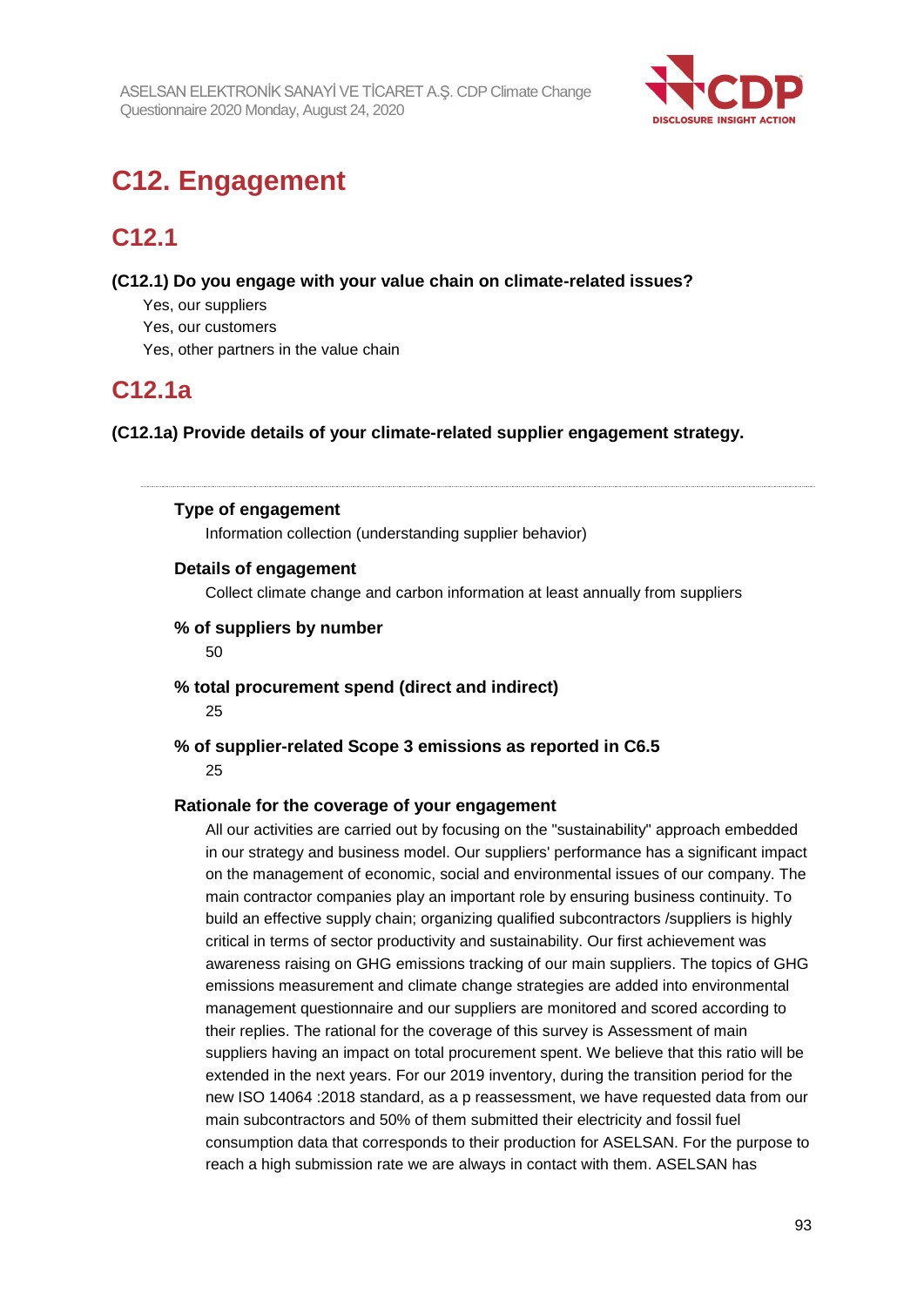

developed a pioneering and innovative platform in order to strengthen the bond with its suppliers, increase the effectiveness of nationalization efforts, further reduce foreign dependency and carry out cooperation under an integrated roof. This platform called Powerful Together was put into live use in April 2020.

#### **Impact of engagement, including measures of success**

ASELSAN works with a large number of domestic and foreign suppliers and subcontractors, it is of utmost importance to ensure material quality and supply continuity.

Having a strong subsidiary infrastructure is among the elements that will support the company's business continuity, steady growth and global competitiveness. Besides, development of local subsidiary industry which is especially competent, reliable and value-added in the direction of national and local product development vision is important. In order to reduce the risk arising from the failure of suppliers and subcontractors to achieve the required technical competence, expertise, quality and climate related performance, the performance of suppliers is continuously measured and analyzed, and also to improve this performance, the Company supports, developments and implementations by training and programs. As for our suppliers, in order to provide efficient information transfer, ASELSAN Supplier Portal have been used in 2019, and by this way, monitoring and reporting of the data process/content between ASELSAN and its suppliers has been provided within Enterprise Resource Planning (ERP) system. On the other hand, information is also shared by ASELSAN website, joint organizations/workshops and face to face meetings. Our measure of success is to increase the response rate from suppliers and increase the rate of suppliers' status from admissible to acceptable. We do not work with high risk level suppliers. As an assessment result, we have seen that our suppliers' energy consumption is a Scope 3 GHG emission source that needs to be investigated further. Therefore, not only do we plan to communicate with an increasing number of suppliers to collect data for the next reporting period, but also we aim to identify a key supplier group and seize opportunities to provide training for them for the purpose to better manage their energy performance and consequently reduce their GHG emissions, including target setting, during the transition to the new version of ISO: 14064:2018 standard.

#### **Comment**

For the purpose to ameliorate climate change related issues, ASELSAN was planned to focus on the leader players of her value chain: People, Customers and Suppliers. Employees training on climate issues, customers' needs understanding and Suppliers Capacity Building development were ASELSAN's method of engagement from now on. A contractual document intended to align all suppliers' policies and internal processes with all the principles that ASELSAN commits to respect is in place. Potential suppliers' environmental maturity assessment revision is in place. ASELSAN created an ecosystem with its subcontractors that "enables growth for others while self-growing". In line with the activities carried out by the Committee established in 2018 to further activate this ecosystem. ASELSAN held the 1st Power Union Summit in February 2019 with the goal of increasing interaction by sharing road maps and targets. At the Summit, products to be developed with subcontractors were published and shared in the form of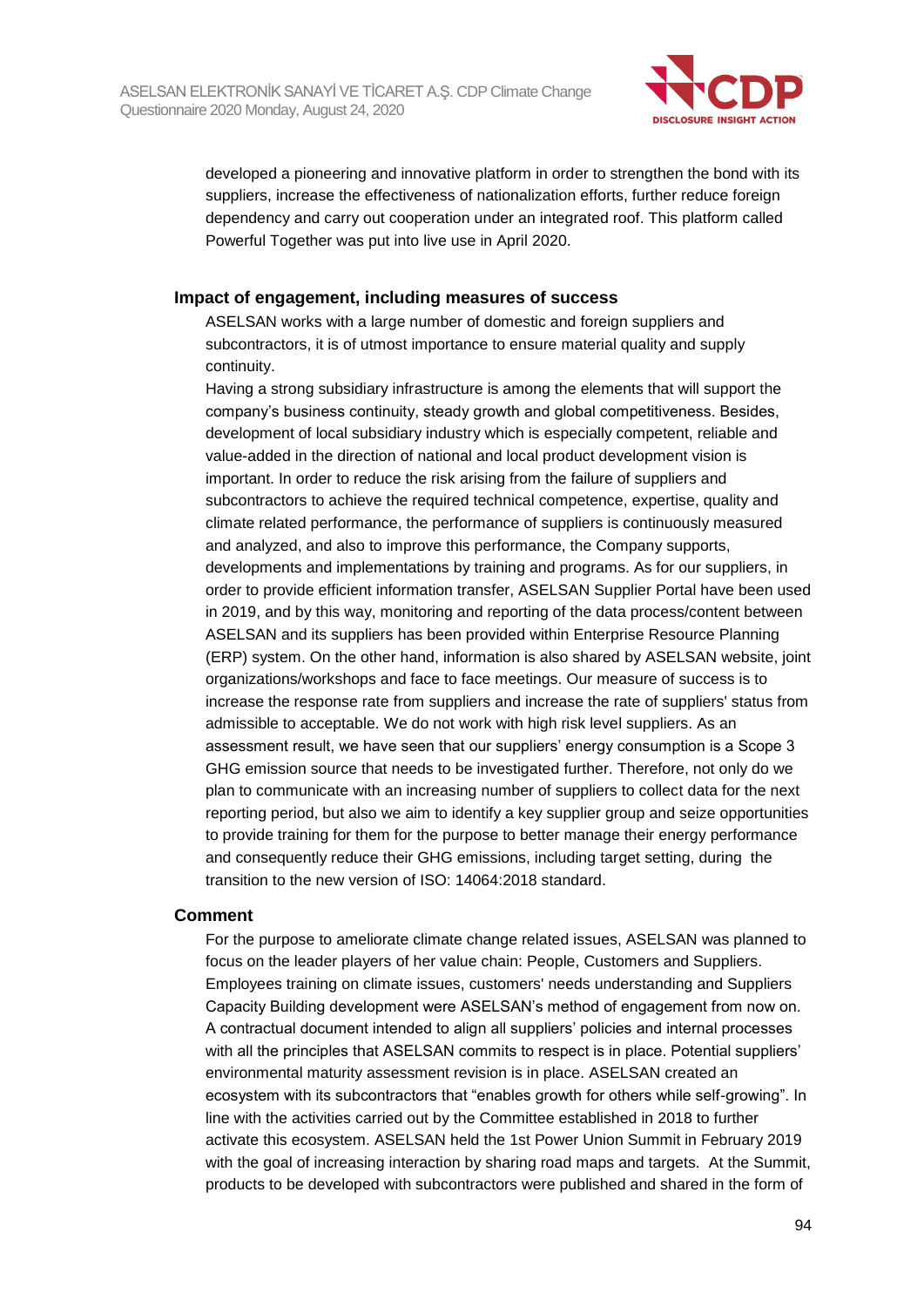

brochures. The companies that aspire to develop these products apply to ASELSAN and explain their competencies and infrastructure. Product feasibility, necessities and sales objectives for these products are finalized through mutual evaluations.

## **C12.1b**

## **(C12.1b) Give details of your climate-related engagement strategy with your customers.**

### **Type of engagement**

Education/information sharing

#### **Details of engagement**

Share information about your products and relevant certification schemes (i.e. Energy STAR)

#### **% of customers by number**

35

### **% of customer - related Scope 3 emissions as reported in C6.5** 25

### **Please explain the rationale for selecting this group of customers and scope of engagement**

ASELSAN aims to grow, embrace globalization, create value for its customers, conduct R&D studies, remain competitive and efficient, and improve its human capital and financial structure. In this respect, we have built a Strategic Plan covering a five-year period. Accordingly, we have developed a compliance monitoring program within the Strategic Management System. We also carry out examinations, analyses and reporting to support our strategic decisions. World's leading defense industry companies, who provide the major portion of the defense needs of their country, lack of customer diversification caused by selling to mainly a single customer. The main client of the Company is the Public Institutions and Organizations, especially the Turkish Armed Forces. This situation is accompanied by the fact that the activities of the Company are generally directed towards the public demands of our country. It is aimed to reduce this risk by working on increasing the sales abroad and carrying the existing know-how to the civilian sectors. Such as: Civilian satellites, surface and underwater technologies, railway signalling and modernization, health systems, naval electro-optical systems, unmanned vehicle systems, advanced material for the energy systems covering electricity generation; transmission, distribution, consumption and management areas. ASELSAN realized 62% of its total sales to the Turkish Armed Forces, 26% of its sales to private organizations or other corporate customers, and with 12% of its exports. We engage and raise our customers' awareness by information sharing on our products with the activities to offer system solutions, covering R&D, design, production, integration and after-sales support by focusing on Energy Management and Smart Grid Systems and Renewable Energy Systems (solar, wind and hybrid systems).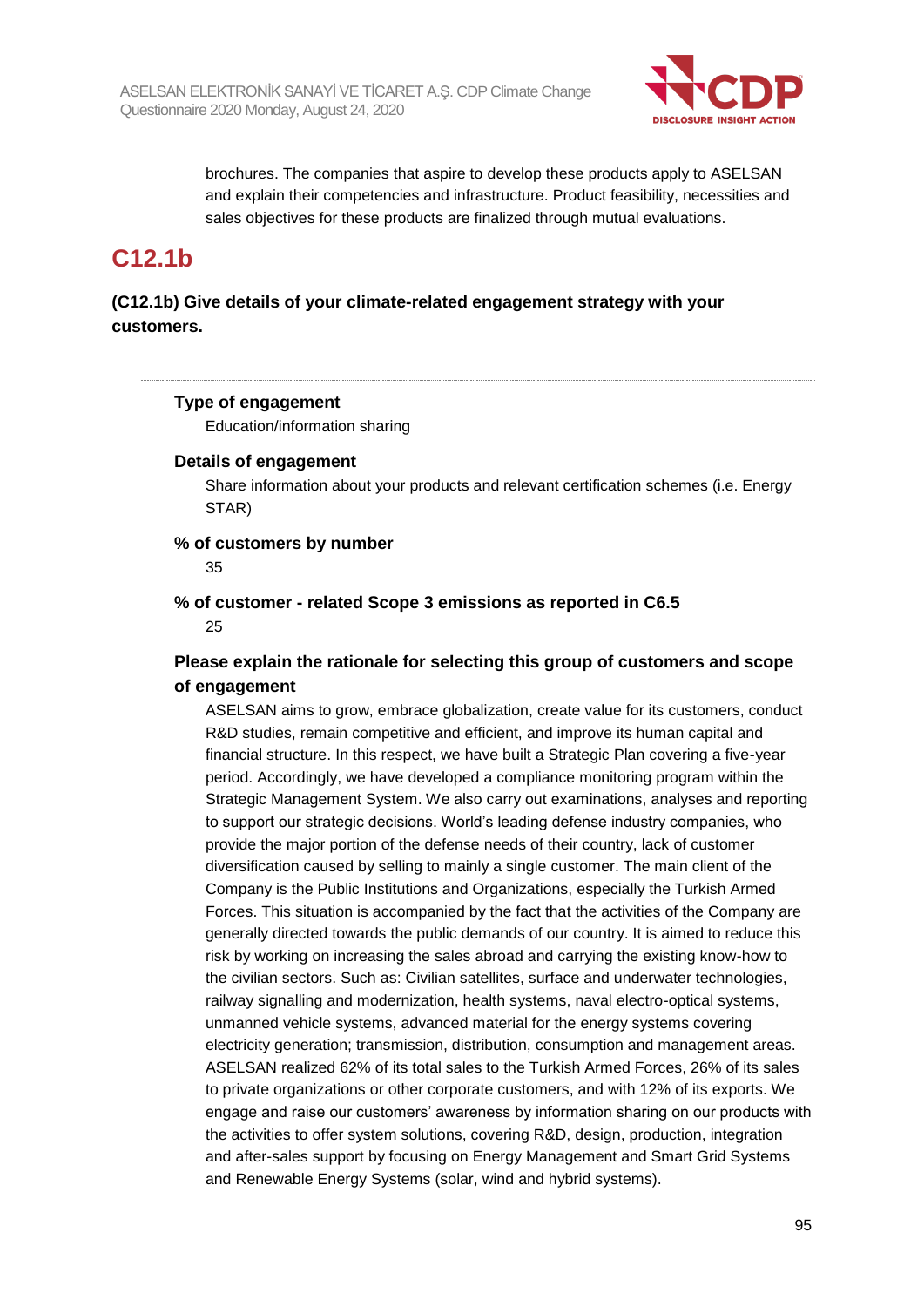

### **Impact of engagement, including measures of success**

High quality standards and high technological solutions are offered for services or delivered products with regard to customer needs and expectations so as to meet customer satisfaction. Requirements of these quality standards are met and inspections, tests are applied through every process from projects' start till the delivery phases. Our all processes are administered by directives, quality plans, standards, audits and test instructions. Our processes have been certified by internationally accepted standards such as AS 9100, ISO 9001, ISO 14001, ISO 14064, ISO 45001, AQAP and CMMI so that our products and services are secured to protect quality standards. These certificates are renewed every year with the audits performed. Changes and improvements of international standards are being followed and our processes are developed accordingly. Customer satisfaction, which is the primary objective, is evaluated and reported for the access of related executives. In addition, results and trends are evaluated by the upper management in an annual basis and required recovery activities are planned. In the reporting year; the company measured its customer satisfaction, and operated to ensure full customer satisfaction. Customers are notified of any delays in handling their requests. The company complied with the quality standards with respect to its products and services

## **C12.1d**

### **(C12.1d) Give details of your climate-related engagement strategy with other partners in the value chain.**

ASELSAN's vision is to be a reliable, competitively preferred, environment-friendly and human conscious technology firm which preserves its sustainable growth in the global market via the values created for stakeholders, as well as serving its establishment purposes. In order to achieve the sustainable growth:

• The quality and technological perspectives of the cooperation formed with the universities have been increased.

• ASELSAN employees are provided with the opportunity to study in the work environment with the initiation of ASELSAN Academy Postgraduate Training Program. The program serves the purpose of internalizing necessary technologies and developing existing technologies.

• The efforts to form an Eco-system with the sub-industry companies and SME's have continued.

• Company is continuing its operations in civil electronic areas which requires high technology.

• Inorganic expansion will be also evaluated as well as organic expansion

Implemented with the mission of increasing ASELSAN personnel's knowledge of the Company's field of activity, contributing to the applied academic development of the other stakeholders (universities, R&D center, institutions, subcontractors, etc.) that operate in our country, the ASELSAN Academy has become a new and innovative model of tremendous importance for Turkey which commands very high expectations.

Several universities were brought together through the ASELSAN Academy under the coordination of Council of Higher Education (YÖK), which became operational in 2018- 2019 Fall Semester, forming a cooperation model in a single program. The ASELSAN Academy Model allows the applicant (the ASELSAN employee), who applies for the graduate program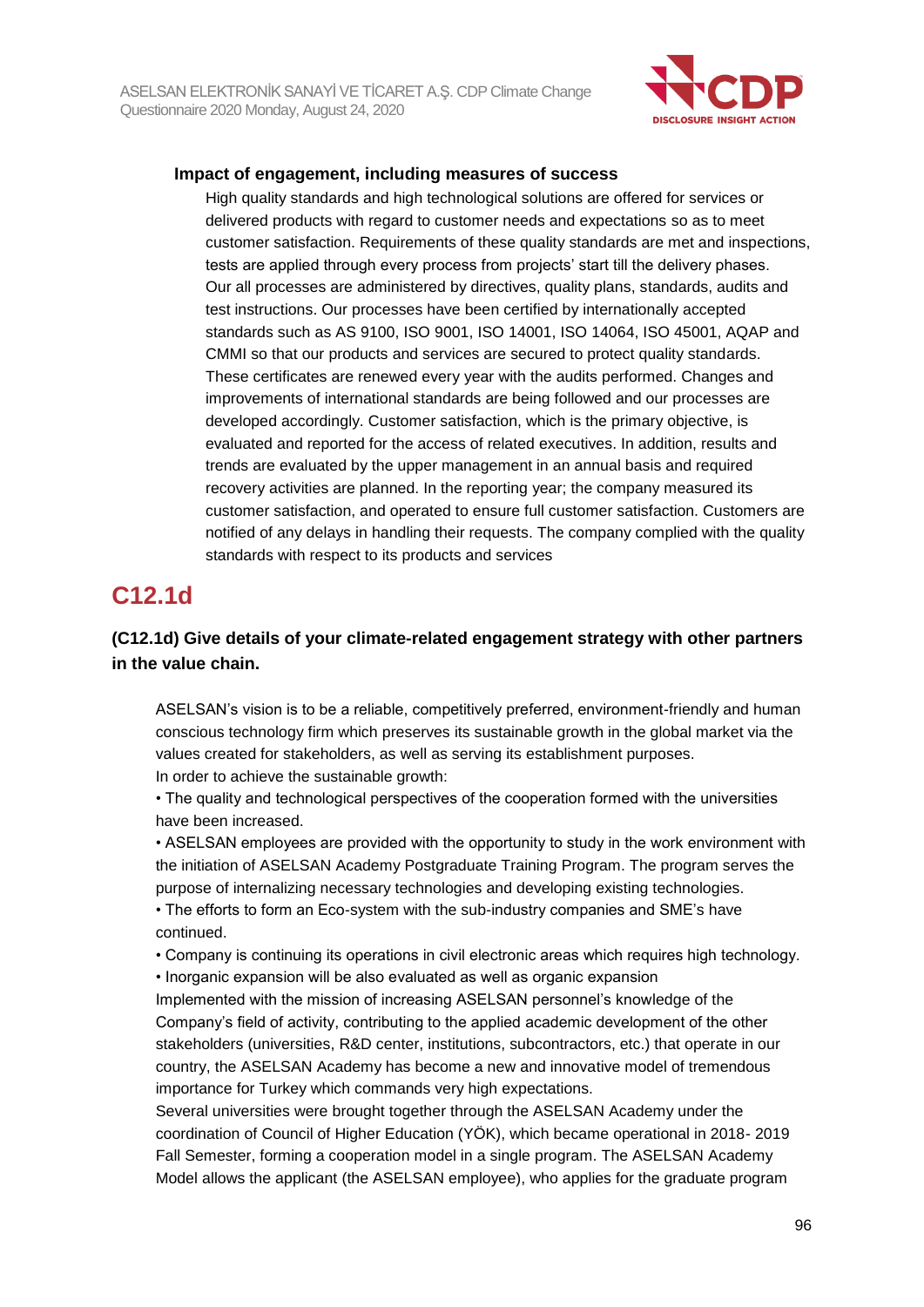

and fulfills the necessary conditions, to take courses and conduct R&D activities about the projects they involve as part of their engineering roles within the company.

In 2019, ASELSAN continued to grow its R&D activities in the framework of national goals, in areas such as energy, transportation, medical systems, and next generation

cellular communication. ASELSAN aims to become a leading solution provider in these fields and continues innovative R&D projects in GaN Based Power Switching

Elements, the fault detection solutions for traction systems, Contactless Power Transfer Technologies as a future solution for charging electric vehicles (EVs), under the university-industry collaboration programs. In these studies, the goal is to develop efficient, compact and lightweight systems that aim to distinguish themselves.

DEPAR Power Quality Analyzer and Measurement Devices, which were developed under the project implemented together with Boğaziçi Elektrik Dağıtım A.Ş. were installed, tested and commissioned. Development work continued on the National SCADA and National Energy Management systems, including the critical information security algorithms and software required for energy transmission and distribution. The design of the ARTU - Advanced Remote Terminal Unit has largely been completed and preparations for the first experiments in live systems have got underway by continuing algorithm and software development studies. Necessary preliminary studies were carried out for the qualification tests and certification process - in 2019. ARTU, is targeted to be widely used in electricity, natural gas, oil and water transmission and distribution systems.The systems developed will aid in securing the energy supply for efficient and uninterrupted electric energy generated from Turkey's rich solar and wind energy resources.

The critical components are developed with maximum national resources to be competitive in the local market. In the field of wind energy, the design, development and production processes of full scale wind energy power converter systems and power grid connection algorithms, which are required by wind turbine manufacturers, have been completed. The first 300 kW power converter systems, which was ordered by the Northel EMK Company, has been successfully commissioned in the field.

In the field of solar energy, very high efficiency c-Si photo voltaic cell and module development studies have been continuing with the IBC (Interdigitated Back Contact)

technology. Within the scope of the joint studies carried out with GÜNAM at METU (Middle East Technical University), production infrastructure has been completed and prototype IBC solar cells have been manufactured.

• Hybrid energy system solutions have been developed for military and civilian applications, providing reliable, economical and clean energy from the sun and wind. The

design and production of the GURU Kompakt, a hybrid system integrated within a container, was completed and systems are in use in the field.

• Preliminary work for Renewable Energy Micro Grid System R&D project has been completed. Detailed studies and designs were performed in 2019**.**

## **C12.3**

**(C12.3) Do you engage in activities that could either directly or indirectly influence public policy on climate-related issues through any of the following?**

Direct engagement with policy makers Trade associations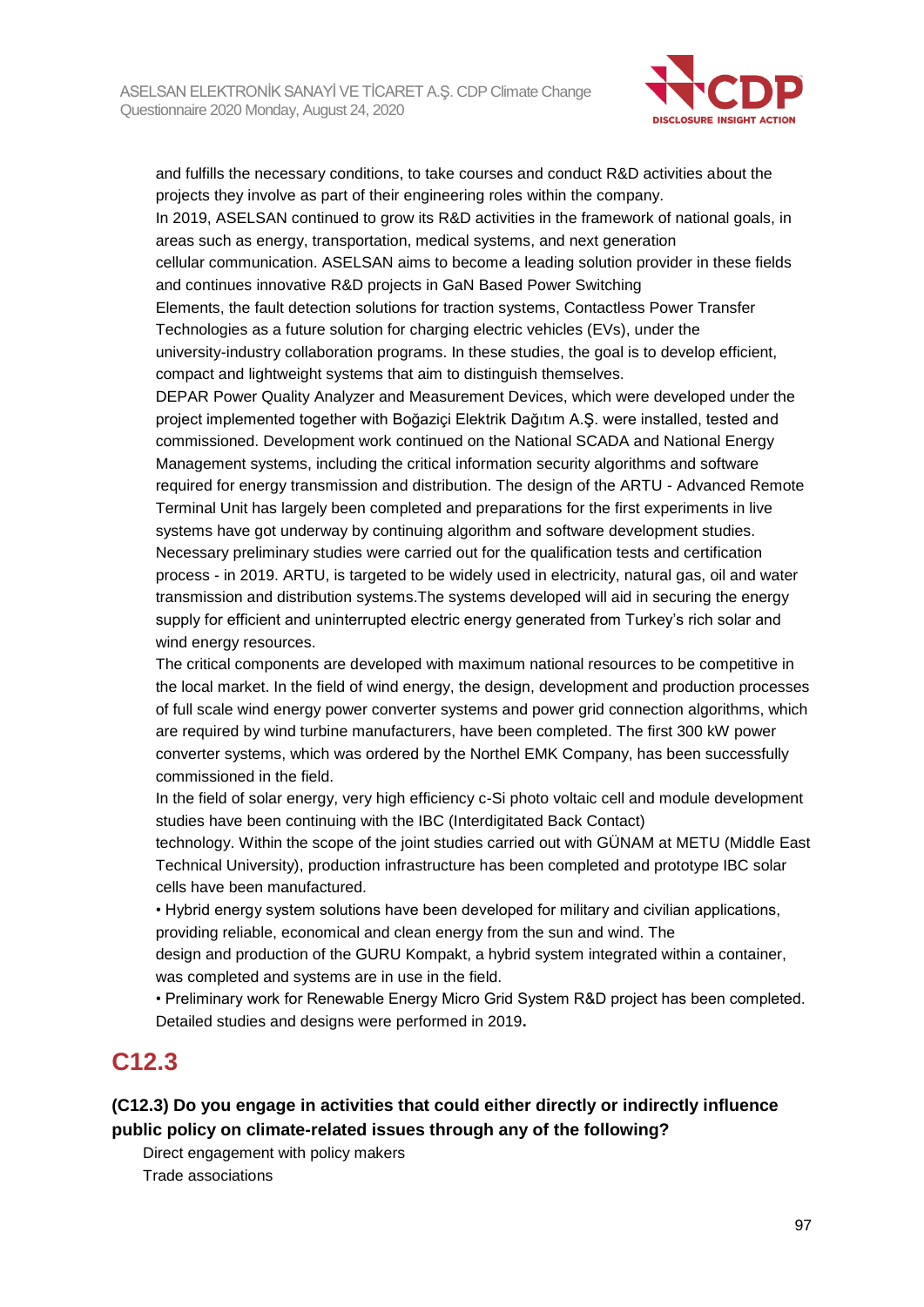

## **C12.3a**

## **(C12.3a) On what issues have you been engaging directly with policy makers?**

| <b>Focus of</b><br>legislation   | <b>Corporate</b><br>position | <b>Details of engagement</b>                                                                                                                                                                                                                                                                                                                                                                                                                                                                                                                                                                                                                                                                                                                                                                                                                                                                                                                                                                                                                                                                                                          | <b>Proposed legislative</b><br>solution                                                                    |
|----------------------------------|------------------------------|---------------------------------------------------------------------------------------------------------------------------------------------------------------------------------------------------------------------------------------------------------------------------------------------------------------------------------------------------------------------------------------------------------------------------------------------------------------------------------------------------------------------------------------------------------------------------------------------------------------------------------------------------------------------------------------------------------------------------------------------------------------------------------------------------------------------------------------------------------------------------------------------------------------------------------------------------------------------------------------------------------------------------------------------------------------------------------------------------------------------------------------|------------------------------------------------------------------------------------------------------------|
| Mandatory<br>carbon<br>reporting | Support                      | We follow the implementation of the regulation<br>on monitoring and reporting of GHG emissions<br>that was published in 2012 and revised in<br>2014 very closely. Although ASELSAN is not<br>yet included in the scope of this regulation, we<br>still participate in meetings and our<br>Sustainability Committee is ready to send our<br>comments about the Communiqués that are<br>related to this regulation.                                                                                                                                                                                                                                                                                                                                                                                                                                                                                                                                                                                                                                                                                                                     | We support the<br>legislation<br>and the communiques<br>related to this legislation<br>with no exceptions. |
| Energy<br>efficiency             | Support                      | We have sent our comments for the energy<br>efficiency law no 5627 by the Ministry of<br>Energy and Natural Resources during its<br>preparation stage. We fully support this law.                                                                                                                                                                                                                                                                                                                                                                                                                                                                                                                                                                                                                                                                                                                                                                                                                                                                                                                                                     | We fully support the<br>energy efficiency law and<br>the related by-laws                                   |
| Cap and<br>trade                 | Support                      | The cap and trade principle which is the<br>cornerstone of the EU's policy to combat<br>climate change is adopted by EU-ETS. For the<br>purpose to be ready to the future commitment<br>this system was taken in the agenda of Turkish<br>Ministry of Environment & Urbanization. Within<br>the scope of Partnership for Market Readiness<br>Project (PMR), Turkey was prepared a draft<br>report about carbon pricing policy with the<br>economic and sector implications.<br>Implementation of phase 2 of the PMR builds<br>on establishing the Climate Change Law and<br>ETS Regulations with emission limits and<br>allocation plans for pilot ETS. ASELSAN<br>states her corporate views on these issues.<br>Several number of stakeholder meetings and<br>feedback rounds were conducted by the MoEU<br>during the reporting period. The pilot<br>implementations will be realized between<br>2020-2021. In order to manage this risk<br>ASELSAN's Board chair assigned some<br>sustainability committee members to<br>participate the PMR meetings executed by the<br>Ministry.<br>This communication will prepare our company | We closely follow up the<br>PMR activities of MoEU                                                         |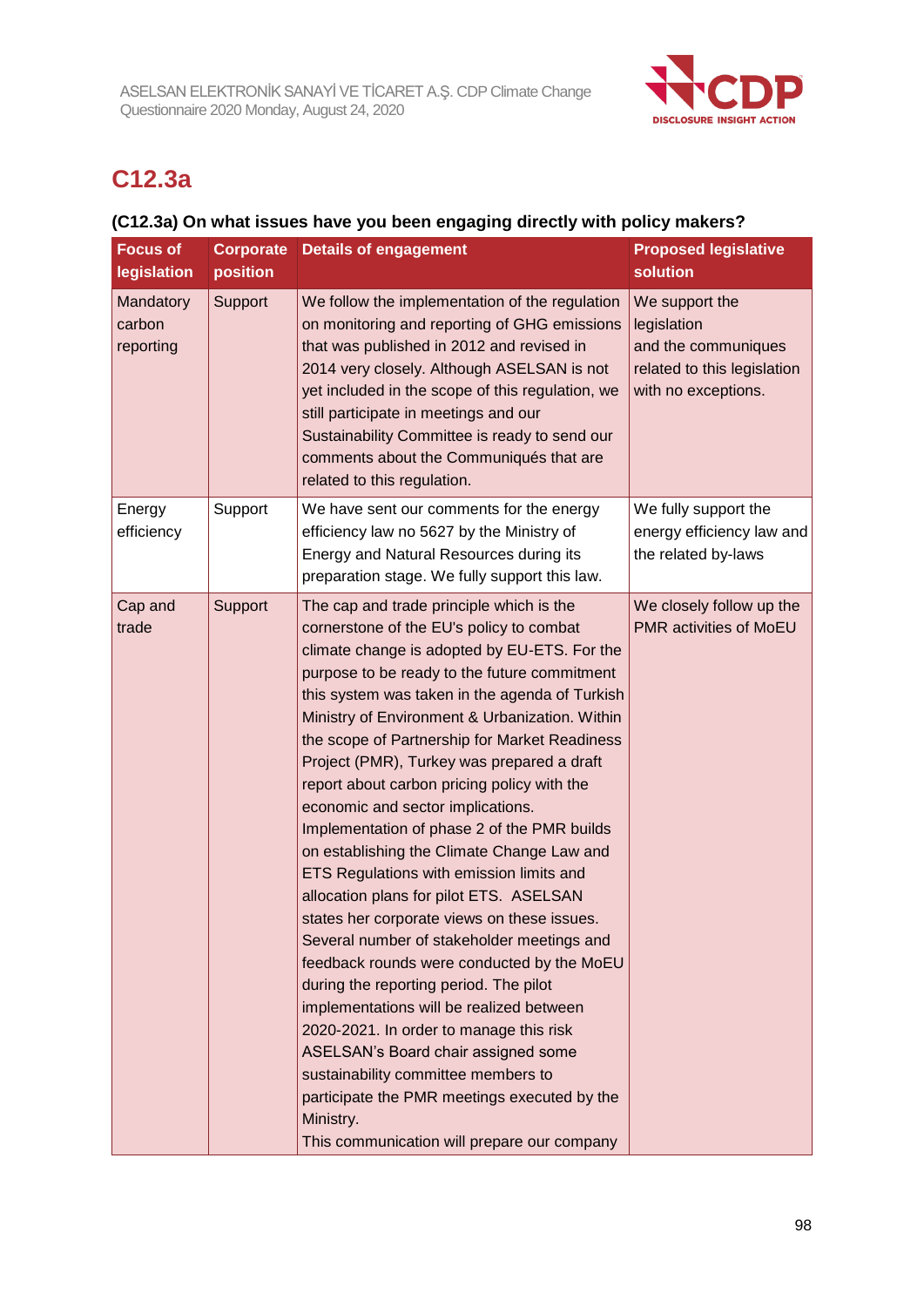

|                                                                    |         | to this upcoming system                                                                                                                                                                                                                                                                                                                                                                                                                                                                                                                                                                                                                                                                                                                                                                                                                                                                                                                                                                                                                            |                                                                                                                                                                                                |
|--------------------------------------------------------------------|---------|----------------------------------------------------------------------------------------------------------------------------------------------------------------------------------------------------------------------------------------------------------------------------------------------------------------------------------------------------------------------------------------------------------------------------------------------------------------------------------------------------------------------------------------------------------------------------------------------------------------------------------------------------------------------------------------------------------------------------------------------------------------------------------------------------------------------------------------------------------------------------------------------------------------------------------------------------------------------------------------------------------------------------------------------------|------------------------------------------------------------------------------------------------------------------------------------------------------------------------------------------------|
| Other,<br>please<br>specify<br>Zero<br>Waste<br>Project<br>Support | Support | In order to prevent and minimize waste<br>generation and ensure recycling, ASELSAN<br>started to work voluntarily in May 2019 to<br>implement the "Zero Waste Project" in all its<br>campuses. The training was given to all<br>workers and related staff who will take an<br>active role in waste separation / collection.<br>Within this implementation approximately 137<br>tons of waste will be recycled and brought into<br>the economy every year.<br>In this sense, it was the first defense industry<br>company started this project in Turkey. 2<br>months after the start of the works, the Zero<br>Waste Regulation was issued by the Ministry<br>of Environment and Urbanization of the<br>Republic of Turkey and it was made<br>compulsory for companies of the same scale<br>to switch to the Zero Waste system by 2022.<br>However, ASELSAN has quickly completed its<br>work that it has already begun and became the<br>first company to fully implement the Zero<br>Waste Project in all its campuses on<br>September 21, 2019. | We support the<br>legislation<br>and the communiques<br>related to this legislation<br>with no exceptions.<br>ASELSAN's on-site<br>studies on this area are<br>examples of legal<br>practices. |

## **C12.3b**

**(C12.3b) Are you on the board of any trade associations or do you provide funding beyond membership?**

No

## **C12.3f**

## **(C12.3f) What processes do you have in place to ensure that all of your direct and indirect activities that influence policy are consistent with your overall climate change strategy?**

Adopting a strategy in harmony with its vision and mission, ASELSAN aims to grow, embrace globalization, create value for its suppliers and customers, conduct R&D studies, remain competitive and efficient, and improve its human capital and financial structure. In this respect, we have built a Strategic Plan covering a five-year period. Accordingly, we have developed a compliance monitoring program within the Strategic Management System. We also carry out examinations, analyses and reporting to support our strategic decisions.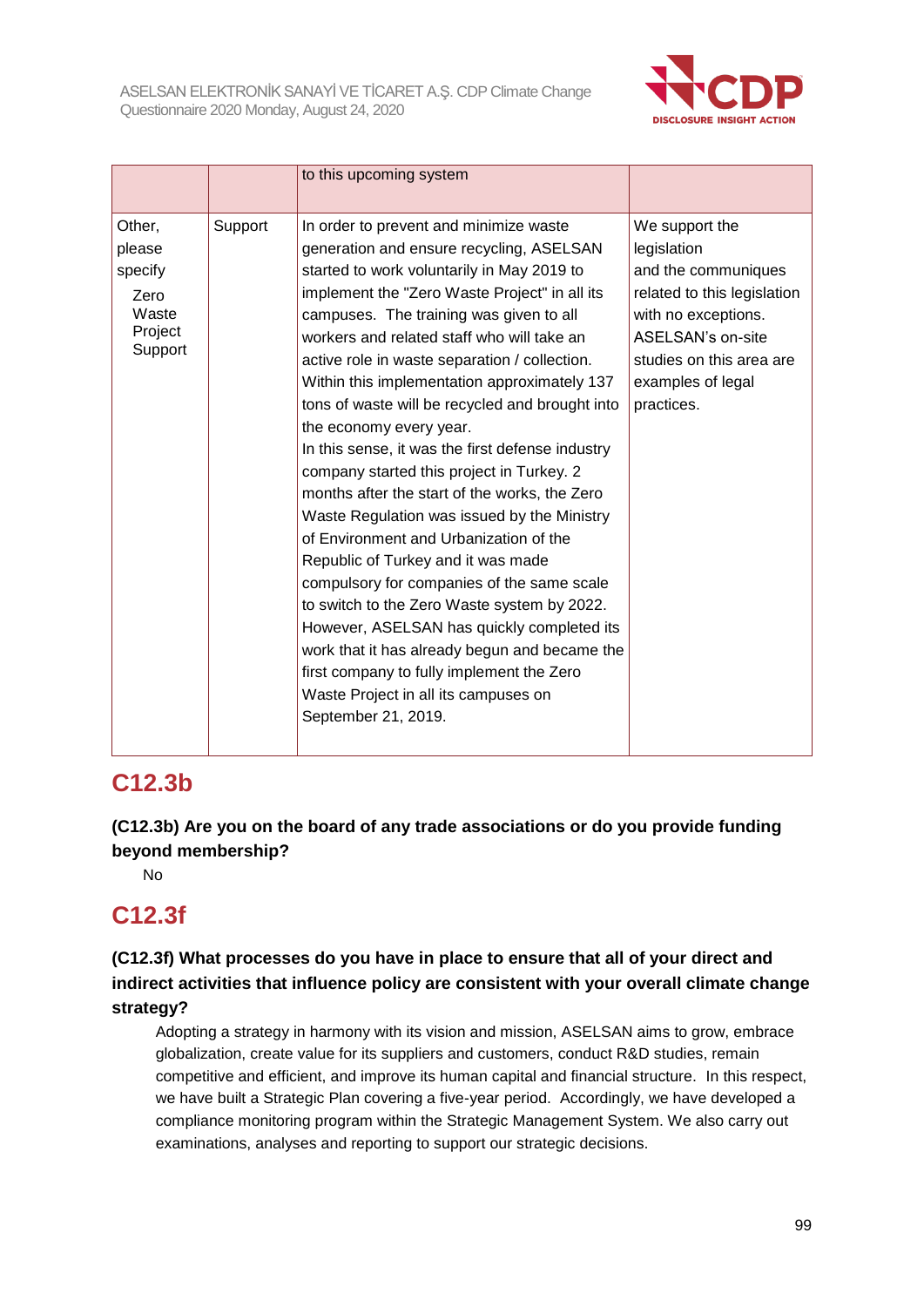

According to our new corporate communication strategy, all communication activities have to be approved by our CEO/ Board Chairman who is the highest level of executive in ASELSAN, our CEO/ Board Chairman is fully aware of our general corporate strategies and our overall climate change strategy. Moreover, our Sustainability Committee together with our Strategic Planning and Corporate Performance Directorate are responsible of setting and tracking actions to ensure our direct and indirect activities are consistent with our overall climate change strategy. ASELSAN maintains its communication with its suppliers, which it considers among the most important rings of its value chain, through the Supplier Portal. ASELSAN has developed a pioneering and innovative platform to strengthen the bond with its suppliers, increase the effectiveness of nationalization efforts, further reduce foreign dependency and carry out sustainable cooperation under an integrated roof. This platform called " Powerful Together" was put into use in April 2020. Activities such as receiving offers, managing the quality process, product procurement process, training, inspection processes, supplier report and announcements are carried out with this platform infrastructure. Thus, suppliers are integrated into the supply chain through the platform. Business continuity continues uninterruptedly by solving the portal's problems related to the portal quickly and systematically.

There is a constant flow of information as communication and meetings, between the groups and the CEO.

ASELSAN is placed in the A- list according to 2018 results, among the firms that most successfully manage climate change risks through production process and has the highest gas emission performance on the outcome of the research conducted by evaluating big firms including firms listed on Borsa İstanbul.

In ASELSAN, where decreasing carbon emission is one of the strategic goals, carbon emission has been monitored since 2009. Also, ASELSAN is the first and only company that is ranked with the highest initial score among Defence Industry firms in Turkey by participating in CDP survey.

ASELSAN has decreased carbon emission significantly through its efforts, and continues its operations by increasing momentum in the fields of increasing energy efficiency in production, giving priority to production technologies that decrease carbon emission, switching to use of energy that does not cause carbon emission.

It is planned to set Energy Management System ISO 50001:2018 in our facilities in the short term.

Having certifications for ISO 14001 Environmental and ISO 45001 Work Health and Safety Integrated Management System; we will proceed to take part in pioneer applications through actualization of national and international initiatives.

In November 2014, Borsa Istanbul (BIST) has launched Sustainability Index that display the performance of January-March 2014 time period for BIST-30 firms in the fields of financial, environmental, social issues and corporate governance. With respect to that, as of this date, ASELSAN started publishing sustainability reports. As a result of the evaluation of our Company on the ASELSAN Sustainability Report, published in Turkish and English for the first time before the Index assessments, ASELSAN was among the 15 firms that were approved to be included in BIST Sustainability Index. In 2019 ASELSAN was the first company to initiate the zero-waste project in Turkey. The evaluation of corporate governance rating performed by SAHA Corporate Governance and Credit Rating Services were concluded during the last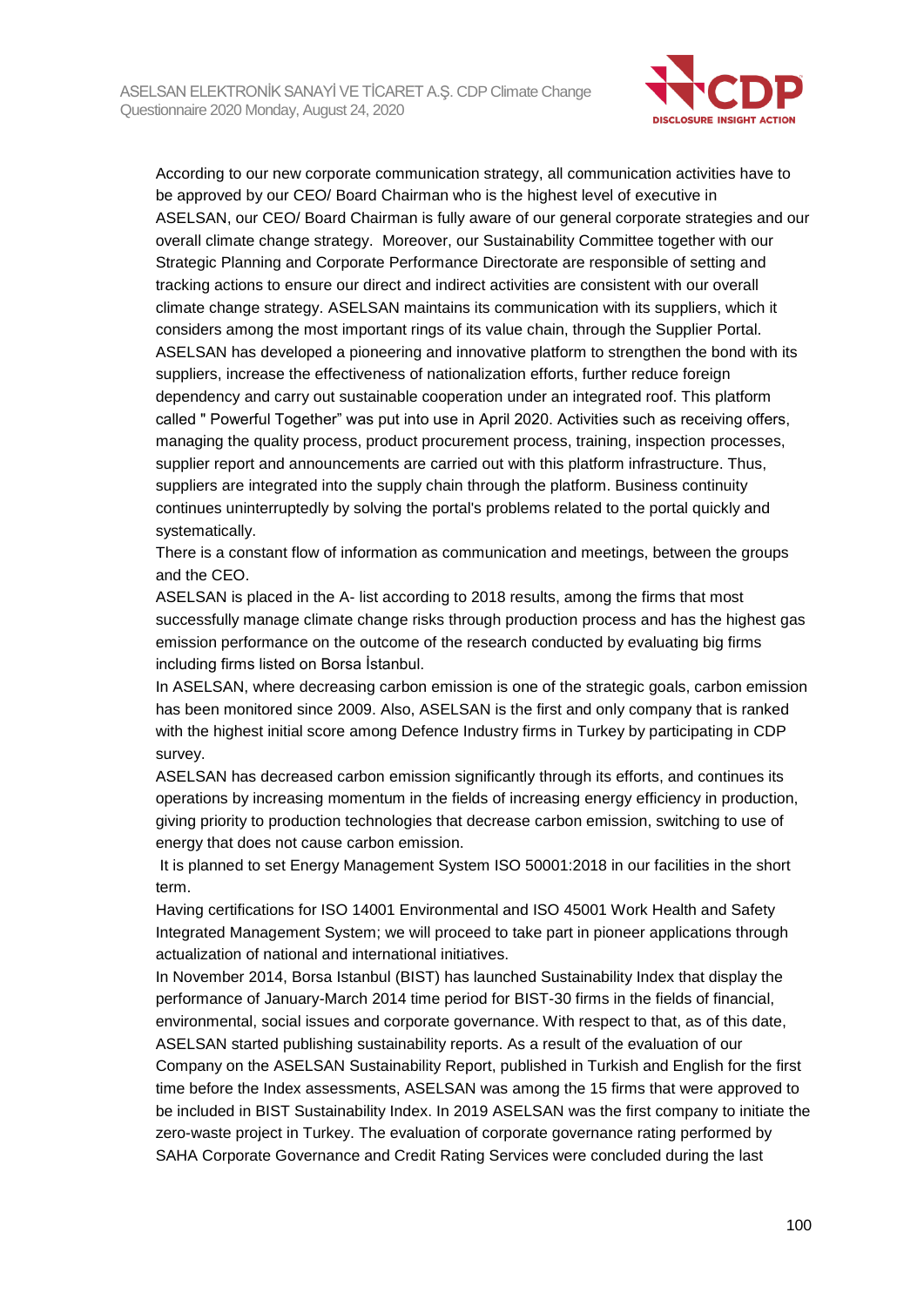

quarter of 2019. According to the review, the score of 12.12.2018, 9,20 was updated as 9,29 out of 10 on 12.12.2019.

## **C12.4**

**(C12.4) Have you published information about your organization's response to climate change and GHG emissions performance for this reporting year in places other than in your CDP response? If so, please attach the publication(s).**

**Publication** In mainstream reports **Status Complete Attach the document**  $\mathbb 0$  2019 ASELSAN Annual Report.pdf **Page/Section reference** 2019\_ASELSAN Annual\_Report **Content elements** Governance **Strategy** Risks & opportunities **Comment** ASELSAN Annual Report, 2019 pages: Governance; 20-21, Strategy 38, Enterprise Risk Categories: 85-86 **Publication** In voluntary sustainability report

#### **Status**

**Complete** 

#### **Attach the document**

2019 ASELSAN Sustainability Report.pdf

#### **Page/Section reference**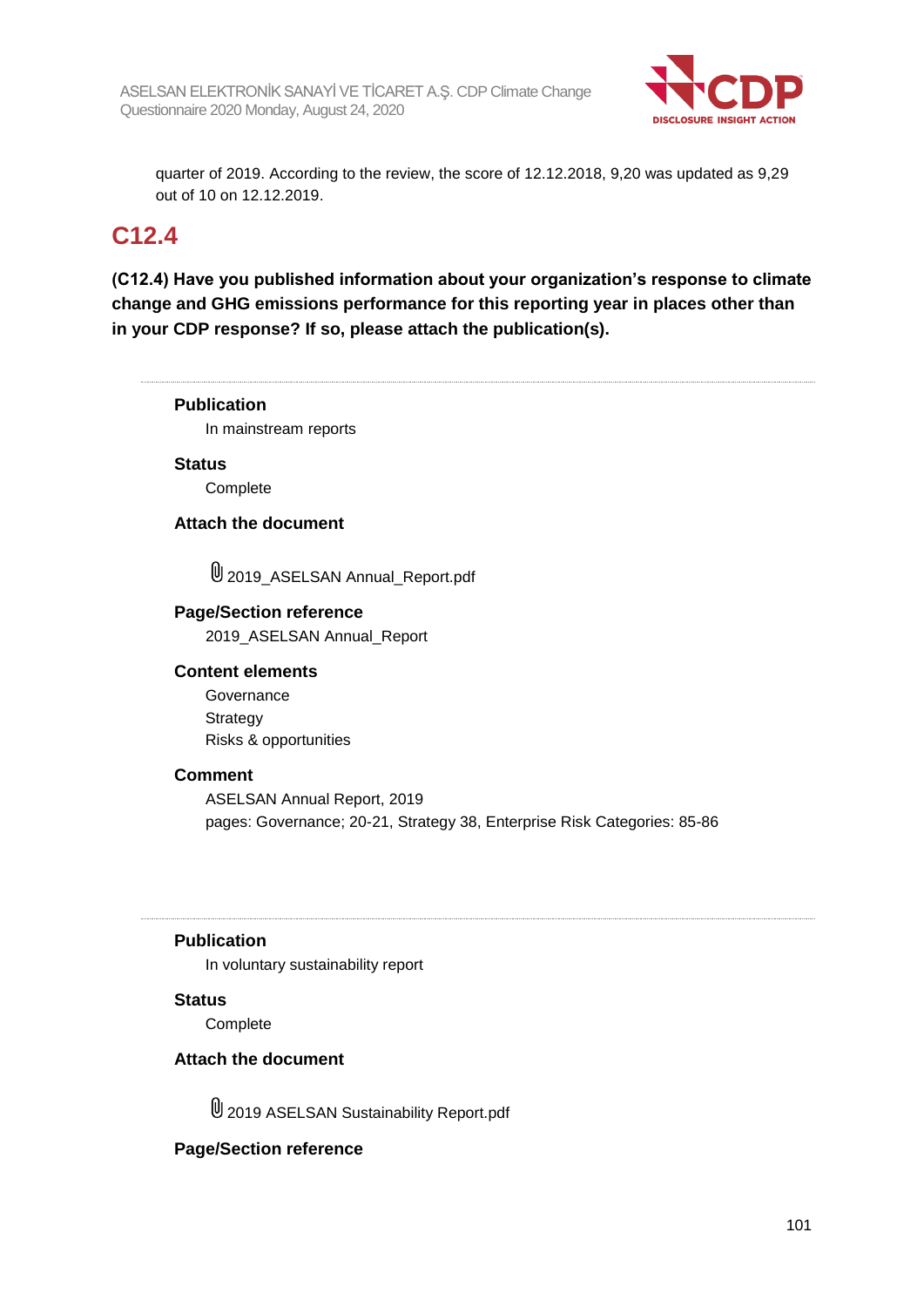

2019 ASELSAN Sustainability Report and pages. Corporate Governance 17, 25,42 Internal Audit 43-45 Risk Management 49 Sustainability Management 111 Environmental Management 107 Climate Change and Carbon Management 109 Emissions and Energy 109 Water Management 113 Waste Management 114 Environmental Compliance 117 Green Solutions in Operations 118

### **Content elements**

**Governance Strategy** Risks & opportunities Emissions figures Emission targets

### **Comment**

# **C15. Signoff**

## **C-FI**

**(C-FI) Use this field to provide any additional information or context that you feel is relevant to your organization's response. Please note that this field is optional and is not scored.**

## **C15.1**

**(C15.1) Provide details for the person that has signed off (approved) your CDP climate change response.**

|                  | <b>Job title</b>                    | Corresponding job category |
|------------------|-------------------------------------|----------------------------|
| Row <sup>1</sup> | Corporate Management Vice President | Board/Executive board      |

## **Submit your response**

**In which language are you submitting your response?**

English

**Please confirm how your response should be handled by CDP**